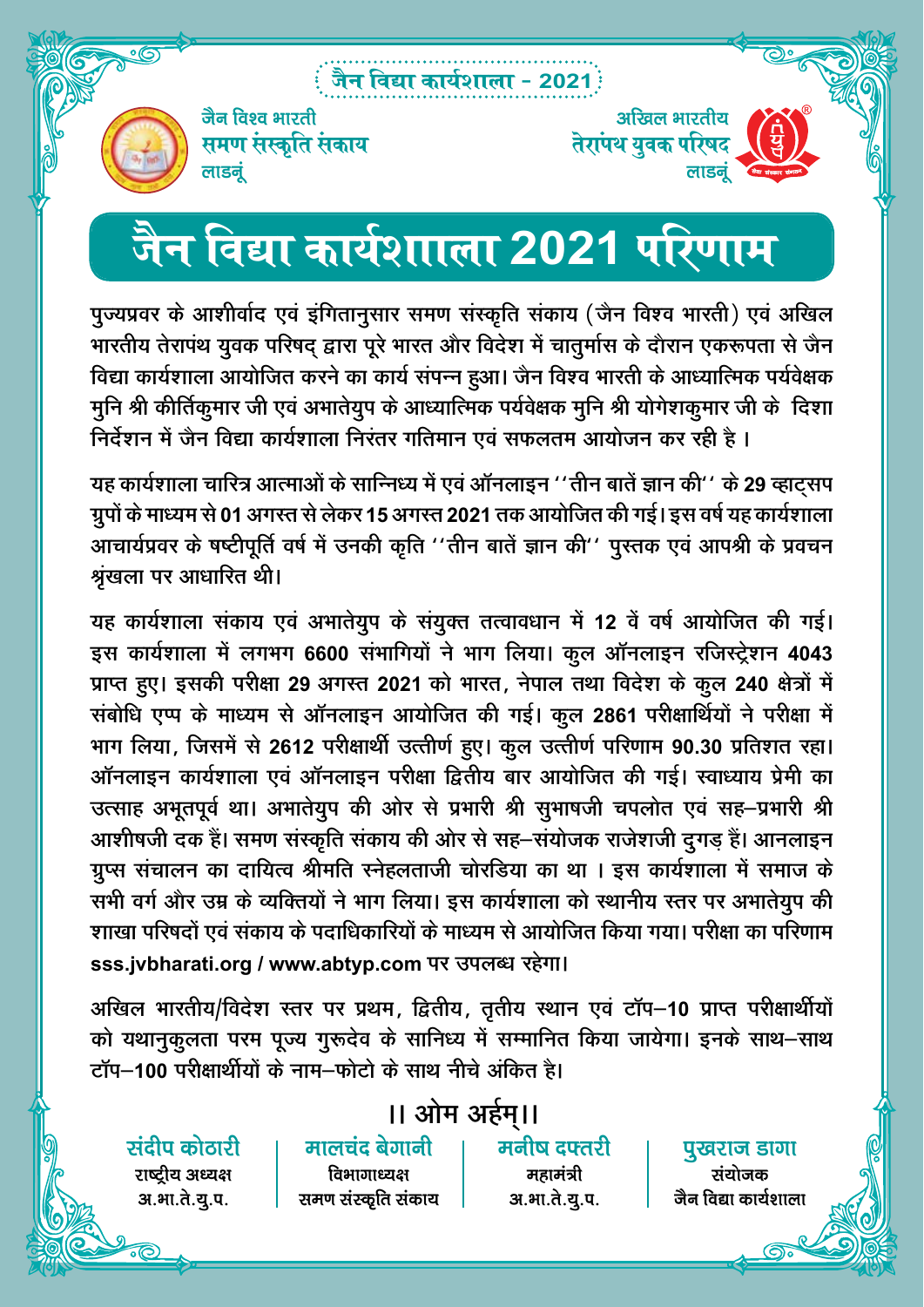### tSu fo|k dk;Z'kkyk & **2021**



जैन विश्व भारती समण संस्कृति सं<mark>काय</mark> लाडनूं

अखिल भारतीय साखल भारताय<br>तेरांपथ युवक परिषद लाडनं

# अखिल भारतीय/विदेश स्तर पर परिणाम



Marks Obtained : 200/200 Submission Time : 8:40:13PM



**SUMAN KUHAR** Centre : Balotra

**2ND RANK**

Marks Obtained : 200/200 Submission Time : 8:40:15 PM



**MONIKA CHHAJER MALOO** Centre : Shri Dungargarh



Marks Obtained : 200/200 Submission Time : 8:40:48 PM



**MAMTA SINGHI** Centre : Biratnagar (Nepal)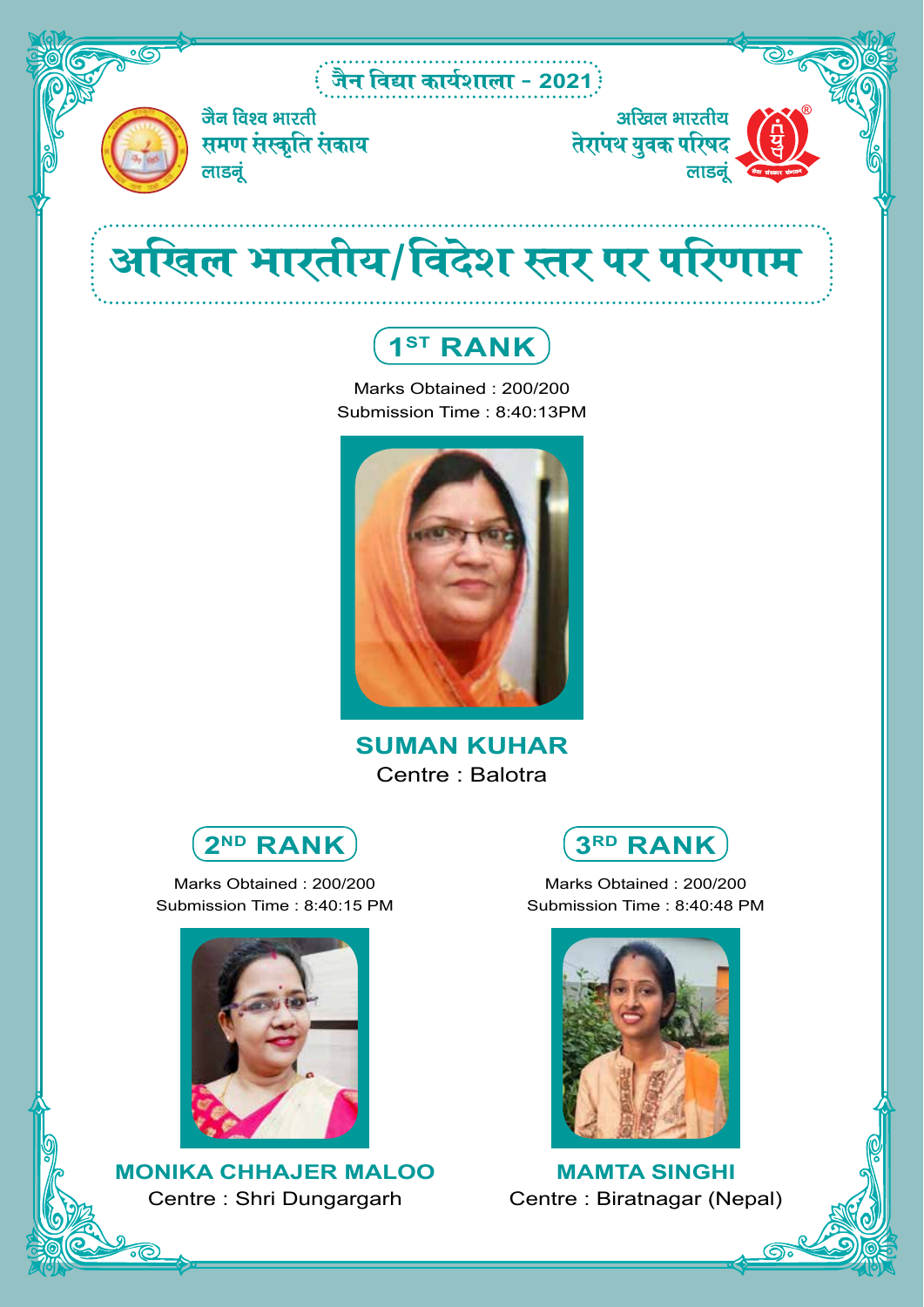### : जैन विद्या कार्यशाला - 2021<sup>)</sup>



जैन विश्व भारती ्रास्त्राः<br>समण संस्कृति संकाय लाडनूं





Marks Obtained : 200/200 Submission Time : 8:41:42 PM



**SANDEEP LODHA** Centre : Kankroli

**5TH RANK**

Marks Obtained : 200/200 Submission Time : 8:41:50 PM



**SANGEETA GATAGAT** Centre : Latur



Marks Obtained : 200/200 Submission Time : 8:42:00 PM



**RAMESH KUMAR JAIN** Centre : Bhiwani



Marks Obtained : 200/200 Submission Time : 8:42:47 PM



**BIJAY SHREE GANG** Centre : Silchar

#### **8TH RANK**

Marks Obtained : 200/200 Submission Time : 8:43:00 PM



**ARHIANT KR. CHOPRA** Centre : Balotra

#### **9TH RANK**

Marks Obtained : 200/200 Submission Time : 8:43:44 PM



**URMILA SURANA** Centre : Banglore

#### **10TH RANK**

Marks Obtained : 200/200 Submission Time : 8:43:46 PM



**ANJU RUNWAL** Centre : Hyderabad

෬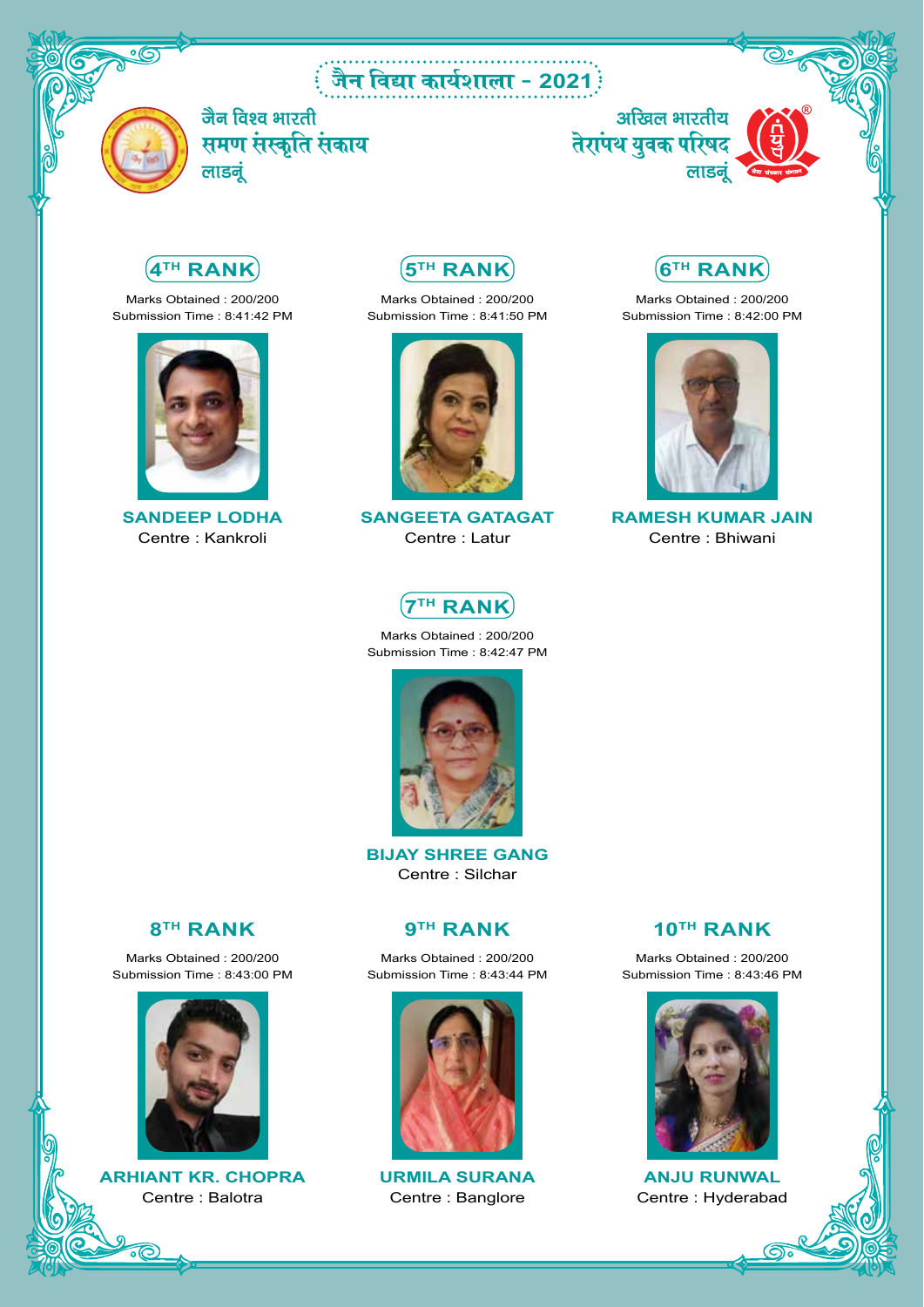### <u>ं</u> जैन विद्या कार्यशाला - 2021 :



जैन विश्व भारती समण संस्कृति संकाय लाडनं

#### **11TH RANK**

Marks Obtained : 200/200 Submission Time : 8:43:53 PM



**MAMTA JAIN** Centre : South Howrah

**13TH RANK**

Marks Obtained : 200/200 Submission Time : 8:44:51 PM



**NIRMALA OSTWAL** Centre : Balotra

#### **16TH RANK**

Marks Obtained : 200/200 Submission Time : 8:45:55 PM



**KUSUM PUGALIA** Centre : Bhayander

#### **19TH RANK**

Marks Obtained : 200/200 Submission Time : 8:46:31 PM



**MONIKA KOTHARI** Centre : Nathdwara

 $\widehat{\circ}$ 

**14TH RANK**

Marks Obtained : 200/200 Submission Time : 8:45:21 PM



**NEETU PALGOTA** Centre : Dharwad

#### $(17^{TH}$  RANK

Marks Obtained : 200/200 Submission Time : 8:46:19 PM



**SUMITA BEGANI** Centre : Malad



Marks Obtained : 200/200 Submission Time : 8:47:04 PM



**BHAWANA MANDOT** Centre : Coimbatore



#### **12TH RANK**

Marks Obtained : 200/200 Submission Time : 8:44:26 PM



**PRAGAYA SURANA** Centre : Jaipur (Shyamnagar)



Marks Obtained : 200/200 Submission Time : 8:45:28 PM



**SHANTI MAROTHI** Centre : Coimbatore

**18TH RANK**

Marks Obtained : 200/200 Submission Time : 8:46:24 PM



**CHANDRA JEERAWALA** Centre : Sardarpura



Marks Obtained : 200/200 Submission Time : 8:47:32 PM



**SUSHEEL SALECHA** Centre : Balotra

෬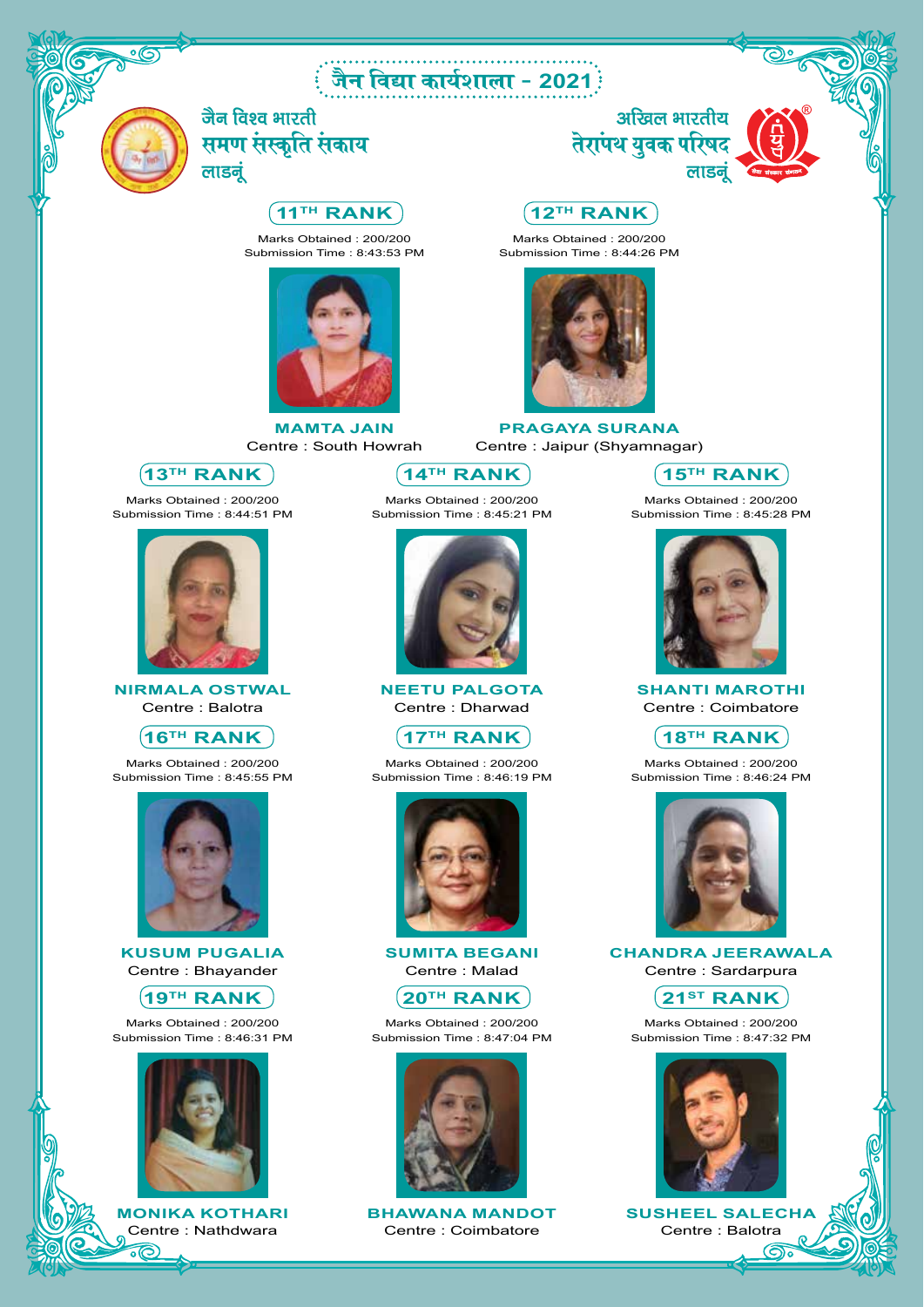### tSu fo|k dk;Z'kkyk & **2021**



जैन विश्व भारती समण संस्कृति संकाय लाडनं

#### **22ND RANK**

Marks Obtained : 200/200 Submission Time : 8:47:53 PM



#### **PRATIBHA BOTHRA** Centre : South Kolkatta

**25TH RANK**

Marks Obtained : 200/200 Submission Time : 8:48:20 PM



**RAVI PRAKASH BAID** Centre : Hyderabad



Marks Obtained : 200/200 Submission Time : 8:48:35 PM



**PAYAL SURANA** Centre : Jaipur (Shyamnagar)



Marks Obtained : 200/200 Submission Time : 8:48:48 PM



**NISHA GARG** tre : Delhi (Shalimarbagh)

#### **22ND RANK**

Marks Obtained : 200/200 Submission Time : 8:47:53 PM



**PRIYANKA P SURANA** Centre : Raipur

**26TH RANK**

Marks Obtained : 200/200 Submission Time : 8:48:27 PM



**EKTA SURANA** Centre : Bidasar

**30TH RANK**

Marks Obtained : 200/200 Submission Time : 8:48:37 PM



**CHANDA MERATWAL** Centre : Surat



Marks Obtained : 200/200 Submission Time : 8:48:49 PM



**SADHANA SAMSUKHA** Centre : Ludhiana

#### अखिल भारतीय तेरांपथ युवक परिषद लाडनूं

Marks Obtained : 200/200 Submission Time : 8:48:14 PM



**AKSHAY BHANSALI** Centre : Surat

**27TH RANK**

Marks Obtained : 200/200 Submission Time : 8:48:30 PM



**SANJU DUGAR** Centre : Sardarshahar

**31ST RANK**

Marks Obtained : 200/200 Submission Time : 8:48:39 PM



**MANJU S SANKHLA** Centre : Ahmedabad



Marks Obtained : 200/200 Submission Time : 8:49:19 PM



**CHANCHAL DAGA** Centre : Chennai (Sowcarpet)

#### **24TH RANK**

Marks Obtained : 200/200 Submission Time : 8:48:18 PM



**RAVI BUCHHA** Centre : Guwahati



Marks Obtained : 200/200 Submission Time : 8:48:33 PM



**SWETA HIRAWAT** Centre : Vijayawada

**32ND RANK**

Marks Obtained : 200/200 Submission Time : 8:48:46 PM



**SAROJ DEVI BOTHRA** Centre : Ahmedabad



Marks Obtained : 200/200 Submission Time : 8:49:21 PM



**ASHA A KHABIYA** Centre : Ahmedabad (W)

෬෭

## **23RD RANK**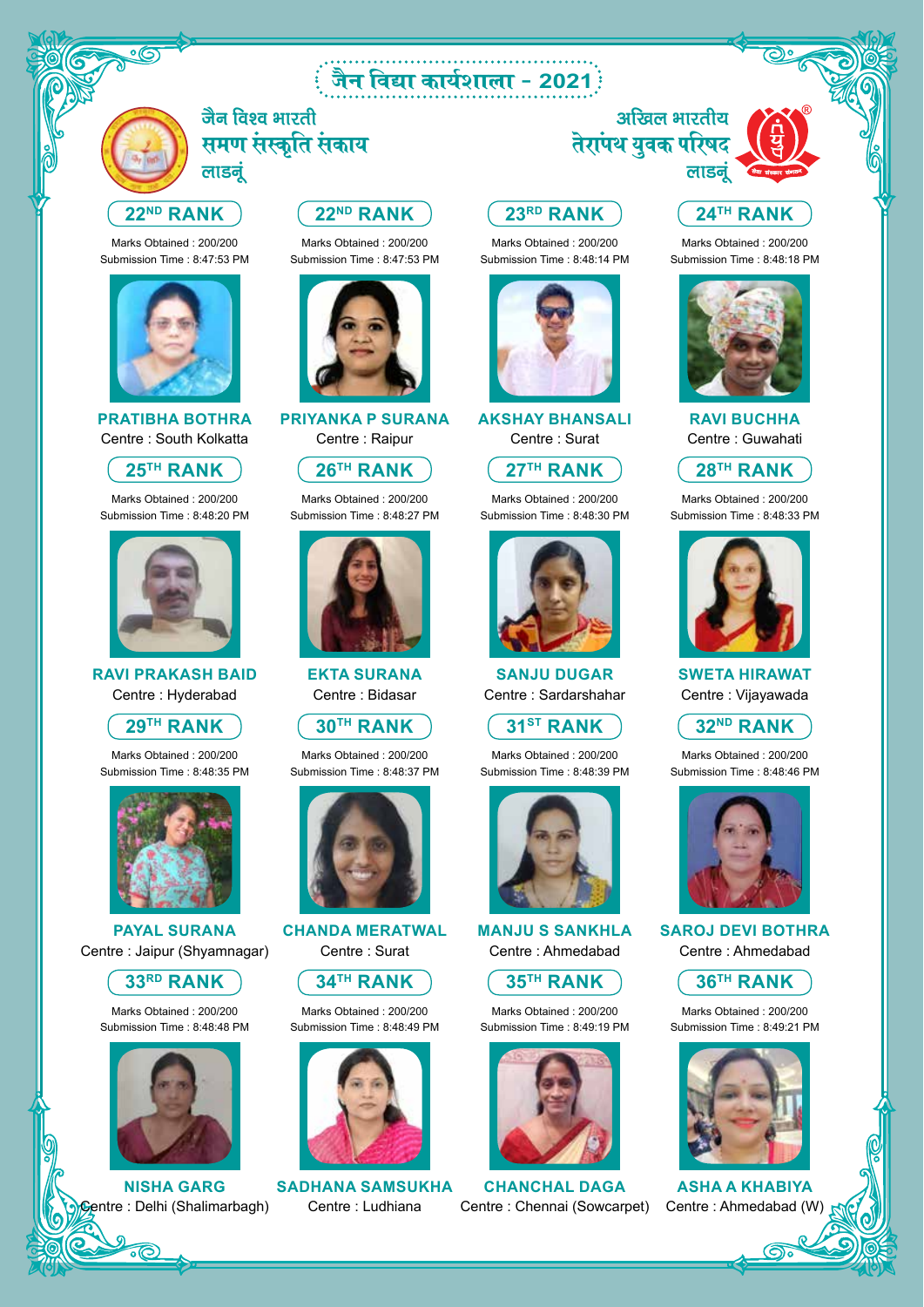### : जैन विद्या कार्यशाला - 2021<sup>:</sup>



जैन विश्व भारती समण संस्कृति संकाय लाडनं

#### **37TH RANK**

Marks Obtained : 200/200 Submission Time : 8:49:56 PM



**VINOD DEVI NAHATA** Centre : Cuttack

#### **41ST RANK**

Marks Obtained : 200/200 Submission Time : 8:50:25 PM



**SEEMA BAID** Centre : Kishangarh (Madanganj



Marks Obtained : 200/200 Submission Time : 8:51:36 PM



**GARIMA BANDI** Centre : Pune



Marks Obtained : 200/200 Submission Time : 8:52:52 PM



**KAILASH HIRAN** Centre : Virar

#### **38TH RANK**

Marks Obtained : 200/200 Submission Time : 8:49:59 PM



**MEENA D KOTHARI** Centre : Cochin

**42ND RANK**

Marks Obtained : 200/200 Submission Time : 8:50:29 PM



**HEM SHREE BHANSALI** Centre : Rourkela

**46TH RANK**

Marks Obtained : 200/200 Submission Time : 8:52:20 PM



**UTTAMCHAND DAGA** Centre : Ahemdabad (W)



Marks Obtained : 200/200 Submission Time : 8:52:55 PM



**ARTH VAGRECHA** Centre : Balotra

#### अखिल भारतीय तेरां<mark>पथ युवक परिष</mark>द लाडन

#### **39TH RANK 40TH RANK**

Marks Obtained : 200/200 Submission Time : 8:50:04 PM



**SANTOSH BAROLA** Centre : Bhilwara

#### **43RD RANK**

Marks Obtained : 200/200 Submission Time : 8:50:57 PM



**SUMAN RAKECHA** Centre : Kandivali

**47TH RANK**

Marks Obtained : 200/200 Submission Time : 8:52:36 PM



**SUDHA SONI** Centre : Kankroli



Marks Obtained : 200/200 Submission Time : 8:52:59 PM



**DEEPAK B KOTHARI** Centre : Cochin



**AKSHAY SALECHA** Centre : Surat



Marks Obtained : 200/200 Submission Time : 8:51:33 PM



**SANTOSH MUTHA** Centre : Banglore (Gandhinagar)

**48TH RANK**

Marks Obtained : 200/200 Submission Time : 8:52:44 PM



**PRAGAYA BARADIA** Centre : Pali



Marks Obtained : 200/200 Submission Time : 8:53:18 PM



**SAROJ KHIVESARA** Centre : Bellary

෬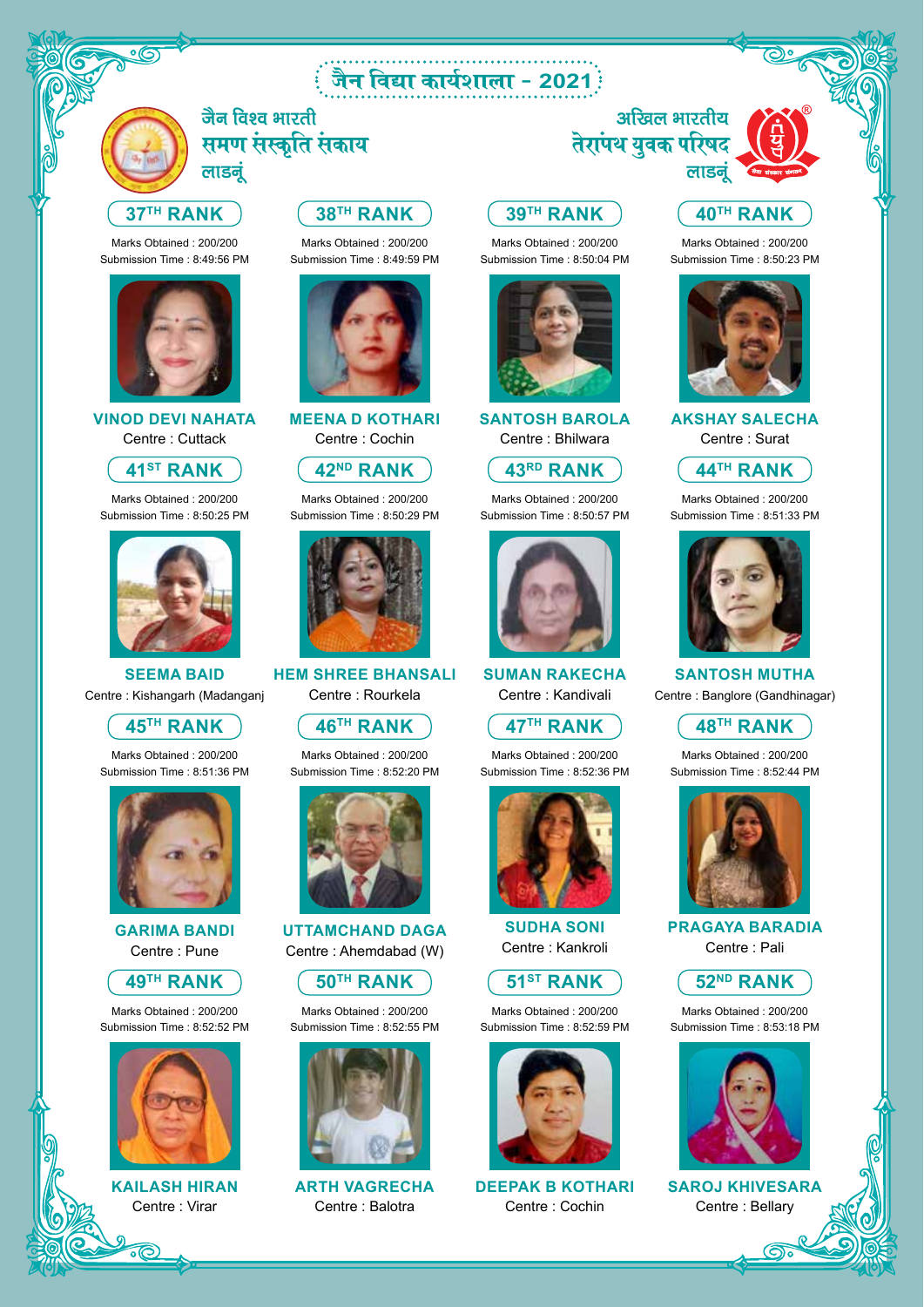### tSu fo|k dk;Z'kkyk & **2021**



जैन विश्व भारती समण संस्कृति संकाय लाडनं

#### **53RD RANK**

Marks Obtained : 200/200 Submission Time : 8:53:20 PM



**URMILA KOTHARI** Centre : Nathdwara

#### **57TH RANK**

Marks Obtained : 200/200 Submission Time : 8:54:03 PM



**ALKA SETHIA**  Centre : Gurgaon

**61ST RANK**

Marks Obtained : 200/200 Submission Time : 8:55:34 PM



**KAVITA DAGA** Centre : Rourkela



Marks Obtained : 200/200 Submission Time : 8:55:37 PM



Centre : Surat

#### **54TH RANK**

Marks Obtained : 200/200 Submission Time : 8:53:32 PM



**RAJKUMARI MAROTHI** Centre : Nokha

#### **58TH RANK**

Marks Obtained : 200/200 Submission Time : 8:54:11 PM



**INDU DAGA** Centre : Guwahati

#### **62ND RANK**

Marks Obtained : 200/200 Submission Time : 8:54:42 PM



**RAJESH LODHA** Centre : Kankroli



Marks Obtained : 200/200 Submission Time : 8:56:02 PM



**LAXMI VIJAYA MALOO ABHILASHA SHYAMSUKHA** Centre : South Howrah

### **55TH RANK**

Marks Obtained : 200/200 Submission Time : 8:53:51 PM



**SUNITA TATER** Centre : Jaipur (Shyamnagar)

#### **59TH RANK**

Marks Obtained : 200/200 Submission Time : 8:54:23 PM



**SUMAN KOTHARI** Centre : Kathmandu (Nepal)

#### **63RD RANK**

Marks Obtained : 200/200 Submission Time : 8:55:09 PM



**CHANDA SETHIA** Centre : Tirupur



Marks Obtained : 200/200 Submission Time : 8:56:25 PM



**ANJU SURANA** Centre : Bidasar



#### **56TH RANK**

Marks Obtained : 200/200 Submission Time : 8:53:55 PM



**MADHU SAMDARIYA** Centre : Pali



Marks Obtained : 200/200 Submission Time : 8:54:32 PM



**KAVITA CHORADIA** Centre : Solapur



Marks Obtained : 200/200 Submission Time : 8:55:29 PM



**PANNA DUGAR** Centre : Sardarshahar



Marks Obtained : 200/200 Submission Time : 8:56:36 PM



**BABITA KOTHARI** Centre : Cuttack

෬

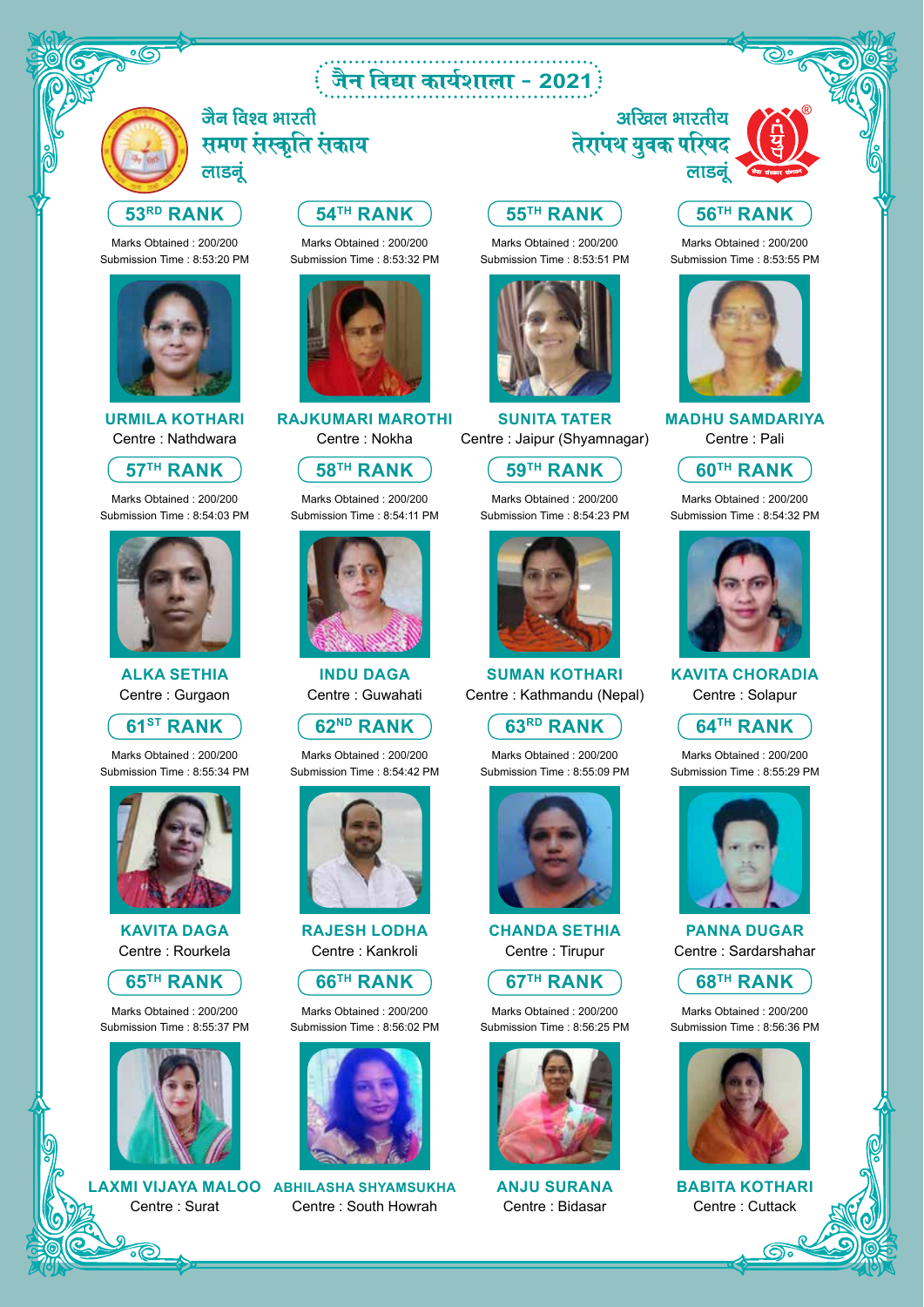### tSu fo|k dk;Z'kkyk & **2021**



जैन विश्व भारती समण संस्कृति संकाय लाडनं

#### **69TH RANK**

Marks Obtained : 200/200 Submission Time : 8:56:41 PM



**PAYAL JAIN** Centre : Parvatpatiya

#### **73RD RANK**

Marks Obtained : 200/200 Submission Time : 8:58:06 PM



#### **GULAB CHAND BOTHRA** Centre : Ahemdabad (Motera) Centre : Jaipur (Shyamnagar)

**77TH RANK**

Marks Obtained : 200/200 Submission Time : 8:59:42 PM



**INDRA LUNIA** Centre : Cuttack



Marks Obtained : 200/200 Submission Time : 9:00:38 PM



**MONIKA SAND** Centre : Kaloo

#### **70TH RANK**

Marks Obtained : 200/200 Submission Time : 8:57:33 PM



**MAMTA KUNDALIA** Centre : Rajeldeshar

**74TH RANK**

Marks Obtained : 200/200 Submission Time : 8:58:24 PM



**DEEPAK TATER**

#### **78TH RANK**

Marks Obtained : 200/200 Submission Time : 8:59:47 PM



**PUSHPA DEVI SALECHA SHWETA V SALECHA** Centre : Surat





### Centre : Virar

### अखिल भारतीय तेरांपथ युवक परिषद

**71ST RANK**

Marks Obtained : 200/200 Submission Time : 8:57:35 PM

**75TH RANK** Marks Obtained : 200/200 Submission Time : 8:58:59 PM

**VIJAY SHREE DUGAR** Centre : Vadodara

**79TH RANK** Marks Obtained : 200/200 Submission Time : 8:59:56 PM

**SUNITA MEHTA** Centre : Bhayandar

**83RD RANK** Marks Obtained : 200/200 Submission Time : 9:01:15 PM

**MADHU TATER** Centre : Sardarpura

Centre : Balotra



#### **72ND RANK**

Marks Obtained : 200/200 Submission Time : 8:57:39 PM



**SAROJ SETHIA**  Centre : Kaloo



Marks Obtained : 200/200 Submission Time : 8:59:03 PM



**SAMPAT DEVI NAHATA** Centre : Laketown



Marks Obtained : 200/200 Submission Time : 9:00:10 PM



**SARLA SURANA**  Centre : South Kolkatta



Marks Obtained : 200/200 Submission Time : 9:01:37 PM



**PRIYANKA SANCHTI** Centre : Gurgaon

෬







Marks Obtained : 200/200 Submission Time : 9:00:39 PM



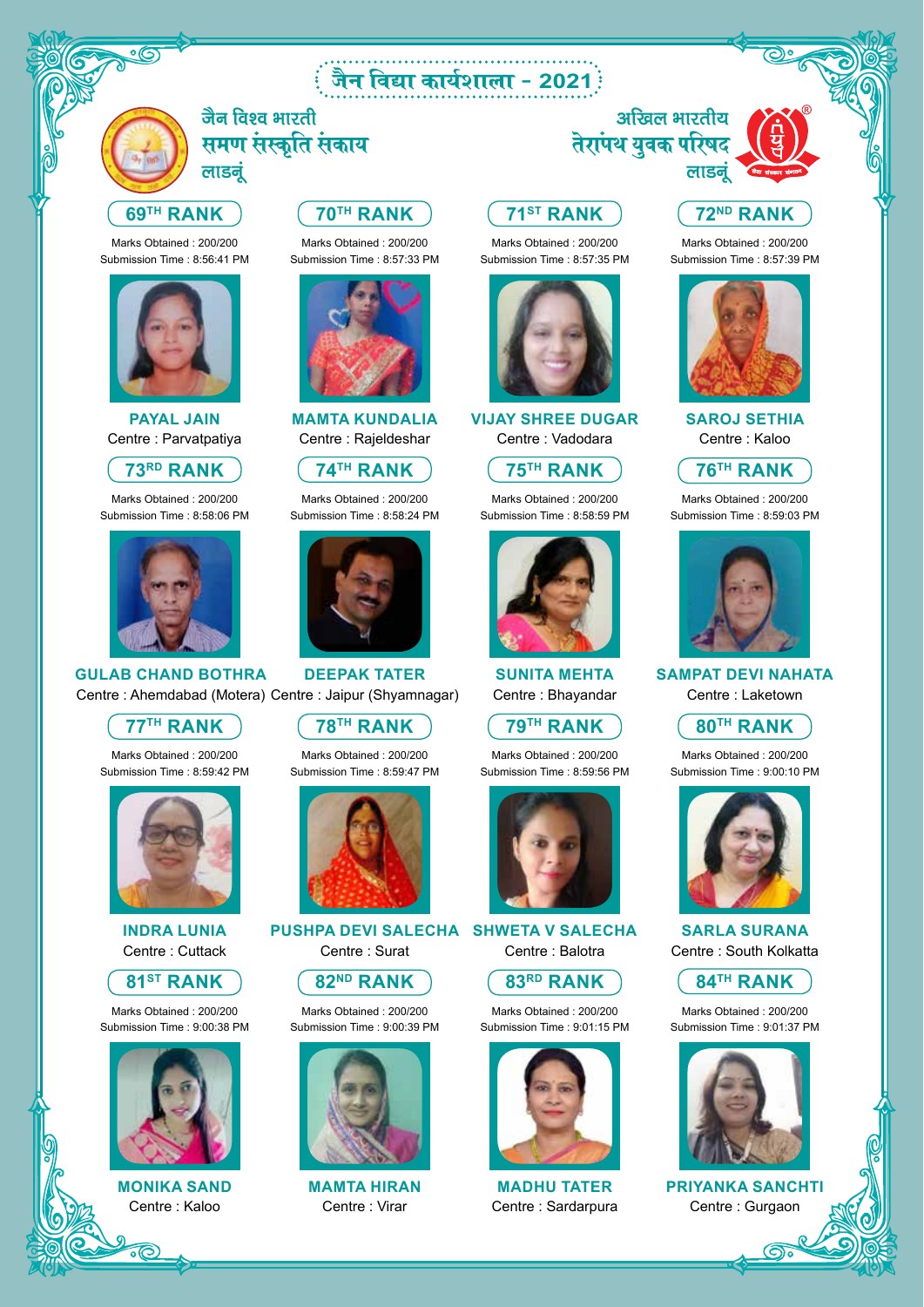### : जैन विद्या कार्यशाला - 2021<sup>:</sup>

**87TH RANK**

Marks Obtained : 200/200 Submission Time : 9:02:53 PM

**91ST RANK** Marks Obtained : 200/200 Submission Time : 9:05:32 PM

**RITA MAROTHI** Centre : Guwahati

**95TH RANK** Marks Obtained : 200/200 Submission Time : 9:07:07 PM

**SONU KOCHAR JAIN** Centre : Nohar

**99TH RANK** Marks Obtained : 200/200 Submission Time : 9:08:58 PM

> **HEMA DUGAR** Centre : Laketown

**PUNITA MANDOT** Centre : Balotra



जैन विश्व भारती समण संस्कृति संकाय लाडनं

#### **85TH RANK**

Marks Obtained : 200/200 Submission Time : 9:01:42 PM



**POOJA CHOPRA** Centre : Balotra

#### **89TH RANK**

Marks Obtained : 200/200 Submission Time : 9:04:38 PM



**MANJU BAID** Centre : Ludhiana



Marks Obtained : 200/200 Submission Time : 9:05:54 PM



**KANCHAN CHHAJER JAIN** Centre : Banglore (R.R.N)



Marks Obtained : 200/200 Submission Time : 9:07:26 PM



**BULBUL SURANA** entre : Banglore (HSR)

#### **86TH RANK**

Marks Obtained : 200/200 Submission Time : 9:02:35 PM



**KAVITA N SALECHA** Centre : Balotra



Marks Obtained : 200/200 Submission Time : 9:04:49 PM



**SUMER CHAND JAIN** Centre : Pali

#### **94TH RANK**

Marks Obtained : 200/200 Submission Time : 9:06:36 PM



**ABHA JAIN** Centre : Swaimadhopur



Marks Obtained : 200/200 Submission Time : 9:08:27 PM



**SUMATI SETHIYA** Centre : Guwahati

#### अखिल भारतीय तेरांपथ युवक परिषद लाडनूं

#### **88TH RANK**

Marks Obtained : 200/200 Submission Time : 9:03:08 PM



**SHWETA S. SALECHA**  Centre : Balotra



Marks Obtained : 200/200 Submission Time : 9:05:34 PM



**USHA P. SETHIYA** Centre : Jalna



Marks Obtained : 200/200 Submission Time : 9:07:08 PM



**KANCHAN BAID** Centre : Kolkatta (S)



Marks Obtained : 200/200 Submission Time : 9:09:24 PM



**RUBY CHORARIA** Centre : Dhubri (Gauripur)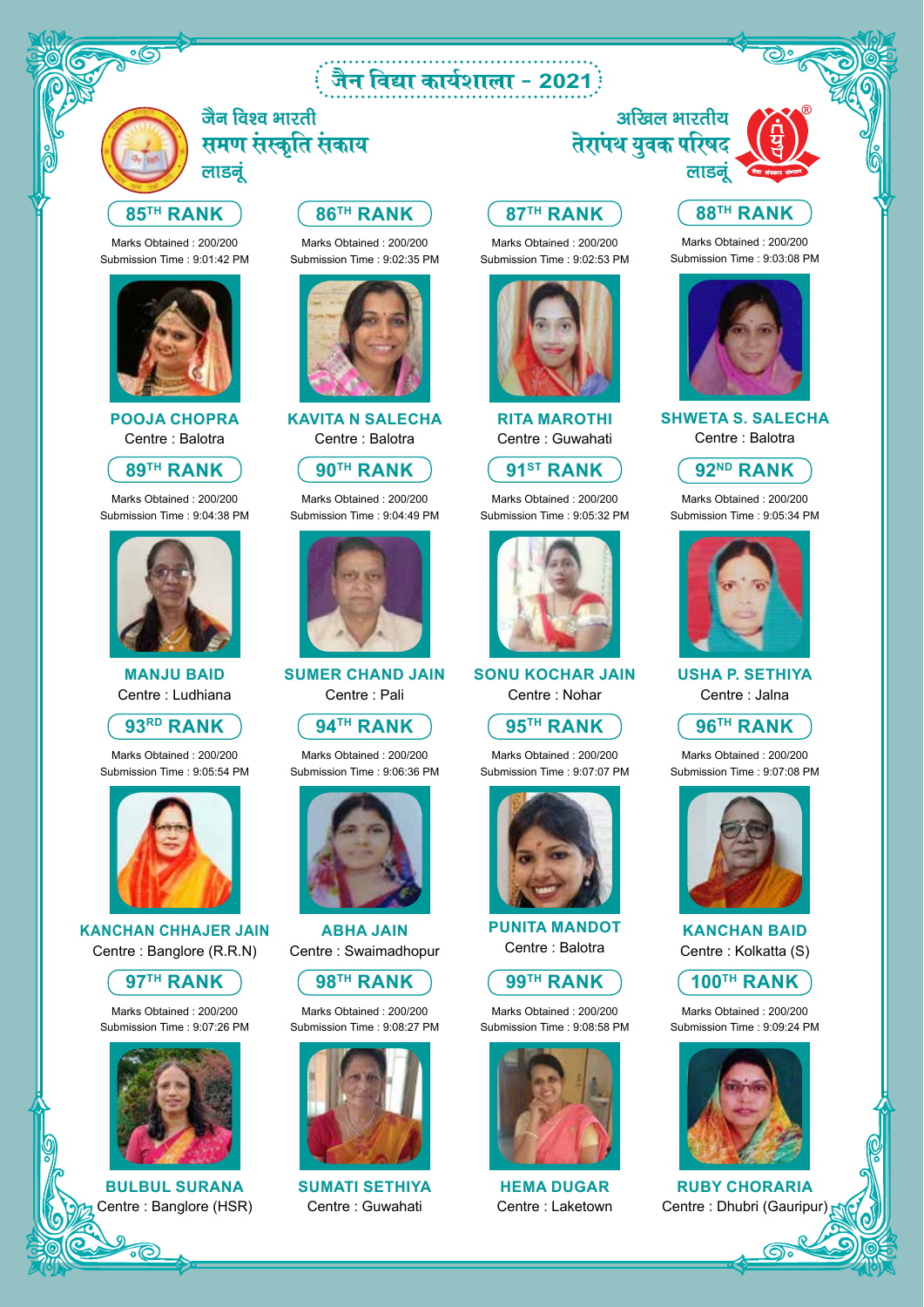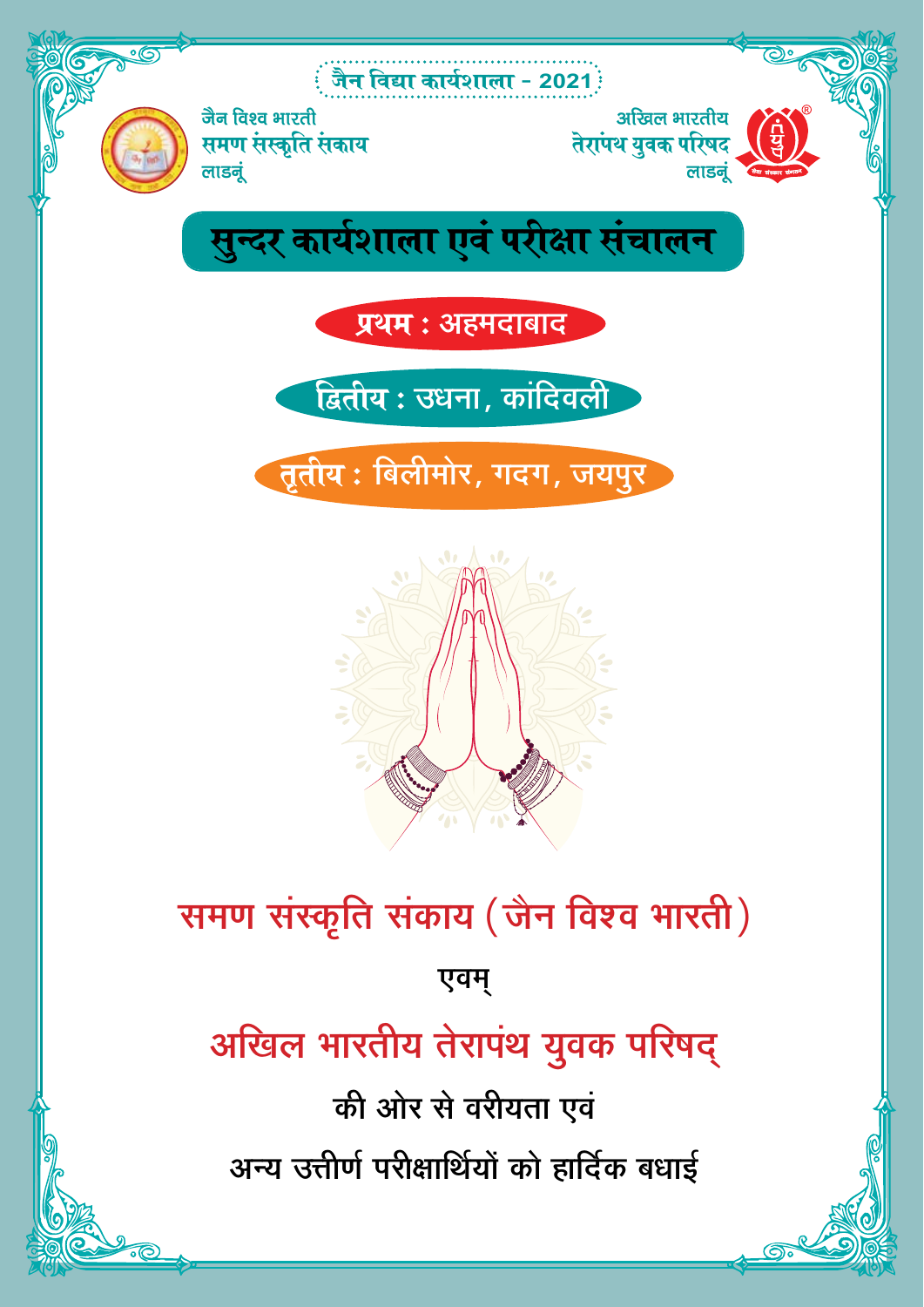### tSu fo|k dk;Z'kkyk & **2021**



जैन विश्व भारती समण संस्कृति संकाय लाडनूं



## **RANDOM WINNERS**

| <b>S. No.</b>  | <b>Enrollment No.</b> | <b>Name</b>          | <b>Center</b>       |
|----------------|-----------------------|----------------------|---------------------|
| 1              | 2196963771            | A Deepali Sethiya    | Chennai (Sowcarpet) |
| $\overline{2}$ | 2133169041            | Anu H Dangi          | Udhna               |
| 3              | 2183819731            | Arti Bothra Kochar   | Noida               |
| $\overline{4}$ | 4734533501            | Babita D Kothari     | Ahmedabad(Sahibag)  |
| 5              | 2149600221            | Bagvatilal N Jain    | Mahad               |
| 6              | 2133602561            | Bhagwatiben Shrimaal | Vadodara            |
| 7              | 2142361691            | Bhagyawati R Bafna   | <b>Boisar</b>       |
| 8              | 2198484431            | Bhavna devi Salecha  | <b>Balotra</b>      |
| 9              | 2154662461            | Bimla devi Surana    | Delhi(Rohini)       |
| 10             | 4734539301            | Chetna H Jain        | Ahmedabad (Sahibag) |
| 11             | 2181713591            | Deeksha Jain         | Kelwa               |
| 12             | 4734547401            | Deepika Bagrecha     | Ahmedabad (Sahibag) |
| 13             | 4734514801            | Dilip Bhansali       | Ahmedabad (Motera)  |
| 14             | 2135469701            | Divya Sankit Shah    | Ahmedabad (Motera)  |
| 15             | 2188920731            | Hema Palgota         | Hubli               |
| 16             | 2191219261            | Hemlata Bagmar       | Jasol               |
| 17             | 4734572101            | Indra devi Singhi    | Ahmedabad (W)       |
| 18             | 2152492661            | Ishika Chindaliya    | Udhna               |
| 19             | 4734567101            | Kamlesh Gogar        | Ahmedabad (Sahibag) |
| 20             | 2118139191            | Kanchan Dhelariya    | Jasol               |
| 21             | 2198781101            | Karishma T Chordiya  | Udhna               |
| 22             | 2194989081            | Kavita Surana        | Udaipur             |
| 23             | 2176037561            | Kavitha Bafna        | Chitradurg          |
| 24             | 2170611881            | Khushbu Bhansali     | Gadag               |
| 25             | 2111687331            | Komal Dosi           | Hubli               |
| 26             | 2150881091            | Kusum Baid           | Noida               |
| 27             | 2173401811            | Kusum Singhi         | Tollyganj           |
| 28             | 2139216311            | Madhu Bothra         | Cuttack             |
| 29             | 2159360701            | Madhu Pincha         | Jorhat              |
| 30             | 2158353841            | Madhu Singhi         | South kolkata       |
| 31             | 2119554531            | Mamta Bhimawat       | ParvatPatia         |
| 32             | 2112029241            | Mamta Choraria       | Coimbatore          |
| 33             | 2111389081            | Manisha Bhansali     | Ahmedabad (Sahibag) |
| 34             | 2134594951            | Manju                | Gandhidham          |
| 35             | 2163717841            | Manju Baid           | Kharupatiea         |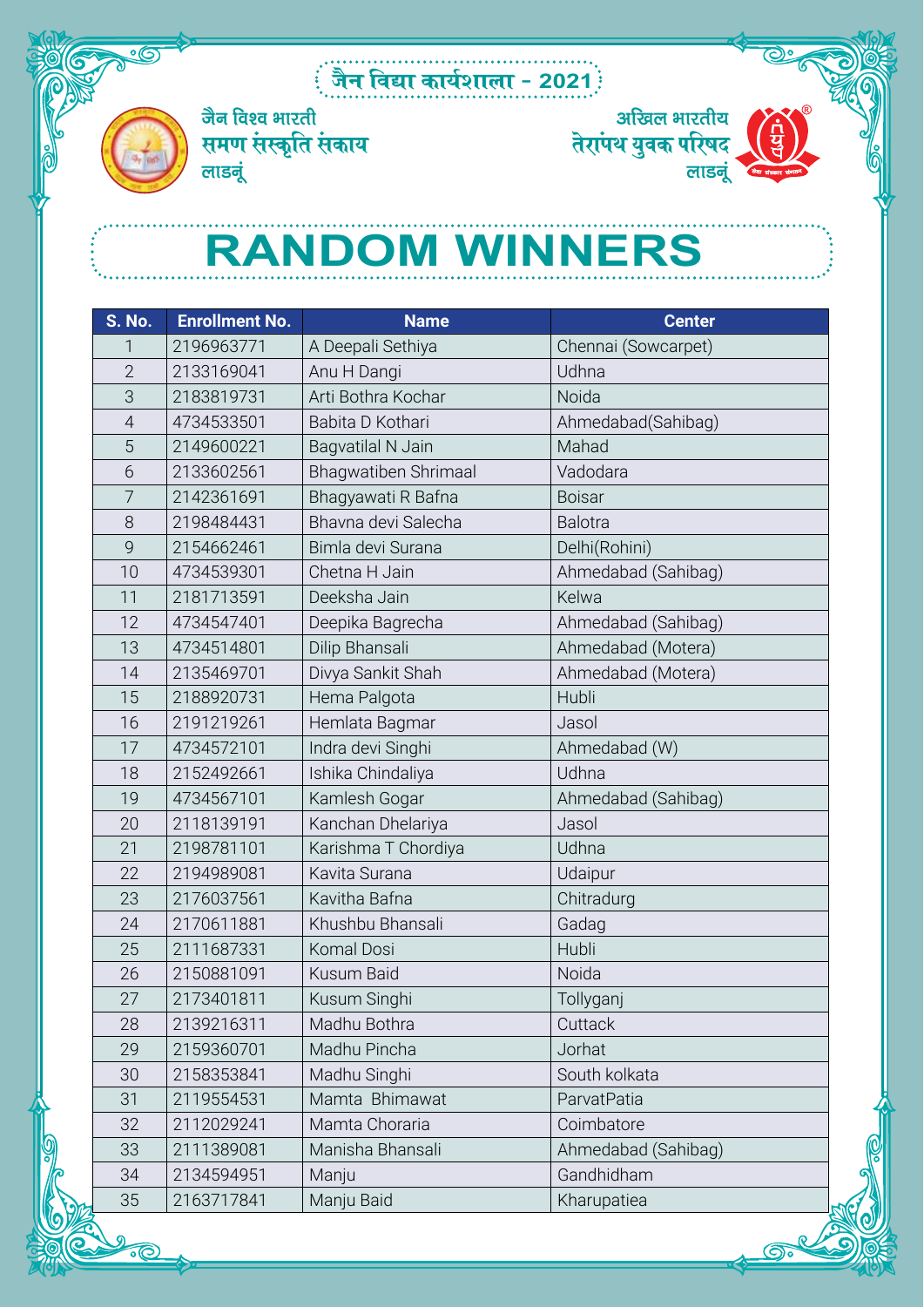### tSu fo|k dk;Z'kkyk & **2021**



जैन विश्व भारती समण संस्कृति संकाय लाडनूं



## **RANDOM WINNERS**

| <b>S. No.</b> | <b>Enrollment No.</b> | <b>Name</b>            | <b>Center</b>         |
|---------------|-----------------------|------------------------|-----------------------|
| 36            | 2115726241            | Minaxi Bothra          | Bangalore             |
| 37            | 2116837071            | Monika Bothra          | Ahmedabad (W)         |
| 38            | 2142871261            | Mukesh Begani          | South Howrah          |
| 39            | 2172557231            | Nilu Daga              | <b>Bhatta Bazar</b>   |
| 40            | 2165669251            | Nisha Baid             | <b>Barmer</b>         |
| 41            | 2189398621            | Parddep Pugalia        | ParvatPatia           |
| 42            | 4734537101            | Paribhasha V Ghiya     | Ahmedabad (Sahibag)   |
| 43            | 2179274321            | Pawan Baid             | Bangalore             |
| 44            | 2170756091            | Pinky Jain             | Kantabanji            |
| 45            | 2131189041            | Pinky Jain             | Ahmedabad (Amraiwadi) |
| 46            | 2177052601            | Pooja Chhajed          | Hubli                 |
| 47            | 2190725011            | Poornima Parmar        | <b>Boisar</b>         |
| 48            | 2143471311            | Preksha Chhajer        | Vadodara              |
| 49            | 2119625481            | Preksha Kankariya      | <b>Balotra</b>        |
| 50            | 2115276261            | Prema Dhakad           | Nalasopara            |
| 51            | 2123557441            | Priti Dugar            | Sardarshahar          |
| 52            | 2158369261            | Priti Vadera           | <b>Balotra</b>        |
| 53            | 2156363581            | Priyanka Parakh        | Kathmandu             |
| 54            | 2130840101            | Punam Dugar            | Bangalore             |
| 55            | 2195442501            | Pushpa devi            | Ahmedabad (Sahibag)   |
| 56            | 2191044051            | Rajan Jain             | Jind                  |
| 57            | 2185403191            | Rajesh Jain            | Jind                  |
| 58            | 2197104981            | Rajkumari Bothra       | Kandivali             |
| 59            | 2117755931            | Ramesh Jain            | Virar                 |
| 60            | 2140044781            | Rekha D Bafna          | Udhna                 |
| 61            | 2176219031            | Rekha Shrishrimal      | <b>Balotra</b>        |
| 62            | 2119152701            | Rishabh Chhalani       | Delhi (Gandhinagar)   |
| 63            | 4734525601            | Rohit Sanklecha        | Ahmedabad (Sahibag)   |
| 64            | 2191681881            | Sahasi devi M Bhansali | Ahmedabad (Motera)    |
| 65            | 2131394081            | Samta Bohra            | Kelwa                 |
| 66            | 4734563401            | Sandeep Madani         | Ahmedabad (Sahibag)   |
| 67            | 2132316551            | Sangeeta Singhi        | Islampur              |
| 68            | 2135042701            | Sanjay Kr Nahata       | Silchar               |
| 69            | 2126156941            | Sanjoli Sanklecha      | Gandhidham            |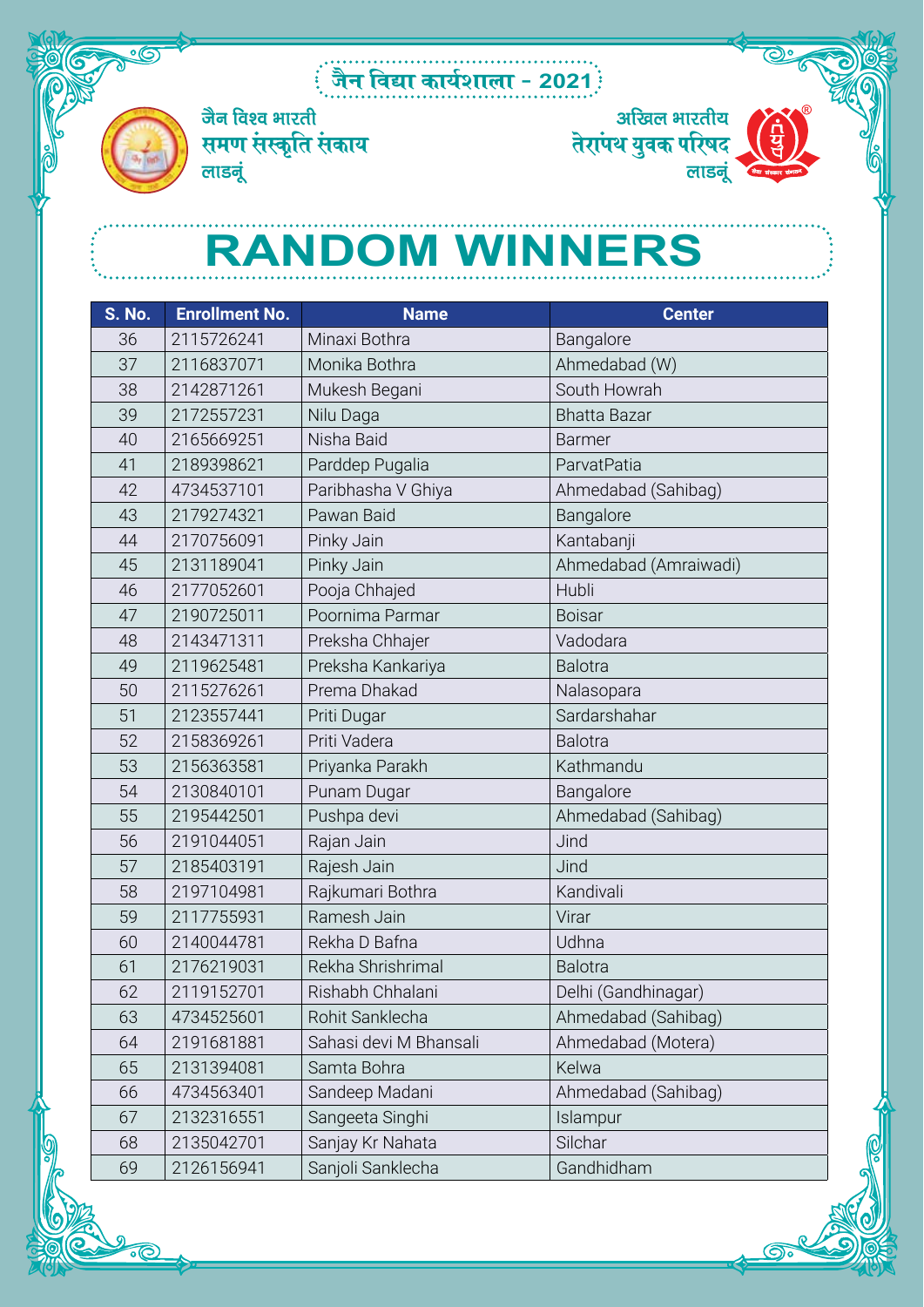### : जैन विद्या कार्यशाला - 2021*:*



जैन विश्व भारती $\,$ समण संस्कृति संकाय लाडनूं



## **RANDOM WINNERS**

| S. No. | <b>Enrollment No.</b> | <b>Name</b>         | <b>Center</b>       |
|--------|-----------------------|---------------------|---------------------|
| 70     | 2119193901            | Sarala devi Chopra  | Vizianagram         |
| 71     | 4734528901            | Saroj Sancheti      | Ahmedabad (Sahibag) |
| 72     | 2123297271            | Sayar Kothari       | Kolkata             |
| 73     | 2171814621            | Sayar Surana        | Kolkata             |
| 74     | 2144125021            | Seema Jain          | Swaimadhopur        |
| 75     | 2143115871            | Seema Patwa         | Petlawad            |
| 76     | 2120471921            | Seema Sanklecha     | Hubli               |
| 77     | 2150284131            | Shanti Baid         | Bongaigaon          |
| 78     | 4734506601            | Shanti devi Baid    | Ahmedabad(Kankaria) |
| 79     | 2176979351            | Shobhana Sirohiya   | Bhilwara            |
| 80     | 2145787421            | Shrey Ghiya         | Ahmedabad (Sahibag) |
| 81     | 2112580351            | Shweta Jain         | Sujangarh           |
| 82     | 2123699961            | Simran Sahu         | Limbayat            |
| 83     | 2168675111            | Snehlata Bhura      | Kolkata             |
| 84     | 2111887671            | sSangeeta Baid      | Bangalore           |
| 85     | 2152842391            | Suman Chhajer       | Surat               |
| 86     | 2196401901            | Suman Manot         | Kolkata             |
| 87     | 2175630261            | Sundeep Baid        | Guwahati            |
| 88     | 2131120901            | Sunita Jain         | Dhuri               |
| 89     | 2122225171            | Sunita Nahata       | <b>Uttar Howrah</b> |
| 90     | 2125010551            | Sunita U kataria    | Wani                |
| 91     | 2125877681            | Sunitha Sethiya N   | Thiruvannamalai     |
| 92     | 2114718891            | Uchhav Jain         | Salem               |
| 93     | 2158611661            | Usha                | Latur               |
| 94     | 4734558901            | Usha Sanklecha      | Ahmedabad (Sahibag) |
| 95     | 2179394751            | Vanita Dhakad       | Marine drive        |
| 96     | 2164394481            | Varsha Dudhoria     | Noida               |
| 97     | 2188154111            | Veena               | Bhuj                |
| 98     | 2182714191            | Vikshita R Shah     | Bilimora            |
| 99     | 2191286311            | Vinod kr Salecha    | <b>Balotra</b>      |
| 100    | 2137687441            | <b>Vivek Parmar</b> | ParvatPatia         |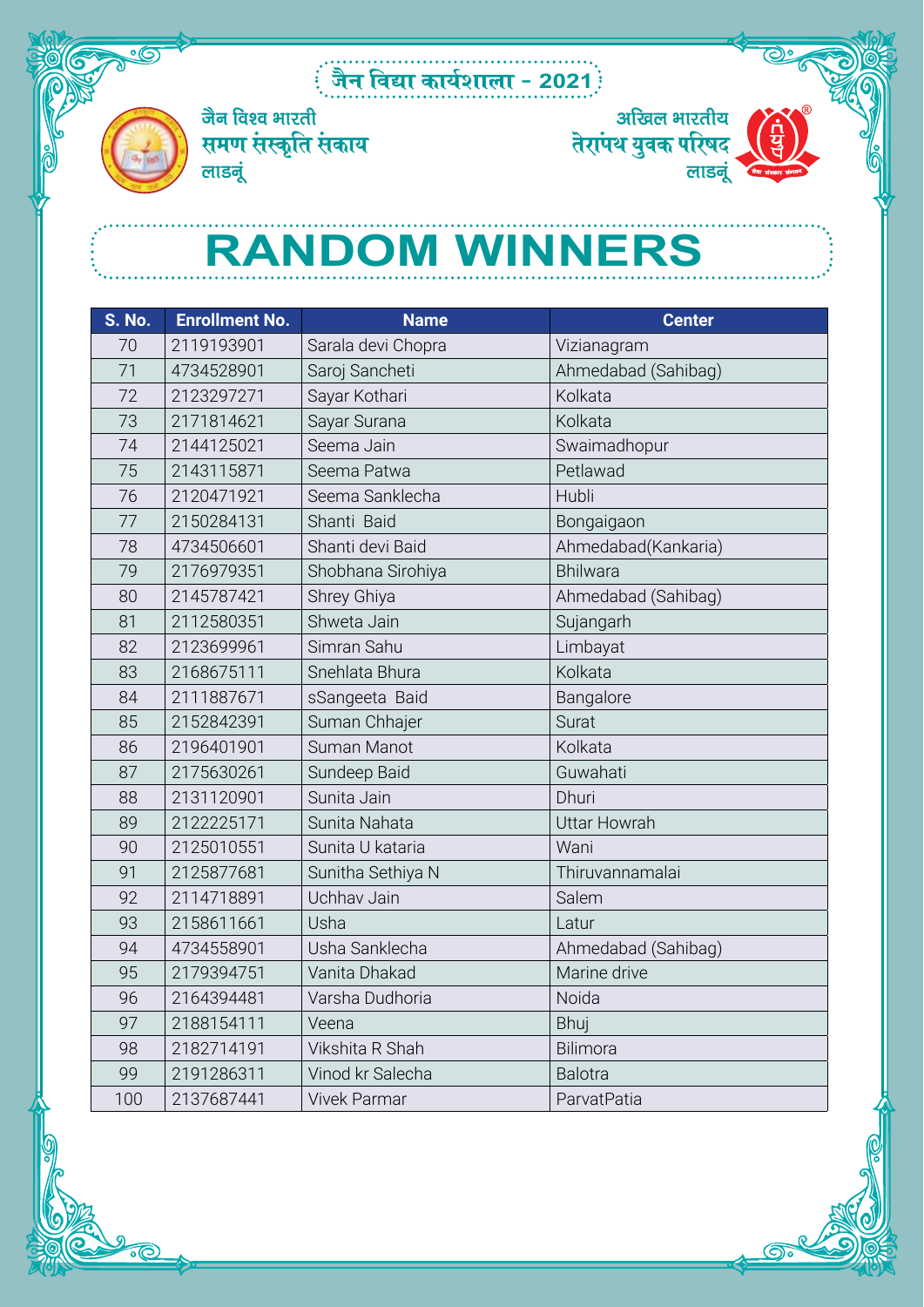| <b>Enrollment No.</b> | Name                   | <b>Center</b>                       | <b>Marks</b> | <b>Submission Time</b> |
|-----------------------|------------------------|-------------------------------------|--------------|------------------------|
| 2132419571            | Ishika P Jain          | Adajan                              | 162          | 8:58:46 PM             |
| 2178359011            | Shashi Jain            | Ahmedabad Amraiwadi Odhav           | 181          | 10:05:27 PM            |
| 2131189041            | Pinky Jain             | Ahmedabad Amraiwadi Odhav           | 164          | 9:41:11 PM             |
| 2181753671            | Laxmi Sisodiya         | Ahmedabad Amraiwadi Odhav           | 85           | 9:56:58 PM             |
| 2192348431            | <b>Vishaka Daftari</b> | <b>Ahmedabad Kankaria Maninagar</b> | 194          | 9:25:37 PM             |
| 4734511201            | <b>Navya Daftari</b>   | <b>Ahmedabad Kankaria Maninagar</b> | 194          | 9:30:17 PM             |
| 4734502601            | <b>Baboolal Chopra</b> | <b>Ahmedabad Kankaria Maninagar</b> | 194          | 9:32:22 PM             |
| 4734513901            | <b>Vanika Daftari</b>  | <b>Ahmedabad Kankaria Maninagar</b> | 194          | 9:37:51 PM             |
| 4734501901            | <b>Elina Sethia</b>    | Ahmedabad Kankaria Maninagar        | 194          | 9:58:22 PM             |
| 4734500901            | <b>Jaya Baid</b>       | <b>Ahmedabad Kankaria Maninagar</b> | 192          | 9:25:48 PM             |
| 2174489301            | <b>Sampat Sethia</b>   | <b>Ahmedabad Kankaria Maninagar</b> | 192          | 9:40:50 PM             |
| 2120532471            | <b>Sonam Jain</b>      | <b>Ahmedabad Kankaria Maninagar</b> | 191          | 8:42:52 PM             |
| 2132697961            | Rachana Pugaliya       | <b>Ahmedabad Kankaria Maninagar</b> | 191          | 8:48:00 PM             |
| 2130440101            | <b>Varsha Baid</b>     | Ahmedabad Kankaria Maninagar        | 191          | 8:50:18 PM             |
| 4734508601            | <b>Rajmati Doshi</b>   | <b>Ahmedabad Kankaria Maninagar</b> | 191          | 9:30:46 PM             |
| 4734500801            | <b>Rakesh Baid</b>     | <b>Ahmedabad Kankaria Maninagar</b> | 191          | 9:30:56 PM             |
| 4734501101            | <b>Kanti Dugar</b>     | <b>Ahmedabad Kankaria Maninagar</b> | 191          | 9:49:57 PM             |
| 4734500701            | Sarita Chhajer         | Ahmedabad Kankaria Maninagar        | 188          | 8:53:45 PM             |
| 2116202221            | Sonu Chopra            | Ahmedabad Kankaria Maninagar        | 188          | 9:09:43 PM             |
| 4734512801            | Amrita Doshi           | Ahmedabad Kankaria Maninagar        | 188          | 9:32:02 PM             |
| 4734501401            | Harsha Dugar           | Ahmedabad Kankaria Maninagar        | 188          | 9:32:13 PM             |
| 4734510501            | Madhu Kochar           | Ahmedabad Kankaria Maninagar        | 186          | 9:01:27 PM             |
| 2176396701            | Navratan Gandhi        | Ahmedabad Kankaria Maninagar        | 182          | 8:48:37 PM             |
| 4734502701            | Vimladevi Chopra       | Ahmedabad Kankaria Maninagar        | 182          | 8:54:55 PM             |
| 4734506601            | Shanti Devi Baid       | Ahmedabad Kankaria Maninagar        | 182          | 9:13:30 PM             |
| 4734500601            | Sanjeev Chhajer        | Ahmedabad Kankaria Maninagar        | 182          | 9:14:52 PM             |
| 4734501701            | Anju Dugar             | Ahmedabad Kankaria Maninagar        | 182          | 9:23:29 PM             |
| 4734501801            | Subhkaran Dugar        | Ahmedabad Kankaria Maninagar        | 182          | 9:44:24 PM             |
| 4734501301            | Manju Dugar            | Ahmedabad Kankaria Maninagar        | 176          | 9:03:25 PM             |
| 2122288001            | Meenakshi Samsukha     | Ahmedabad Kankaria Maninagar        | 176          | 9:11:16 PM             |
| 4734513001            | Shalu Parakh           | Ahmedabad Kankaria Maninagar        | 176          | 9:25:07 PM             |
| 4734500401            | Lalit Begwani (Jain)   | Ahmedabad Kankaria Maninagar        | 173          | 9:39:42 PM             |
| 4734505801            | Pragya Dugar           | Ahmedabad Kankaria Maninagar        | 170          | 9:01:43 PM             |
| 2180642431            | Aarti Vikas Choraria   | Ahmedabad Kankaria Maninagar        | 168          | 9:21:50 PM             |
| 4734508901            | Renu Dugar             | Ahmedabad Kankaria Maninagar        | 167          | 9:52:20 PM             |
| 4734505101            | Pinky Gothi            | Ahmedabad Kankaria Maninagar        | 164          | 9:07:41 PM             |
| 4734509801            | Suman Malu             | Ahmedabad Kankaria Maninagar        | 164          | 9:34:52 PM             |
| 2133099721            | Ruchika Daga           | Ahmedabad Kankaria Maninagar        | 161          | 8:40:37 PM             |
| 4734511801            | Yogita Dugar           | Ahmedabad Kankaria Maninagar        | 161          | 8:54:28 PM             |
| 4734512001            | Anuradha Parakh        | Ahmedabad Kankaria Maninagar        | 156          | 9:45:57 PM             |
| 4734507601            | Anju Ranka             | Ahmedabad Kankaria Maninagar        | 152          | 8:56:03 PM             |
| 4734504701            | Deepika Baid           | Ahmedabad Kankaria Maninagar        | 149          | 9:38:29 PM             |
| 4734514601            | Pawan Sancheti         | Ahmedabad Kankaria Maninagar        | 149          | 10:09:57 PM            |
| 2158489751            | Rahul Nahata           | Ahmedabad Kankaria Maninagar        | 146          | 9:06:17 PM             |
| 4734504601            | Neetu Choraria         | Ahmedabad Kankaria Maninagar        | 143          | 9:20:16 PM             |
| 4734510201            | Sumit S.ranka          | Ahmedabad Kankaria Maninagar        | 134          | 9:01:19 PM             |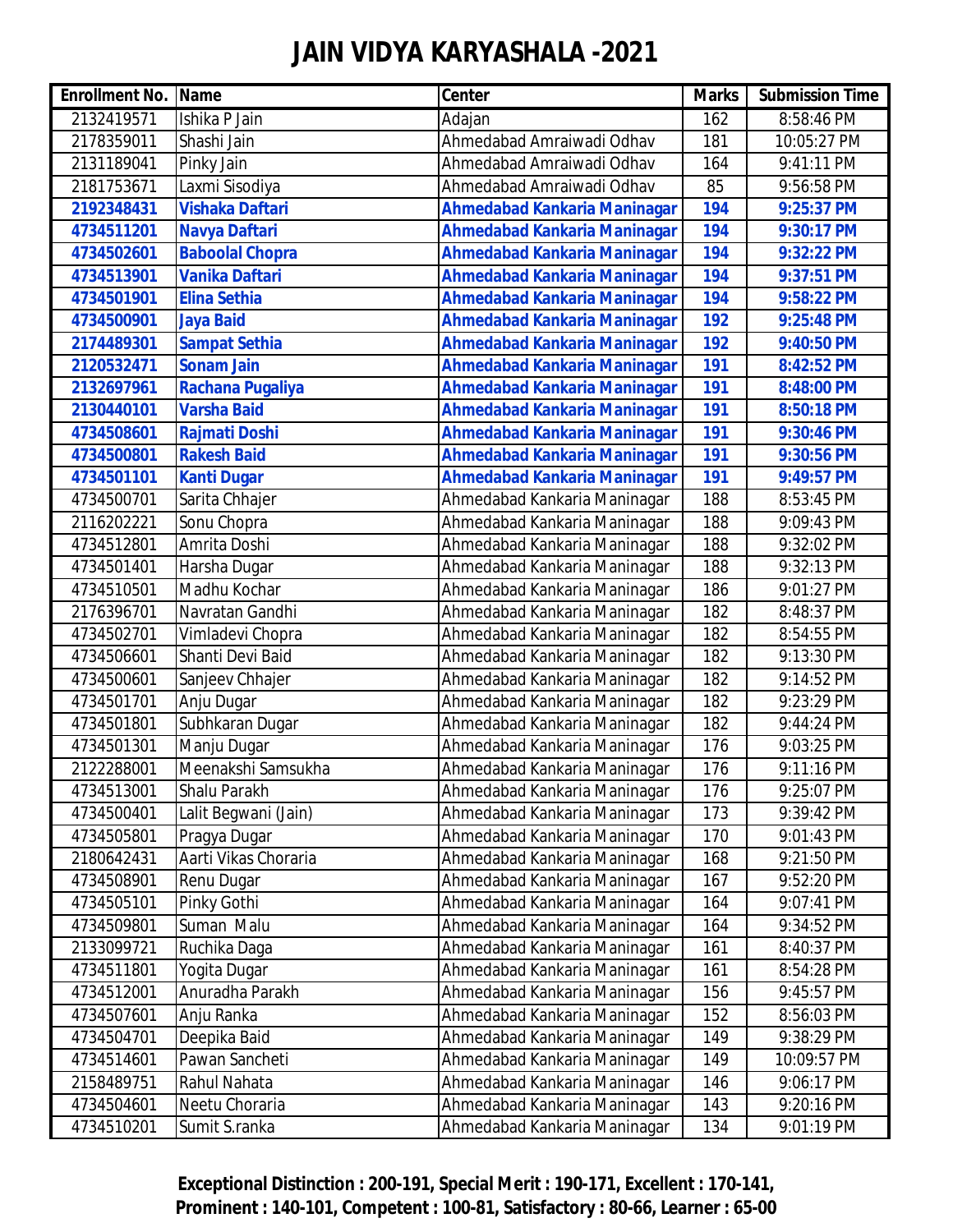| <b>Enrollment No. Name</b> |                            | <b>Center</b>                | <b>Marks</b>   | <b>Submission Time</b> |
|----------------------------|----------------------------|------------------------------|----------------|------------------------|
| 4734503601                 | Sarita Singhi              | Ahmedabad Kankaria Maninagar | 125            | 9:12:00 PM             |
| 4734501201                 | Saiyam Choraria            | Ahmedabad Kankaria Maninagar | 125            | 10:09:35 PM            |
| 4734512201                 | Neha Dugar                 | Ahmedabad Kankaria Maninagar | 119            | 8:47:37 PM             |
| 4734502401                 | Nital Singhi               | Ahmedabad Kankaria Maninagar | 116            | 9:31:15 PM             |
| 4734501001                 | Manoj Singhi               | Ahmedabad Kankaria Maninagar | 112            | 9:29:05 PM             |
| 4734511501                 | Rinku Jain                 | Ahmedabad Kankaria Maninagar | 108            | 8:52:30 PM             |
| 4734509601                 | Sreyansh Sethiya           | Ahmedabad Kankaria Maninagar | 104            | 9:26:13 PM             |
| 4734508201                 | Pallavi Sethiya            | Ahmedabad Kankaria Maninagar | 102            | 9:29:44 PM             |
| 4734513801                 | Sonali Dugar               | Ahmedabad Kankaria Maninagar | 74             | 9:40:11 PM             |
| 4734514001                 | Pratik Duggad              | Ahmedabad Kankaria Maninagar | 67             | 9:56:58 PM             |
| 4734513501                 | Manju Choraria             | Ahmedabad Kankaria Maninagar | 59             | 9:32:42 PM             |
| 4734510801                 | Nutan Choradia             | Ahmedabad Kankaria Maninagar | 56             | 9:18:12 PM             |
| 2130705591                 | Sanjeev Singhi             | Ahmedabad Kankaria Maninagar | 41             | 9:09:17 PM             |
| 4734502901                 | Ranjana Nahata             | Ahmedabad Kankaria Maninagar | 38             | 9:45:59 PM             |
| 4734503401                 | Piyush Bothra              | Ahmedabad Kankaria Maninagar | 5              | 8:34:05 PM             |
| 4734503701                 | Sweta Surana               | Ahmedabad Kankaria Maninagar | $\overline{2}$ | 8:35:05 PM             |
| 4734503801                 | Harsh Jain                 | Ahmedabad Kankaria Maninagar | $\overline{2}$ | 9:07:29 PM             |
| 4734506401                 | Mohit Kumar Sethia         | Ahmedabad Kankaria Maninagar | $\overline{0}$ | 8:53:06 PM             |
| 2114700621                 | Saroj Devi Bothra          | <b>Ahmedabad Motera</b>      | 200            | 8:48:46 PM             |
| 4734523101                 | <b>Gulab Chand Bothara</b> | <b>Ahmedabad Motera</b>      | 200            | 8:58:06 PM             |
| 2116522741                 | <b>Ashok Kr.Salecha</b>    | <b>Ahmedabad Motera</b>      | 194            | 8:49:00 PM             |
| 2133931491                 | <b>Ekta Salecha</b>        | <b>Ahmedabad Motera</b>      | 194            | 9:05:31 PM             |
| 4734516901                 | <b>Sharmila Pincha</b>     | <b>Ahmedabad Motera</b>      | 194            | 9:54:54 PM             |
| 2133290551                 | <b>Shripat Pincha</b>      | <b>Ahmedabad Motera</b>      | 191            | 9:39:30 PM             |
| 2157448641                 | <b>Tanisha Pincha</b>      | <b>Ahmedabad Motera</b>      | 191            | 9:40:49 PM             |
| 2165789231                 | Sunita Shah                | Ahmedabad Motera             | 188            | 8:45:32 PM             |
| 2161848971                 | Priyanka Devi Bhansali     | <b>Ahmedabad Motera</b>      | 180            | 8:59:06 PM             |
| 2135469701                 | Divya Sankit Shah          | <b>Ahmedabad Motera</b>      | 176            | 8:42:49 PM             |
| 2113292111                 | Kuldeep Nawlakha           | <b>Ahmedabad Motera</b>      | 170            | 8:54:26 PM             |
| 4734514901                 | Anita Bhansali             | <b>Ahmedabad Motera</b>      | 170            | 9:35:45 PM             |
| 4734514801                 | Dilip Bhansali             | Ahmedabad Motera             | 167            | 9:14:14 PM             |
| 2185925211                 | Preksha A Bhansali         | Ahmedabad Motera             | 167            | 9:16:13 PM             |
| 4734525501                 | Payal Dugar                | Ahmedabad Motera             | 161            | 9:08:47 PM             |
| 4734515901                 | Shashi Chopra              | Ahmedabad Motera             | 158            | 9:14:28 PM             |
| 4734515101                 | Preksha Bhansali           | Ahmedabad Motera             | 155            | 9:26:39 PM             |
| 2184313561                 | Nishu Nawlakha             | <b>Ahmedabad Motera</b>      | 149            | 9:03:53 PM             |
| 4734515501                 | Vidhya Nawlakha            | <b>Ahmedabad Motera</b>      | 149            | 9:23:30 PM             |
| 4734523301                 | Hemlata                    | Ahmedabad Motera             | 149            | 9:42:39 PM             |
| 2182650861                 | Kalpana Baid               | Ahmedabad Motera             | 146            | 8:45:29 PM             |
| 2117920661                 | Narendra Shyamsukha        | Ahmedabad Motera             | 143            | 8:59:38 PM             |
| 4734516001                 | Sonal Shyamsukha           | Ahmedabad Motera             | 143            | 9:21:21 PM             |
| 4734522101                 | Pushpa Ghodawat            | Ahmedabad Motera             | 134            | 9:30:26 PM             |
| 2165638461                 | Shilpa Salecha             | Ahmedabad Motera             | 131            | 9:24:57 PM             |
| 4734515701                 | Ragini Kothari             | Ahmedabad Motera             | 128            | 9:49:58 PM             |
| 4734524401                 | Mahendra Kothari           | Ahmedabad Motera             | 126            | 9:21:34 PM             |
| 2151979691                 | Prerna Nahata              | Ahmedabad Motera             | 125            | 8:58:18 PM             |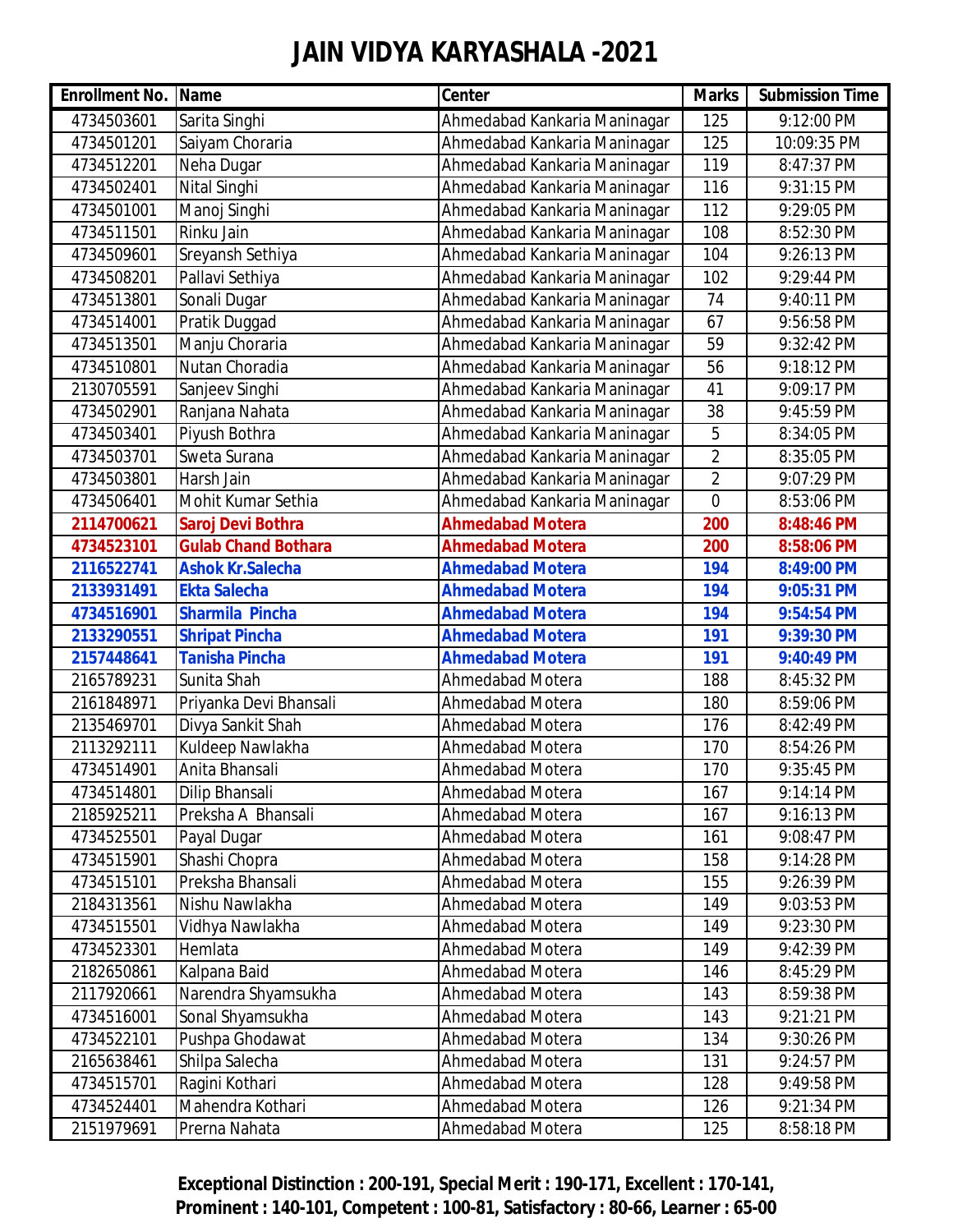| <b>Enrollment No. Name</b> |                              | <b>Center</b>             | <b>Marks</b>   | <b>Submission Time</b> |
|----------------------------|------------------------------|---------------------------|----------------|------------------------|
| 2191681881                 | Sashidevi M Bhansali         | <b>Ahmedabad Motera</b>   | 122            | 9:08:15 PM             |
| 2171087221                 | Mukanchand Raichand Bhansali | <b>Ahmedabad Motera</b>   | 119            | 9:15:53 PM             |
| 4734523501                 | Manju Dugar                  | <b>Ahmedabad Motera</b>   | 113            | 9:07:37 PM             |
| 4734519101                 | Preeti                       | <b>Ahmedabad Motera</b>   | 113            | 9:49:10 PM             |
| 4734516101                 | Suresh Bhansali              | <b>Ahmedabad Motera</b>   | 89             | 9:26:04 PM             |
| 4734515401                 | Akash Bhansali               | <b>Ahmedabad Motera</b>   | 78             | 9:44:27 PM             |
| 4734523901                 | Suchita Pincha               | <b>Ahmedabad Motera</b>   | 50             | 9:10:00 PM             |
| 4734518801                 | Rahul Jain                   | <b>Ahmedabad Motera</b>   | 46             | 10:08:59 PM            |
| 4734515301                 | Vinod Vadera                 | <b>Ahmedabad Motera</b>   | 46             | 10:09:57 PM            |
| 2122693981                 | Pragati Jain                 | <b>Ahmedabad Motera</b>   | 44             | 9:04:31 PM             |
| 4734522701                 | <b>Ajit Baid</b>             | <b>Ahmedabad Motera</b>   | 41             | 9:01:54 PM             |
| 4734516301                 | <b>Dhanpat Maloo</b>         | <b>Ahmedabad Motera</b>   | 41             | 9:04:57 PM             |
| 4734523201                 | Sachin Surana                | <b>Ahmedabad Motera</b>   | 35             | 9:07:04 PM             |
| 2127509901                 | Pramila Kumbhat              | <b>Ahmedabad Motera</b>   | 34             | 9:12:12 PM             |
| 4734516501                 | Prakash Baid                 | <b>Ahmedabad Motera</b>   | 32             | 9:40:30 PM             |
| 4734515001                 | Sagar Salecha                | <b>Ahmedabad Motera</b>   | 7              | 8:52:06 PM             |
| 2188558351                 | Rahul Shantilal Bhansali     | <b>Ahmedabad Motera</b>   | $\overline{0}$ | 8:50:52 PM             |
| 2179334421                 | Shirali Rahul Bhansali       | <b>Ahmedabad Motera</b>   | $\overline{0}$ | 8:58:09 PM             |
| 4734534701                 | <b>Manju Sankhla</b>         | <b>Ahmedabad Sahibagh</b> | 200            | 8:48:39 PM             |
| 4734541901                 | <b>Neha Rohit Kothari</b>    | <b>Ahmedabad Sahibagh</b> | 197            | 8:48:43 PM             |
| 2135236531                 | <b>Sunita Bhansali</b>       | <b>Ahmedabad Sahibagh</b> | 197            | 8:56:36 PM             |
| 4734548601                 | <b>Prachi Sankhla</b>        | <b>Ahmedabad Sahibagh</b> | 197            | 9:04:52 PM             |
| 4734526101                 | Jitendra Jain                | <b>Ahmedabad Sahibagh</b> | 197            | 9:17:26 PM             |
| 4734557101                 | <b>Anita Chhajer</b>         | <b>Ahmedabad Sahibagh</b> | 197            | 9:34:35 PM             |
| 4734564001                 | Himanshi Chhajed             | <b>Ahmedabad Sahibagh</b> | 197            | 9:37:38 PM             |
| 4734531501                 | <b>Pankaj Dangi</b>          | <b>Ahmedabad Sahibagh</b> | 197            | 9:37:39 PM             |
| 2144097381                 | <b>Roshni Chhatwani</b>      | <b>Ahmedabad Sahibagh</b> | 194            | 8:40:01 PM             |
| 2141647011                 | Jasraj Patwari               | <b>Ahmedabad Sahibagh</b> | 194            | 8:56:14 PM             |
| 4734525901                 | <b>Vaibhav Kothari</b>       | <b>Ahmedabad Sahibagh</b> | 194            | 9:12:51 PM             |
| 4734548401                 | <b>Sunita Pugalia</b>        | <b>Ahmedabad Sahibagh</b> | 194            | 9:21:04 PM             |
| 4734534301                 | <b>Kavita Chindaliya</b>     | <b>Ahmedabad Sahibagh</b> | 194            | 9:29:50 PM             |
| 4734550501                 | <b>Rishita Bhansali</b>      | <b>Ahmedabad Sahibagh</b> | 194            | 9:49:08 PM             |
| 2191275781                 | <b>Chaitali G Jain</b>       | <b>Ahmedabad Sahibagh</b> | 191            | 8:43:57 PM             |
| 2120866621                 | <b>Vimal Kothari</b>         | <b>Ahmedabad Sahibagh</b> | 191            | 8:48:41 PM             |
| 4734539201                 | <b>Pritesh Parmar</b>        | <b>Ahmedabad Sahibagh</b> | 191            | 8:53:32 PM             |
| 4734529401                 | Premila kothari              | <b>Ahmedabad Sahibagh</b> | 191            | 8:53:50 PM             |
| 4734539601                 | Hemlata Pukhraj Parmar       | <b>Ahmedabad Sahibagh</b> | 191            | 9:02:29 PM             |
| 4734545501                 | <b>Harsha R Patawari</b>     | <b>Ahmedabad Sahibagh</b> | 191            | 9:19:01 PM             |
| 4734548501                 | <b>Ridhi Pugalia</b>         | <b>Ahmedabad Sahibagh</b> | 191            | 9:34:21 PM             |
| 4734547401                 | Deepika Bagrecha             | <b>Ahmedabad Sahibagh</b> | 191            | 9:59:15 PM             |
| 4734532701                 | Premlata S Kothari           | Ahmedabad Sahibagh        | 189            | 9:55:19 PM             |
| 2183688251                 | <b>Arvind Doshi</b>          | Ahmedabad Sahibagh        | 188            | 8:51:50 PM             |
| 4734528901                 | Saroj Sancheti               | Ahmedabad Sahibagh        | 188            | 8:57:42 PM             |
| 4734540801                 | Rekha Dhupiya                | Ahmedabad Sahibagh        | 188            | 9:01:01 PM             |
| 4734540701                 | Shraddha Dhupiya             | Ahmedabad Sahibagh        | 188            | 9:08:52 PM             |
| 4734525701                 | Pinky Sanklecha              | Ahmedabad Sahibagh        | 188            | 9:29:44 PM             |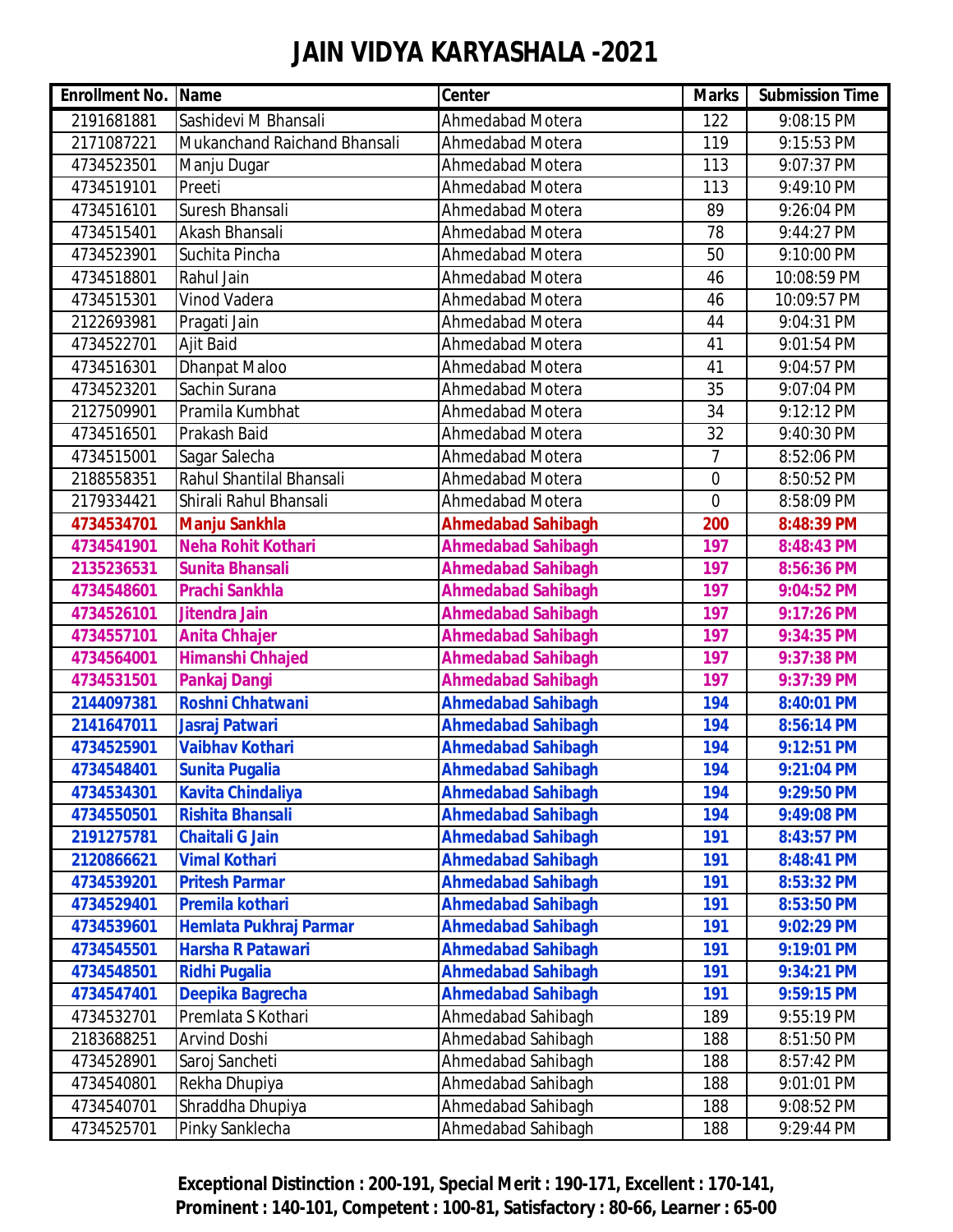| <b>Enrollment No. Name</b> |                          | Center             | <b>Marks</b> | <b>Submission Time</b> |
|----------------------------|--------------------------|--------------------|--------------|------------------------|
| 4734532201                 | Babita J Bhansali        | Ahmedabad Sahibagh | 188          | 9:39:39 PM             |
| 4734528101                 | Jawerilal Sanklecha      | Ahmedabad Sahibagh | 188          | 9:41:40 PM             |
| 4734528001                 | Bhagywati Sanklecha      | Ahmedabad Sahibagh | 188          | 9:49:03 PM             |
| 2198477171                 | <b>Kavitha Tated</b>     | Ahmedabad Sahibagh | 188          | 9:51:13 PM             |
| 4734566501                 | Sarla Sanklecha          | Ahmedabad Sahibagh | 185          | 8:49:39 PM             |
| 4734550401                 | Pramila dugad            | Ahmedabad Sahibagh | 185          | 8:49:54 PM             |
| 4734552701                 | Paras devi Khabya        | Ahmedabad Sahibagh | 185          | 9:15:45 PM             |
| 4734535501                 | Samta Chopra             | Ahmedabad Sahibagh | 185          | 9:16:53 PM             |
| 4734527501                 | Lavina Bhansali          | Ahmedabad Sahibagh | 185          | 9:29:21 PM             |
| 4734540101                 | <b>Arvind Sanklecha</b>  | Ahmedabad Sahibagh | 185          | 9:35:00 PM             |
| 4734526201                 | Vijay Chhajed            | Ahmedabad Sahibagh | 185          | 9:36:56 PM             |
| 4734533001                 | Rekha Bafna              | Ahmedabad Sahibagh | 185          | 9:36:56 PM             |
| 4734539101                 | Pradeep Jain             | Ahmedabad Sahibagh | 185          | 9:52:09 PM             |
| 2160718031                 | Mamta Madani             | Ahmedabad Sahibagh | 182          | 8:55:02 PM             |
| 2182562191                 | <b>Anil Dak</b>          | Ahmedabad Sahibagh | 182          | 8:59:34 PM             |
| 4734527901                 | Arham R Sanklecha        | Ahmedabad Sahibagh | 182          | 9:07:53 PM             |
| 4734526001                 | Manju P Kothari          | Ahmedabad Sahibagh | 182          | 9:11:36 PM             |
| 4734548101                 | Tanisha Bafna            | Ahmedabad Sahibagh | 182          | 9:17:20 PM             |
| 2127935421                 | Ghishi Kumari Jain       | Ahmedabad Sahibagh | 182          | 9:19:06 PM             |
| 4734526301                 | Jinal Chhajed            | Ahmedabad Sahibagh | 182          | 9:28:11 PM             |
| 4734531801                 | Priti Hitesh Shrisrimal  | Ahmedabad Sahibagh | 182          | 9:33:16 PM             |
| 4734536001                 | Hitesh S. Jain           | Ahmedabad Sahibagh | 182          | 10:03:15 PM            |
| 2123422371                 | Meena Burad              | Ahmedabad Sahibagh | 181          | 9:20:09 PM             |
| 4734550601                 | Khushbu Hinger           | Ahmedabad Sahibagh | 179          | 8:42:30 PM             |
| 4734566801                 | Manisha Dak              | Ahmedabad Sahibagh | 179          | 8:45:04 PM             |
| 2139581141                 | Vipul Kothari            | Ahmedabad Sahibagh | 179          | 8:45:34 PM             |
| 2179535551                 | Manisha Khatang          | Ahmedabad Sahibagh | 179          | 8:52:23 PM             |
| 4734569801                 | Kanchanben M Babel       | Ahmedabad Sahibagh | 179          | 8:53:20 PM             |
| 4734541701                 | Amit Khabya              | Ahmedabad Sahibagh | 179          | 9:01:52 PM             |
| 4734536501                 | Nitu Bhansali            | Ahmedabad Sahibagh | 179          | 9:02:49 PM             |
| 4734567501                 | Pratibha Bhagwati Bafna  | Ahmedabad Sahibagh | 179          | 9:04:18 PM             |
| 2137579131                 | Chandra Dugar            | Ahmedabad Sahibagh | 179          | 9:13:15 PM             |
| 4734537601                 | Pooja Bhansali           | Ahmedabad Sahibagh | 179          | 9:13:37 PM             |
| 4734559301                 | Darshna Chaplot          | Ahmedabad Sahibagh | 179          | 9:16:51 PM             |
| 4734552101                 | Sangeeta Ostwal          | Ahmedabad Sahibagh | 179          | 9:19:33 PM             |
| 4734527801                 | Kalp Sanklecha           | Ahmedabad Sahibagh | 179          | 9:30:16 PM             |
| 2160364901                 | Manju Devi Salecha       | Ahmedabad Sahibagh | 179          | 9:55:20 PM             |
| 4734538101                 | <b>Hitesh Shrishimal</b> | Ahmedabad Sahibagh | 179          | 9:56:56 PM             |
| 2128262961                 | Santosh Kankariya        | Ahmedabad Sahibagh | 179          | 9:57:57 PM             |
| 4734562901                 | Riddhi Madani            | Ahmedabad Sahibagh | 179          | 10:00:12 PM            |
| 4734525801                 | Sandeep Rajmal Mandot    | Ahmedabad Sahibagh | 179          | 10:03:17 PM            |
| 2167779511                 | Bhanupriya Salecha       | Ahmedabad Sahibagh | 179          | 10:09:47 PM            |
| 4734551301                 | Dinesh Burar             | Ahmedabad Sahibagh | 178          | 10:09:10 PM            |
| 2197936581                 | Rajesh Bhansali          | Ahmedabad Sahibagh | 176          | 8:40:38 PM             |
| 4734545701                 | Teena Sankalecha         | Ahmedabad Sahibagh | 176          | 8:50:56 PM             |
| 2119698571                 | Harshita Chopra          | Ahmedabad Sahibagh | 176          | 8:52:35 PM             |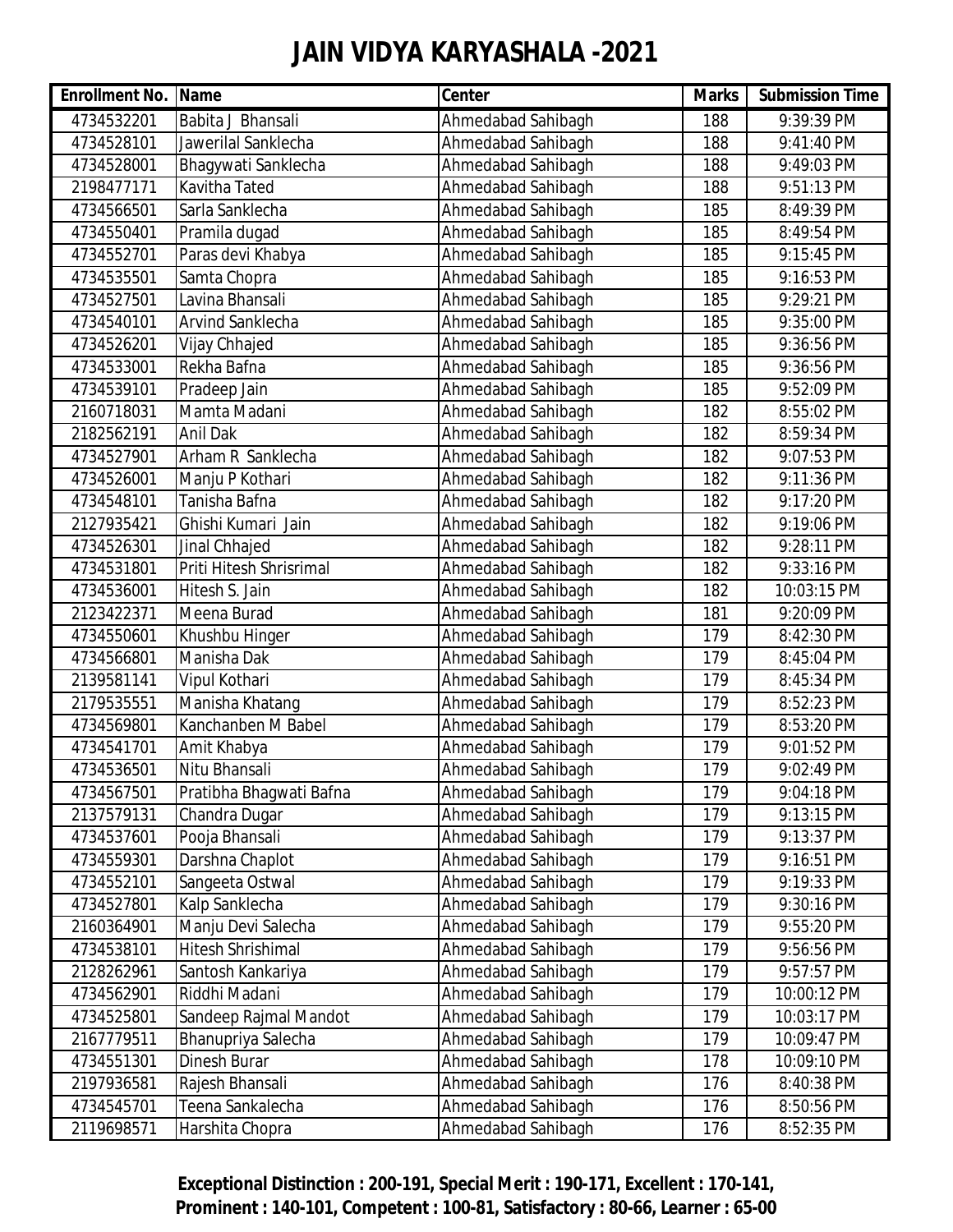| <b>Enrollment No. Name</b> |                           | Center             | <b>Marks</b> | <b>Submission Time</b> |
|----------------------------|---------------------------|--------------------|--------------|------------------------|
| 2185100981                 | Minakshi Kamlesh Bafna    | Ahmedabad Sahibagh | 176          | 8:53:43 PM             |
| 4734559101                 | Priya R Chopra            | Ahmedabad Sahibagh | 176          | 8:59:55 PM             |
| 4734542401                 | Rima Ghiya                | Ahmedabad Sahibagh | 176          | 9:00:16 PM             |
| 2116182021                 | Sonika Kothari            | Ahmedabad Sahibagh | 176          | 9:03:45 PM             |
| 4734552201                 | Deepak Kumar Ostwal       | Ahmedabad Sahibagh | 176          | 9:24:47 PM             |
| 4734530801                 | Chandrakanta chhajed      | Ahmedabad Sahibagh | 176          | 9:35:20 PM             |
| 2128310471                 | Santhosh Devi             | Ahmedabad Sahibagh | 176          | 9:44:55 PM             |
| 4734563401                 | Sandeep Madani            | Ahmedabad Sahibagh | 176          | 9:56:30 PM             |
| 2177431631                 | Manisha Vimal Salecha     | Ahmedabad Sahibagh | 176          | 9:56:39 PM             |
| 4734530201                 | Shilpa Chopra             | Ahmedabad Sahibagh | 175          | 9:42:47 PM             |
| 4734542901                 | Suresh Sankhala           | Ahmedabad Sahibagh | 173          | 8:54:25 PM             |
| 4734560801                 | Manisha Chopra            | Ahmedabad Sahibagh | 173          | 9:00:13 PM             |
| 2137019391                 | Raviprakash Ghiya         | Ahmedabad Sahibagh | 173          | 9:25:26 PM             |
| 4734526401                 | Pista devi Chhajed        | Ahmedabad Sahibagh | 173          | 9:29:03 PM             |
| 4734525601                 | Rohit Sanklecha           | Ahmedabad Sahibagh | 173          | 9:37:55 PM             |
| 4734535101                 | Sangeeta Kothari          | Ahmedabad Sahibagh | 173          | 9:41:50 PM             |
| 4734533101                 | Shilpa Kankariya          | Ahmedabad Sahibagh | 170          | 8:46:50 PM             |
| 4734561501                 | Padma Patwari             | Ahmedabad Sahibagh | 170          | 8:53:36 PM             |
| 4734526701                 | Reshma Salecha            | Ahmedabad Sahibagh | 170          | 9:01:27 PM             |
| 2144911321                 | Manju                     | Ahmedabad Sahibagh | 170          | 9:15:56 PM             |
| 2119952521                 | Reshma Devi Ghiya         | Ahmedabad Sahibagh | 170          | 9:23:48 PM             |
| 2196078891                 | Pravin Kumar              | Ahmedabad Sahibagh | 170          | 9:36:11 PM             |
| 2137104471                 | Kapil Pokharna            | Ahmedabad Sahibagh | 170          | 9:39:36 PM             |
| 4734530901                 | Payal Chhajer             | Ahmedabad Sahibagh | 170          | 9:55:54 PM             |
| 4734530501                 | Ramesh Bhansali           | Ahmedabad Sahibagh | 170          | 10:06:27 PM            |
| 4734555601                 | Sweta Kothari             | Ahmedabad Sahibagh | 168          | 10:05:42 PM            |
| 2141204181                 | Rekha V Kothari           | Ahmedabad Sahibagh | 167          | 8:52:36 PM             |
| 4734526801                 | <b>Vimal Ghia</b>         | Ahmedabad Sahibagh | 167          | 8:58:12 PM             |
| 4734541601                 | Sambhav Jain              | Ahmedabad Sahibagh | 167          | 9:25:28 PM             |
| 4734537901                 | Payal Ranka               | Ahmedabad Sahibagh | 167          | 9:37:08 PM             |
| 4734527701                 | Veena Tater               | Ahmedabad Sahibagh | 167          | 9:42:41 PM             |
| 4734563301                 | Shikha Madani             | Ahmedabad Sahibagh | 167          | 9:58:52 PM             |
| 4734527601                 | Divya Kothari             | Ahmedabad Sahibagh | 167          | 10:00:40 PM            |
| 4734563001                 | Priyanshi Madani          | Ahmedabad Sahibagh | 167          | 10:00:52 PM            |
| 4734530401                 | Khushboo Bhansali         | Ahmedabad Sahibagh | 167          | 10:04:56 PM            |
| 2182726181                 | Manisha Ghiya             | Ahmedabad Sahibagh | 167          | 10:06:11 PM            |
| 4734539301                 | Chetna H Jain             | Ahmedabad Sahibagh | 167          | 10:08:35 PM            |
| 4734531601                 | Ranjana Dangi             | Ahmedabad Sahibagh | 166          | 9:35:44 PM             |
| 4734537201                 | Pinky Khabya              | Ahmedabad Sahibagh | 166          | 10:07:29 PM            |
| 4734537401                 | Pooja Mehta               | Ahmedabad Sahibagh | 164          | 8:46:04 PM             |
| 4734547001                 | Pramila Ghiya             | Ahmedabad Sahibagh | 164          | 9:01:24 PM             |
| 4734543001                 | Monika Dharmendra Kothari | Ahmedabad Sahibagh | 164          | 9:18:18 PM             |
| 4734560901                 | Preksha Bhanshi           | Ahmedabad Sahibagh | 164          | 9:31:01 PM             |
| 4734555001                 | Gavaraja Jain             | Ahmedabad Sahibagh | 164          | 9:54:42 PM             |
| 2192055261                 | Kala Jirawala             | Ahmedabad Sahibagh | 162          | 9:15:48 PM             |
| 4734531701                 | Devika Kankariya          | Ahmedabad Sahibagh | 162          | 10:00:44 PM            |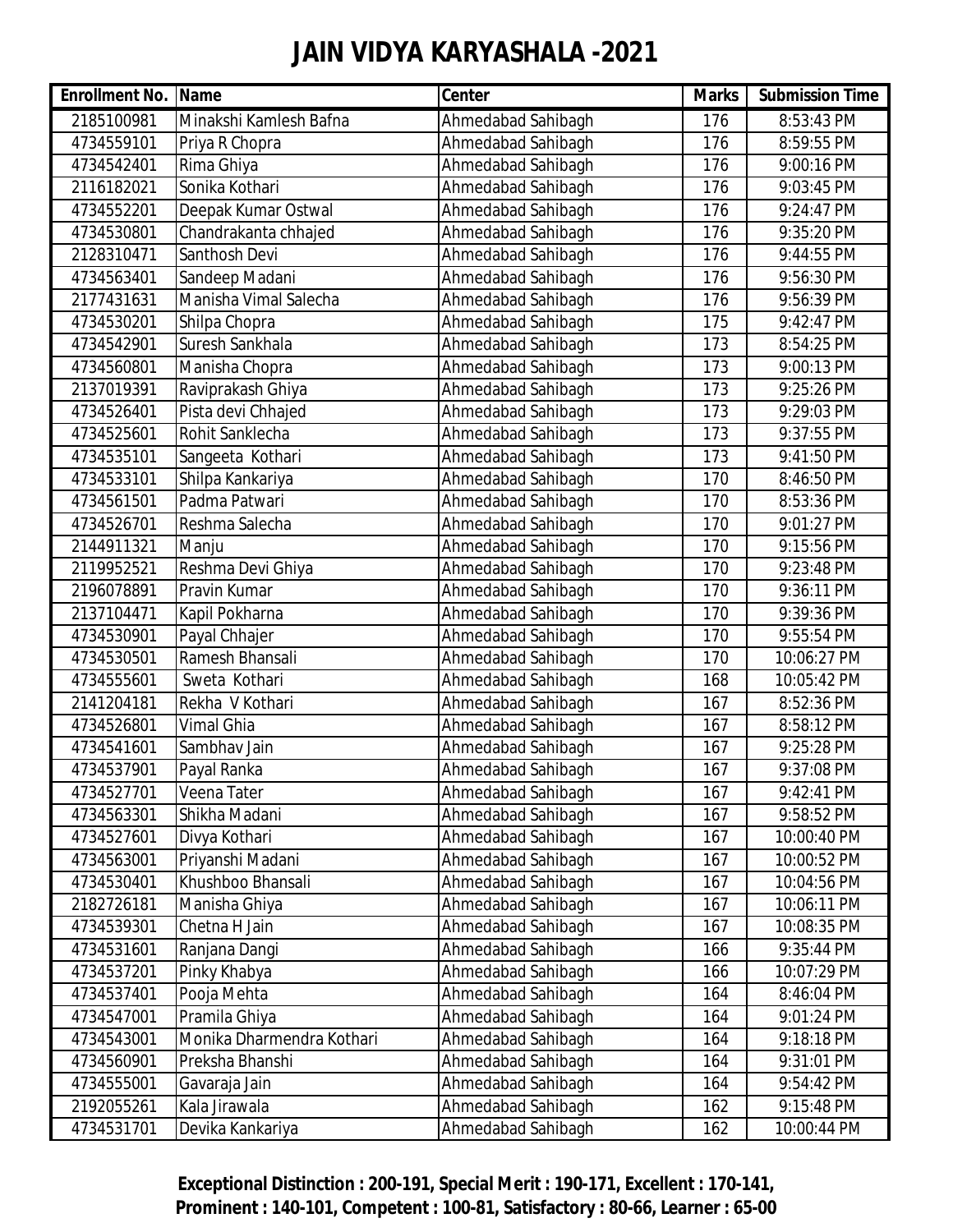| <b>Enrollment No. Name</b> |                              | Center             | <b>Marks</b> | <b>Submission Time</b> |
|----------------------------|------------------------------|--------------------|--------------|------------------------|
| 4734535601                 | Sangita Chopra               | Ahmedabad Sahibagh | 161          | 8:53:56 PM             |
| 4734540201                 | Anita Sanklecha              | Ahmedabad Sahibagh | 161          | 9:13:25 PM             |
| 4734533701                 | Dinesh G kothari             | Ahmedabad Sahibagh | 161          | 9:20:49 PM             |
| 2149262641                 | Subodh Ghiya                 | Ahmedabad Sahibagh | 161          | 9:24:21 PM             |
| 2192103811                 | Urmila Jirawala              | Ahmedabad Sahibagh | 161          | 9:26:09 PM             |
| 2121133771                 | Minakshil Ghiya              | Ahmedabad Sahibagh | 161          | 9:34:24 PM             |
| 2149361141                 | Himanshu Ghiya               | Ahmedabad Sahibagh | 161          | 9:43:35 PM             |
| 2178589451                 | Jhankardevi Ghiya            | Ahmedabad Sahibagh | 161          | 9:47:33 PM             |
| 4734528601                 | Rajesh Chopra                | Ahmedabad Sahibagh | 158          | 9:11:57 PM             |
| 4734533401                 | Indra M Kothari              | Ahmedabad Sahibagh | 158          | 9:17:43 PM             |
| 4734533501                 | Babita D Kothari             | Ahmedabad Sahibagh | 158          | 9:18:02 PM             |
| 4734536401                 | Mamta Kachhara               | Ahmedabad Sahibagh | 158          | 9:24:13 PM             |
| 2157554341                 | Virika M Salecha             | Ahmedabad Sahibagh | 158          | 9:26:26 PM             |
| 4734537101                 | Paribhasha V Ghiya           | Ahmedabad Sahibagh | 158          | 9:45:18 PM             |
| 4734530101                 | Babita S Bhansali            | Ahmedabad Sahibagh | 158          | 9:47:41 PM             |
| 4734569001                 | Pankaj Ghiya                 | Ahmedabad Sahibagh | 158          | 9:59:08 PM             |
| 4734543101                 | Sangeeta O singhavi          | Ahmedabad Sahibagh | 155          | 8:54:59 PM             |
| 4734546701                 | Pinky Chopra                 | Ahmedabad Sahibagh | 155          | 9:31:27 PM             |
| 4734538901                 | Suman Chaplot                | Ahmedabad Sahibagh | 155          | 9:35:37 PM             |
| 4734540301                 | Arham A Sanklecha            | Ahmedabad Sahibagh | 155          | 9:37:24 PM             |
| 2198788461                 | Sangeeta Madani              | Ahmedabad Sahibagh | 155          | 9:44:03 PM             |
| 2158804171                 | Sushma Duggad                | Ahmedabad Sahibagh | 153          | 9:22:25 PM             |
| 2150424491                 | Anju Mehta                   | Ahmedabad Sahibagh | 152          | 8:47:02 PM             |
| 4734566701                 | Suresh Kumar Jain (Bagrecha) | Ahmedabad Sahibagh | 152          | 9:02:45 PM             |
| 4734536801                 | Mohini S Sanklecha           | Ahmedabad Sahibagh | 152          | 9:30:24 PM             |
| 4734540401                 | Dhwani Sanklecha             | Ahmedabad Sahibagh | 152          | 9:34:35 PM             |
| 4734546301                 | Sonal Chopra                 | Ahmedabad Sahibagh | 152          | 9:41:42 PM             |
| 4734539501                 | Deepak Sancheti              | Ahmedabad Sahibagh | 152          | 9:53:24 PM             |
| 2111389081                 | Manisha Bhansali             | Ahmedabad Sahibagh | 149          | 8:46:33 PM             |
| 2133704861                 | Mamta Balar                  | Ahmedabad Sahibagh | 149          | 9:01:00 PM             |
| 2155871211                 | Mudhu Chhajed                | Ahmedabad Sahibagh | 149          | 9:10:52 PM             |
| 2125282731                 | Mahaveer Bhansali            | Ahmedabad Sahibagh | 149          | 9:21:13 PM             |
| 2195442501                 | Puspa Devi                   | Ahmedabad Sahibagh | 149          | 10:01:38 PM            |
| 4734566201                 | <b>Arvind Chopra</b>         | Ahmedabad Sahibagh | 149          | 10:07:42 PM            |
| 4734547701                 | Priyanka Sanklecha           | Ahmedabad Sahibagh | 146          | 8:51:26 PM             |
| 4734530001                 | Sangeeta Banthia             | Ahmedabad Sahibagh | 146          | 9:21:38 PM             |
| 4734543701                 | Adarsh R Sanklecha           | Ahmedabad Sahibagh | 146          | 9:55:29 PM             |
| 4734538201                 | Dinesh Chopra                | Ahmedabad Sahibagh | 143          | 8:58:07 PM             |
| 2191836801                 | Mamta Ranka                  | Ahmedabad Sahibagh | 143          | 9:07:44 PM             |
| 4734566901                 | Varsha Bafna                 | Ahmedabad Sahibagh | 143          | 10:09:57 PM            |
| 2179638541                 | Priti Kothari                | Ahmedabad Sahibagh | 140          | 8:46:03 PM             |
| 4734545601                 | Rucchi Chopra                | Ahmedabad Sahibagh | 140          | 9:52:54 PM             |
| 4734558901                 | Lisha Sanklecha              | Ahmedabad Sahibagh | 140          | 9:56:36 PM             |
| 4734539701                 | Mohani Bhansali              | Ahmedabad Sahibagh | 140          | 10:00:08 PM            |
| 4734543801                 | Chetna Jain                  | Ahmedabad Sahibagh | 140          | 10:07:38 PM            |
| 2180484051                 | Pinky Patwari                | Ahmedabad Sahibagh | 137          | 8:52:01 PM             |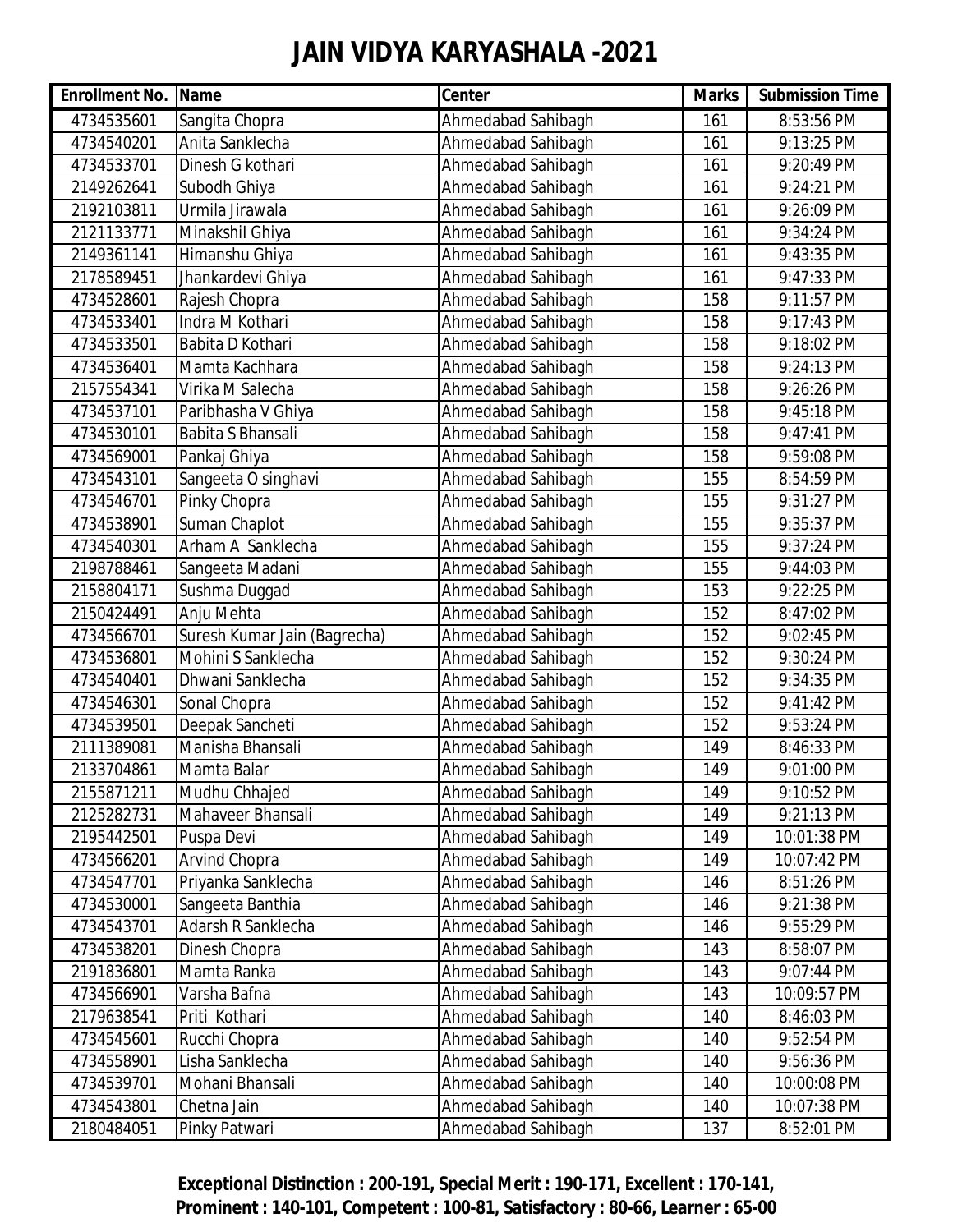| <b>Enrollment No. Name</b> |                           | <b>Center</b>      | <b>Marks</b> | <b>Submission Time</b> |
|----------------------------|---------------------------|--------------------|--------------|------------------------|
| 4734527301                 | <b>Arpit Ramesh Mehta</b> | Ahmedabad Sahibagh | 137          | 10:08:47 PM            |
| 4734542101                 | Mamta Tater               | Ahmedabad Sahibagh | 136          | 9:22:32 PM             |
| 2151984751                 | Punit Chopra              | Ahmedabad Sahibagh | 134          | 9:12:50 PM             |
| 2161345891                 | Suman Baid                | Ahmedabad Sahibagh | 134          | 10:04:21 PM            |
| 4734545201                 | Neelam Jain               | Ahmedabad Sahibagh | 134          | 10:05:54 PM            |
| 4734567201                 | Priyanka Kamlesh Jain     | Ahmedabad Sahibagh | 134          | 10:06:29 PM            |
| 4734567101                 | Kamlesh Gogar             | Ahmedabad Sahibagh | 131          | 9:06:45 PM             |
| 4734530301                 | Preksha Gogad             | Ahmedabad Sahibagh | 131          | 9:07:31 PM             |
| 2145687451                 | Bhavesh S. Gogar          | Ahmedabad Sahibagh | 131          | 9:35:09 PM             |
| 2157029921                 | Depti Chopra              | Ahmedabad Sahibagh | 131          | 9:35:25 PM             |
| 4734553101                 | Kantadevi Pitaliya        | Ahmedabad Sahibagh | 131          | 10:07:37 PM            |
| 2174174441                 | Mamta Gogar               | Ahmedabad Sahibagh | 128          | 9:05:09 PM             |
| 4734569901                 | Abhinav Mehta             | Ahmedabad Sahibagh | 128          | 9:55:03 PM             |
| 4734527201                 | Anita kothari             | Ahmedabad Sahibagh | 128          | 10:09:58 PM            |
| 2152304991                 | Niru Jain                 | Ahmedabad Sahibagh | 127          | 9:35:20 PM             |
| 4734533201                 | Dinesh N Kothari          | Ahmedabad Sahibagh | 125          | 9:13:08 PM             |
| 4734540601                 | Monika Ranka              | Ahmedabad Sahibagh | 125          | 9:18:17 PM             |
| 4734533301                 | Madhuri Kothari           | Ahmedabad Sahibagh | 125          | 9:24:44 PM             |
| 2145787421                 | <b>Shrey Ghiya</b>        | Ahmedabad Sahibagh | 125          | 9:29:48 PM             |
| 4734530601                 | Lad devi Bafna            | Ahmedabad Sahibagh | 125          | 9:36:40 PM             |
| 4734550301                 | Atul Singhvi              | Ahmedabad Sahibagh | 125          | 10:08:05 PM            |
| 4734546101                 | Amita Bafna               | Ahmedabad Sahibagh | 124          | 9:27:42 PM             |
| 4734527401                 | Ramesh Chopra             | Ahmedabad Sahibagh | 122          | 9:06:33 PM             |
| 4734532101                 | Mamta N Gogar             | Ahmedabad Sahibagh | 122          | 9:07:47 PM             |
| 4734556601                 | Aarti Bhansali            | Ahmedabad Sahibagh | 122          | 9:46:48 PM             |
| 4734535901                 | Shweta Lunia              | Ahmedabad Sahibagh | 122          | 9:59:31 PM             |
| 4734545301                 | Pranjal Jain              | Ahmedabad Sahibagh | 121          | 9:38:16 PM             |
| 4734569601                 | Vinay Bafna               | Ahmedabad Sahibagh | 120          | 9:30:57 PM             |
| 4734526901                 | Javerilal Bhansali        | Ahmedabad Sahibagh | 116          | 10:09:19 PM            |
| 4734534801                 | Rekha Sutariya            | Ahmedabad Sahibagh | 113          | 9:37:28 PM             |
| 2174871921                 | <b>Bharat Bhansaali</b>   | Ahmedabad Sahibagh | 113          | 9:40:58 PM             |
| 2169568951                 | Rakesh Dangi              | Ahmedabad Sahibagh | 113          | 9:56:51 PM             |
| 4734528201                 | Ravi Balar                | Ahmedabad Sahibagh | 113          | 10:01:10 PM            |
| 4734563801                 | Prakash Duggad            | Ahmedabad Sahibagh | 110          | 9:19:15 PM             |
| 4734534101                 | Pooja Bafna               | Ahmedabad Sahibagh | 110          | 9:36:21 PM             |
| 4734548201                 | Megha Surana              | Ahmedabad Sahibagh | 108          | 9:34:21 PM             |
| 4734537301                 | Kamlesh M Khabya          | Ahmedabad Sahibagh | 105          | 9:30:28 PM             |
| 4734548801                 | Mamta S Kothari           | Ahmedabad Sahibagh | 104          | 9:03:26 PM             |
| 4734542701                 | Premlata A Bhandari       | Ahmedabad Sahibagh | 104          | 9:45:48 PM             |
| 4734560401                 | Divya Bhansali            | Ahmedabad Sahibagh | 101          | 9:07:49 PM             |
| 4734538001                 | Rajmal Mandot             | Ahmedabad Sahibagh | 101          | 10:09:59 PM            |
| 2160673431                 | Samta Sajlani             | Ahmedabad Sahibagh | 97           | 8:53:20 PM             |
| 2169309251                 | Jitendra Dangi            | Ahmedabad Sahibagh | 95           | 10:03:19 PM            |
| 4734539401                 | Daxa Z Bhansali           | Ahmedabad Sahibagh | 95           | 10:06:07 PM            |
| 4734544401                 | Takshat Tater             | Ahmedabad Sahibagh | 89           | 10:03:54 PM            |
| 4734532001                 | Aman Gogar                | Ahmedabad Sahibagh | 86           | 9:07:54 PM             |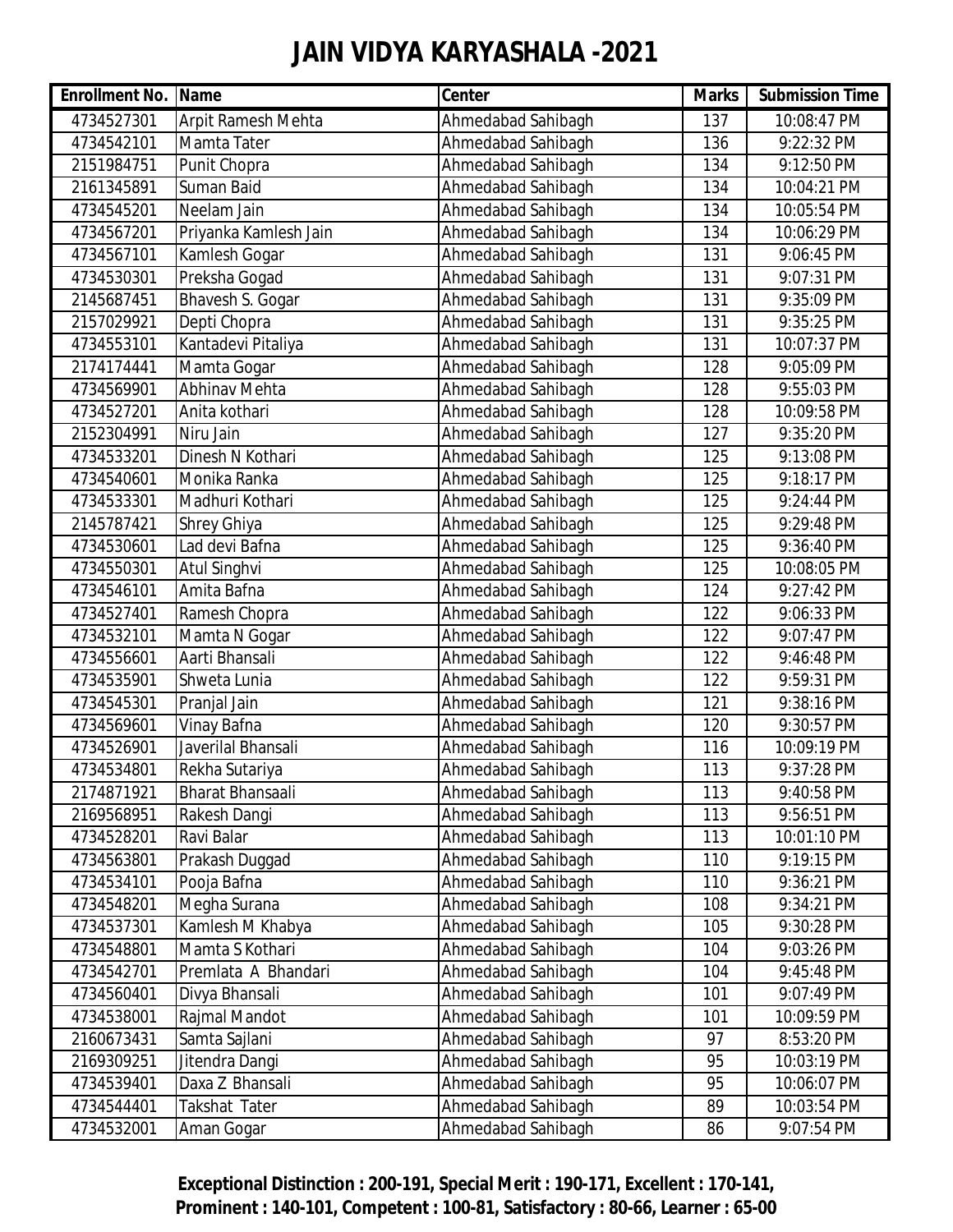| <b>Enrollment No. Name</b> |                        | Center                | <b>Marks</b> | <b>Submission Time</b> |
|----------------------------|------------------------|-----------------------|--------------|------------------------|
| 4734548701                 | Sagar Kothari          | Ahmedabad Sahibagh    | 83           | 8:50:58 PM             |
| 4734542201                 | Vrutika Tater          | Ahmedabad Sahibagh    | 83           | 9:39:00 PM             |
| 2180788071                 | Mukesh Sanklecha       | Ahmedabad Sahibagh    | 81           | 9:27:10 PM             |
| 4734544301                 | Leeladevi Tated        | Ahmedabad Sahibagh    | 77           | 9:51:30 PM             |
| 2181806441                 | Dipakshi Balar         | Ahmedabad Sahibagh    | 74           | 10:09:11 PM            |
| 4734553201                 | Vina Sekhani           | Ahmedabad Sahibagh    | 73           | 9:18:04 PM             |
| 2115442441                 | Sandeep Kothari        | Ahmedabad Sahibagh    | 71           | 9:02:29 PM             |
| 2175600301                 | Monika Bucha           | Ahmedabad Sahibagh    | 68           | 10:02:57 PM            |
| 4734538801                 | Dinesh Bagrecha        | Ahmedabad Sahibagh    | 66           | 9:37:05 PM             |
| 4734552901                 | <b>Tina Dak</b>        | Ahmedabad Sahibagh    | 62           | 8:53:59 PM             |
| 4734529101                 | Seema S Vagrecha       | Ahmedabad Sahibagh    | 62           | 8:54:36 PM             |
| 4734561901                 | Suman Bafna            | Ahmedabad Sahibagh    | 59           | 9:45:05 PM             |
| 4734552801                 | Kiran Jain             | Ahmedabad Sahibagh    | 59           | 9:45:37 PM             |
| 4734536201                 | Sampatraj Burad        | Ahmedabad Sahibagh    | 56           | 9:18:01 PM             |
| 4734569701                 | Shantidevi D Chordiya  | Ahmedabad Sahibagh    | 53           | 9:12:12 PM             |
| 2191391581                 | Jitendra Chopra        | Ahmedabad Sahibagh    | 53           | 9:24:01 PM             |
| 4734536701                 | Naveen Bagrecha        | Ahmedabad Sahibagh    | 47           | 8:50:21 PM             |
| 4734558401                 | Manna D Bagrecha       | Ahmedabad Sahibagh    | 44           | 9:53:07 PM             |
| 4734568801                 | Mahaveer Chand         | Ahmedabad Sahibagh    | 41           | 8:50:41 PM             |
| 4734538701                 | Pinky Dinesh Bagrecha  | Ahmedabad Sahibagh    | 41           | 9:19:07 PM             |
| 2165582981                 | <b>Anand Modi</b>      | Ahmedabad Sahibagh    | 41           | 10:09:42 PM            |
| 4734549701                 | Rekha M Kothari        | Ahmedabad Sahibagh    | 38           | 9:01:48 PM             |
| 2142707691                 | Manan N Shah           | Ahmedabad Sahibagh    | 36           | 9:03:23 PM             |
| 4734560001                 | Manju A Kothari        | Ahmedabad Sahibagh    | 35           | 9:14:48 PM             |
| 4734534201                 | Kavita Sanklecha       | Ahmedabad Sahibagh    | 35           | 9:29:49 PM             |
| 4734553301                 | Lalita devi Maloo      | Ahmedabad Sahibagh    | 32           | 9:05:47 PM             |
| 4734542601                 | Akshay Kothari         | Ahmedabad Sahibagh    | 32           | 9:13:25 PM             |
| 4734529601                 | Vipul Kumar Kothari    | Ahmedabad Sahibagh    | 29           | 8:54:53 PM             |
| 4734553701                 | <b>Bhavesh Hiran</b>   | Ahmedabad Sahibagh    | 22           | 10:09:29 PM            |
| 4734531201                 | Rashmi Kothari         | Ahmedabad Sahibagh    | 21           | 9:19:48 PM             |
| 4734545001                 | Sharadha B Pitaliya    | Ahmedabad Sahibagh    | 20           | 9:42:07 PM             |
| 2133286291                 | Nidhi Kothari          | Ahmedabad Sahibagh    | 17           | 8:52:39 PM             |
| 4734567701                 | Kunal D Choradiya      | Ahmedabad Sahibagh    | 17           | 9:25:28 PM             |
| 4734549601                 | Manek Kothari          | Ahmedabad Sahibagh    | 14           | 8:54:21 PM             |
| 4734537801                 | Pooja Bothra           | Ahmedabad Sahibagh    | 11           | 8:53:00 PM             |
| 4734545101                 | Suman B Pitaliya       | Ahmedabad Sahibagh    | 11           | 9:22:12 PM             |
| 4734536901                 | Himanshu Vadera        | Ahmedabad Sahibagh    | $\mathbf 0$  | 8:33:31 PM             |
| 2141503121                 | Diksha Pincha          | Ahmedabad Sahibagh    | $\mathbf 0$  | 9:19:21 PM             |
| 4734570101                 | Asha A Khabya          | <b>Ahmedabad West</b> | 200          | 8:49:21 PM             |
| 4734570701                 | <b>Uttamchand Daga</b> | <b>Ahmedabad West</b> | 200          | 8:52:20 PM             |
| 4734570601                 | <b>Kanta Daga</b>      | <b>Ahmedabad West</b> | 197          | 8:56:27 PM             |
| 4734577801                 | <b>Twinkle Parikh</b>  | <b>Ahmedabad West</b> | 197          | 10:02:47 PM            |
| 2165731031                 | <b>Pushpa Sethia</b>   | <b>Ahmedabad West</b> | 191          | 8:45:07 PM             |
| 4734579401                 | <b>Shailza Begwani</b> | <b>Ahmedabad West</b> | 191          | 9:09:49 PM             |
| 2124450271                 | Shilpi                 | Ahmedabad West        | 189          | 8:59:33 PM             |
| 2149537611                 | Sanjeev Chhajed        | Ahmedabad West        | 188          | 9:06:04 PM             |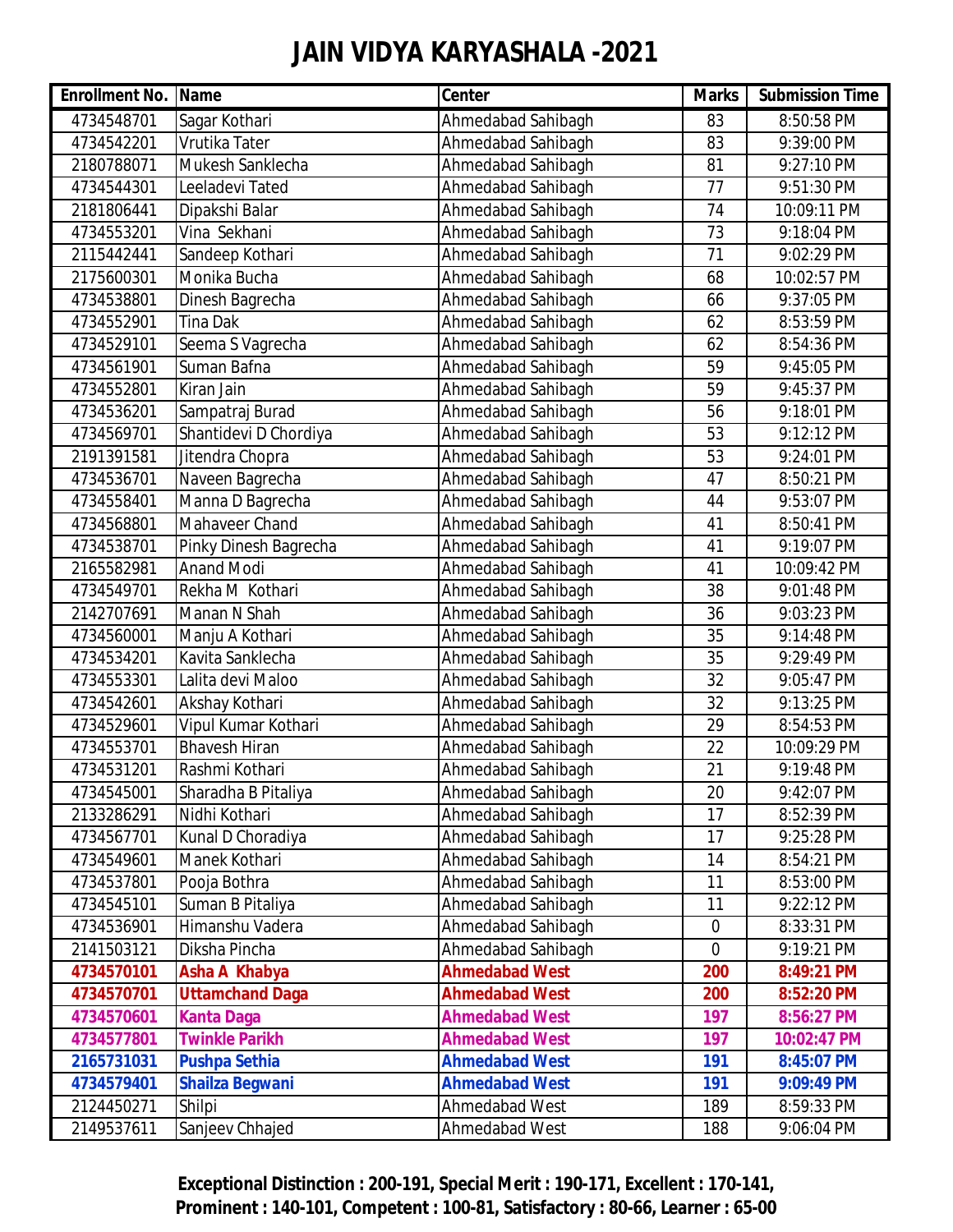| <b>Enrollment No. Name</b> |                        | Center         | <b>Marks</b> | <b>Submission Time</b> |
|----------------------------|------------------------|----------------|--------------|------------------------|
| 4734571301                 | Vijaylaxmi Bardia      | Ahmedabad West | 188          | 9:35:49 PM             |
| 4734570501                 | Neetu Baid             | Ahmedabad West | 182          | 9:20:34 PM             |
| 4734578601                 | Sunil Gugaliya         | Ahmedabad West | 182          | 10:03:08 PM            |
| 4734572001                 | Priyanka Ostwal        | Ahmedabad West | 181          | 9:42:10 PM             |
| 4734570901                 | Sagarmal C. Dangi      | Ahmedabad West | 170          | 9:02:27 PM             |
| 2134895311                 | Bhavanaben             | Ahmedabad West | 170          | 9:11:54 PM             |
| 4734572301                 | Zinni Osatwal          | Ahmedabad West | 170          | 9:24:55 PM             |
| 2135231931                 | Neetu Baid             | Ahmedabad West | 170          | 9:31:37 PM             |
| 2133946071                 | Samta Balar            | Ahmedabad West | 170          | 9:38:25 PM             |
| 2147679091                 | Ramila Parikh          | Ahmedabad West | 164          | 9:40:24 PM             |
| 2194108441                 | Shobha Bothra          | Ahmedabad West | 161          | 8:47:04 PM             |
| 2168112801                 | Rekha Kothari          | Ahmedabad West | 155          | 8:40:30 PM             |
| 4734572101                 | Indra Devi Singhi      | Ahmedabad West | 155          | 9:53:18 PM             |
| 4734573501                 | Pushpa Kothari         | Ahmedabad West | 152          | 9:53:24 PM             |
| 4734571701                 | Chand Chhajed          | Ahmedabad West | 149          | 9:08:19 PM             |
| 4734581501                 | Sunita Madanlal Bafana | Ahmedabad West | 148          | 8:49:34 PM             |
| 4734571401                 | Aditi Sekhani          | Ahmedabad West | 137          | 9:17:08 PM             |
| 4734574801                 | Mamta Bhansali         | Ahmedabad West | 134          | 9:50:06 PM             |
| 2156158751                 | Happy Jain             | Ahmedabad West | 131          | 8:50:22 PM             |
| 2116837071                 | Monika Bothra          | Ahmedabad West | 129          | 8:56:27 PM             |
| 2162090061                 | Rajshri Sethiya        | Ahmedabad West | 125          | 9:23:45 PM             |
| 2144209491                 | Nirmala Bengani        | Ahmedabad West | 122          | 9:38:52 PM             |
| 4734570401                 | Surbhi Chhajer         | Ahmedabad West | 110          | 9:17:00 PM             |
| 2141798561                 | Komal Surana           | Ahmedabad West | 110          | 10:05:59 PM            |
| 2159091391                 | Priti Dugar            | Ahmedabad West | 107          | 9:57:15 PM             |
| 4734576301                 | Samkita Mehta          | Ahmedabad West | 104          | 9:38:03 PM             |
| 4734580601                 | Sarita Dugar           | Ahmedabad West | 92           | 9:23:36 PM             |
| 4734581201                 | Vipul Bhandari         | Ahmedabad West | 68           | 10:02:27 PM            |
| 2183941131                 | Dariya Balar           | Ahmedabad West | 53           | 10:09:57 PM            |
| 4734579701                 | Priyanka Surana        | Ahmedabad West | 50           | 10:07:36 PM            |
| 2126497391                 | Saroj Marothi          | Ahmedabad West | 47           | 9:35:43 PM             |
| 4734574201                 | Divya Jain             | Ahmedabad West | 44           | 9:07:01 PM             |
| 4734580901                 | Anil Kr. Jain          | Ahmedabad West | 44           | 9:13:35 PM             |
| 4734574401                 | Hanumanchand           | Ahmedabad West | 38           | 9:04:54 PM             |
| 2134334251                 | Bimla Luniya           | Ahmedabad West | 38           | 9:53:15 PM             |
| 4734579601                 | Vedika Bohra           | Ahmedabad West | 34           | 10:09:55 PM            |
| 2127812221                 | Monika Sekhani         | Ahmedabad West | 32           | 9:33:18 PM             |
| 2164765421                 | <b>Hetal Vyas</b>      | Ahmedabad West | 26           | 8:56:08 PM             |
| 2197621911                 | Seema Surana           | Ahmedabad West | 26           | 10:06:25 PM            |
| 4734575601                 | Rakesh Sekhani         | Ahmedabad West | 23           | 8:50:15 PM             |
| 2112755621                 | Punam Dugar            | Ahmedabad West | 23           | 9:57:30 PM             |
| 4734579801                 | Kusum Surana           | Ahmedabad West | 23           | 10:05:20 PM            |
| 2180959561                 | Rupal Marothi          | Ahmedabad West | 20           | 9:32:51 PM             |
| 2162546181                 | Azad Kothari           | Airoli         | 170          | 9:02:01 PM             |
| 2130989471                 | <b>Sarla Kothari</b>   | <b>Ajmer</b>   | 191          | 8:57:15 PM             |
| 2111771491                 | Hemlata Ranka          | Ajmer          | 170          | 8:53:33 PM             |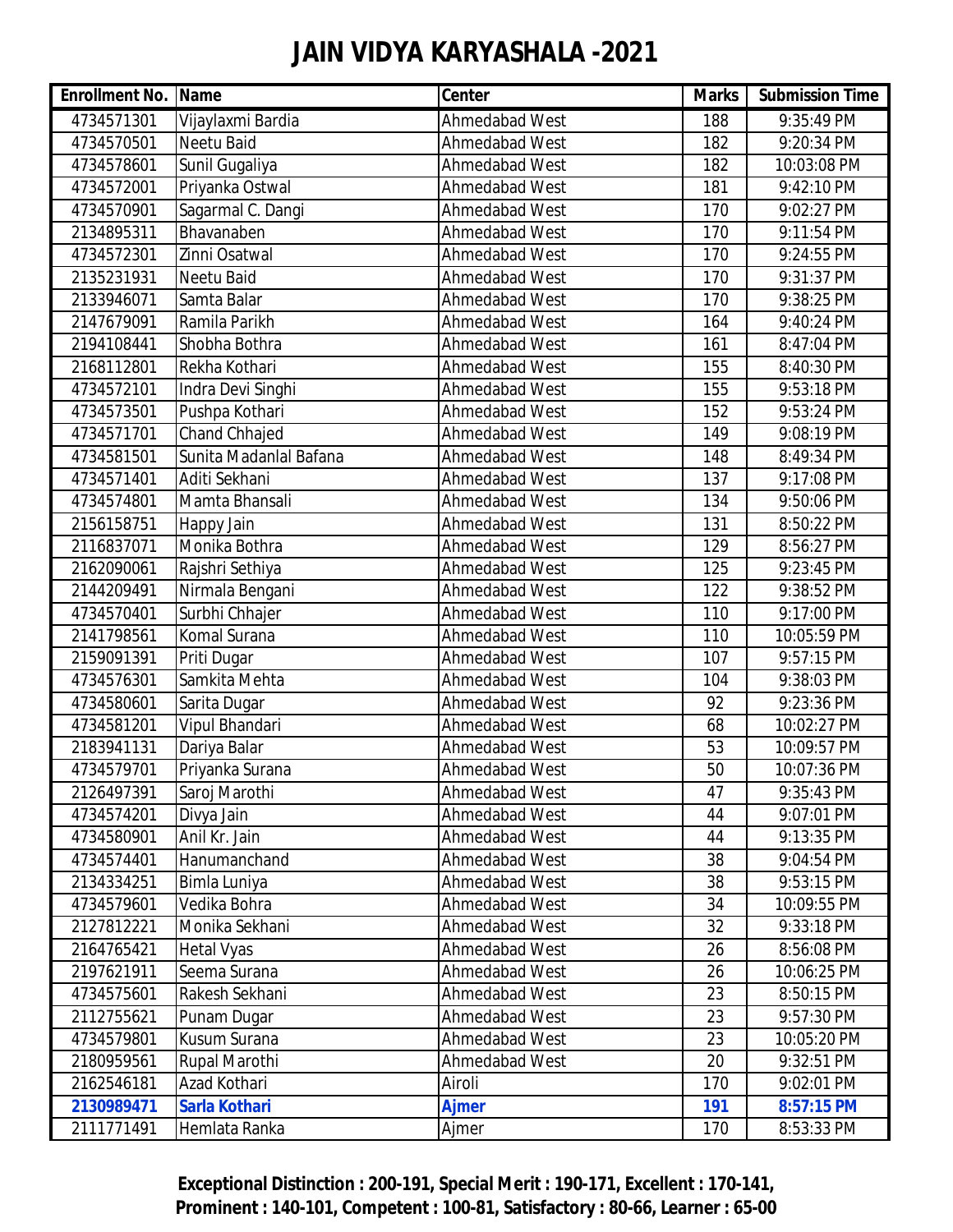| <b>Enrollment No. Name</b> |                             | <b>Center</b>      | <b>Marks</b> | <b>Submission Time</b> |
|----------------------------|-----------------------------|--------------------|--------------|------------------------|
| 2130854091                 | Namrata Bhansali            | Alipurduar         | 173          | 8:51:23 PM             |
| 2161993921                 | <b>Sarla S Marlecha</b>     | <b>Ambajogai</b>   | 194          | 9:33:48 PM             |
| 2150543451                 | Meena Daga                  | Ambajogai          | 60           | 9:57:19 PM             |
| 2162781241                 | <b>Khushboo Pamecha</b>     | <b>Amet</b>        | 197          | 9:21:51 PM             |
| 2125474651                 | Leela Chipper               | Amet               | 188          | 9:19:46 PM             |
| 2165972781                 | Rashmi Lodha                | Amet               | 188          | 10:06:09 PM            |
| 2199259021                 | Rekha Khabya                | Amet               | 186          | 9:06:08 PM             |
| 2117234381                 | Navodita Bapna              | Amet               | 185          | 8:46:00 PM             |
| 2143579671                 | Manisha Chhajer             | Amet               | 185          | 9:03:36 PM             |
| 2152501961                 | Prachi Kothari              | Amet               | 176          | 9:24:31 PM             |
| 2170475521                 | Sajjan Devi Mehta           | Amet               | 173          | 9:48:11 PM             |
| 2194884521                 | Jhanvi Gandhi               | Amet               | 151          | 9:20:27 PM             |
| 2156031001                 | Seema Babel                 | Amet               | 104          | 9:18:58 PM             |
| 2191052041                 | Siddhi Pamecha              | Amet               | 92           | 8:47:21 PM             |
| 2131417471                 | Manju Kachhara              | Amet               | 89           | 9:19:43 PM             |
| 2148407561                 | <b>Sunita Jain</b>          | <b>Andheri</b>     | 191          | 8:49:05 PM             |
| 2114799671                 | Basanti Jain                | Andheri            | 179          | 9:10:02 PM             |
| 2112637251                 | Neha Dugar                  | Andheri            | 149          | 9:34:32 PM             |
| 2176346551                 | <b>Premlata Nahar</b>       | <b>Ankleshwar</b>  | 194          | 8:46:35 PM             |
| 2162878901                 | Aryan Gadia                 | Ankleshwar         | 167          | 9:08:13 PM             |
| 2152605531                 | Asha Bafna                  | Asind              | 179          | 8:48:33 PM             |
| 2165636641                 | <b>Kanta Dhoka</b>          | <b>Aurangabad</b>  | 200          | 9:23:13 PM             |
| 2142215701                 | <b>Sangita Surana</b>       | <b>Aurangabad</b>  | 191          | 9:13:42 PM             |
| 2130420511                 | <b>Megha Surana</b>         | <b>Aurangabad</b>  | 191          | 9:34:02 PM             |
| 2141167411                 | Sanju Bala Surana           | Aurangabad         | 185          | 9:22:07 PM             |
| 2164334841                 | Lalita S Sankhla            | Aurangabad         | 182          | 8:46:37 PM             |
| 2193343221                 | Sunita R Sethiya            | Aurangabad         | 176          | 9:15:28 PM             |
| 2167672581                 | Sanmati Shailesh Sethiya    | Aurangabad         | 161          | 9:21:05 PM             |
| 2155834361                 | Shobha Surana               | Aurangabad         | 161          | 9:33:11 PM             |
| 2126629301                 | Sunita Rahul Sethiya        | Aurangabad         | 125          | 9:34:09 PM             |
| 2184797031                 | Priya Maloo                 | <b>Bally Belur</b> | 173          | 8:39:03 PM             |
| 2164802041                 | Arun Kumar Nahata           | <b>Bally Belur</b> | 123          | 8:58:52 PM             |
| 2149845901                 | <b>Suman Kuhar</b>          | <b>Balotra</b>     | 200          | 8:40:13 PM             |
| 2199556671                 | <b>Arihant Kumar Chopra</b> | <b>Balotra</b>     | 200          | 8:43:00 PM             |
| 2155597501                 | Nirmala Ostwal              | <b>Balotra</b>     | 200          | 8:44:51 PM             |
| 2196082851                 | <b>Susheel Salecha</b>      | <b>Balotra</b>     | 200          | 8:47:32 PM             |
| 2147736081                 | <b>Arth Vagrecha</b>        | <b>Balotra</b>     | 200          | 8:52:55 PM             |
| 2166064101                 | <b>Shweta V Salecha</b>     | <b>Balotra</b>     | 200          | 8:59:56 PM             |
| 2176580111                 | Pooja Chopra                | <b>Balotra</b>     | 200          | 9:01:42 PM             |
| 2166259381                 | <b>Kavita N Salecha</b>     | <b>Balotra</b>     | 200          | 9:02:35 PM             |
| 2145358161                 | <b>Shweta S Salecha</b>     | <b>Balotra</b>     | 200          | 9:03:08 PM             |
| 2178684961                 | <b>Punita Mandot</b>        | <b>Balotra</b>     | 200          | 9:07:07 PM             |
| 2178123351                 | <b>Rajul Kuhar Chopra</b>   | <b>Balotra</b>     | 200          | 9:09:36 PM             |
| 2160301951                 | <b>Nilesh Salecha</b>       | <b>Balotra</b>     | 200          | 9:11:49 PM             |
| 2191286311                 | <b>Vinod Kumar Salecha</b>  | <b>Balotra</b>     | 200          | 9:15:43 PM             |
| 2163011491                 | <b>Pranidhi Salecha</b>     | <b>Balotra</b>     | 200          | 9:16:07 PM             |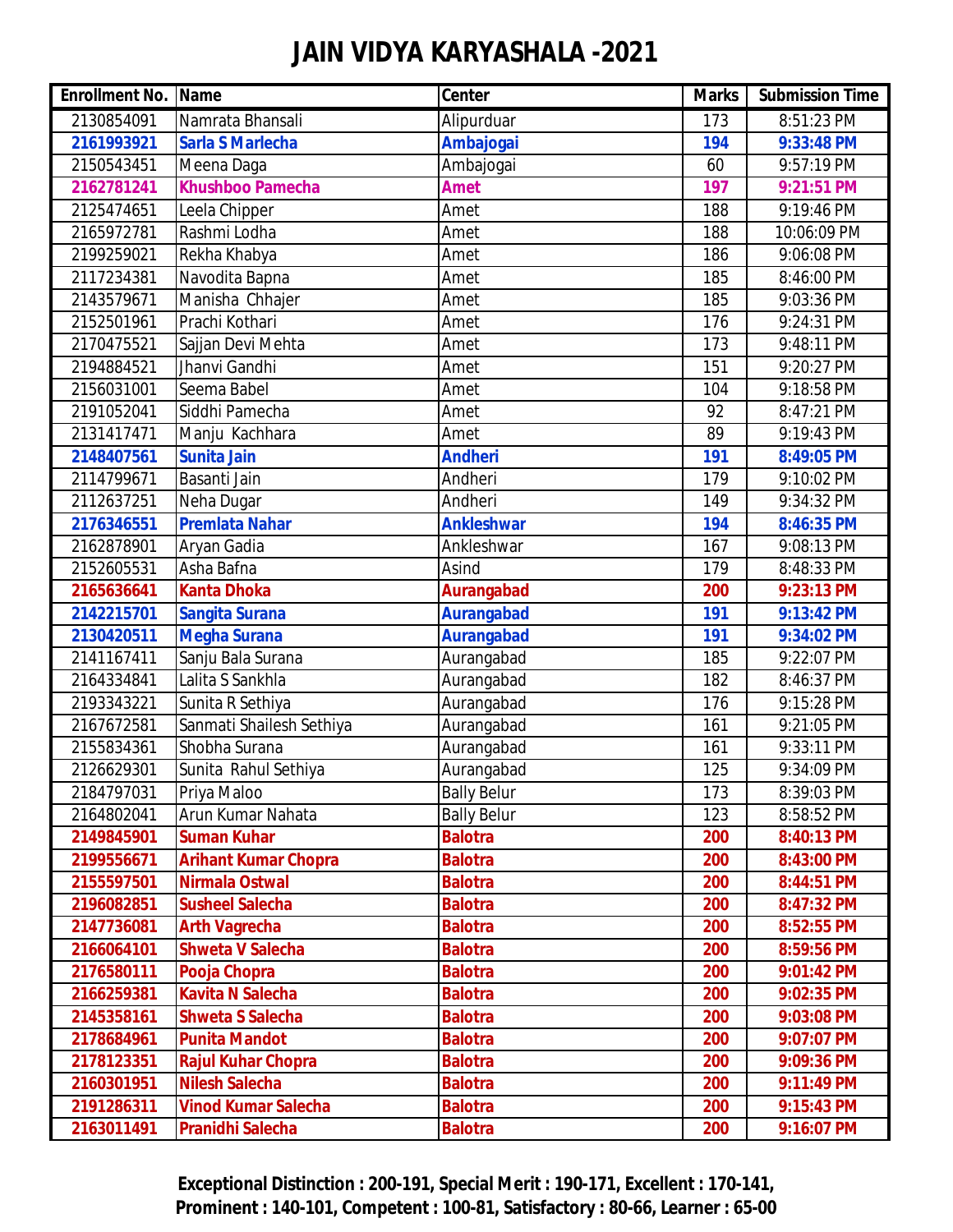| <b>Enrollment No. Name</b> |                            | <b>Center</b>  | <b>Marks</b> | <b>Submission Time</b> |
|----------------------------|----------------------------|----------------|--------------|------------------------|
| 2152153771                 | <b>Mukesh Salecha</b>      | <b>Balotra</b> | 200          | 9:23:16 PM             |
| 2173260841                 | Sushila Devi Salecha       | <b>Balotra</b> | 200          | 9:28:06 PM             |
| 2112070251                 | <b>Mokshit Vagrecha</b>    | <b>Balotra</b> | 197          | 8:41:53 PM             |
| 2153356661                 | <b>Kamal Singh Kuhar</b>   | <b>Balotra</b> | 197          | 8:45:35 PM             |
| 2112460981                 | Deepika Salecha            | <b>Balotra</b> | 197          | 8:46:08 PM             |
| 2157912181                 | <b>Ruchika Tated</b>       | <b>Balotra</b> | 197          | 8:48:50 PM             |
| 2143135291                 | Sarika Vagrecha            | <b>Balotra</b> | 197          | 8:50:40 PM             |
| 2152144741                 | <b>Santosh Salecha</b>     | <b>Balotra</b> | 197          | 8:53:14 PM             |
| 2132955981                 | Mitisha Salecha            | <b>Balotra</b> | 197          | 9:00:20 PM             |
| 2116720921                 | <b>Cheril Ostwal</b>       | <b>Balotra</b> | 197          | 9:07:01 PM             |
| 2191378051                 | <b>Pinky Lunkar</b>        | <b>Balotra</b> | 197          | 9:11:03 PM             |
| 2185885181                 | Navya Salecha              | <b>Balotra</b> | 197          | 9:11:21 PM             |
| 2117378561                 | <b>Muskan Mehta</b>        | <b>Balotra</b> | 197          | 9:12:17 PM             |
| 2122145381                 | Priyanka Ostwal            | <b>Balotra</b> | 197          | 9:18:52 PM             |
| 2175749121                 | <b>Khushal Dhelariya</b>   | <b>Balotra</b> | 197          | 9:20:58 PM             |
| 2165319561                 | <b>Rakshit Shrishrimal</b> | <b>Balotra</b> | 197          | 9:25:21 PM             |
| 2186009851                 | <b>Khush Bafna</b>         | <b>Balotra</b> | 197          | 9:26:14 PM             |
| 2176219031                 | <b>Rekha Shrishrimal</b>   | <b>Balotra</b> | 197          | 9:26:44 PM             |
| 2128654981                 | <b>Pinky Salecha</b>       | <b>Balotra</b> | 197          | 9:29:55 PM             |
| 2178364131                 | <b>Sunita Bafna</b>        | <b>Balotra</b> | 197          | 9:31:42 PM             |
| 2145372161                 | <b>Sneha Bothra</b>        | <b>Balotra</b> | 197          | 9:33:31 PM             |
| 2164954001                 | <b>Pushpa Salecha</b>      | <b>Balotra</b> | 197          | 9:47:35 PM             |
| 2117968191                 | <b>Neeta Bhandari</b>      | <b>Balotra</b> | 197          | 9:48:42 PM             |
| 2133413541                 | <b>Jay Chopra</b>          | <b>Balotra</b> | 194          | 9:00:32 PM             |
| 2194760051                 | <b>Vimla Golecha</b>       | <b>Balotra</b> | 194          | 9:01:33 PM             |
| 2174646111                 | <b>Rani Bafna</b>          | <b>Balotra</b> | 194          | 9:07:57 PM             |
| 2194920161                 | <b>Jinal Ostwal</b>        | <b>Balotra</b> | 194          | 9:09:41 PM             |
| 2126668001                 | <b>Sangeeta Bothra</b>     | <b>Balotra</b> | 194          | 9:10:00 PM             |
| 2170584341                 | <b>Shilpa Chhajer</b>      | <b>Balotra</b> | 194          | 9:13:35 PM             |
| 2173433431                 | <b>Komal Bhansali</b>      | <b>Balotra</b> | 194          | 9:14:00 PM             |
| 2182271531                 | <b>Antima Golecha</b>      | <b>Balotra</b> | 194          | 9:18:14 PM             |
| 2121204681                 | <b>Urmila Salecha</b>      | <b>Balotra</b> | 194          | 9:21:59 PM             |
| 2148785331                 | <b>Bharati Bothra</b>      | <b>Balotra</b> | 194          | 9:22:47 PM             |
| 2182234811                 | <b>Gulabi Devi Chopra</b>  | <b>Balotra</b> | 194          | 9:25:22 PM             |
| 2152217741                 | <b>Nikita Vadera</b>       | <b>Balotra</b> | 194          | 9:26:14 PM             |
| 2175859731                 | <b>Rakesh Shrishrimal</b>  | <b>Balotra</b> | 194          | 9:26:22 PM             |
| 2171593911                 | <b>Ruchika Ostwal</b>      | <b>Balotra</b> | 194          | 9:31:16 PM             |
| 2172377261                 | <b>Ranjeet Ostwal</b>      | <b>Balotra</b> | 194          | 9:39:45 PM             |
| 2167984001                 | <b>Mamta M Ostwal</b>      | <b>Balotra</b> | 191          | 8:47:49 PM             |
| 2173067761                 | <b>Priyansh Jain</b>       | <b>Balotra</b> | 191          | 8:58:26 PM             |
| 2149395081                 | <b>Mamta P Ostwal</b>      | <b>Balotra</b> | 191          | 9:01:04 PM             |
| 2176155261                 | <b>Ishika Salecha</b>      | <b>Balotra</b> | 191          | 9:03:54 PM             |
| 2196538491                 | <b>Manisha Ostwal</b>      | <b>Balotra</b> | 191          | 9:08:12 PM             |
| 2170291951                 | Muskan Ostwal              | <b>Balotra</b> | 191          | 9:09:31 PM             |
| 2176794001                 | <b>Urmila Kankariya</b>    | <b>Balotra</b> | 191          | 9:13:47 PM             |
| 2194475111                 | <b>Suresh Chopra</b>       | <b>Balotra</b> | 191          | 9:16:18 PM             |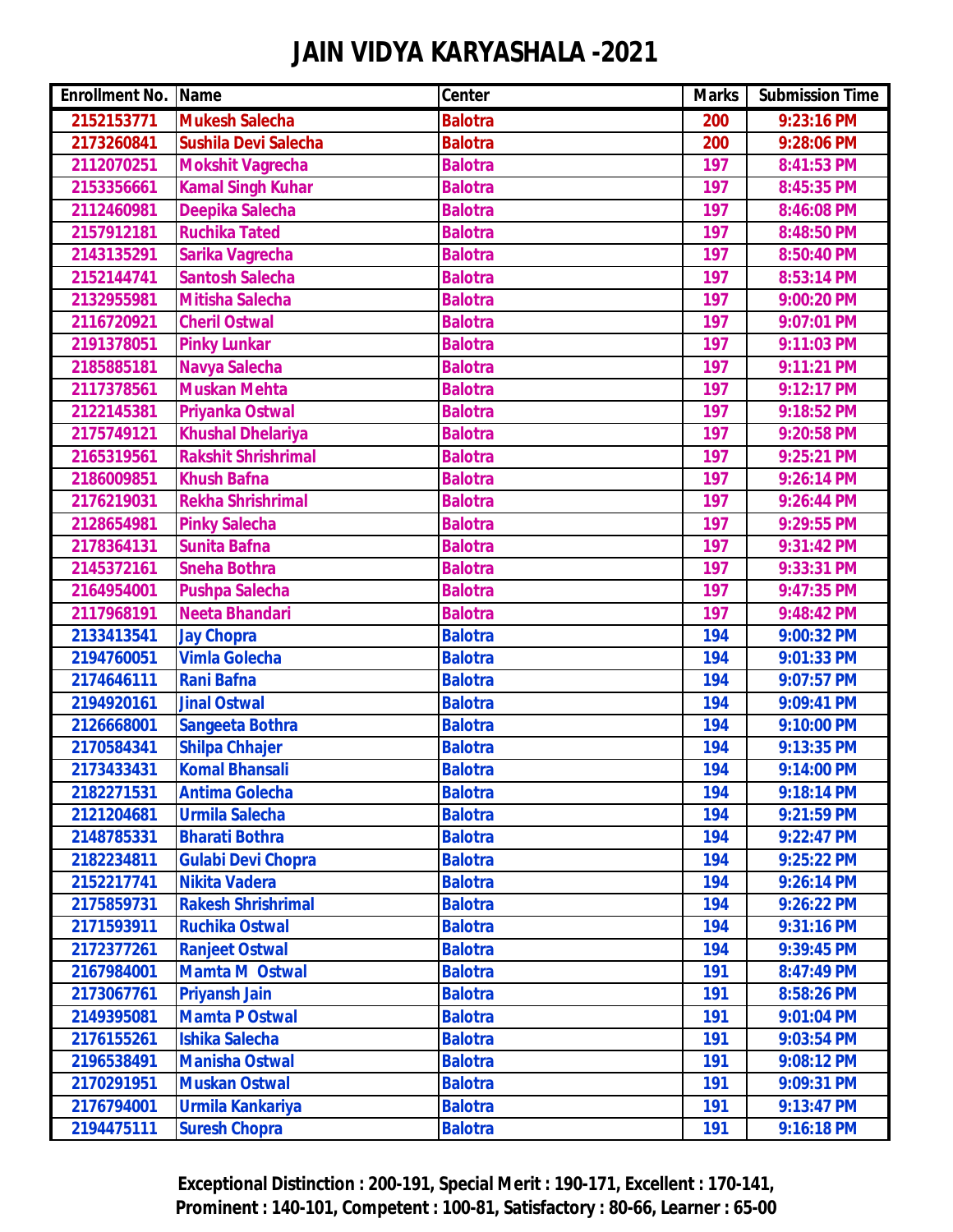| <b>Enrollment No. Name</b> |                          | <b>Center</b>  | <b>Marks</b> | <b>Submission Time</b> |
|----------------------------|--------------------------|----------------|--------------|------------------------|
| 2125281401                 | <b>Meena Ostwal</b>      | <b>Balotra</b> | 191          | 9:17:47 PM             |
| 2191690561                 | <b>Chetna Chopra</b>     | <b>Balotra</b> | 191          | 9:22:10 PM             |
| 2175038251                 | <b>Vansh Shrishrimal</b> | <b>Balotra</b> | 191          | 9:24:35 PM             |
| 2147423531                 | <b>Neetu Ostwal</b>      | <b>Balotra</b> | 191          | 9:25:43 PM             |
| 2121267831                 | <b>Vimla Ostwal</b>      | <b>Balotra</b> | 191          | 9:33:43 PM             |
| 2159396211                 | Rajat Ostwal             | Balotra        | 189          | 9:08:20 PM             |
| 2143182731                 | Sneha Ostwal             | Balotra        | 188          | 8:57:01 PM             |
| 2169001391                 | Jyoti Chopra             | Balotra        | 188          | 9:00:05 PM             |
| 2131981911                 | Lalita Ranka             | Balotra        | 188          | 9:05:07 PM             |
| 2119625481                 | Preksha Kankariya        | Balotra        | 188          | 9:13:29 PM             |
| 2116152291                 | Vimla Lunkar             | Balotra        | 188          | 9:15:38 PM             |
| 2195618761                 | Priyanshi Bafna          | Balotra        | 188          | 9:20:31 PM             |
| 2185433501                 | Geeta Devi Bhansali      | Balotra        | 188          | 9:21:07 PM             |
| 2148230911                 | Pinky Chhajer            | Balotra        | 185          | 8:48:35 PM             |
| 2169052761                 | <b>Arveena Rehad</b>     | Balotra        | 185          | 8:57:15 PM             |
| 2173430121                 | Mangilal Singhvi         | Balotra        | 185          | 8:57:58 PM             |
| 2136400291                 | Anita Ranka              | Balotra        | 185          | 8:59:23 PM             |
| 2175259321                 | Rekha Bhandari           | Balotra        | 185          | 9:07:56 PM             |
| 2116640941                 | Shradha Singhvi          | Balotra        | 185          | 9:08:52 PM             |
| 2171914001                 | Ayodhya Ostwal           | Balotra        | 185          | 9:21:36 PM             |
| 2157674731                 | Kamla Devi Vadera        | Balotra        | 185          | 9:33:23 PM             |
| 2153619671                 | Hunar Golecha            | Balotra        | 185          | 9:55:03 PM             |
| 2125670771                 | Tara Bhandari            | Balotra        | 183          | 9:57:17 PM             |
| 2128201251                 | Pinky Devi Sanklecha     | Balotra        | 182          | 8:49:12 PM             |
| 2191413901                 | Mamta Mandot             | Balotra        | 182          | 8:50:34 PM             |
| 2153516881                 | Nitu Shrishrimal         | Balotra        | 182          | 8:57:21 PM             |
| 2157027921                 | <b>Bhavana Chhajer</b>   | Balotra        | 182          | 8:57:37 PM             |
| 2131323351                 | Gunvanti Devi Ssmal      | Balotra        | 182          | 9:01:39 PM             |
| 2162331711                 | Sandeep Rehad            | Balotra        | 182          | 9:04:02 PM             |
| 2132996781                 | Shrestha Lunker          | Balotra        | 182          | 9:07:39 PM             |
| 2180125641                 | Vidhi Bhansali           | Balotra        | 182          | 9:08:30 PM             |
| 2178718861                 | Prema Bagmar             | Balotra        | 182          | 9:11:37 PM             |
| 2152426951                 | Manju Devi Ostwal        | Balotra        | 182          | 9:11:49 PM             |
| 2156976251                 | Nirmala Sankalecha       | Balotra        | 182          | 9:20:16 PM             |
| 2138120851                 | Kanakraj Balar           | Balotra        | 182          | 9:42:12 PM             |
| 2185078901                 | Anuradha Salecha         | Balotra        | 180          | 9:24:49 PM             |
| 2183200801                 | Indra Devi Mandot        | Balotra        | 179          | 9:05:14 PM             |
| 2186825991                 | Lila Devi Vaidmutha      | Balotra        | 179          | 9:13:53 PM             |
| 2139025911                 | Anju Devi Vadera         | Balotra        | 179          | 9:22:29 PM             |
| 2137294471                 | Praveen Salecha          | Balotra        | 179          | 9:40:46 PM             |
| 2182779541                 | Ravina Sanklecha         | Balotra        | 179          | 10:09:14 PM            |
| 2185749151                 | Sampat Devi Maroti       | Balotra        | 176          | 9:06:58 PM             |
| 2188950011                 | Lalita Khated            | Balotra        | 176          | 9:19:13 PM             |
| 2131053331                 | Manju Devi Golecha       | Balotra        | 176          | 9:24:47 PM             |
| 2134778041                 | Nidhi Vadera             | Balotra        | 176          | 9:25:34 PM             |
| 2177691121                 | Mamta Golecha            | Balotra        | 176          | 9:38:40 PM             |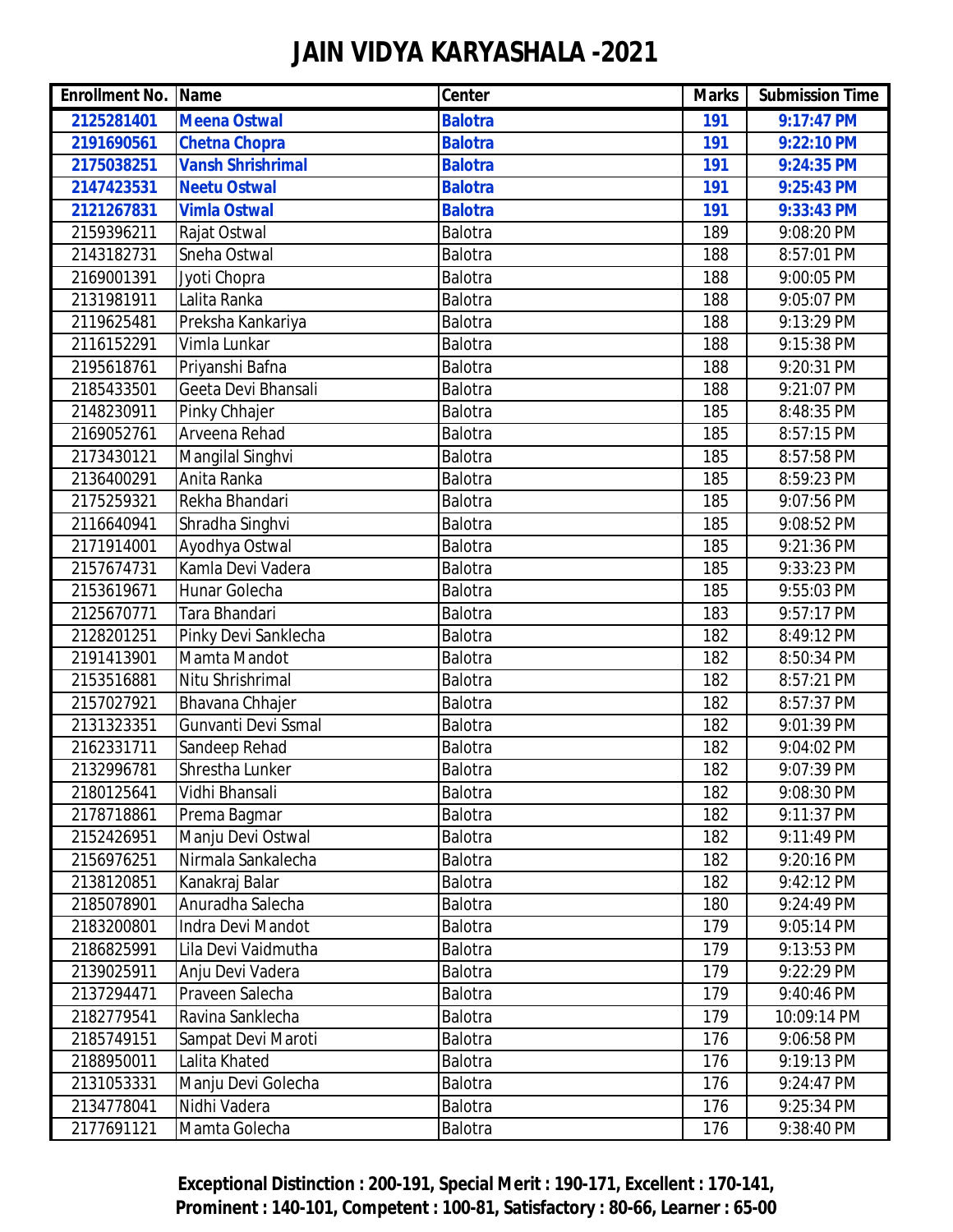| <b>Enrollment No. Name</b> |                          | Center         | <b>Marks</b> | <b>Submission Time</b> |
|----------------------------|--------------------------|----------------|--------------|------------------------|
| 2198484431                 | Bhavna Devi Salecha      | Balotra        | 176          | 9:39:37 PM             |
| 2137431481                 | Rohini Balar             | Balotra        | 176          | 9:43:55 PM             |
| 2112535051                 | Sarika Singhvi           | Balotra        | 174          | 9:19:35 PM             |
| 2148904331                 | Tanisha Ostwal           | Balotra        | 173          | 8:41:12 PM             |
| 2140993771                 | Sumitra Ostwal           | Balotra        | 173          | 8:46:31 PM             |
| 2128637661                 | Samta Bhansali           | Balotra        | 173          | 9:33:13 PM             |
| 2142865951                 | Vimla Sanklecha          | Balotra        | 173          | 10:09:15 PM            |
| 2151788211                 | Dimple Balar             | Balotra        | 173          | 10:09:32 PM            |
| 2125740171                 | Saraswati Devi Sanklecha | Balotra        | 172          | 10:09:07 PM            |
| 2189648551                 | Jhalak Jain              | Balotra        | 170          | 9:05:15 PM             |
| 2141347451                 | Manali Chopra            | Balotra        | 170          | 9:11:44 PM             |
| 2129759881                 | Lunidevi Jain            | Balotra        | 170          | 9:14:17 PM             |
| 2184635951                 | Sujata Salecha           | Balotra        | 170          | 9:31:10 PM             |
| 2162953141                 | Khushbu Banthia          | Balotra        | 170          | 10:04:36 PM            |
| 2151356601                 | Manita Dhelariya         | Balotra        | 170          | 10:09:47 PM            |
| 2125487881                 | Suraj Salecha            | <b>Balotra</b> | 170          | 10:09:54 PM            |
| 2195204181                 | Geeta Chhajed            | Balotra        | 167          | 9:29:32 PM             |
| 2144121041                 | Chetna Sanklecha         | Balotra        | 167          | 10:09:45 PM            |
| 2184000701                 | Ruchika Nahata           | Balotra        | 164          | 8:56:47 PM             |
| 2168002361                 | Vikash Balar             | Balotra        | 161          | 8:55:04 PM             |
| 2192713081                 | Geeta Mehta              | Balotra        | 161          | 8:56:59 PM             |
| 2176619201                 | Khush Chopra             | Balotra        | 161          | 9:00:19 PM             |
| 2135536911                 | Rajendra Vaidmutha       | Balotra        | 161          | 9:02:59 PM             |
| 2122529271                 | Bela Nahata              | Balotra        | 161          | 9:12:18 PM             |
| 2114718461                 | Suman A Salecha          | Balotra        | 160          | 9:31:05 PM             |
| 2120021931                 | Meenakshi Jain           | Balotra        | 159          | 10:09:23 PM            |
| 2178719481                 | Sangeeta Khated          | Balotra        | 158          | 9:15:38 PM             |
| 2152550361                 | Rajal Devi Kankariya     | Balotra        | 158          | 9:16:13 PM             |
| 2185951131                 | Rekha Dhelariya          | Balotra        | 157          | 9:55:31 PM             |
| 2178924911                 | Shweta Chhajer           | Balotra        | 155          | 9:04:55 PM             |
| 2113543491                 | Manisha Golecha          | Balotra        | 155          | 9:54:02 PM             |
| 2185293941                 | Santosh Mehta            | Balotra        | 154          | 10:09:51 PM            |
| 2161139161                 | Sangeeta Chhajer         | Balotra        | 152          | 8:53:06 PM             |
| 2170123771                 | Shobha Daga              | Balotra        | 152          | 9:04:32 PM             |
| 2173542021                 | Manju Vadera             | Balotra        | 152          | 9:17:36 PM             |
| 2150025391                 | Samta Devi Ranka         | Balotra        | 151          | 9:47:57 PM             |
| 2154010241                 | Sweta Kanunga            | Balotra        | 150          | 10:09:59 PM            |
| 2182465581                 | Ranjeet Kr. Dhelariya    | Balotra        | 149          | 9:27:59 PM             |
| 2137141461                 | <b>Arvind Salecha</b>    | Balotra        | 148          | 9:41:45 PM             |
| 2188131771                 | Munni Devi Lunkar        | Balotra        | 147          | 9:06:47 PM             |
| 2111770531                 | Leela Devi Ranka         | Balotra        | 147          | 9:53:33 PM             |
| 2181440721                 | Piyush Balar             | Balotra        | 147          | 10:09:01 PM            |
| 2161047511                 | Samta Salecha            | Balotra        | 146          | 9:25:03 PM             |
| 2180302671                 | Prachi Dhelariya         | Balotra        | 146          | 9:35:09 PM             |
| 2115788901                 | Suman Sanklecha          | Balotra        | 144          | 9:27:48 PM             |
| 2191757281                 | Dipti Balar              | Balotra        | 143          | 8:59:16 PM             |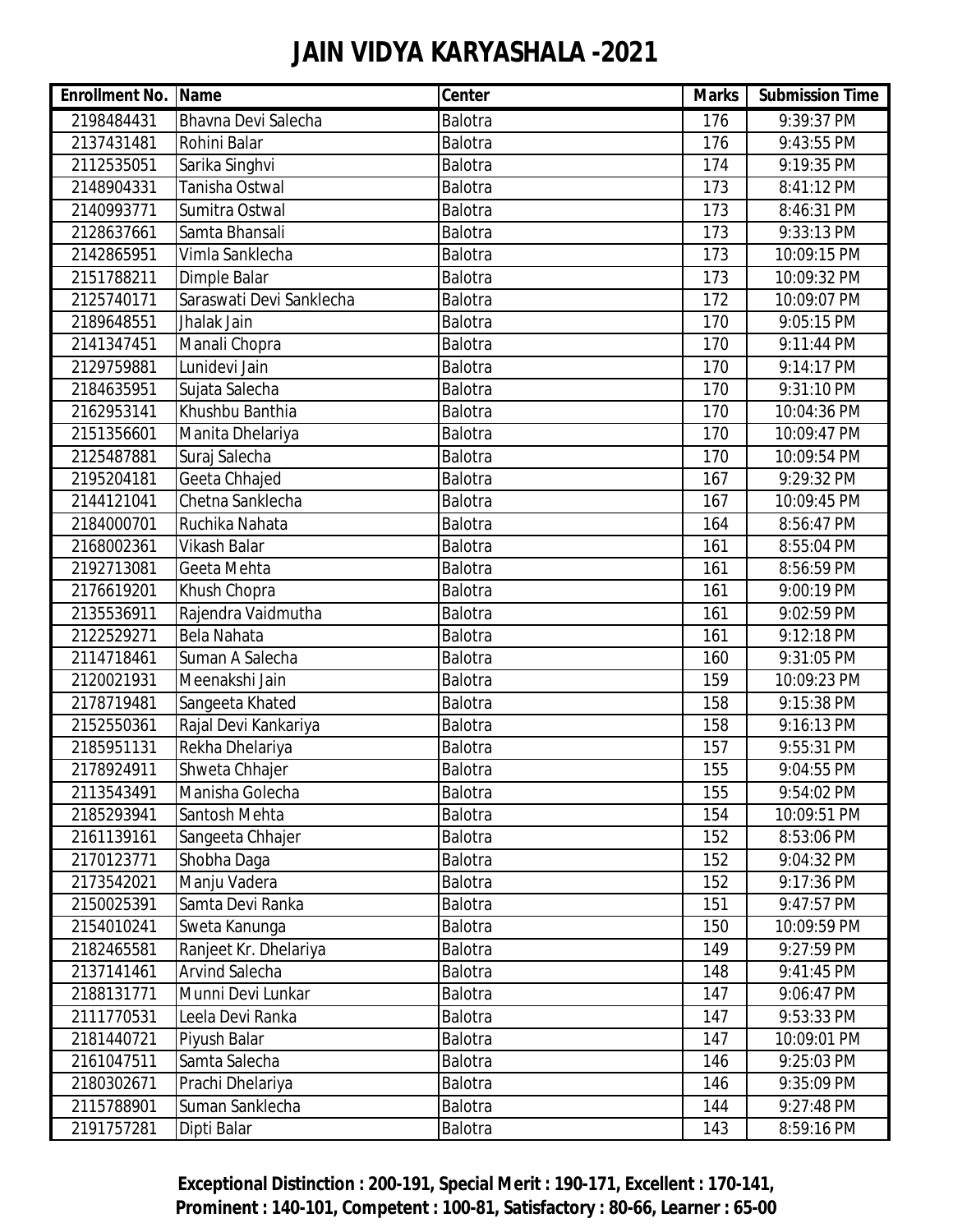| <b>Enrollment No. Name</b> |                            | Center  | <b>Marks</b> | <b>Submission Time</b> |
|----------------------------|----------------------------|---------|--------------|------------------------|
| 2198987191                 | Manoj Kr. Ostwal           | Balotra | 143          | 9:08:57 PM             |
| 2158369261                 | Priti Vadera               | Balotra | 143          | 9:13:11 PM             |
| 2194055051                 | Sushila Salecha            | Balotra | 143          | 9:43:43 PM             |
| 2161319311                 | Meenakshi Khated           | Balotra | 143          | 10:08:03 PM            |
| 2170694471                 | Deepika Chopra             | Balotra | 140          | 9:54:04 PM             |
| 2193767281                 | Divya Jain                 | Balotra | 137          | 9:22:20 PM             |
| 2115116261                 | Samta S Gogar              | Balotra | 136          | 10:09:14 PM            |
| 2117561181                 | Sushila Mandot             | Balotra | 135          | 9:43:04 PM             |
| 2132965581                 | Shikha Palgota             | Balotra | 135          | 9:58:31 PM             |
| 2130531611                 | Mokshi Mehta               | Balotra | 134          | 9:11:08 PM             |
| 2174607291                 | Naveen Salecha             | Balotra | 134          | 9:40:22 PM             |
| 2193535661                 | Varshita Balar             | Balotra | 133          | 10:09:27 PM            |
| 2164213681                 | Pushpa Balar               | Balotra | 132          | 10:09:39 PM            |
| 2195464961                 | Priyanka Chopra            | Balotra | 131          | 8:47:37 PM             |
| 2162942421                 | Disha Chopra               | Balotra | 131          | 9:10:13 PM             |
| 2195361861                 | Neha Ranka                 | Balotra | 131          | 9:33:17 PM             |
| 2155793221                 | Reetu Singhvi              | Balotra | 131          | 9:57:40 PM             |
| 2173254331                 | Mamta Balar                | Balotra | 128          | 9:03:03 PM             |
| 2184558401                 | Santosh Chopra             | Balotra | 125          | 9:22:32 PM             |
| 2129741751                 | <b>Arihant Tated</b>       | Balotra | 125          | 9:42:29 PM             |
| 2139923951                 | Prachi Sanklecha           | Balotra | 122          | 9:07:16 PM             |
| 2163713051                 | Alka Sanklecha             | Balotra | 122          | 9:30:11 PM             |
| 2173111921                 | Rekha Ranka                | Balotra | 120          | 9:56:31 PM             |
| 2144810941                 | Santosh Devi Bagrecha      | Balotra | 115          | 9:42:16 PM             |
| 2199422611                 | Khushi Ranka               | Balotra | 113          | 9:17:04 PM             |
| 2134647271                 | Mamta M Golecha            | Balotra | 112          | 9:17:05 PM             |
| 2170400931                 | Pushpa Bhandari            | Balotra | 110          | 9:10:35 PM             |
| 2131638721                 | Meenakshi Salecha          | Balotra | 110          | 9:57:49 PM             |
| 2148604221                 | Raveena Kataria Singhvi    | Balotra | 107          | 9:13:23 PM             |
| 2142244331                 | Rajesh Kumar Bafna         | Balotra | 104          | 9:09:49 PM             |
| 2133280831                 | Supriya Bhandari           | Balotra | 104          | 9:33:13 PM             |
| 2154759671                 | Sanjay Kumar Salecha       | Balotra | 101          | 9:03:07 PM             |
| 2148519311                 | Sampatraj Balar            | Balotra | 100          | 10:09:54 PM            |
| 2128261371                 | Varun Balar                | Balotra | 100          | 10:09:57 PM            |
| 2113063501                 | Jamna Devi Kataria Singhvi | Balotra | 95           | 9:31:52 PM             |
| 2152834981                 | Mamta Sanklecha            | Balotra | 92           | 9:03:37 PM             |
| 2151116891                 | Akshita Ranka              | Balotra | 87           | 9:24:24 PM             |
| 2182786301                 | Suresh Kataria Singhvi     | Balotra | 86           | 9:30:05 PM             |
| 2162598301                 | Divya Devi Chhajed         | Balotra | 80           | 8:44:37 PM             |
| 2195409611                 | Sonam Vadera               | Balotra | 74           | 9:06:30 PM             |
| 2195478061                 | Mamta Ranka                | Balotra | 74           | 9:49:08 PM             |
| 2121143981                 | Mahendra Ranka             | Balotra | 71           | 8:57:08 PM             |
| 2185901151                 | Khushbu Burad              | Balotra | 62           | 8:59:34 PM             |
| 2173061931                 | Ujjwal Chopra              | Balotra | 50           | 9:01:40 PM             |
| 2135618811                 | Anchi Devi Bhansali        | Balotra | 41           | 9:26:46 PM             |
| 2163853891                 | Sanyam Khated              | Balotra | 32           | 8:42:18 PM             |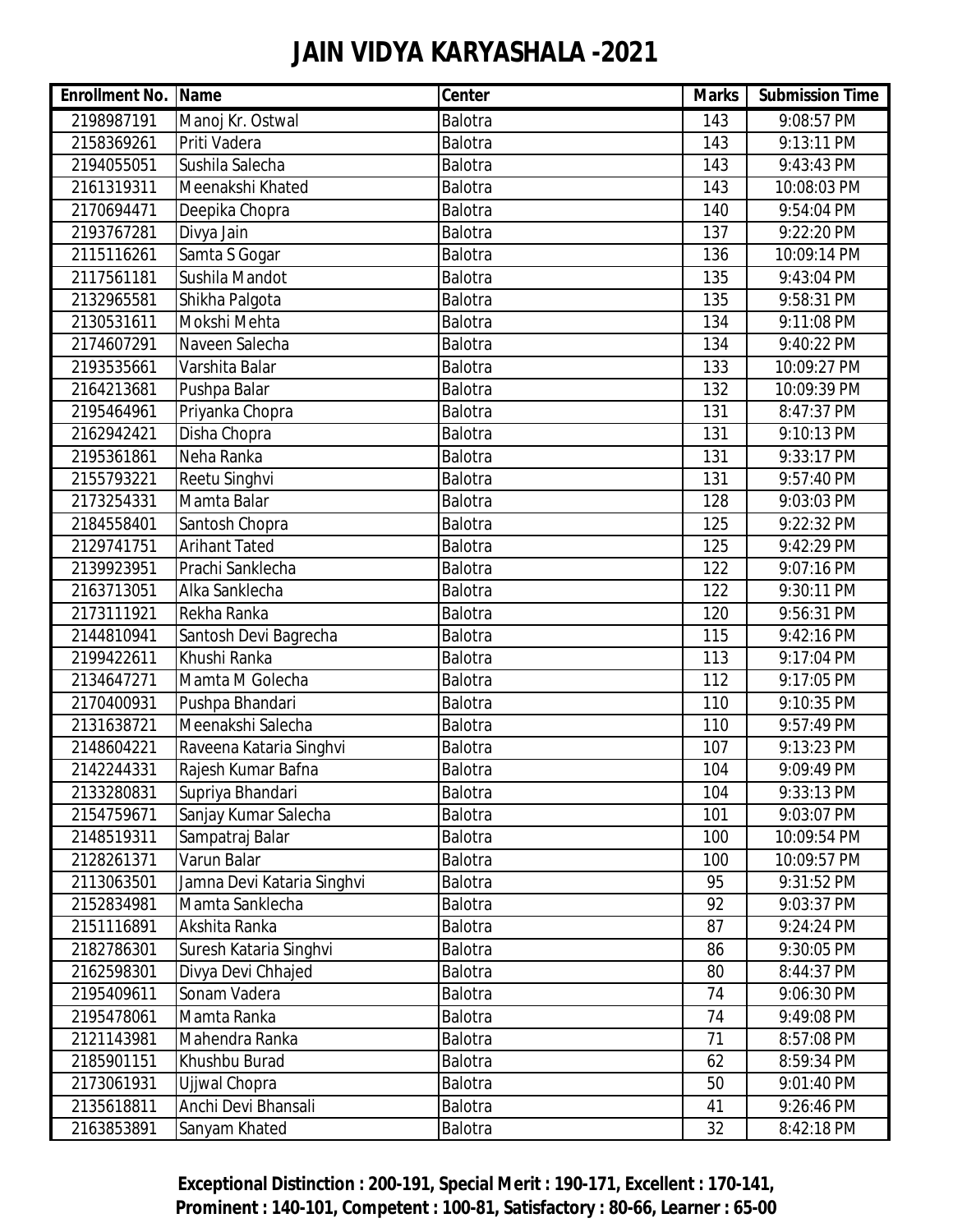| <b>Enrollment No. Name</b> |                             | Center                        | <b>Marks</b> | <b>Submission Time</b> |
|----------------------------|-----------------------------|-------------------------------|--------------|------------------------|
| 2141736471                 | Mudit Kumar Sanklecha       | Balotra                       | 32           | 9:00:11 PM             |
| 2196832911                 | Sumitra Bafna               | Balotra                       | 31           | 10:09:56 PM            |
| 2117075381                 | Navdeep Sanklecha           | Balotra                       | 26           | 8:55:55 PM             |
| 2161413081                 | Rahul Kumar Palgota         | Balotra                       | 23           | 8:38:59 PM             |
| 2116157341                 | Jay Sanklecha               | Balotra                       | 8            | 8:38:02 PM             |
| 2177702341                 | Pratik Chopra               | Balotra                       | 6            | 10:09:58 PM            |
| 2153123411                 | Mamta Sanklecha             | Balotra                       | 0            | 8:33:18 PM             |
| 2154320751                 | <b>Urmila Surana</b>        | <b>Bangalore-Gandhinagar</b>  | 200          | 8:43:44 PM             |
| 2121983151                 | <b>Santhosh Mutha</b>       | <b>Bangalore-Gandhinagar</b>  | 200          | 8:51:33 PM             |
| 2182130211                 | <b>Neetu Jain</b>           | <b>Bangalore-Gandhinagar</b>  | 200          | 9:34:24 PM             |
| 2119713341                 | <b>Anitha Baid Mutha</b>    | <b>Bangalore-Gandhinagar</b>  | 197          | 8:42:22 PM             |
| 2152157641                 | <b>Chandarkala Nahata</b>   | <b>Bangalore-Gandhinagar</b>  | 197          | 8:54:31 PM             |
| 2112957921                 | <b>Mehak Giria</b>          | <b>Bangalore-Gandhinagar</b>  | 197          | 9:03:28 PM             |
| 2173428891                 | <b>Latha R Gadiya</b>       | <b>Bangalore-Gandhinagar</b>  | 194          | 8:53:59 PM             |
| 2190022861                 | <b>Samta Maroti</b>         | <b>Bangalore-Gandhinagar</b>  | 191          | 9:09:45 PM             |
| 2170358961                 | <b>Amit Bhandari</b>        | <b>Bangalore-Gandhinagar</b>  | 191          | 9:13:02 PM             |
| 2140778271                 | <b>Shweta Mehta</b>         | <b>Bangalore-Gandhinagar</b>  | 191          | 9:57:42 PM             |
| 2174074671                 | Jyoti Jain                  | Bangalore-Gandhinagar         | 188          | 8:43:55 PM             |
| 2137988831                 | Pawan Bachhawat             | Bangalore-Gandhinagar         | 188          | 9:32:31 PM             |
| 2118003371                 | Padma Chopra                | Bangalore-Gandhinagar         | 185          | 8:45:31 PM             |
| 2168238851                 | Sangeetha                   | Bangalore-Gandhinagar         | 185          | 9:12:45 PM             |
| 2155594711                 | Rachana Bachhawat           | Bangalore-Gandhinagar         | 185          | 9:15:00 PM             |
| 2192975441                 | Santosh Chhajer             | Bangalore-Gandhinagar         | 179          | 9:00:28 PM             |
| 2181693841                 | Minakshi Baid               | Bangalore-Gandhinagar         | 179          | 9:09:43 PM             |
| 2119923261                 | Asha Jain                   | Bangalore-Gandhinagar         | 179          | 9:34:06 PM             |
| 2167879141                 | Manju Bai Ganna             | Bangalore-Gandhinagar         | 176          | 8:43:48 PM             |
| 2195029931                 | Savitha Dugad               | Bangalore-Gandhinagar         | 170          | 8:43:19 PM             |
| 2131792641                 | Pooja Jain                  | Bangalore-Gandhinagar         | 166          | 10:09:18 PM            |
| 2173957441                 | <b>Bhawana Porwar</b>       | Bangalore-Gandhinagar         | 164          | 9:06:10 PM             |
| 2135298661                 | Ujwala Pokarna              | Bangalore-Gandhinagar         | 140          | 8:50:05 PM             |
| 2154559601                 | Praveen Kumar               | Bangalore-Gandhinagar         | 140          | 10:09:58 PM            |
| 2112364251                 | Chery Giria                 | Bangalore-Gandhinagar         | 119          | 9:06:26 PM             |
| 2149779461                 | <b>Sweety Teba</b>          | Bangalore-Gandhinagar         | 116          | 9:46:46 PM             |
| 2115726241                 | Minaxi Bothra               | Bangalore-Hanumanthnagar      | 176          | 8:54:23 PM             |
| 2131402381                 | Kavita Kothari              | Bangalore-Hanumanthnagar      | 149          | 9:06:21 PM             |
| 2129544081                 | <b>Bulbul Surana</b>        | <b>Bangalore-HSR</b>          | 200          | 9:07:26 PM             |
| 2157733641                 | <b>Kanchan Chhajer Jain</b> | Bangalore-RajRajeshwari Nagar | 200          | 9:05:54 PM             |
| 2149104911                 | Hemlata Surana              | Bangalore-RajRajeshwari Nagar | 182          | 9:10:25 PM             |
| 2161030211                 | Meena Doshi                 | Bangalore-RajRajeshwari Nagar | 179          | 8:44:40 PM             |
| 2113064561                 | Neetu Bafna                 | Bangalore-RajRajeshwari Nagar | 176          | 10:09:45 PM            |
| 2130840101                 | Punam Dugar                 | Bangalore-RajRajeshwari Nagar | 164          | 9:36:17 PM             |
| 2124282721                 | Suman                       | Bangalore-RajRajeshwari Nagar | 152          | 8:49:00 PM             |
| 2193582761                 | Laxmi Baid                  | Bangalore-RajRajeshwari Nagar | 143          | 8:52:23 PM             |
| 2164603771                 | Manju Begwani               | Bangalore-RajRajeshwari Nagar | 142          | 9:04:51 PM             |
| 2192979361                 | Saroj R Baid                | Bangalore-RajRajeshwari Nagar | 116          | 9:42:11 PM             |
| 2176696981                 | Rajani Banthia              | Bangalore-RajRajeshwari Nagar | 73           | 10:09:53 PM            |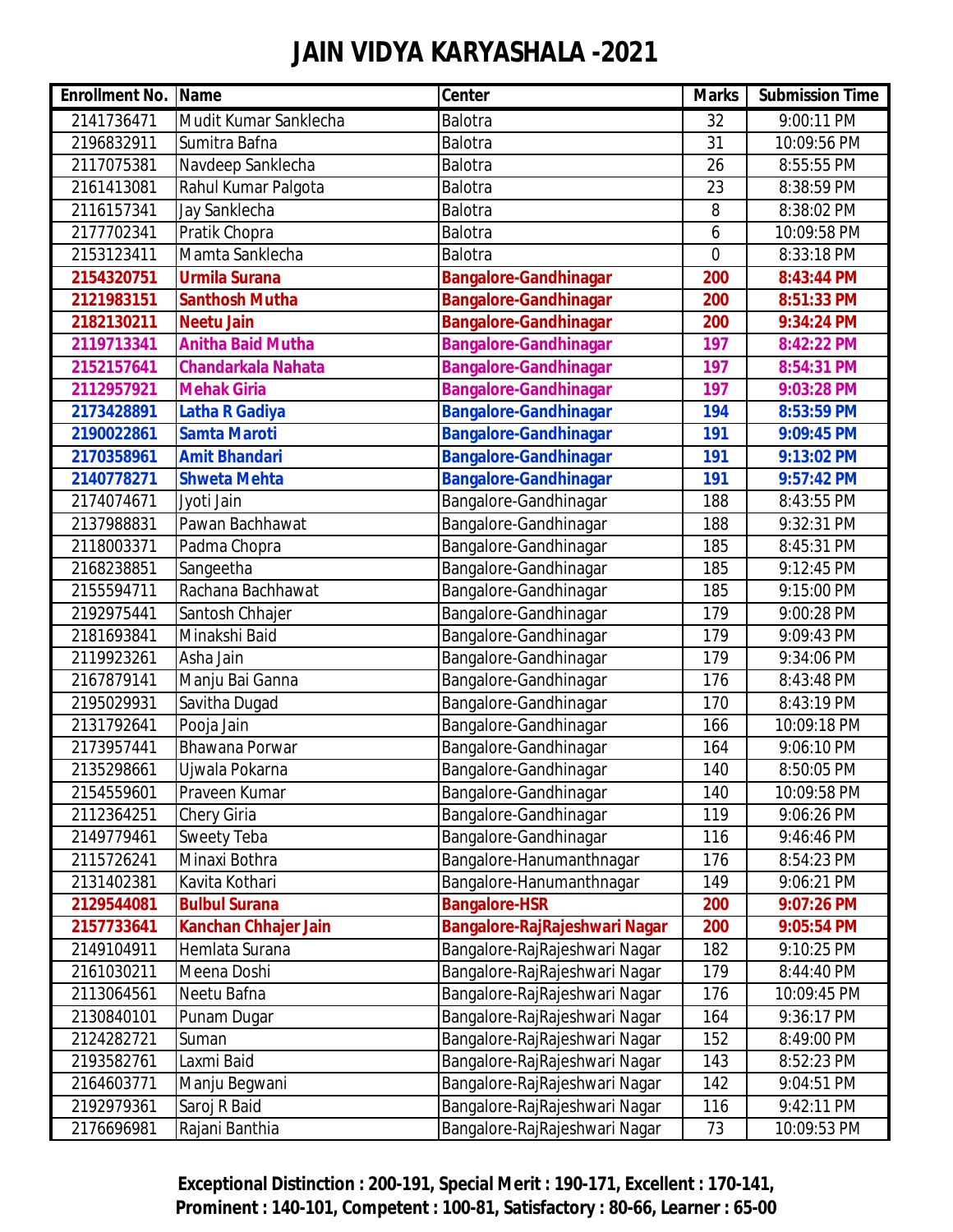| <b>Enrollment No. Name</b> |                               | Center                        | <b>Marks</b> | <b>Submission Time</b> |
|----------------------------|-------------------------------|-------------------------------|--------------|------------------------|
| 2125944591                 | Priyanka Kothari              | Bangalore-RajRajeshwari Nagar | 63           | 10:09:36 PM            |
| 2198204531                 | Usha Sethia                   | Bangalore-Vijaynagar          | 188          | 8:47:23 PM             |
| 2179274321                 | Pawan Baid                    | Bangalore-Vijaynagar          | 188          | 8:58:12 PM             |
| 2158200761                 | Bhagyashree Bothra            | Bangalore-Vijaynagar          | 188          | 9:41:53 PM             |
| 2198764071                 | Seema Kothari                 | Bangalore-Vijaynagar          | 185          | 8:48:13 PM             |
| 2179906661                 | Lalita Daga                   | Bangalore-Vijaynagar          | 185          | 8:59:55 PM             |
| 2192562621                 | Basant Daga                   | Bangalore-Vijaynagar          | 182          | 8:48:21 PM             |
| 2146234921                 | Renu Pincha                   | Bangalore-Vijaynagar          | 182          | 8:51:21 PM             |
| 2111887671                 | Sangeeta Baid                 | Bangalore-Vijaynagar          | 182          | 8:58:35 PM             |
| 2137982611                 | Kiran Devi Parakh             | Bangalore-Vijaynagar          | 182          | 9:28:26 PM             |
| 2184606551                 | Manju Gadiya                  | Bangalore-Vijaynagar          | 179          | 8:47:48 PM             |
| 2124576311                 | Barkha Pugaliya               | Bangalore-Vijaynagar          | 179          | 8:59:48 PM             |
| 2126839831                 | Sunita Pincha                 | Bangalore-Vijaynagar          | 179          | 9:01:09 PM             |
| 2113707241                 | <b>Bhanwarlal Mandoth</b>     | Bangalore-Vijaynagar          | 177          | 8:53:34 PM             |
| 2141651921                 | <b>Bharath Bhushan Bothra</b> | Bangalore-Vijaynagar          | 176          | 8:55:36 PM             |
| 2151708021                 | Pukhraj Bachhawat             | Bangalore-Vijaynagar          | 176          | 9:06:59 PM             |
| 2153425281                 | Madhu Begwani                 | Bangalore-Vijaynagar          | 174          | 9:49:22 PM             |
| 2150342561                 | <b>Tina Mandoth</b>           | Bangalore-Vijaynagar          | 171          | 9:41:42 PM             |
| 2172440071                 | Mahima Patawari               | Bangalore-Vijaynagar          | 149          | 9:29:43 PM             |
| 2169547451                 | Usha Jain                     | Bangalore-Vijaynagar          | 133          | 9:36:12 PM             |
| 2188286141                 | Vikas Kr. Banthia             | Bangalore-Vijaynagar          | 131          | 9:28:21 PM             |
| 2126042831                 | Mamtha Mandoth                | Bangalore-Vijaynagar          | 101          | 9:50:41 PM             |
| 2177527491                 | <b>Kusum Mandoth</b>          | Bangalore-Vijaynagar          | 95           | 10:09:50 PM            |
| 2192212221                 | Amita Chawath                 | Bangalore-Vijaynagar          | 92           | 9:49:31 PM             |
| 2194113401                 | Anju Sethia                   | Bangalore-Vijaynagar          | 83           | 9:49:10 PM             |
| 2166067381                 | <b>Bimla Surana</b>           | <b>Bardhaman</b>              | 197          | 9:07:57 PM             |
| 2129375231                 | <b>Ramila Mehta</b>           | <b>Bardoli</b>                | 197          | 9:08:18 PM             |
| 2175067601                 | <b>Payal P Bafna</b>          | <b>Bardoli</b>                | 195          | 8:56:27 PM             |
| 2165248381                 | <b>Dharmishtha</b>            | <b>Bardoli</b>                | 194          | 8:49:03 PM             |
| 2184512471                 | <b>Seema P Bafna</b>          | <b>Bardoli</b>                | 191          | 8:42:44 PM             |
| 2197419621                 | <b>Sangita G Sarnot</b>       | <b>Bardoli</b>                | 191          | 9:17:00 PM             |
| 2128728331                 | Neha K Mehta                  | Bardoli                       | 188          | 9:14:15 PM             |
| 2198028641                 | Hemlata Singhvi               | Bardoli                       | 188          | 9:25:43 PM             |
| 2188752831                 | Payal V Shah                  | Bardoli                       | 185          | 8:44:53 PM             |
| 2121751551                 | Ganpatlal Shah                | Bardoli                       | 185          | 8:58:36 PM             |
| 2155553881                 | Divya Singhvi                 | Bardoli                       | 185          | 9:25:25 PM             |
| 2193604681                 | Meena M Bafna                 | Bardoli                       | 182          | 9:28:29 PM             |
| 2144155411                 | Prerana Bafana                | Bardoli                       | 176          | 8:53:21 PM             |
| 2134665431                 | Soniya Badola                 | Bardoli                       | 176          | 9:42:24 PM             |
| 2171791951                 | Payal Chordiya                | Bardoli                       | 176          | 9:47:18 PM             |
| 2136442091                 | Reena Jain                    | <b>Bareilly</b>               | 134          | 10:06:13 PM            |
| 2146532101                 | Kavita Sipani                 | Bareilly                      | 121          | 10:00:34 PM            |
| 2145751641                 | <b>Jyoti Jain</b>             | <b>Barmer</b>                 | 197          | 8:47:50 PM             |
| 2117876681                 | <b>Tripti Jain</b>            | <b>Barmer</b>                 | 197          | 9:19:21 PM             |
| 2169211841                 | <b>Vishakha Bothra</b>        | <b>Barmer</b>                 | 194          | 9:02:22 PM             |
| 2145365161                 | <b>Mayank Salecha</b>         | <b>Barmer</b>                 | 194          | 9:08:20 PM             |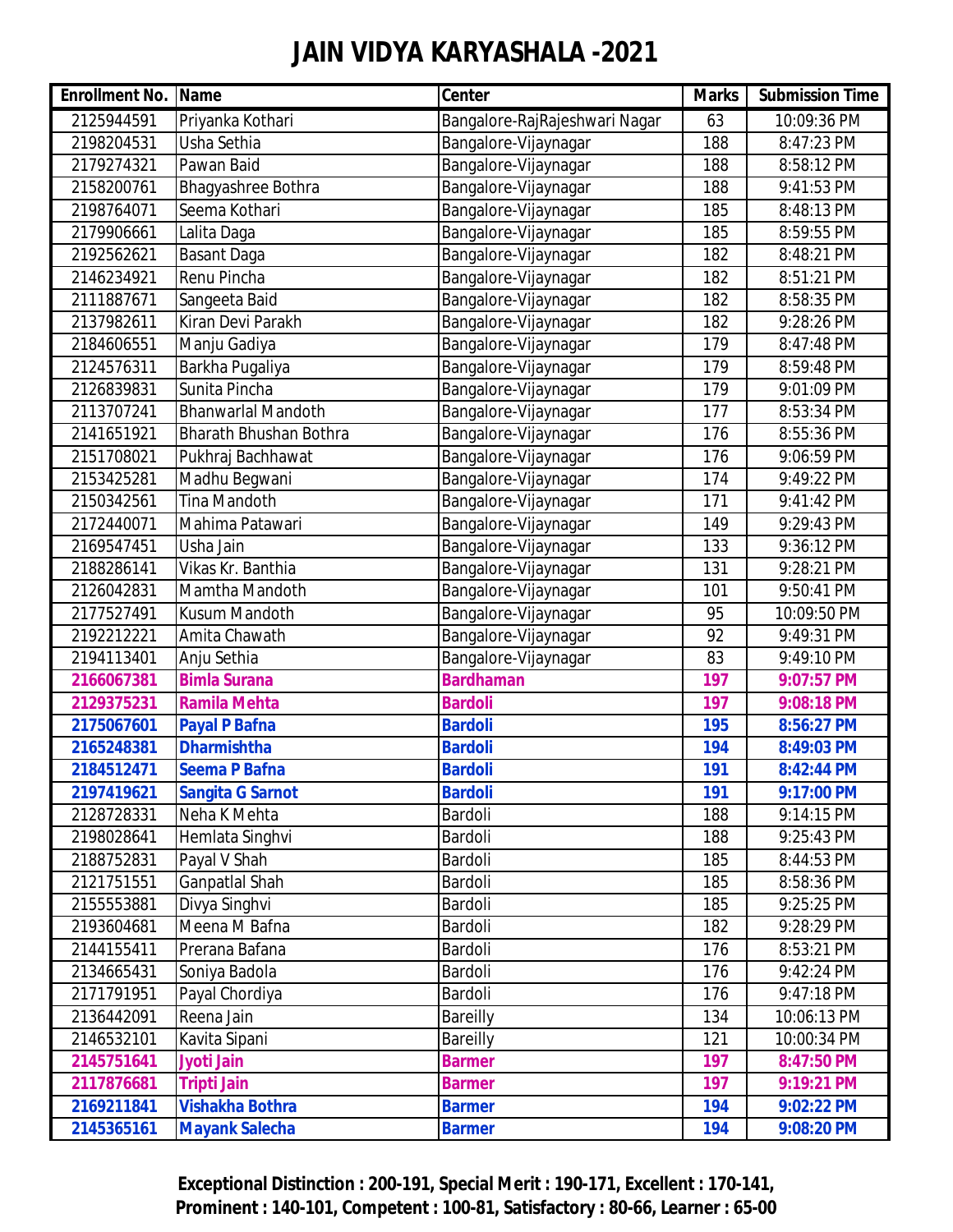| <b>Enrollment No. Name</b> |                              | Center              | <b>Marks</b> | <b>Submission Time</b> |
|----------------------------|------------------------------|---------------------|--------------|------------------------|
| 2162995161                 | <b>Ruchika Jain</b>          | <b>Barmer</b>       | 194          | 9:29:22 PM             |
| 2185266851                 | Pooja Singhvi                | <b>Barmer</b>       | 191          | 8:42:17 PM             |
| 2165669251                 | <b>Nisha Jain</b>            | <b>Barmer</b>       | 191          | 8:47:13 PM             |
| 2197880401                 | <b>Shraddha Maloo</b>        | <b>Barmer</b>       | 191          | 8:55:15 PM             |
| 2169023791                 | Sakshi Jain                  | <b>Barmer</b>       | 191          | 9:39:59 PM             |
| 2181554911                 | Ruchi Maloo                  | <b>Barmer</b>       | 188          | 9:02:43 PM             |
| 2132652461                 | Riddhi Maloo                 | <b>Barmer</b>       | 185          | 8:54:54 PM             |
| 2127631281                 | Shashanraagi                 | <b>Barmer</b>       | 182          | 8:58:34 PM             |
| 2158201061                 | Vipul Bothra                 | <b>Barmer</b>       | 179          | 9:00:06 PM             |
| 2130469221                 | Siddhi Maloo                 | Barmer              | 179          | 9:01:02 PM             |
| 2166512291                 | Nirmala Golechha             | <b>Barmer</b>       | 176          | 8:59:14 PM             |
| 2151425681                 | Jyoti Chhajer                | <b>Barmer</b>       | 173          | 8:48:15 PM             |
| 2187106251                 | Nirmala Devi                 | <b>Barmer</b>       | 170          | 10:00:59 PM            |
| 2123084771                 | Sneha Chhajer                | <b>Barmer</b>       | 167          | 8:58:03 PM             |
| 2179809671                 | RoshanLal                    | <b>Barmer</b>       | 167          | 9:06:04 PM             |
| 2129103241                 | Krishna Sankhlecha           | <b>Barmer</b>       | 165          | 9:06:15 PM             |
| 2157144611                 | Priyanka Jain                | <b>Barmer</b>       | 122          | 9:01:35 PM             |
| 2136414641                 | Vaishali Golecha             | <b>Barmer</b>       | 120          | 9:15:49 PM             |
| 2123480601                 | Shilpa Salecha               | <b>Barmer</b>       | 113          | 9:14:21 PM             |
| 2118384971                 | Mansha Jain                  | <b>Barmer</b>       | 86           | 9:22:50 PM             |
| 2181393641                 | <b>Neelam Baid</b>           | <b>Barpeta Road</b> | 194          | 8:46:45 PM             |
| 2175124171                 | Mudit Kumar Choraria         | Barpeta Road        | 181          | 8:51:11 PM             |
| 2115068161                 | Priyanka Daga                | Barpeta Road        | 173          | 8:51:19 PM             |
| 2116123381                 | Anil Kumar Bengani           | Barpeta Road        | 155          | 8:44:58 PM             |
| 2181725221                 | Shashi Bothra                | Barpeta Road        | 143          | 9:09:14 PM             |
| 2155762741                 | Leela Shrishrimal            | Beawar              | 182          | 9:25:24 PM             |
| 2162297971                 | Rohit Mutha                  | Beawar              | 143          | 9:13:20 PM             |
| 2177467211                 | Sayar Devi Dugar             | Behala              | 182          | 8:57:35 PM             |
| 2172302481                 | Saroj Khivesara              | <b>Bellary</b>      | 200          | 8:53:18 PM             |
| 2142955621                 | <b>Pinky Bokriya</b>         | <b>Bellary</b>      | 194          | 8:59:21 PM             |
| 2192666531                 | Shanti Salecha               | Bellary             | 164          | 9:54:59 PM             |
| 2159892741                 | Pravina Lunawat              | Bellary             | 158          | 9:14:51 PM             |
| 2193659581                 | Dimple Kothari               | Bellary             | 155          | 8:57:31 PM             |
| 2135210111                 | Versha Chhajer               | Berhampore          | 188          | 10:01:04 PM            |
| 2125166711                 | Manju Pagaria                | Berhampore          | 185          | 9:05:52 PM             |
| 2184154461                 | Anju Gulgulia                | Berhampore          | 182          | 9:34:55 PM             |
| 2192424431                 | Gulab Devi Bokaria           | Berhampore          | 140          | 9:15:15 PM             |
| 2186682911                 | Vikash Kr. Choraria          | Berhampore          | 77           | 9:37:33 PM             |
| 2151308101                 | Sneha Chhajer                | Berhampore          | 71           | 9:42:45 PM             |
| 2192737501                 | <b>Meena Dinesh Bhandari</b> | <b>Bhandup</b>      | 191          | 9:35:34 PM             |
| 2183793941                 | Asha Hiran                   | Bhandup             | 181          | 9:30:46 PM             |
| 2172557231                 | <b>Nilu Daga</b>             | <b>Bhatta Bazar</b> | 197          | 9:37:55 PM             |
| 2181543951                 | <b>Kusum Pugalia</b>         | <b>Bhayandar</b>    | 200          | 8:45:55 PM             |
| 2187745901                 | <b>Sunita Mehta</b>          | <b>Bhayandar</b>    | 200          | 8:58:59 PM             |
| 2116458661                 | <b>Sarojdevi Dharewa</b>     | <b>Bhayandar</b>    | 197          | 8:52:08 PM             |
| 2187670711                 | Mamta Lodha                  | Bhayandar           | 185          | 8:58:31 PM             |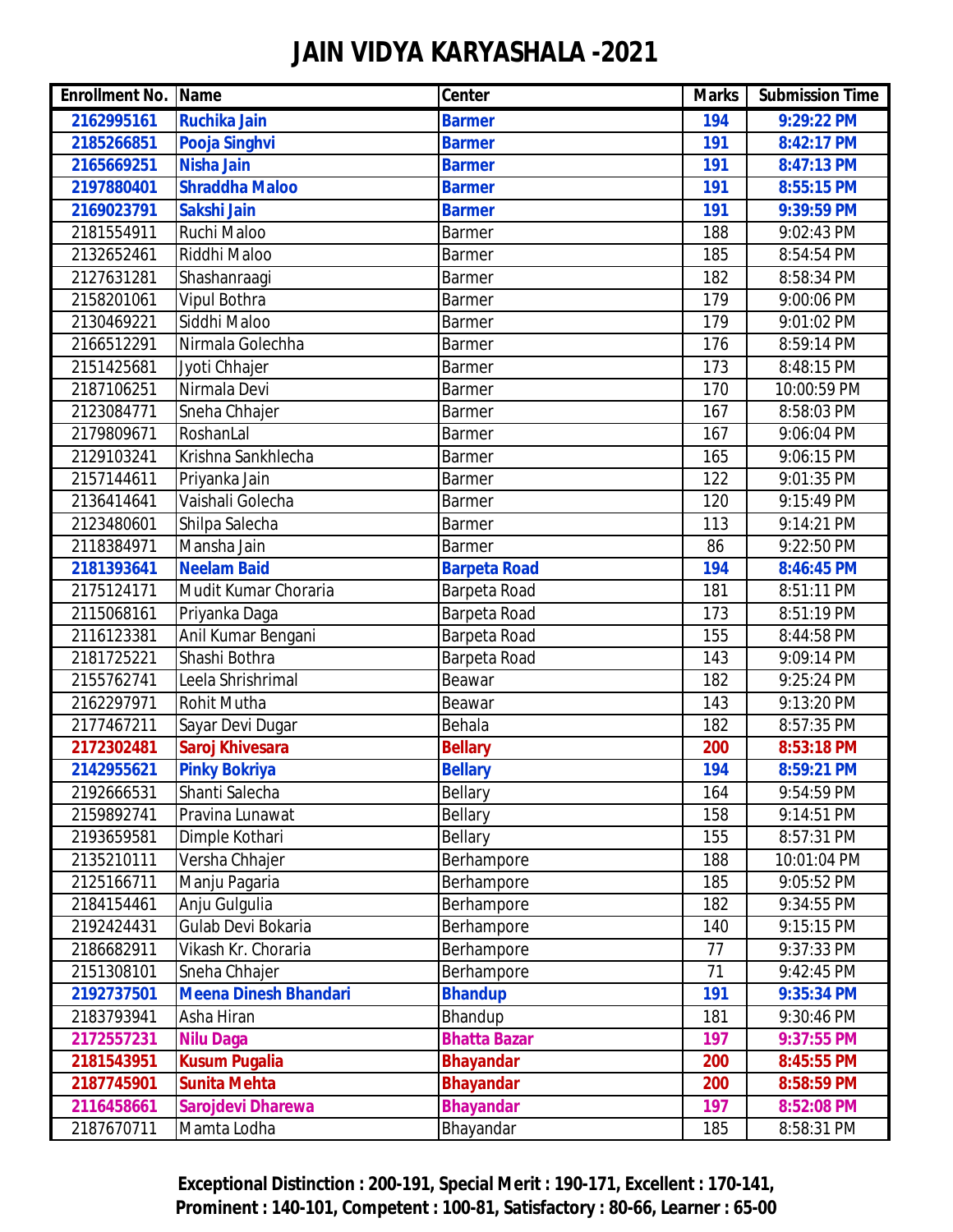| <b>Enrollment No. Name</b> |                          | <b>Center</b>      | <b>Marks</b> | <b>Submission Time</b> |
|----------------------------|--------------------------|--------------------|--------------|------------------------|
| 2134951911                 | Khushwanti Parmar        | Bhayandar          | 176          | 9:27:01 PM             |
| 2177206221                 | Nirmala Jain             | Bhayandar          | 167          | 8:54:20 PM             |
| 2199608111                 | Rachna Singhi            | Bhayandar          | 164          | 9:13:50 PM             |
| 2131799191                 | PARESH JAIN (BHANDARI)   | Bhayandar          | 154          | 9:06:03 PM             |
| 2136499431                 | Sm Leela Kachhara        | Bhayandar          | 131          | 10:01:35 PM            |
| 2192227291                 | Dolly Jain Baid          | Bhayandar          | 105          | 10:09:34 PM            |
| 2192144941                 | Bhupendra Vagrecha       | Bhayandar          | 67           | 10:02:21 PM            |
| 2127649131                 | <b>Santosh Barola</b>    | <b>Bhilwara</b>    | 200          | 8:50:04 PM             |
| 2127070011                 | <b>Sangeeta Chordia</b>  | <b>Bhilwara</b>    | 194          | 9:12:00 PM             |
| 2135782391                 | <b>Yashwant Sutriya</b>  | <b>Bhilwara</b>    | 194          | 9:24:50 PM             |
| 2167421121                 | <b>Laxmilal Sirohiya</b> | <b>Bhilwara</b>    | 191          | 9:26:20 PM             |
| 2176979351                 | Shobhana Sirohiya        | <b>Bhilwara</b>    | 185          | 9:26:45 PM             |
| 2155678261                 | Kokila Hinger            | <b>Bhilwara</b>    | 182          | 9:08:09 PM             |
| 2128264491                 | Ridhi Anchliya           | Bhilwara           | 179          | 9:17:51 PM             |
| 2189014331                 | Seema Badola             | <b>Bhilwara</b>    | 173          | 9:11:41 PM             |
| 2189160631                 | Shilu Bapna              | Bhilwara           | 170          | 10:04:18 PM            |
| 2162777161                 | Aanchal Chhajed          | <b>Bhilwara</b>    | 159          | 9:33:19 PM             |
| 2199817551                 | Kamal Devi Singhvi       | <b>Bhilwara</b>    | 155          | 8:53:05 PM             |
| 2173414131                 | Sandeep Chordia          | Bhilwara           | 146          | 9:24:05 PM             |
| 2130703051                 | Suman Banwat             | Bhilwara           | 132          | 9:31:37 PM             |
| 2184028621                 | Payal Ranka              | <b>Bhilwara</b>    | 131          | 9:40:24 PM             |
| 2163016301                 | Hitisha Bardiya          | <b>Bhilwara</b>    | 113          | 9:06:00 PM             |
| 2150778851                 | Ashish Kumar Gokhru      | Bhilwara           | 68           | 10:09:50 PM            |
| 2138853921                 | Piyush Ranka             | Bhilwara           | $\mathbf 0$  | 9:04:11 PM             |
| 2187764091                 | Kusum Jain               | <b>Bhim</b>        | 170          | 8:52:34 PM             |
| 2162781481                 | <b>Hitesh Mandot</b>     | <b>Bhim</b>        | 170          | 9:03:39 PM             |
| 2155972621                 | <b>Jhankar Kankaria</b>  | <b>Bhinasar</b>    | 191          | 8:59:08 PM             |
| 2171953141                 | Meena Devi Sethia        | <b>Bhinasar</b>    | 188          | 8:58:05 PM             |
| 2128734451                 | Shri Devi Sethia         | Bhinasar           | 164          | 9:57:10 PM             |
| 2117769131                 | Sangeeta Sethia          | <b>Bhinasar</b>    | 155          | 8:51:13 PM             |
| 2145607981                 | Rekha Sethia             | Bhinasar           | 143          | 9:13:42 PM             |
| 2187116011                 | Pramila Sethia           | Bhinasar           | 143          | 9:28:19 PM             |
| 2162394241                 | <b>Ramesh Kumar Jain</b> | <b>Bhiwani</b>     | 200          | 8:42:00 PM             |
| 2199105961                 | Aarti Jain               | <b>Bhiwani</b>     | 197          | 8:40:17 PM             |
| 2115088051                 | Sarika Jain              | <b>Bhiwani</b>     | 197          | 8:47:22 PM             |
| 2117557261                 | <b>Sunita Nahata</b>     | <b>Bhiwani</b>     | 197          | 8:50:28 PM             |
| 2173878951                 | <b>Vanita Aggarwal</b>   | <b>Bhiwani</b>     | 197          | 8:57:13 PM             |
| 2126940591                 | <b>Renu Nahata</b>       | <b>Bhiwani</b>     | 197          | 9:05:31 PM             |
| 2146044461                 | <b>Neha Gupta</b>        | <b>Bhiwani</b>     | 197          | 9:23:20 PM             |
| 2174604941                 | <b>Madhu Jain</b>        | <b>Bhubaneswar</b> | 200          | 9:12:59 PM             |
| 2161420341                 | <b>Sonu Jain</b>         | <b>Bhubaneswar</b> | 200          | 10:07:03 PM            |
| 2185551201                 | <b>Prem Lata Sethia</b>  | <b>Bhubaneswar</b> | 197          | 8:57:59 PM             |
| 2175847691                 | <b>Madhu Gidiya</b>      | <b>Bhubaneswar</b> | 197          | 9:26:38 PM             |
| 2178127851                 | <b>Pushpa Dugar</b>      | <b>Bhubaneswar</b> | 194          | 8:54:16 PM             |
| 2185240951                 | <b>Sonu Golechha</b>     | <b>Bhubaneswar</b> | 194          | 9:40:17 PM             |
| 2155756591                 | <b>Santosh Sethia</b>    | <b>Bhubaneswar</b> | 194          | 9:43:21 PM             |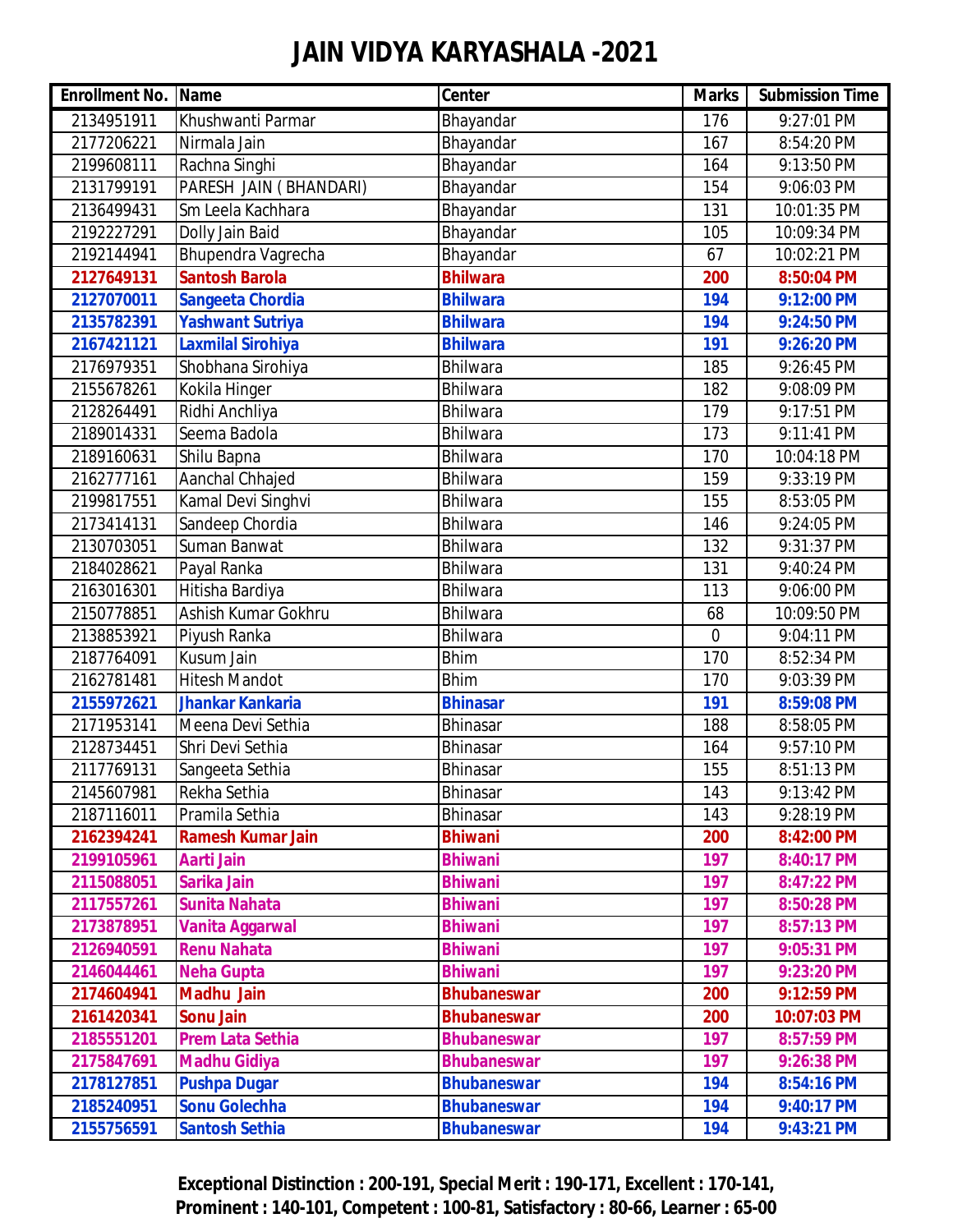| <b>Enrollment No. Name</b> |                               | <b>Center</b>      | <b>Marks</b> | <b>Submission Time</b> |
|----------------------------|-------------------------------|--------------------|--------------|------------------------|
| 2191591161                 | <b>Munni Betala</b>           | <b>Bhubaneswar</b> | 191          | 9:42:23 PM             |
| 2156303131                 | Mamta Bhandari                | Bhubaneswar        | 188          | 9:06:54 PM             |
| 2128471131                 | <b>Bharat Bhandari</b>        | Bhubaneswar        | 188          | 9:20:22 PM             |
| 2164506231                 | Monika Kochar                 | Bhubaneswar        | 182          | 9:08:18 PM             |
| 2144119271                 | Sima Betala                   | Bhubaneswar        | 176          | 8:54:01 PM             |
| 2168429211                 | Narpatchand Jain              | Bhubaneswar        | 176          | 8:56:31 PM             |
| 2162359141                 | Roshan Kumar Pugalia          | Bhubaneswar        | 173          | 8:51:19 PM             |
| 2170819591                 | Nayantara Sukhani             | Bhubaneswar        | 170          | 8:51:55 PM             |
| 2138438131                 | Sonu Betala                   | Bhubaneswar        | 167          | 8:54:48 PM             |
| 2123802691                 | Rashmi Betala                 | Bhubaneswar        | 119          | 9:18:54 PM             |
| 2192522221                 | Virendra Kumar Betala         | Bhubaneswar        | 110          | 8:57:59 PM             |
| 2162555781                 | Vinita Jain                   | Bhubaneswar        | 40           | 10:09:47 PM            |
| 2139665751                 | Preksha Bafna                 | Bhuj               | 179          | 9:37:04 PM             |
| 2188154111                 | Veena                         | Bhuj               | 176          | 9:35:30 PM             |
| 2144111001                 | <b>Bhartiben Shah</b>         | Bhuj               | 170          | 9:26:58 PM             |
| 2126760641                 | Usha K Doshi                  | Bhuj               | 164          | 9:06:12 PM             |
| 2135627641                 | Lalita                        | Bhuj               | 159          | 10:09:05 PM            |
| 2192354571                 | Bharat G Babariya             | Bhuj               | 152          | 9:15:58 PM             |
| 2141151661                 | Sarthak Gandhimehta           | Bhuj               | 152          | 9:18:13 PM             |
| 2184453491                 | Shushila Mehta                | Bhuj               | 140          | 9:22:39 PM             |
| 2114534771                 | Mamata Mehta                  | Bhuj               | 131          | 9:05:47 PM             |
| 2195735331                 | Kinjal                        | Bhuj               | 128          | 9:24:22 PM             |
| 2177265581                 | Neetaben Mehta                | Bhuj               | 125          | 9:28:25 PM             |
| 2158410581                 | Purvi Bharat Babariya         | Bhuj               | 122          | 9:11:28 PM             |
| 2121007721                 | Khushi Nitin Mehta            | Bhuj               | 84           | 9:58:18 PM             |
| 2183243291                 | <b>Bhavik Shantilal Mehta</b> | Bhuj               | 22           | 10:09:54 PM            |
| 2149036951                 | Jain Pradnya Manoj            | Bhusawal           | 5            | 8:57:19 PM             |
| 2134467051                 | <b>Ekta Surana</b>            | <b>Bidasar</b>     | 200          | 8:48:27 PM             |
| 2135161711                 | <b>Anju Surana</b>            | <b>Bidasar</b>     | 200          | 8:56:25 PM             |
| 2193187061                 | Pooja Dugar                   | <b>Bidasar</b>     | 197          | 9:07:17 PM             |
| 2178604081                 | Khushboo Dugar                | Bidasar            | 182          | 9:05:23 PM             |
| 2178098301                 | <b>Alka Nahata</b>            | <b>Bikaner</b>     | 197          | 9:04:08 PM             |
| 2146413981                 | <b>Nitu Rampuria</b>          | <b>Bikaner</b>     | 197          | 9:10:16 PM             |
| 2122051401                 | <b>Shanta Bhoora</b>          | <b>Bikaner</b>     | 194          | 8:51:25 PM             |
| 2134251771                 | <b>Seema Navlakha</b>         | <b>Bikaner</b>     | 194          | 9:11:39 PM             |
| 2151405141                 | <b>Devendra Gulgulia</b>      | <b>Bikaner</b>     | 191          | 9:14:19 PM             |
| 2146851641                 | <b>Chandra Devi Gulgulia</b>  | <b>Bikaner</b>     | 191          | 9:41:33 PM             |
| 2119820281                 | Tanulata Chopra               | Bikaner            | 183          | 9:59:03 PM             |
| 2143260921                 | Chander Kala Mahatma          | Bikaner            | 176          | 8:58:54 PM             |
| 2148740611                 | Sonam Sethia                  | Bikaner            | 173          | 8:48:45 PM             |
| 2128456061                 | Monika Jain                   | Bikaner            | 170          | 9:13:49 PM             |
| 2182282141                 | Renu Bothra                   | Bikaner            | 167          | 8:55:38 PM             |
| 2117988261                 | Sushila Chopra                | Bikaner            | 167          | 10:00:29 PM            |
| 2170820141                 | Nirmala Rakhecha              | Bikaner            | 149          | 9:18:43 PM             |
| 2183470231                 | <b>Govindbhai K Shah</b>      | <b>Bilimora</b>    | 195          | 9:45:01 PM             |
| 2129302291                 | <b>Deepikaben G Shah</b>      | <b>Bilimora</b>    | 194          | 9:52:39 PM             |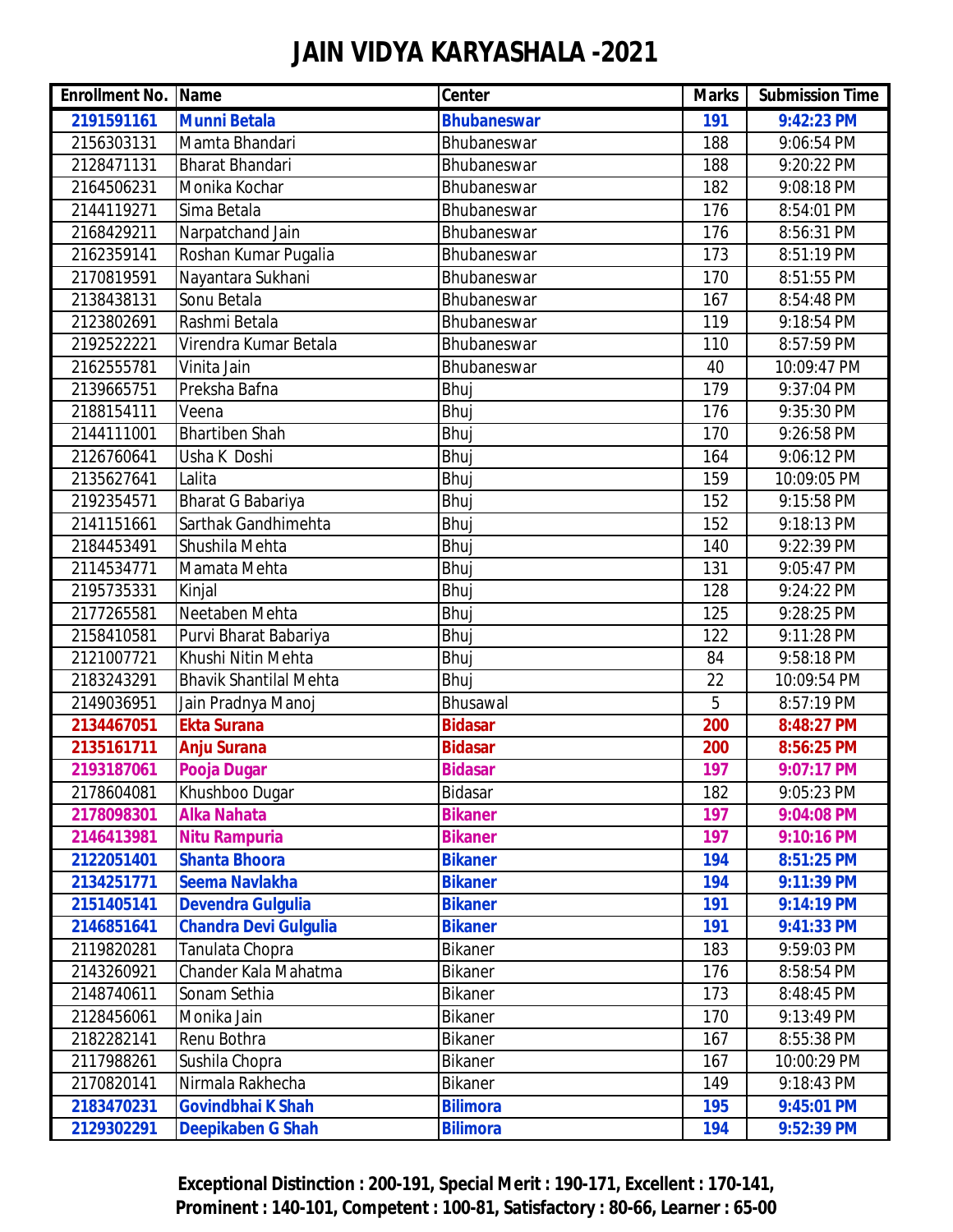| <b>Enrollment No. Name</b> |                           | Center            | <b>Marks</b> | <b>Submission Time</b> |
|----------------------------|---------------------------|-------------------|--------------|------------------------|
| 2193835661                 | <b>Rameshkumar R Shah</b> | <b>Bilimora</b>   | 191          | 9:23:34 PM             |
| 2182714191                 | <b>Vikshita R Shah</b>    | <b>Bilimora</b>   | 191          | 10:00:07 PM            |
| 2123825291                 | Darshanaben B Desai       | Bilimora          | 190          | 10:02:49 PM            |
| 2135806081                 | Khushi Kishor Jain        | Bilimora          | 188          | 9:10:09 PM             |
| 2194408881                 | Rakeshkumar K Jain        | Bilimora          | 185          | 9:03:54 PM             |
| 2196692951                 | Nistha D Jain             | Bilimora          | 185          | 9:11:42 PM             |
| 2164308531                 | Disha O Shah              | Bilimora          | 182          | 9:39:34 PM             |
| 2139311291                 | Dineshbhai K Shah         | Bilimora          | 177          | 9:26:47 PM             |
| 2166662471                 | Mamtaben R Shah           | Bilimora          | 176          | 8:55:37 PM             |
| 2189992441                 | Omprakash R Shah          | Bilimora          | 176          | 9:16:44 PM             |
| 2141175411                 | Chanchalben D Shah        | Bilimora          | 176          | 9:26:09 PM             |
| 2149828791                 | Mayur D Jain              | Bilimora          | 174          | 9:10:38 PM             |
| 2165924621                 | Mamtaben O Shah           | Bilimora          | 170          | 9:18:30 PM             |
| 2180986961                 | Yashasvi O Jain           | Bilimora          | 161          | 9:14:14 PM             |
| 2155646891                 | Chanda Chawat             | Bilimora          | 152          | 8:59:50 PM             |
| 2119710221                 | Ashok Kumar Bohara        | Bilimora          | 125          | 9:06:24 PM             |
| 2162782681                 | Anjali Bohara             | Bilimora          | 125          | 10:00:47 PM            |
| 2165992351                 | <b>Babulal Bohara</b>     | Bilimora          | 118          | 9:52:37 PM             |
| 2130551491                 | Nikhil Bohara             | Bilimora          | 98           | 9:10:58 PM             |
| 2164941511                 | Sahil Bohara              | Bilimora          | 69           | 9:56:33 PM             |
| 2184632981                 | Preksha S Bohra           | Bilimora          | 60           | 9:29:30 PM             |
| 2137220351                 | Ratna Bohra               | Bilimora          | 58           | 9:41:17 PM             |
| 2185664701                 | Ashok S Kataria           | Bilimora          | 56           | 8:50:00 PM             |
| 2198260671                 | Kavya Bohara              | Bilimora          | 56           | 9:16:32 PM             |
| 2151215241                 | Mitali S Shah             | Bilimora          | 48           | 9:27:35 PM             |
| 2175725331                 | Aditya S Bohra            | Bilimora          | 38           | 9:17:05 PM             |
| 2134055941                 | Kamini Bolya              | Bilimora          | 3            | 9:10:33 PM             |
| 2155904521                 | Mamta Singhi              | <b>Biratnagar</b> | 200          | 8:41:41 PM             |
| 2191948511                 | <b>Chand Naulakha</b>     | <b>Biratnagar</b> | 194          | 8:45:02 PM             |
| 2197599451                 | <b>Milan Navlakha</b>     | <b>Biratnagar</b> | 194          | 8:55:19 PM             |
| 2113877851                 | <b>Madhu Golchha</b>      | <b>Biratnagar</b> | 194          | 8:59:25 PM             |
| 2183207011                 | <b>Meenakshi Baid</b>     | <b>Biratnagar</b> | 191          | 8:46:47 PM             |
| 2173501541                 | Kanchan Kothari           | Biratnagar        | 179          | 9:18:42 PM             |
| 2117334061                 | <b>Raju Devi Daga</b>     | <b>Birgunj</b>    | 197          | 8:54:13 PM             |
| 2165265651                 | <b>Madhu Dugar</b>        | <b>Birgunj</b>    | 194          | 9:09:09 PM             |
| 2172246721                 | <b>Babita</b>             | <b>Birgunj</b>    | 191          | 8:58:17 PM             |
| 2119875841                 | Rajkumari Singhi          | Birgunj           | 167          | 8:58:16 PM             |
| 2173778501                 | <b>Priya R Jain</b>       | <b>Boisar</b>     | 194          | 8:51:24 PM             |
| 2160777261                 | <b>Seema Amit Ostwal</b>  | <b>Boisar</b>     | 191          | 9:31:21 PM             |
| 2196027341                 | Jeenal Nandlal Jain       | <b>Boisar</b>     | 188          | 9:44:15 PM             |
| 2163034871                 | Karuna Dhalawat           | <b>Boisar</b>     | 185          | 9:37:56 PM             |
| 2156565741                 | Bhavna Khokhawat          | <b>Boisar</b>     | 185          | 9:44:41 PM             |
| 2146234791                 | Divya Jain                | <b>Boisar</b>     | 183          | 8:46:03 PM             |
| 2185124151                 | Anita Jain                | <b>Boisar</b>     | 182          | 9:45:16 PM             |
| 2142361691                 | Bhagywati Rajkumar Bafana | <b>Boisar</b>     | 170          | 9:28:34 PM             |
| 2166060591                 | Seema Naresh Shrishrimal  | <b>Boisar</b>     | 158          | 9:23:43 PM             |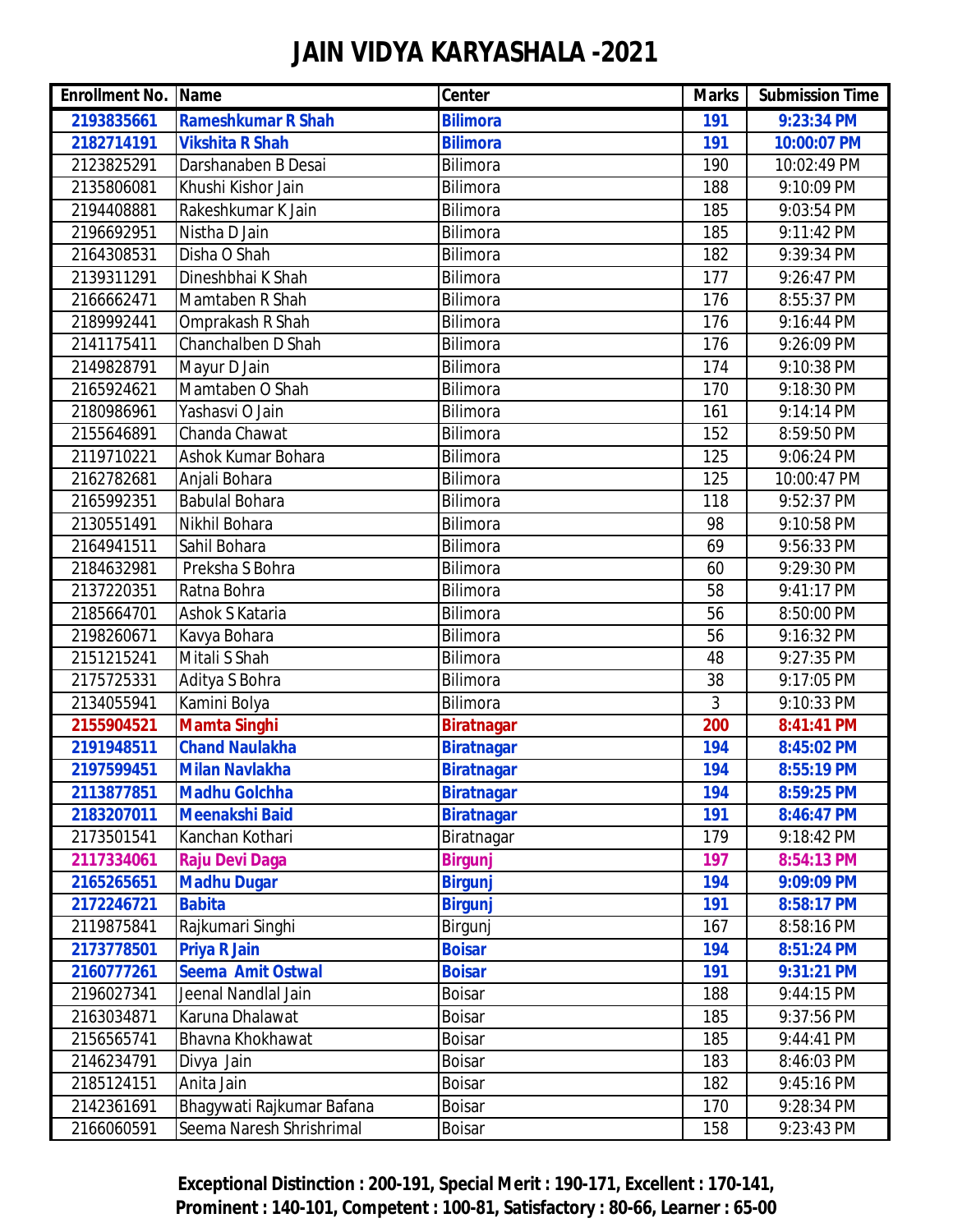| <b>Enrollment No. Name</b> |                           | Center                   | <b>Marks</b> | <b>Submission Time</b> |
|----------------------------|---------------------------|--------------------------|--------------|------------------------|
| 2173636601                 | Kanta Solanki             | <b>Boisar</b>            | 148          | 9:44:26 PM             |
| 2190725011                 | Pornima Parmar            | <b>Boisar</b>            | 132          | 10:02:52 PM            |
| 2150284131                 | <b>Shanti Baid</b>        | <b>Bongaigaon</b>        | 197          | 9:27:03 PM             |
| 2158764561                 | <b>Varsha Baid</b>        | <b>Bongaigaon</b>        | 197          | 10:05:54 PM            |
| 2190531961                 | <b>Prabha Lunia</b>       | <b>Bongaigaon</b>        | 191          | 10:05:32 PM            |
| 2115748091                 | Kusum Lunia               | Bongaigaon               | 188          | 10:03:41 PM            |
| 2174047671                 | Kabita Lalani             | Bongaigaon               | 176          | 10:09:20 PM            |
| 2112944491                 | Sushma Jain               | Bongaigaon               | 140          | 10:09:54 PM            |
| 2185351191                 | Saroj Devi Singhi         | Bongaigaon South         | 188          | 9:42:12 PM             |
| 2170528941                 | Madhu Nahata              | Bongaigaon South         | 188          | 9:50:30 PM             |
| 2111472621                 | <b>Rajshree Pugalia</b>   | <b>Calicut</b>           | 191          | 8:52:49 PM             |
| 2122407101                 | Heera Lal Bohra           | Calicut                  | 172          | 10:09:11 PM            |
| 2164719891                 | Lalita Devi Singhvi       | Calicut                  | 143          | 9:30:12 PM             |
| 2144425271                 | Rajeev Kumar Jain         | Calicut                  | 95           | 9:10:25 PM             |
| 2171183581                 | Preeti Shah               | Chalthan                 | 179          | 8:58:16 PM             |
| 2152749161                 | Alpana Kavadiya           | Chalthan                 | 176          | 9:46:25 PM             |
| 2141351881                 | Bali D Khabya             | Chalthan                 | 173          | 8:50:34 PM             |
| 2148091521                 | Ankita Jain               | Chalthan                 | 173          | 9:40:48 PM             |
| 2183696701                 | Dimple Nolkha             | Chalthan                 | 173          | 9:45:30 PM             |
| 2169779041                 | Meena Nolkha              | Chalthan                 | 173          | 9:51:35 PM             |
| 2176823391                 | Lata Dak                  | Chalthan                 | 170          | 9:51:38 PM             |
| 2160871181                 | Ranjula Singhvi           | Chalthan                 | 170          | 9:51:42 PM             |
| 2146563891                 | Shreya Jain               | Chalthan                 | 167          | 9:50:07 PM             |
| 2163781581                 | Akshita                   | Chalthan                 | 164          | 9:16:53 PM             |
| 2128356891                 | Nirmala Bapna             | Chalthan                 | 164          | 9:34:43 PM             |
| 2144101911                 | Vikash Dak                | Chalthan                 | 143          | 9:46:33 PM             |
| 2163034391                 | Reena Shah                | Chalthan                 | 140          | 8:51:10 PM             |
| 2196626971                 | Dipak Khabya              | Chalthan                 | 137          | 8:58:23 PM             |
| 2151166381                 | <b>Bipin Shah</b>         | Chalthan                 | 134          | 8:59:41 PM             |
| 2158294601                 | Manju Sanchethi           | Chalthan                 | 131          | 9:09:17 PM             |
| 2128245401                 | Priyanka Gandhi           | Chalthan                 | 83           | 8:56:23 PM             |
| 2142866351                 | <b>Mamta Kachhara</b>     | <b>Chembur</b>           | 191          | 9:25:24 PM             |
| 2141373371                 | Kranti                    | Chembur                  | 188          | 9:23:49 PM             |
| 2194485261                 | Naina Kothari             | Chembur                  | 182          | 9:59:52 PM             |
| 2194201271                 | Vanita Bafna              | Chembur                  | 170          | 10:00:04 PM            |
| 2161955081                 | Sadhana Rathod            | Chembur                  | 161          | 8:51:17 PM             |
| 2148649671                 | Kiran Chandaliya          | Chembur                  | 155          | 9:44:49 PM             |
| 2141034771                 | Snehlata Jain             | Chembur                  | 149          | 9:39:16 PM             |
| 2194077791                 | Vimala Nirmal Singhvi     | Chembur                  | 143          | 9:54:46 PM             |
| 2169759371                 | Julie Parmar              | Chembur                  | 140          | 9:39:34 PM             |
| 2138982661                 | <b>Chanchal Daga</b>      | <b>Chennai Sowcarpet</b> | 200          | 8:49:19 PM             |
| 2197645721                 | <b>Sushma Tated</b>       | <b>Chennai Sowcarpet</b> | 197          | 8:52:06 PM             |
| 2127059211                 | <b>Madhu Bala Bohra</b>   | <b>Chennai Sowcarpet</b> | 197          | 9:11:56 PM             |
| 2169233751                 | <b>Sumitra Sawansukha</b> | <b>Chennai Sowcarpet</b> | 194          | 8:52:42 PM             |
| 2196963771                 | A. Deepali Sethiya        | <b>Chennai Sowcarpet</b> | 194          | 8:58:47 PM             |
| 2195078461                 | <b>Pratibha Bhutoria</b>  | <b>Chennai Sowcarpet</b> | 194          | 9:47:23 PM             |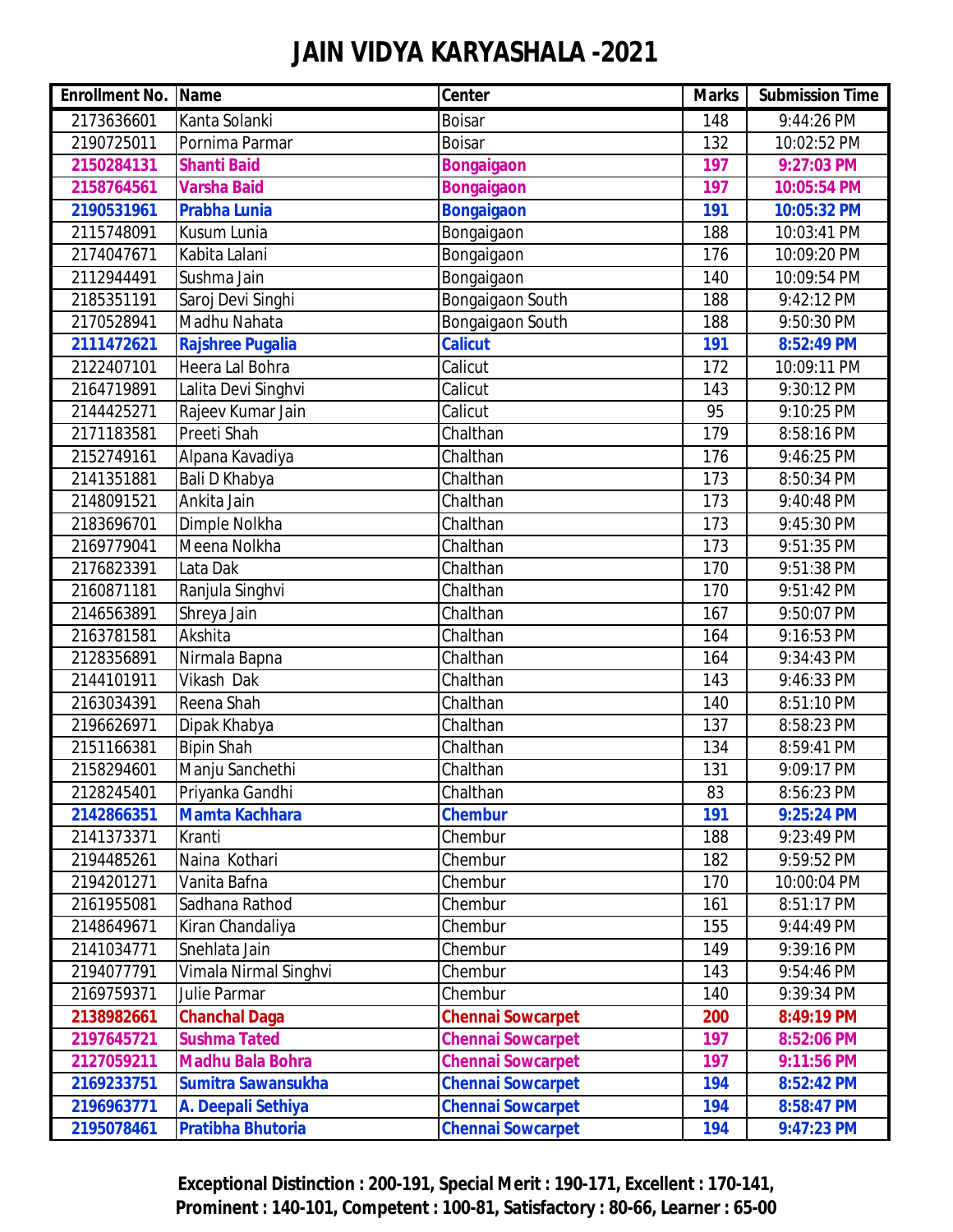| <b>Enrollment No. Name</b> |                         | <b>Center</b>            | <b>Marks</b> | <b>Submission Time</b> |
|----------------------------|-------------------------|--------------------------|--------------|------------------------|
| 2175537581                 | <b>Vijaya Bothra</b>    | <b>Chennai Sowcarpet</b> | 191          | 8:50:27 PM             |
| 2171331691                 | <b>Vandana Darla</b>    | <b>Chennai Sowcarpet</b> | 191          | 8:52:18 PM             |
| 2149827411                 | Sheetal Kothari         | Chennai Sowcarpet        | 188          | 8:55:51 PM             |
| 2125772511                 | Vanitha Kothari         | Chennai Sowcarpet        | 188          | 9:02:45 PM             |
| 2141314511                 | Pinky Dungarwal         | Chennai Sowcarpet        | 182          | 8:46:50 PM             |
| 2187805821                 | Suraj Srisrimal         | Chennai Sowcarpet        | 179          | 8:50:33 PM             |
| 2121831711                 | Sangeetha Jain R        | Chennai Sowcarpet        | 173          | 8:54:08 PM             |
| 2180993951                 | Pukhraj Devi Jain       | Chennai Sowcarpet        | 170          | 9:03:24 PM             |
| 2115245521                 | Sneha Sethiya           | Chennai Sowcarpet        | 170          | 9:17:38 PM             |
| 2128453411                 | Damayanthi Bafna        | Chennai Sowcarpet        | 164          | 9:47:01 PM             |
| 2194245621                 | Rekha Saand             | Chennai Sowcarpet        | 161          | 8:53:11 PM             |
| 2155181991                 | Nirmala Samdariya K     | Chennai Sowcarpet        | 155          | 8:48:08 PM             |
| 2158453601                 | P Susheela Challani     | Chennai Sowcarpet        | 155          | 8:48:44 PM             |
| 2165756201                 | Kusum Bhatewara         | Chennai Sowcarpet        | 146          | 9:13:45 PM             |
| 2157037941                 | Susheela Jain           | Chennai Sowcarpet        | 140          | 9:21:52 PM             |
| 2159367631                 | Sangeetha               | Chennai Sowcarpet        | 75           | 10:03:09 PM            |
| 2180679391                 | Kalpana Parekh          | Chennai Triplicane       | 180          | 9:02:22 PM             |
| 2118372221                 | <b>Khushboo Kochar</b>  | <b>Chhoti Khatu</b>      | 197          | 8:54:36 PM             |
| 2134863441                 | Sunita Kochar           | Chhoti Khatu             | 188          | 8:59:26 PM             |
| 2196008891                 | Padam Kochar            | Chhoti Khatu             | 188          | 9:07:25 PM             |
| 2129741241                 | Chanda Sethia           | Chhoti Khatu             | 182          | 8:49:10 PM             |
| 2161869371                 | <b>Yug Dhariwal</b>     | Chhoti Khatu             | 141          | 9:35:40 PM             |
| 2187385551                 | Ruchika Jain            | Chhoti Khatu             | 128          | 9:39:05 PM             |
| 2139202201                 | Sonali Bafna            | Chhoti Khatu             | 125          | 9:25:18 PM             |
| 2182200851                 | <b>Dimple Gadiya</b>    | <b>Chikmagalur</b>       | 197          | 8:51:50 PM             |
| 2190060571                 | Sangeetha Kothari       | <b>Chikmagalur</b>       | 197          | 9:07:31 PM             |
| 2184226331                 | <b>Vasantha Siyal</b>   | <b>Chikmagalur</b>       | 194          | 8:56:24 PM             |
| 2125573801                 | <b>Kusum Siyal</b>      | <b>Chikmagalur</b>       | 194          | 9:07:35 PM             |
| 2149711011                 | Anitha Chajjed          | Chikmagalur              | 183          | 9:40:28 PM             |
| 2158719171                 | Indra Dosi              | Chikmagalur              | 182          | 9:03:26 PM             |
| 2168084041                 | Mahaveer Saklecha       | Chikmagalur              | 179          | 8:57:46 PM             |
| 2139109981                 | Anitha Doshi            | Chikmagalur              | 179          | 9:38:25 PM             |
| 2141955961                 | Rakesh Kawadiya         | Chikmagalur              | 164          | 9:29:20 PM             |
| 2185584141                 | Ranjitha Dosi           | Chikmagalur              | 161          | 9:20:53 PM             |
| 2176037561                 | Kavitha Bafna           | Chitradurg               | 185          | 9:22:40 PM             |
| 2120937721                 | Rekha Kothari           | Chitradurg               | 137          | 9:21:34 PM             |
| 2120558431                 | Pushpa Chaplot          | Chittorgarh              | 185          | 9:56:08 PM             |
| 2162107191                 | Sangeeta Chaplot        | Chittorgarh              | 179          | 9:46:14 PM             |
| 2166879011                 | Monika Bhandari         | Chittorgarh              | 142          | 9:20:40 PM             |
| 2188424831                 | Preeti Dhiliwal         | Chittorgarh              | 92           | 9:57:40 PM             |
| 2149092921                 | Ranu Dangi              | Chittorgarh              | 1            | 9:10:59 PM             |
| 2148260101                 | <b>Munni Kothari</b>    | <b>Churu</b>             | 197          | 8:54:10 PM             |
| 2162816191                 | <b>Ayushi Kothari</b>   | <b>Churu</b>             | 191          | 9:16:13 PM             |
| 2144619391                 | Meena D Kothari         | <b>Cochin</b>            | 200          | 8:49:59 PM             |
| 2183086171                 | <b>Deepak B Kothari</b> | <b>Cochin</b>            | 200          | 8:52:59 PM             |
| 2168064391                 | Vidya Ghorawat          | Cochin                   | 179          | 9:00:43 PM             |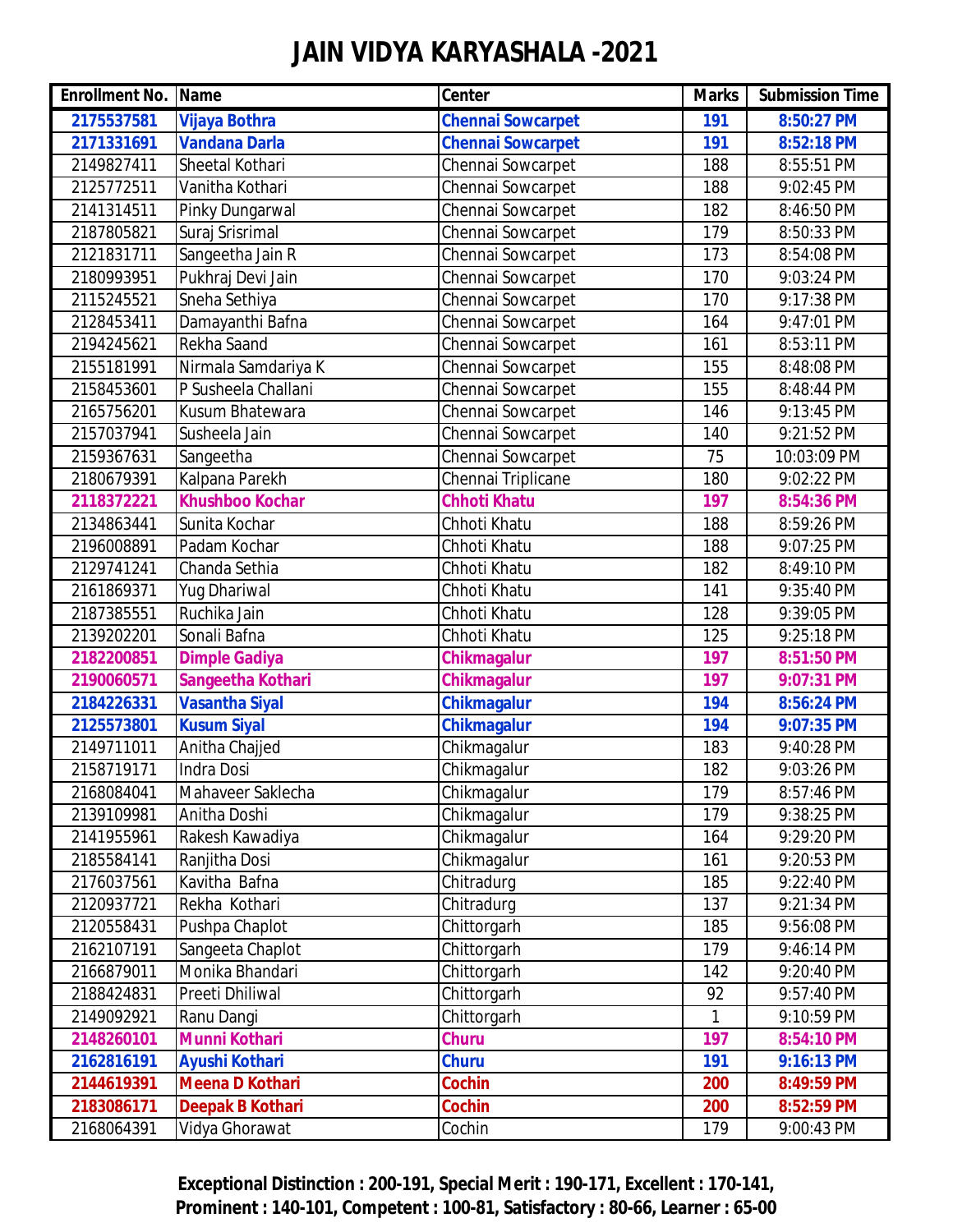| <b>Enrollment No. Name</b> |                           | Center                   | <b>Marks</b> | <b>Submission Time</b> |
|----------------------------|---------------------------|--------------------------|--------------|------------------------|
| 2182252351                 | <b>Shanti Marothi</b>     | <b>Coimbatore</b>        | 200          | 8:45:28 PM             |
| 2125711291                 | <b>Bhavana Mandot</b>     | <b>Coimbatore</b>        | 200          | 8:47:04 PM             |
| 2124262311                 | <b>Kanak Prabha Bucha</b> | <b>Coimbatore</b>        | 200          | 9:10:00 PM             |
| 2149844851                 | <b>Vinod Bhandari</b>     | <b>Coimbatore</b>        | 197          | 8:47:39 PM             |
| 2130998661                 | <b>Sushila Bafna</b>      | <b>Coimbatore</b>        | 191          | 9:05:27 PM             |
| 2178045751                 | Vandana Parekh            | Coimbatore               | 188          | 9:03:56 PM             |
| 2173722901                 | Nirmala Kankaria          | Coimbatore               | 182          | 8:58:59 PM             |
| 2112029241                 | Mamta Choraria            | Coimbatore               | 179          | 8:49:22 PM             |
| 2156075231                 | Mamta Sethia              | Coimbatore               | 170          | 9:39:14 PM             |
| 2188406071                 | Chandani Singhvi          | Coimbatore               | 90           | 9:41:01 PM             |
| 2172022471                 | <b>Sawanbharti Sand</b>   | <b>Cooch Behar</b>       | 194          | 9:26:48 PM             |
| 2160146161                 | Sajjan Pugalia            | Cooch Behar              | 176          | 9:17:16 PM             |
| 2165472811                 | Prem Devi Jain            | Cooch Behar              | 155          | 10:00:10 PM            |
| 2114968811                 | <b>Suman Surana</b>       | <b>Cuddalore</b>         | 194          | 8:48:32 PM             |
| 2156242601                 | <b>Vinod Devi Nahata</b>  | <b>Cuttack</b>           | 200          | 8:49:56 PM             |
| 2199419441                 | <b>Babita Kothari</b>     | <b>Cuttack</b>           | 200          | 8:56:36 PM             |
| 2173309841                 | <b>Indira Lunia</b>       | <b>Cuttack</b>           | 200          | 8:59:42 PM             |
| 2161688111                 | <b>Bimla Bhandari</b>     | <b>Cuttack</b>           | 197          | 8:49:17 PM             |
| 2171910311                 | <b>Nisha Pugalia</b>      | <b>Cuttack</b>           | 197          | 9:18:03 PM             |
| 2116480941                 | Sashi Binaykia            | <b>Cuttack</b>           | 194          | 8:50:58 PM             |
| 2154578831                 | <b>Nutan Binaykia</b>     | <b>Cuttack</b>           | 194          | 8:56:55 PM             |
| 2132894071                 | <b>Kiran Devi Jain</b>    | <b>Cuttack</b>           | 194          | 9:07:46 PM             |
| 2146469891                 | Rajendra Kumar Lunia      | <b>Cuttack</b>           | 191          | 8:49:23 PM             |
| 2171443761                 | Usha Choradia             | Cuttack                  | 188          | 8:51:36 PM             |
| 2161960821                 | Sourabh Jain              | Cuttack                  | 186          | 9:01:25 PM             |
| 2122858881                 | Samta Sethia              | Cuttack                  | 185          | 8:53:39 PM             |
| 2139216311                 | Madhu Bothra              | Cuttack                  | 185          | 8:59:25 PM             |
| 2163700711                 | <b>Hira Baid</b>          | Cuttack                  | 185          | 9:12:15 PM             |
| 2166443641                 | Nisha Dugar               | Cuttack                  | 182          | 8:47:02 PM             |
| 2179611621                 | Sunita Dugar              | Cuttack                  | 182          | 8:57:34 PM             |
| 2149975701                 | Sumanshree Betala         | Cuttack                  | 176          | 9:49:11 PM             |
| 2173744951                 | Savita Jain               | Cuttack                  | 158          | 8:57:36 PM             |
| 2142380191                 | Monika Jain               | Cuttack                  | 143          | 9:06:56 PM             |
| 2140678661                 | Sunitabengani Jain        | Cuttack                  | 121          | 10:06:53 PM            |
| 2149585431                 | Roshan Kumar Singhi       | Cuttack                  | 86           | 10:09:49 PM            |
| 2118503831                 | Varsha Marothi            | Cuttack                  | 76           | 10:09:04 PM            |
| 2175510591                 | Dilipkumar Bohra          | Dadar                    | 164          | 9:25:51 PM             |
| 2176664781                 | Laxmilal B Patwari        | Dahisar                  | 125          | 9:26:04 PM             |
| 2127768011                 | Santosh Jain              | Darjeeling               | 188          | 8:55:37 PM             |
| 2165503231                 | <b>Ankita Shah</b>        | <b>Deesa</b>             | 194          | 8:49:48 PM             |
| 2177970581                 | Sudha Bafna               | Deesa                    | 185          | 9:58:29 PM             |
| 2199868001                 | Riddhi Parikh             | Deesa                    | 173          | 10:06:17 PM            |
| 2192138971                 | Ekta Parikh               | Deesa                    | 120          | 10:06:32 PM            |
| 2190124231                 | <b>Sunita Lodha</b>       | <b>Delhi Gandhinagar</b> | 197          | 8:52:51 PM             |
| 2180047971                 | <b>Sushila Surana</b>     | <b>Delhi Gandhinagar</b> | 197          | 8:52:58 PM             |
| 2121614961                 | <b>Shanti Mahnot</b>      | <b>Delhi Gandhinagar</b> | 197          | 8:53:53 PM             |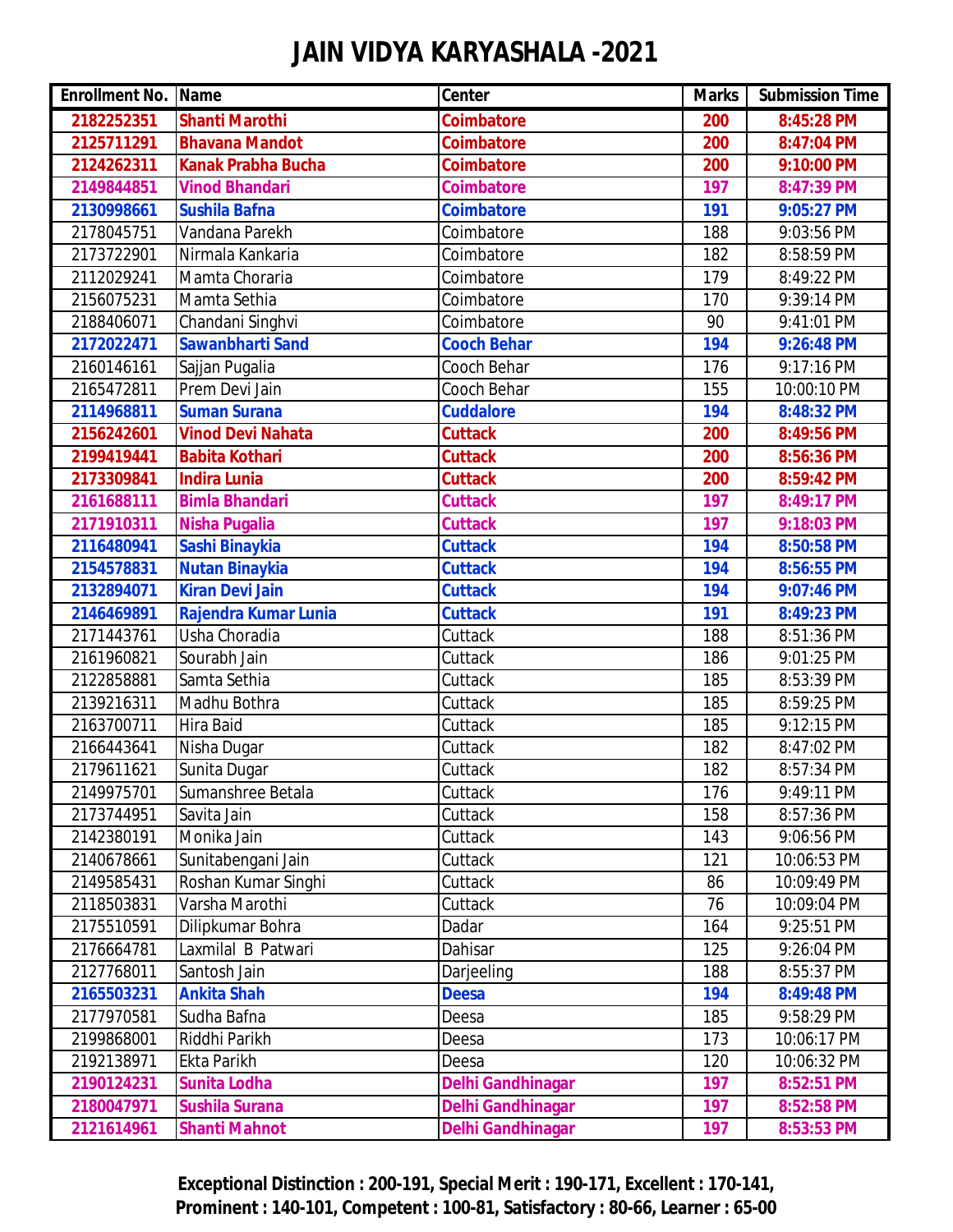| <b>Enrollment No. Name</b> |                       | Center                   | <b>Marks</b> | <b>Submission Time</b> |
|----------------------------|-----------------------|--------------------------|--------------|------------------------|
| 2151156121                 | <b>Varsha Mahnot</b>  | <b>Delhi Gandhinagar</b> | 197          | 8:56:19 PM             |
| 2151101641                 | <b>Samata Pugalia</b> | <b>Delhi Gandhinagar</b> | 194          | 8:43:30 PM             |
| 2180015731                 | <b>Sangita Tater</b>  | <b>Delhi Gandhinagar</b> | 194          | 8:49:44 PM             |
| 2136760011                 | <b>Vimal Gunecha</b>  | <b>Delhi Gandhinagar</b> | 194          | 8:51:50 PM             |
| 2163048111                 | <b>Prakash Surana</b> | <b>Delhi Gandhinagar</b> | 194          | 8:57:48 PM             |
| 2140469641                 | <b>Priya Mahnot</b>   | <b>Delhi Gandhinagar</b> | 194          | 8:57:58 PM             |
| 2192157251                 | <b>Manju Surana</b>   | <b>Delhi Gandhinagar</b> | 194          | 9:20:21 PM             |
| 2160680721                 | <b>Manisha Chopra</b> | <b>Delhi Gandhinagar</b> | 191          | 8:48:14 PM             |
| 2127022751                 | <b>Sachin Baid</b>    | <b>Delhi Gandhinagar</b> | 191          | 9:07:15 PM             |
| 2141064491                 | Vinita Chindaliya     | Delhi Gandhinagar        | 188          | 8:48:56 PM             |
| 2126775081                 | Sukhmal Sancheti      | Delhi Gandhinagar        | 188          | 8:49:44 PM             |
| 2118834761                 | Rakesh Pugalia        | Delhi Gandhinagar        | 188          | 8:56:31 PM             |
| 2151360871                 | Shilpa Bafna          | Delhi Gandhinagar        | 188          | 9:06:41 PM             |
| 2164955591                 | Anju Baid             | Delhi Gandhinagar        | 188          | 9:11:02 PM             |
| 2113980621                 | Sarita Bothra         | Delhi Gandhinagar        | 186          | 9:05:13 PM             |
| 2197727371                 | Harshalata Singhi     | Delhi Gandhinagar        | 185          | 8:54:17 PM             |
| 2175686931                 | Sushila Baid          | Delhi Gandhinagar        | 185          | 9:06:27 PM             |
| 2148751701                 | Snehlata Chhalani     | Delhi Gandhinagar        | 185          | 9:11:38 PM             |
| 2177138101                 | Amarav Dugar          | Delhi Gandhinagar        | 185          | 9:33:51 PM             |
| 2114229911                 | Pawan Kumar Giria     | Delhi Gandhinagar        | 182          | 8:53:40 PM             |
| 2163827031                 | Shivam Chhalani       | Delhi Gandhinagar        | 180          | 9:14:46 PM             |
| 2167697791                 | Mamta Maroo           | Delhi Gandhinagar        | 176          | 8:54:51 PM             |
| 2154510421                 | Manish Chhalani       | Delhi Gandhinagar        | 176          | 9:10:26 PM             |
| 2194520611                 | Sudha Bhutoria        | Delhi Gandhinagar        | 176          | 9:21:45 PM             |
| 2178337871                 | <b>Kamal Khanted</b>  | Delhi Gandhinagar        | 173          | 8:47:34 PM             |
| 2177364451                 | Mamta Bachhawat       | Delhi Gandhinagar        | 171          | 8:51:05 PM             |
| 2194873421                 | Kanta Sethia          | Delhi Gandhinagar        | 170          | 8:59:28 PM             |
| 2118374861                 | Kirti Chhalani        | Delhi Gandhinagar        | 169          | 9:47:38 PM             |
| 2113256361                 | Kanak Khanted         | Delhi Gandhinagar        | 167          | 8:51:32 PM             |
| 2126267351                 | Subham Kothari        | Delhi Gandhinagar        | 167          | 9:58:20 PM             |
| 2185212581                 | Kanak Chhajer         | Delhi Gandhinagar        | 165          | 9:58:58 PM             |
| 2196535061                 | Gourav Manot          | Delhi Gandhinagar        | 164          | 9:29:33 PM             |
| 2159390381                 | Pooja                 | Delhi Gandhinagar        | 164          | 9:45:10 PM             |
| 2140904751                 | Basanti Chopra        | Delhi Gandhinagar        | 164          | 10:03:20 PM            |
| 2120735811                 | Manju Nahata          | Delhi Gandhinagar        | 160          | 9:07:14 PM             |
| 2119090851                 | Jaishree Shyamsukha   | Delhi Gandhinagar        | 158          | 9:06:46 PM             |
| 2185611941                 | Harsh Daga            | Delhi Gandhinagar        | 158          | 9:23:26 PM             |
| 2134457721                 | Mamta Surana          | Delhi Gandhinagar        | 158          | 9:27:20 PM             |
| 2197470751                 | Diya Surana           | Delhi Gandhinagar        | 158          | 9:46:45 PM             |
| 2119152701                 | Rishabh Chhalani      | Delhi Gandhinagar        | 157          | 9:16:12 PM             |
| 2189236291                 | Vidhya Daga           | Delhi Gandhinagar        | 155          | 9:14:42 PM             |
| 2137779561                 | Nidhi Surana          | Delhi Gandhinagar        | 155          | 9:23:43 PM             |
| 2132699851                 | Madhu Pugalia         | Delhi Gandhinagar        | 155          | 9:44:26 PM             |
| 2175162371                 | Prateek Daga          | Delhi Gandhinagar        | 152          | 9:32:28 PM             |
| 2119353811                 | Hemraj Rakhecha       | Delhi Gandhinagar        | 151          | 8:59:38 PM             |
| 2161895841                 | Raj Gunecha           | Delhi Gandhinagar        | 149          | 9:04:23 PM             |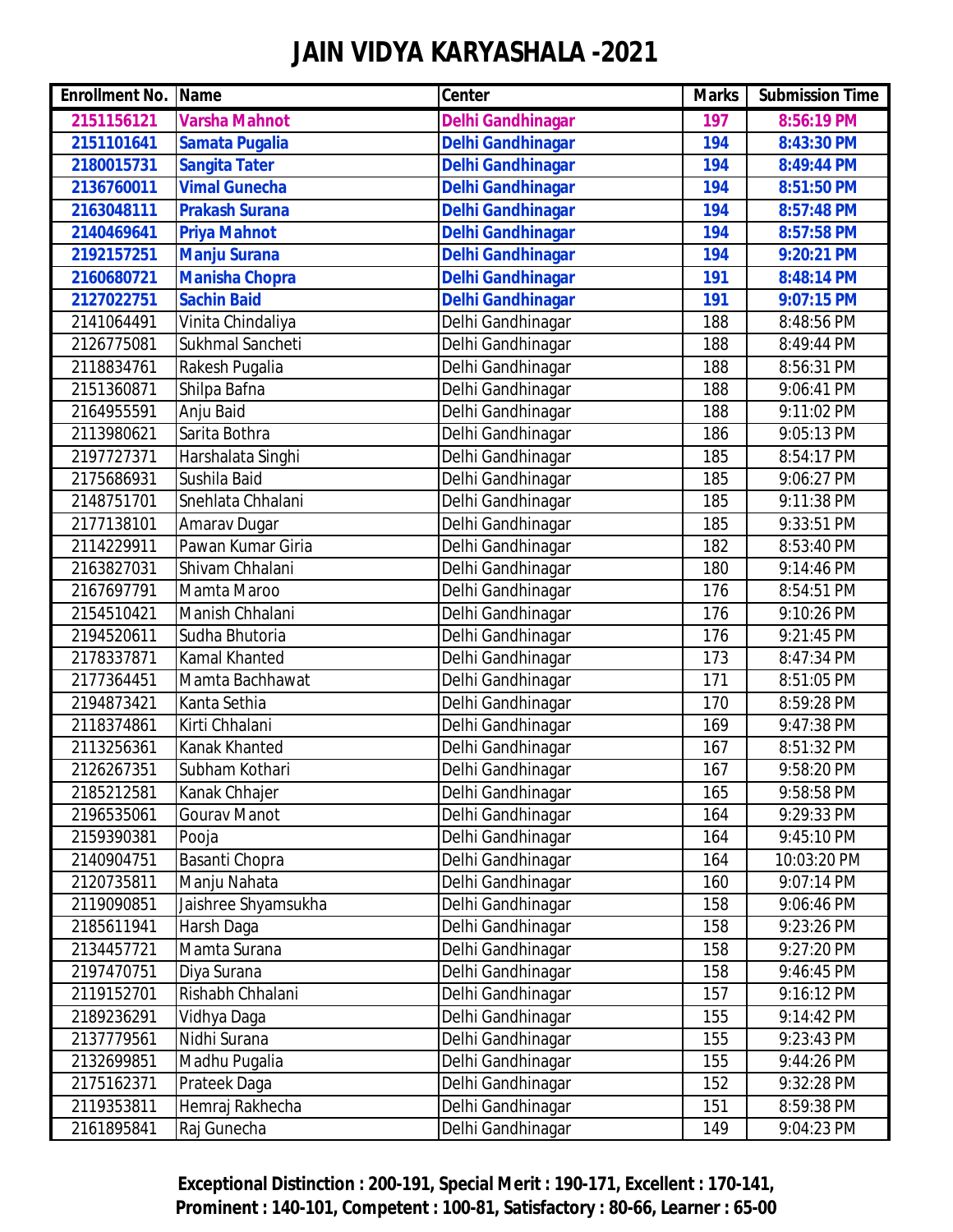| <b>Enrollment No. Name</b> |                              | Center                         | <b>Marks</b>    | <b>Submission Time</b> |
|----------------------------|------------------------------|--------------------------------|-----------------|------------------------|
| 2134255441                 | Jaya Daga                    | Delhi Gandhinagar              | 149             | 9:27:20 PM             |
| 2147258111                 | Sharmila Gulgulia            | Delhi Gandhinagar              | 147             | 9:32:57 PM             |
| 2167800891                 | Jugraj Daga                  | Delhi Gandhinagar              | 145             | 9:43:12 PM             |
| 2127896251                 | Juli Bucha                   | Delhi Gandhinagar              | 143             | 8:58:02 PM             |
| 2184157501                 | Mayank Bucha                 | Delhi Gandhinagar              | 134             | 8:53:59 PM             |
| 2129716001                 | Himani Surana                | Delhi Gandhinagar              | 134             | 9:12:45 PM             |
| 2155925711                 | Sanita Baid                  | Delhi Gandhinagar              | 134             | 10:09:19 PM            |
| 2126520621                 | Khushi Bhansali              | Delhi Gandhinagar              | 132             | 10:08:33 PM            |
| 2118635621                 | Basanti Daga                 | Delhi Gandhinagar              | 130             | 8:59:02 PM             |
| 2164178291                 | Saloni Surana                | Delhi Gandhinagar              | 128             | 9:25:16 PM             |
| 2141455201                 | Seema Chopra                 | Delhi Gandhinagar              | 128             | 9:31:51 PM             |
| 2174739651                 | Sunita Patwa                 | Delhi Gandhinagar              | 127             | 9:34:36 PM             |
| 2160545541                 | Lokesh Bucha                 | Delhi Gandhinagar              | 125             | 9:29:09 PM             |
| 2151143571                 | Yash Daga                    | Delhi Gandhinagar              | 125             | 9:30:50 PM             |
| 2156100601                 | Pragya Bhansali              | Delhi Gandhinagar              | 124             | 10:09:59 PM            |
| 2146980911                 | Paras Mal Bothra             | Delhi Gandhinagar              | 122             | 8:48:06 PM             |
| 2198688201                 | Mudit Bucha                  | Delhi Gandhinagar              | 122             | 9:09:33 PM             |
| 2164093461                 | Sarika Naulakha              | Delhi Gandhinagar              | 104             | 8:44:34 PM             |
| 2120717381                 | Jyoti Baid                   | Delhi Gandhinagar              | 87              | 9:06:05 PM             |
| 2144092521                 | <b>Dalchand Gulgulia</b>     | Delhi Gandhinagar              | 75              | 9:34:35 PM             |
| 2152777501                 | Yash Surana                  | Delhi Gandhinagar              | $\overline{71}$ | 9:58:26 PM             |
| 2137206961                 | Swaroop Daga                 | Delhi Gandhinagar              | 11              | 9:18:36 PM             |
| 2122016711                 | <b>Bela Fulfagar</b>         | <b>Delhi Mansarovar Garden</b> | 197             | 9:08:53 PM             |
| 2183501351                 | <b>Suparash Chand Betala</b> | <b>Delhi Mansarovar Garden</b> | 194             | 8:49:59 PM             |
| 2170803211                 | Renu Jain (Lodha)            | Delhi Mansarovar Garden        | 170             | 8:52:48 PM             |
| 2142692941                 | Vikash Surana                | Delhi Mansarovar Garden        | 74              | 10:02:58 PM            |
| 2137512391                 | Manish Bermecha              | Delhi Paschim Vihar            | 101             | 10:09:56 PM            |
| 2166042551                 | <b>Vinod Choradia</b>        | <b>Delhi Pitampura</b>         | 191             | 9:56:40 PM             |
| 2165299661                 | <b>Savita Surana</b>         | <b>Delhi Rohini</b>            | 197             | 8:47:28 PM             |
| 2158983971                 | <b>Mona Baid</b>             | <b>Delhi Rohini</b>            | 194             | 9:00:54 PM             |
| 2195350391                 | <b>Kanta Jain</b>            | <b>Delhi Rohini</b>            | 191             | 8:47:15 PM             |
| 2163018971                 | <b>Sunita Manot</b>          | <b>Delhi Rohini</b>            | 191             | 9:02:07 PM             |
| 2161440641                 | Aradhna Jain                 | Delhi Rohini                   | 188             | 9:25:36 PM             |
| 2113296411                 | Prabha Jain                  | Delhi Rohini                   | 182             | 9:59:12 PM             |
| 2114641491                 | Santosh Devi Choraria        | Delhi Rohini                   | 179             | 8:48:31 PM             |
| 2154662461                 | Bimla Devi Surana            | Delhi Rohini                   | 176             | 8:43:59 PM             |
| 2116138851                 | Bhawna Jain                  | Delhi Rohini                   | 166             | 9:33:43 PM             |
| 2128909471                 | Sushila Rampuria             | Delhi Rohini                   | 164             | 9:02:06 PM             |
| 2186272511                 | Ritu Pankaj Singhi           | Delhi Rohini                   | 131             | 8:58:07 PM             |
| 2132807761                 | Raju Devi Rakhecha           | Delhi Rohini                   | 128             | 8:52:50 PM             |
| 2136678531                 | ShubhamS Jain                | Delhi Rohini                   | 125             | 9:36:28 PM             |
| 2179039181                 | Sanjeev Jain                 | Delhi Rohini                   | 107             | 9:49:05 PM             |
| 2195921071                 | Rajat Gupta                  | Delhi Rohini                   | 104             | 9:01:30 PM             |
| 2191041511                 | Pooja Jain                   | Delhi Rohini                   | 104             | 9:17:18 PM             |
| 2171413061                 | Suman Jindal                 | Delhi Rohini                   | 101             | 9:28:02 PM             |
| 2142619231                 | ShubhamP Jain                | Delhi Rohini                   | 95              | 9:04:29 PM             |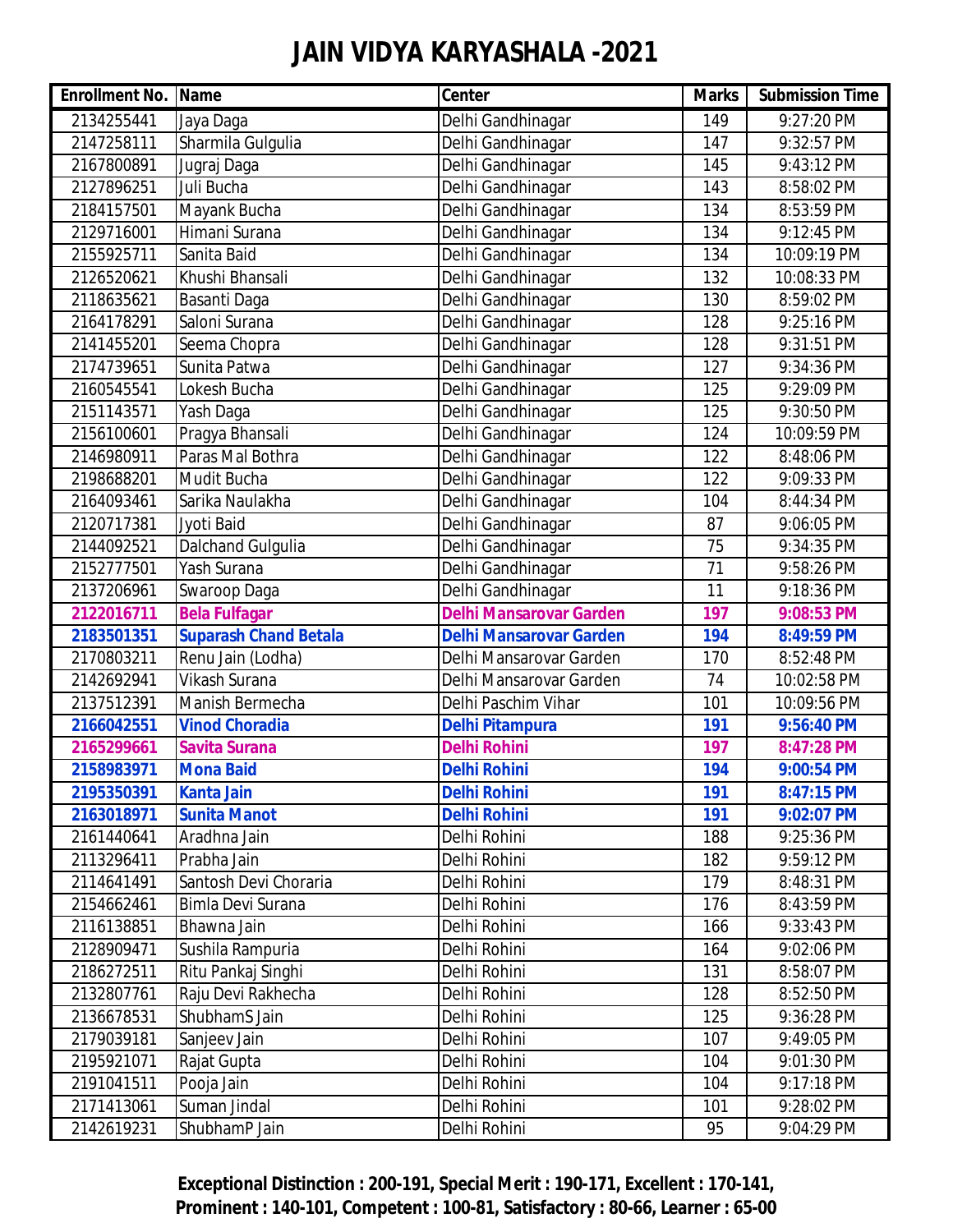| <b>Enrollment No. Name</b> |                            | Center                     | <b>Marks</b> | <b>Submission Time</b> |
|----------------------------|----------------------------|----------------------------|--------------|------------------------|
| 2132574751                 | Shubham Jindal             | Delhi Rohini               | 92           | 8:59:06 PM             |
| 2172947811                 | Mudit Jain                 | Delhi Rohini               | 92           | 9:50:16 PM             |
| 2123834351                 | <b>Bhimsen Jindal</b>      | Delhi Rohini               | 77           | 9:12:22 PM             |
| 2153681441                 | Mukul Jain                 | Delhi Rohini               | 35           | 8:54:34 PM             |
| 2154512511                 | Garima Jindal              | Delhi Rohini               | 32           | 8:41:13 PM             |
| 2143881991                 | Parveen Jain               | Delhi Rohini               | 32           | 8:51:27 PM             |
| 2199551251                 | Prerna Gupta               | Delhi Rohini               | 17           | 8:44:58 PM             |
| 2134461831                 | Ruthvik Gupta              | Delhi Rohini               | 5            | 8:47:11 PM             |
| 2121541321                 | Shagun Jindal              | Delhi Rohini               | 0            | 8:56:50 PM             |
| 2111935481                 | <b>Nisha Garg</b>          | <b>Delhi Shalimar Bagh</b> | 200          | 8:48:48 PM             |
| 2142736301                 | <b>Monica Jain</b>         | <b>Delhi Shalimar Bagh</b> | 194          | 8:44:01 PM             |
| 2129590371                 | <b>Archana Sethia</b>      | <b>Delhi Shalimar Bagh</b> | 194          | 9:02:09 PM             |
| 2118030321                 | Anita Begwani              | Delhi Shalimar Bagh        | 188          | 9:26:27 PM             |
| 2153566911                 | Eekanshi Jain              | Delhi Shalimar Bagh        | 185          | 9:25:22 PM             |
| 2113329351                 | Sunil Jain                 | Delhi Shalimar Bagh        | 185          | 9:40:30 PM             |
| 2192102251                 | Babita Surana              | Delhi Shalimar Bagh        | 185          | 9:48:26 PM             |
| 2143334071                 | Kusum Jain                 | Delhi Shalimar Bagh        | 185          | 9:57:20 PM             |
| 2199481161                 | Shilpa Jain                | Delhi Shalimar Bagh        | 185          | 10:06:31 PM            |
| 2125346121                 | Pravin Begwani             | Delhi Shalimar Bagh        | 182          | 9:42:19 PM             |
| 2154910591                 | Karishma Jain              | Delhi Shalimar Bagh        | 182          | 9:53:30 PM             |
| 2147639371                 | Sajjan Giria               | Delhi Shalimar Bagh        | 180          | 9:23:34 PM             |
| 2121982781                 | Deepika Begwani            | Delhi Shalimar Bagh        | 179          | 9:22:07 PM             |
| 2148447771                 | Prashan Kumar Begwani      | Delhi Shalimar Bagh        | 176          | 10:01:30 PM            |
| 2152799471                 | Muskan Jain                | Delhi Shalimar Bagh        | 173          | 9:27:06 PM             |
| 2188303321                 | Sanyam Anchalia            | Delhi Shalimar Bagh        | 170          | 9:07:50 PM             |
| 2154062721                 | Smt. Naman Anchalia        | Delhi Shastrinagar         | 183          | 9:17:04 PM             |
| 2177941001                 | Sourabh Anchalia           | Delhi Shastrinagar         | 164          | 9:24:32 PM             |
| 2126641331                 | Sushila Golchha            | Delhi South                | 185          | 9:46:08 PM             |
| 2156948911                 | Sonia Dugar                | Delhi South                | 167          | 9:54:56 PM             |
| 2158734231                 | Deepika Jain               | Delhi South                | 155          | 9:05:10 PM             |
| 2174067691                 | Maya Dugar                 | Delhi South                | 137          | 9:02:04 PM             |
| 2148340791                 | <b>Mani Nahata</b>         | <b>Delhi Uttar Madhya</b>  | 197          | 8:45:28 PM             |
| 2135168511                 | <b>Navin Pincha</b>        | <b>Delhi Uttar Madhya</b>  | 194          | 8:52:21 PM             |
| 2161941561                 | <b>Kamla Bhansali</b>      | <b>Delhi Uttar Madhya</b>  | 194          | 8:59:52 PM             |
| 2157091591                 | <b>Tara Pugalia</b>        | <b>Delhi Uttar Madhya</b>  | 194          | 9:20:31 PM             |
| 2189867091                 | Sangeeta Pugalia           | Delhi Uttar Madhya         | 185          | 9:01:31 PM             |
| 2157800961                 | Anita Pugalia              | Delhi Uttar Madhya         | 153          | 10:04:44 PM            |
| 2198571511                 | <b>Poonam Chand Bothra</b> | <b>Delhi Vivek Vihar</b>   | 197          | 8:55:37 PM             |
| 2183114291                 | <b>Bajrang Lal Bucha</b>   | <b>Delhi Vivek Vihar</b>   | 194          | 8:54:52 PM             |
| 2174378641                 | <b>Manjula Shrimaal</b>    | <b>Delhi Vivek Vihar</b>   | 191          | 8:48:08 PM             |
| 2114286661                 | <b>Sunita Tater</b>        | <b>Delhi Vivek Vihar</b>   | 191          | 9:05:03 PM             |
| 2171851591                 | <b>Pratibha Choraria</b>   | <b>Delhi Vivek Vihar</b>   | 191          | 9:21:59 PM             |
| 2125632741                 | Mahek Sancheti             | Delhi Vivek Vihar          | 188          | 9:11:30 PM             |
| 2113788211                 | Jyoti Bothra               | Delhi Vivek Vihar          | 188          | 9:18:38 PM             |
| 2191431051                 | Laxmi Maloo                | Delhi Vivek Vihar          | 185          | 8:52:06 PM             |
| 2131426081                 | Smt Mukta Bhansali         | Delhi Vivek Vihar          | 185          | 9:08:39 PM             |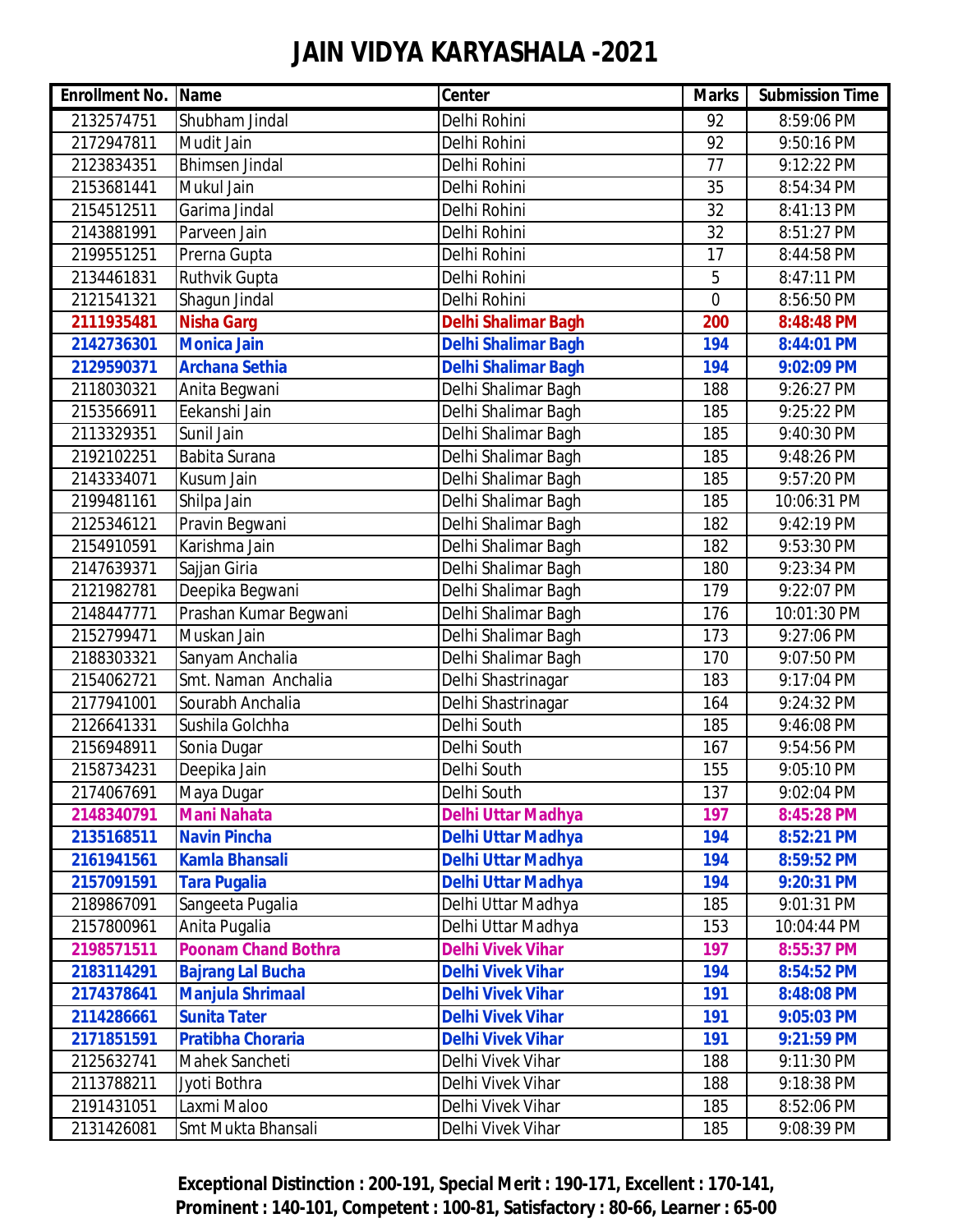| <b>Enrollment No. Name</b> |                               | Center            | <b>Marks</b> | <b>Submission Time</b> |
|----------------------------|-------------------------------|-------------------|--------------|------------------------|
| 2198058411                 | <b>RITIK BHANSALI</b>         | Delhi Vivek Vihar | 182          | 8:42:59 PM             |
| 2150825821                 | Mamta Jain                    | Delhi Vivek Vihar | 182          | 9:02:48 PM             |
| 2142367221                 | Komal Choradia                | Delhi Vivek Vihar | 182          | 9:05:35 PM             |
| 2193977021                 | Mayank Dugar                  | Delhi Vivek Vihar | 182          | 9:26:08 PM             |
| 2118049871                 | Raj Kumar Bafna               | Delhi Vivek Vihar | 182          | 9:56:46 PM             |
| 2125686581                 | Manju Devi Sethia             | Delhi Vivek Vihar | 181          | 10:03:34 PM            |
| 2193366221                 | Pushpa Devi Daga              | Delhi Vivek Vihar | 179          | 8:54:34 PM             |
| 2172192711                 | Sushma Bhandari               | Delhi Vivek Vihar | 179          | 9:46:24 PM             |
| 2155766871                 | Madhu Bothra                  | Delhi Vivek Vihar | 175          | 10:00:36 PM            |
| 2134949781                 | Raj Bucha                     | Delhi Vivek Vihar | 170          | 8:53:51 PM             |
| 2175665721                 | Sarla Baid                    | Delhi Vivek Vihar | 164          | 9:04:08 PM             |
| 2127751371                 | Sudha Bothra                  | Delhi Vivek Vihar | 158          | 9:19:10 PM             |
| 2154110911                 | Sarla Sethia                  | Delhi Vivek Vihar | 146          | 9:00:48 PM             |
| 2125590951                 | Prem Bhansali                 | Delhi Vivek Vihar | 146          | 9:38:35 PM             |
| 2159387591                 | Kanchan Bothra                | Delhi Vivek Vihar | 140          | 9:13:47 PM             |
| 2159769721                 | <b>Bharat Bhushan Singhal</b> | Delhi Vivek Vihar | 134          | 9:17:16 PM             |
| 2191649721                 | Leena Naulakha                | Delhi Vivek Vihar | 128          | 8:57:19 PM             |
| 2112979421                 | Abha Devi Daga                | Delhi Vivek Vihar | 125          | 9:05:29 PM             |
| 2116201461                 | Pawan Shyamshukha             | Delhi Vivek Vihar | 93           | 10:00:46 PM            |
| 2196940781                 | Kavita Ghorawat               | Delhi Vivek Vihar | 80           | 8:53:43 PM             |
| 2178911871                 | Karan Ghorawat                | Delhi Vivek Vihar | 77           | 8:53:21 PM             |
| 2132177751                 | Mehak Syamsukha               | Delhi Vivek Vihar | 58           | 10:09:27 PM            |
| 2142262271                 | <b>Vikas</b>                  | Delhi Vivek Vihar | 55           | 9:59:35 PM             |
| 2175709801                 | Preeti Shyamsukha             | Delhi Vivek Vihar | 36           | 10:09:40 PM            |
| 2123837601                 | <b>Nayan Tara Nahar</b>       | <b>Deshnok</b>    | 197          | 8:52:45 PM             |
| 2122043491                 | <b>Neetu Palgota</b>          | <b>Dharwad</b>    | 200          | 8:45:21 PM             |
| 2199064101                 | <b>Ruby Choraria</b>          | <b>Dhubri</b>     | 200          | 9:09:24 PM             |
| 2191708071                 | <b>Bina Bararia</b>           | <b>Dhubri</b>     | 200          | 9:11:41 PM             |
| 2196541301                 | <b>Manish Khater</b>          | <b>Dhubri</b>     | 197          | 9:26:23 PM             |
| 2132344311                 | <b>Shital Khater</b>          | <b>Dhubri</b>     | 194          | 9:13:16 PM             |
| 2155431421                 | <b>Anand Bararia</b>          | <b>Dhubri</b>     | 191          | 9:00:53 PM             |
| 2191737801                 | Monika Bucha                  | Dhubri            | 188          | 9:00:08 PM             |
| 2188900981                 | Rijuta Bothra                 | Dhubri            | 188          | 9:58:09 PM             |
| 2166334171                 | Neelam Bucha                  | Dhubri            | 185          | 8:54:05 PM             |
| 2171446221                 | Vikash Kumar Sethia           | Dhubri            | 185          | 9:42:01 PM             |
| 2132849541                 | Nistha Jain                   | Dhubri            | 182          | 9:32:57 PM             |
| 2121497391                 | Shilpa Sethia                 | Dhubri            | 179          | 8:51:55 PM             |
| 2158039581                 | Sangita Tater                 | Dhubri            | 179          | 10:00:32 PM            |
| 2146702341                 | Sangeeta Jain                 | Dhubri            | 176          | 9:49:46 PM             |
| 2153435751                 | Shraddha Jain                 | Dhubri            | 173          | 10:03:57 PM            |
| 2187002881                 | Dhani Devi Nahar              | Dhubri            | 170          | 9:44:11 PM             |
| 2141766611                 | Vijeta Oswal                  | Dhubri            | 170          | 9:48:56 PM             |
| 2193339061                 | Rashi Oswal                   | Dhubri            | 170          | 9:54:16 PM             |
| 2164562481                 | Madhu Bothra                  | Dhubri            | 170          | 9:58:54 PM             |
| 2116527741                 | Rekha Devi Sethia             | Dhubri            | 164          | 10:00:17 PM            |
| 2127990271                 | Ankit Kumar Maloo             | Dhubri            | 114          | 10:09:49 PM            |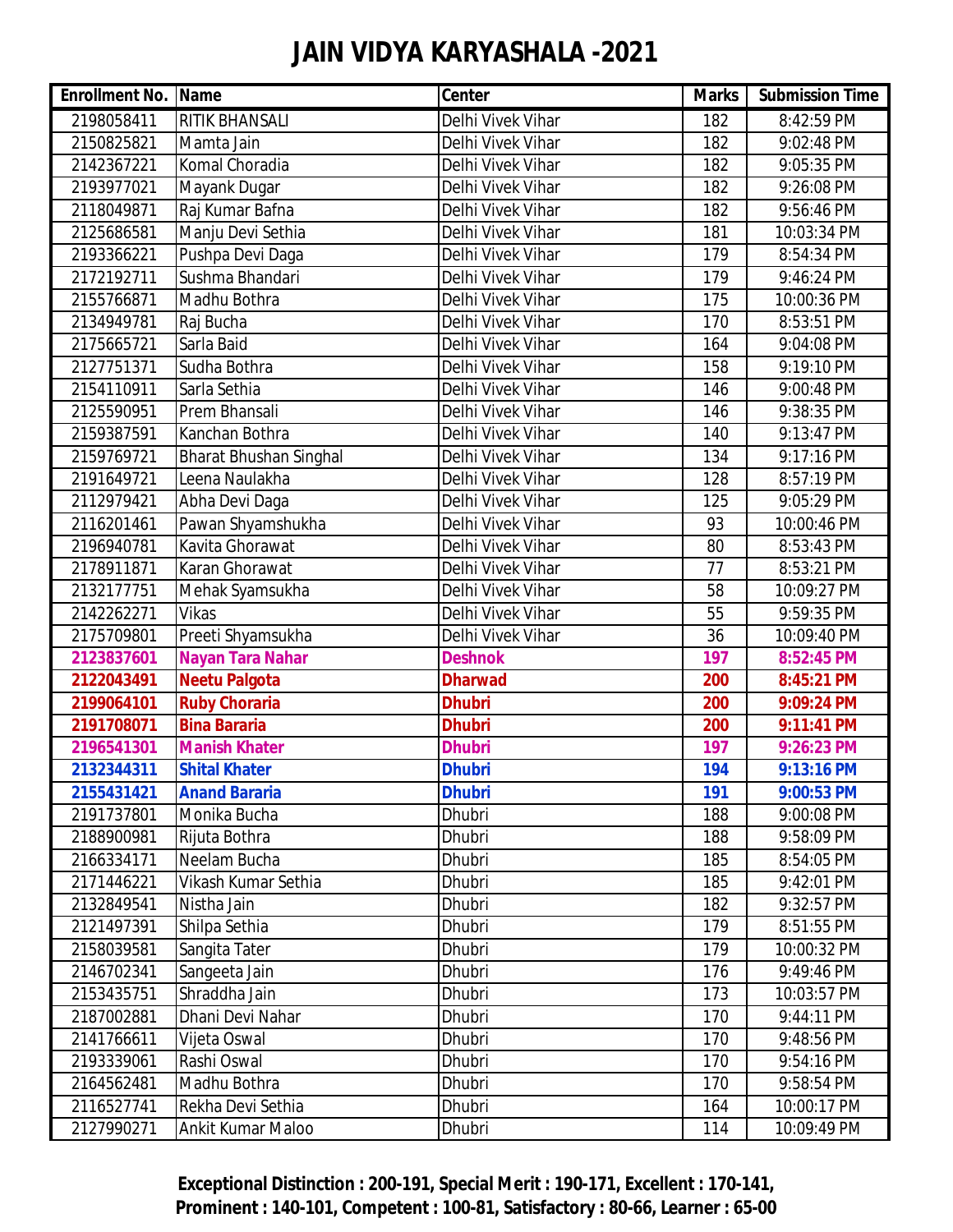| <b>Enrollment No. Name</b> |                             | <b>Center</b>    | <b>Marks</b> | <b>Submission Time</b> |
|----------------------------|-----------------------------|------------------|--------------|------------------------|
| 2196365701                 | Sangeeta Sanjay Jain        | Dhulia           | 179          | 8:44:08 PM             |
| 2125905741                 | <b>Aruna Singla</b>         | <b>Dhuri</b>     | 197          | 8:49:23 PM             |
| 2161214001                 | <b>Savita Bansal</b>        | <b>Dhuri</b>     | 194          | 9:02:06 PM             |
| 2131120901                 | Sunita Jain                 | Dhuri            | 167          | 8:59:40 PM             |
| 2116784151                 | <b>Sweety Bothra</b>        | <b>Dimapur</b>   | 191          | 9:03:09 PM             |
| 2122538351                 | Snehlata Begwani            | <b>Dinhata</b>   | 144          | 9:09:19 PM             |
| 2173492901                 | <b>Varsha H Heeran</b>      | <b>Dombivali</b> | 200          | 9:46:30 PM             |
| 2152424121                 | Riddhi G Jain               | Dombivali        | 182          | 9:24:40 PM             |
| 2146908871                 | Kusum Singhvi               | Dombivali        | 161          | 9:24:06 PM             |
| 2165374881                 | Kiran Himmat Kothari        | Dombivali        | 141          | 9:38:00 PM             |
| 2149958591                 | Manju Jain                  | Dombivali        | 62           | 10:06:43 PM            |
| 2119749871                 | <b>Mankawarbai Gelda</b>    | <b>Dondaicha</b> | 197          | 9:34:33 PM             |
| 2127760301                 | <b>Pushpa Munot</b>         | <b>Dondaicha</b> | 194          | 8:52:24 PM             |
| 2199887451                 | <b>Chanda Dungarwal</b>     | <b>Erode</b>     | 197          | 8:50:41 PM             |
| 2154424041                 | <b>Indu Devi Dugar</b>      | <b>Erode</b>     | 197          | 9:10:54 PM             |
| 2132803501                 | Raj Rani Choraria           | Erode            | 188          | 9:04:02 PM             |
| 2127275911                 | Amita Baid                  | Erode            | 188          | 9:05:15 PM             |
| 2186530981                 | <b>Manju Lunia</b>          | <b>Faridabad</b> | 200          | 9:17:44 PM             |
| 2159158401                 | <b>Ranju Jain</b>           | <b>Faridabad</b> | 197          | 8:47:59 PM             |
| 2115678211                 | <b>Sunita Nahata</b>        | Faridabad        | 197          | 8:48:55 PM             |
| 2173955221                 | <b>Subhash Chand</b>        | <b>Faridabad</b> | 194          | 9:06:41 PM             |
| 2146861941                 | <b>Chanda Dugar</b>         | <b>Faridabad</b> | 194          | 9:15:24 PM             |
| 2153065821                 | <b>Prabha Sethia</b>        | <b>Faridabad</b> | 194          | 9:22:12 PM             |
| 2119270871                 | <b>Renu Baid</b>            | <b>Faridabad</b> | 194          | 9:51:12 PM             |
| 2133536061                 | <b>Satyabhama</b>           | <b>Faridabad</b> | 192          | 8:56:06 PM             |
| 2134906341                 | Monika Jain                 | Faridabad        | 188          | 8:46:44 PM             |
| 2131153911                 | Sumangla Borar              | Faridabad        | 188          | 8:54:39 PM             |
| 2161931861                 | Nitu Jain                   | Faridabad        | 185          | 9:56:22 PM             |
| 2127423271                 | Jyoti Dhariwal              | Faridabad        | 182          | 8:50:16 PM             |
| 2137679461                 | Sapna Jain                  | Faridabad        | 182          | 9:46:35 PM             |
| 2156198741                 | Shanti Jain                 | Faridabad        | 165          | 9:22:42 PM             |
| 2121331771                 | <b>Bharat Kumar Begwani</b> | Faridabad        | 161          | 9:25:54 PM             |
| 2149773241                 | Saroj Dudheria              | Faridabad        | 145          | 9:17:22 PM             |
| 2151822271                 | Suman Jain                  | Faridabad        | 110          | 9:17:08 PM             |
| 2152207261                 | Rajesh Jain                 | Faridabad        | 78           | 9:19:18 PM             |
| 2142425591                 | Rekha Chaplot               | Fatehnagar       | 176          | 9:20:57 PM             |
| 2192504161                 | <b>Ritu Chaplot</b>         | Fatehnagar       | 160          | 9:27:31 PM             |
| 2118961131                 | Kalpana Sethia              | Forbesganj       | 176          | 8:46:52 PM             |
| 2186390211                 | Ranjeeta Marothi            | Forbesganj       | 137          | 8:54:49 PM             |
| 2165837331                 | <b>Vimala</b>               | Gadag            | 198          | 9:01:09 PM             |
| 2114831061                 | Sangeeta Sanklecha          | Gadag            | 189          | 8:53:49 PM             |
| 2175247241                 | Vijetha Bhansali            | Gadag            | 185          | 8:56:02 PM             |
| 2191772141                 | Lalita Sanklecha            | Gadag            | 185          | 9:15:55 PM             |
| 2121918301                 | Jitendra Jeerawala          | Gadag            | 178          | 9:37:09 PM             |
| 2170611881                 | Khushbu Bhansali            | Gadag            | 176          | 8:59:53 PM             |
| 2114913211                 | Sarika Sanklecha            | Gadag            | 176          | 9:10:09 PM             |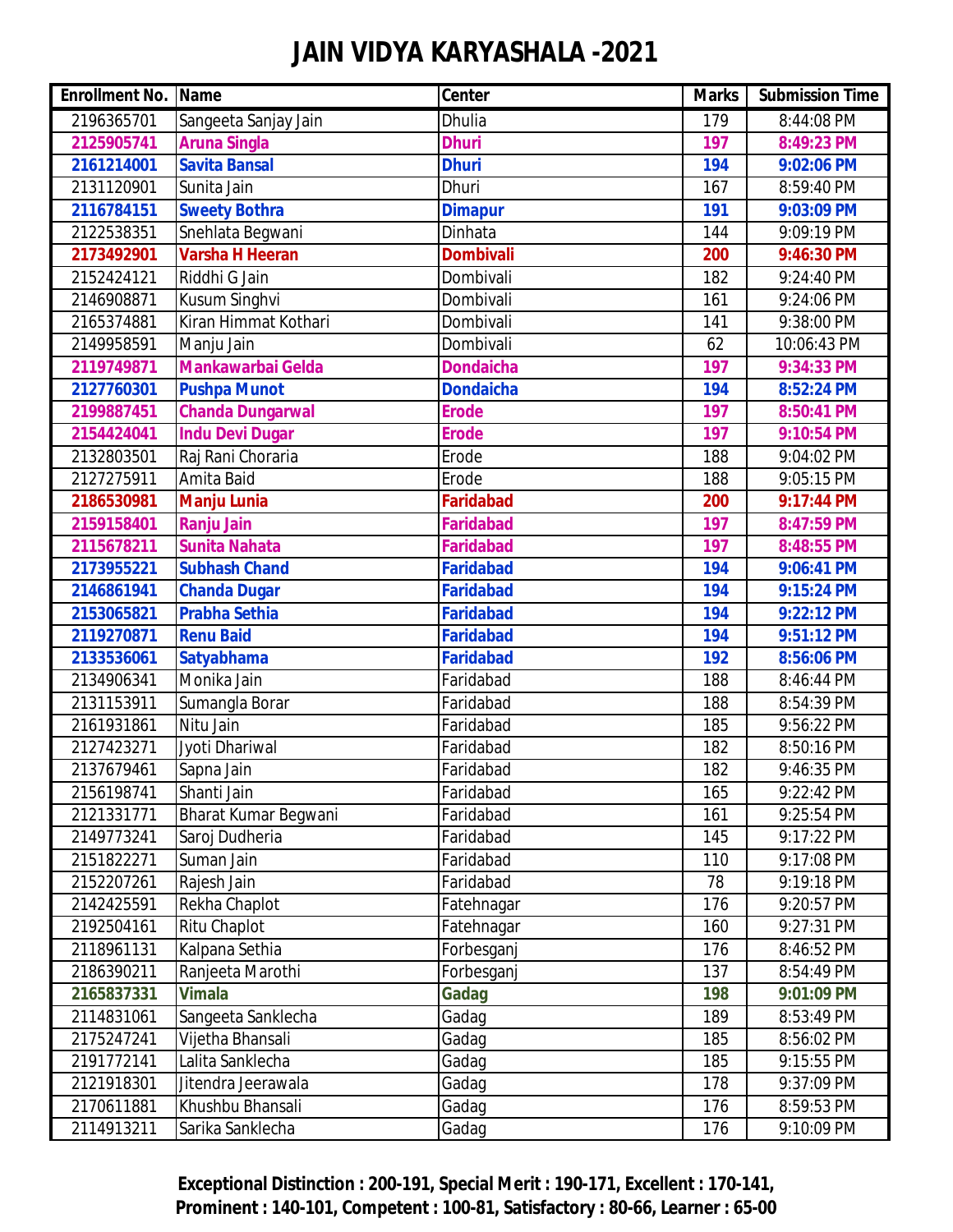| <b>Enrollment No. Name</b> |                              | Center            | <b>Marks</b> | <b>Submission Time</b> |
|----------------------------|------------------------------|-------------------|--------------|------------------------|
| 2149738651                 | Sarshwathi                   | Gadag             | 176          | 9:25:23 PM             |
| 2137441491                 | Sobha Sanklecha              | Gadag             | 173          | 9:08:39 PM             |
| 2192891281                 | Devraj Bhansali              | Gadag             | 167          | 9:01:07 PM             |
| 2170282161                 | Ashok Sanklecha              | Gadag             | 167          | 9:09:18 PM             |
| 2116798531                 | Santosh Jeerawala            | Gadag             | 164          | 9:07:58 PM             |
| 2184280771                 | Seema Kothari                | Gadag             | 164          | 9:26:10 PM             |
| 2139223041                 | Pinky Bhansali               | Gadag             | 161          | 9:07:24 PM             |
| 2161996571                 | <b>Swety Bhansali</b>        | Gadag             | 158          | 9:12:09 PM             |
| 2155636041                 | Amritlal                     | Gadag             | 155          | 9:23:10 PM             |
| 2150641031                 | Goutam Jain                  | Gadag             | 152          | 9:15:05 PM             |
| 2175263031                 | Mamta L Bhansali             | Gadag             | 141          | 9:28:13 PM             |
| 2170491741                 | Kirtan Sanklecha             | Gadag             | 125          | 9:12:53 PM             |
| 2184933941                 | Santosh Sanklecha            | Gadag             | 89           | 9:11:41 PM             |
| 2113012771                 | Suresh Kothari               | Gadag             | 35           | 9:17:22 PM             |
| 2118292291                 | <b>Rekha Parekh</b>          | <b>Gandhidham</b> | 197          | 8:50:24 PM             |
| 2139373491                 | <b>Anandi Singhvi</b>        | Gandhidham        | 197          | 9:20:33 PM             |
| 2114264311                 | <b>Ashok Kumar Singhvi</b>   | <b>Gandhidham</b> | 194          | 9:20:20 PM             |
| 2192578011                 | Rajkumari Singhvi            | <b>Gandhidham</b> | 194          | 10:08:18 PM            |
| 2131680821                 | <b>Dimple Khanted</b>        | <b>Gandhidham</b> | 191          | 9:08:59 PM             |
| 2192635521                 | Santoshi Jain                | Gandhidham        | 182          | 8:52:17 PM             |
| 2180949541                 | Ishani Doshi                 | Gandhidham        | 179          | 9:38:19 PM             |
| 2175456781                 | Anita Sanklecha              | Gandhidham        | 176          | 9:31:19 PM             |
| 2124490181                 | Neetu Chopra                 | Gandhidham        | 173          | 9:27:58 PM             |
| 2175787311                 | Harshit Doshi                | Gandhidham        | 173          | 9:43:51 PM             |
| 2159005221                 | Pushplata Malu               | Gandhidham        | 167          | 8:46:36 PM             |
| 2167270411                 | Milan Salecha                | Gandhidham        | 167          | 9:07:39 PM             |
| 2126156941                 | Sanjoli Sanklecha            | Gandhidham        | 165          | 9:05:00 PM             |
| 2160675061                 | Saroj Jain                   | Gandhidham        | 164          | 9:07:05 PM             |
| 2167058051                 | Trishla Jain                 | Gandhidham        | 164          | 9:07:07 PM             |
| 2150924391                 | Premlata Jain                | Gandhidham        | 158          | 9:05:57 PM             |
| 2126866621                 | Anant Kumar Jain             | Gandhidham        | 155          | 9:01:33 PM             |
| 2117870481                 | <b>Suresh Mehta</b>          | Gandhidham        | 155          | 9:03:57 PM             |
| 2123881371                 | Kanchan Sanklecha            | Gandhidham        | 149          | 9:15:52 PM             |
| 2192415531                 | Kasak Mehta                  | Gandhidham        | 146          | 9:08:34 PM             |
| 2134594951                 | Manju                        | Gandhidham        | 146          | 9:32:43 PM             |
| 2150946671                 | <b>Bhupendra Mehta</b>       | Gandhidham        | 124          | 9:09:27 PM             |
| 2187225201                 | Bhagyashree Sanklecha        | Gandhidham        | 122          | 9:30:54 PM             |
| 2149675881                 | Nishi Sanklecha              | Gandhidham        | 101          | 9:07:50 PM             |
| 2156956401                 | Pradip Kumar Bhansali        | Gandhidham        | 97           | 9:42:15 PM             |
| 2121134171                 | Jaisingh Jain                | Gandhidham        | 95           | 9:53:56 PM             |
| 2120445061                 | Reeva Sanklecha              | Gandhidham        | 59           | 9:06:34 PM             |
| 2183036601                 | Manju Bothra                 | Gandhidham        | 32           | 8:57:44 PM             |
| 2114995251                 | Puja Sethia                  | Gandhidham        | 6            | 8:40:55 PM             |
| 2159517141                 | <b>Maina Jain</b>            | <b>Gangapur</b>   | 194          | 8:49:54 PM             |
| 2175875151                 | <b>Kamlesh Samsukha</b>      | Gangashahar       | 197          | 8:49:27 PM             |
| 2147414261                 | <b>Ashok Kumar Chouradia</b> | Gangashahar       | 197          | 8:52:47 PM             |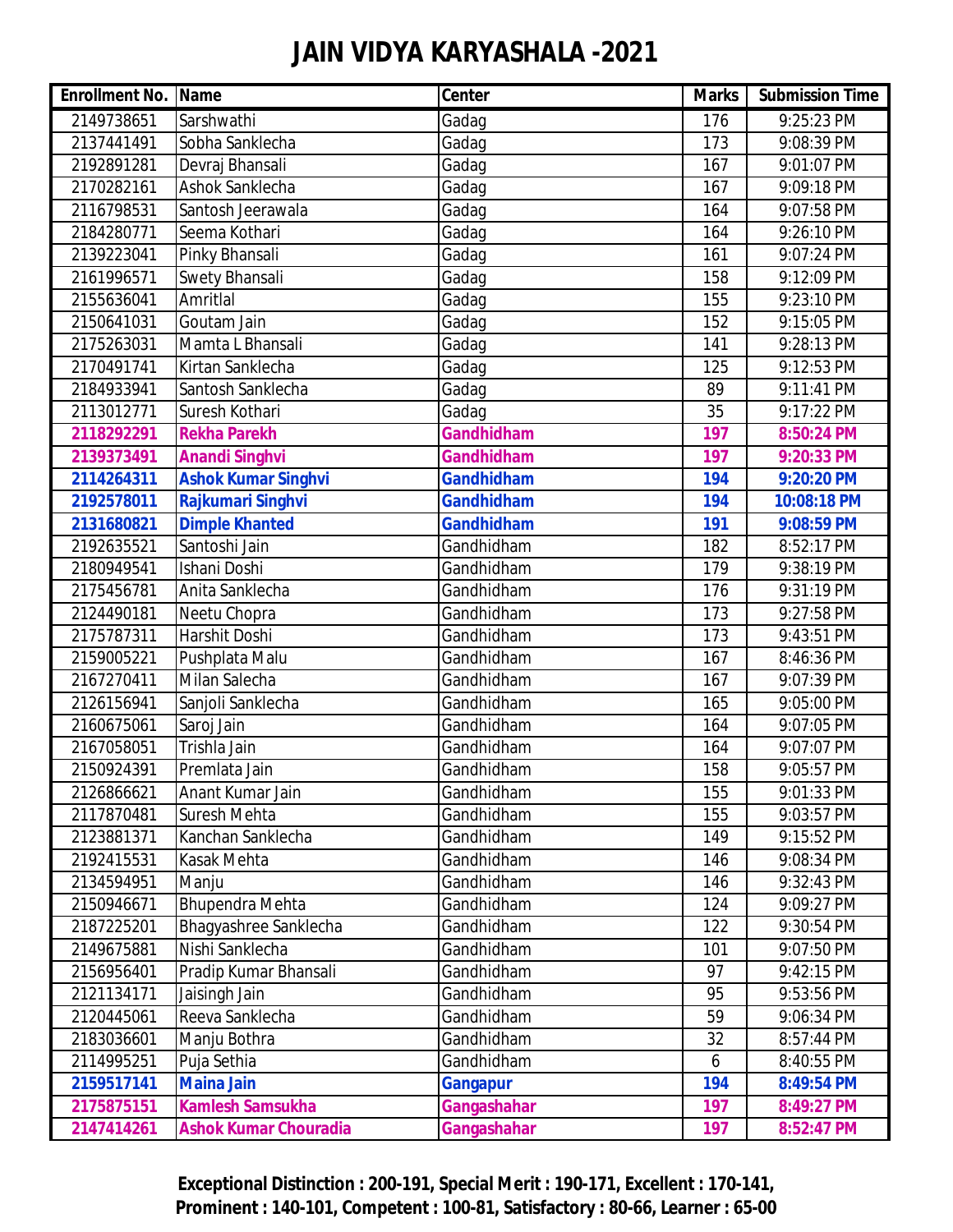| <b>Enrollment No. Name</b> |                             | <b>Center</b>    | <b>Marks</b> | <b>Submission Time</b> |
|----------------------------|-----------------------------|------------------|--------------|------------------------|
| 2151699591                 | <b>Kanak Devi Golchha</b>   | Gangashahar      | 197          | 8:52:50 PM             |
| 2199197571                 | <b>Bindu Chhajer</b>        | Gangashahar      | 194          | 8:53:25 PM             |
| 2169941681                 | <b>Santosh Baid</b>         | Gangashahar      | 194          | 8:58:09 PM             |
| 2187092111                 | <b>Nirmala Baid</b>         | Gangashahar      | 194          | 9:09:47 PM             |
| 2123102931                 | <b>Supriya Rakhecha</b>     | Gangashahar      | 194          | 9:20:39 PM             |
| 2128204411                 | Puja Daga Chopra            | Gangashahar      | 194          | 9:20:43 PM             |
| 2122608361                 | <b>Kanhaiya Lal Sethia</b>  | Gangashahar      | 191          | 8:46:43 PM             |
| 2131001051                 | <b>Garima Sethia</b>        | Gangashahar      | 191          | 9:03:19 PM             |
| 2143590241                 | Mukta Mani Samsukha         | Gangashahar      | 182          | 8:59:23 PM             |
| 2154438331                 | Kanta Singhi                | Gangashahar      | 168          | 8:53:22 PM             |
| 2119855681                 | Kanak Prabha Sethia         | Gangashahar      | 167          | 9:15:17 PM             |
| 2136360321                 | Monika Sancheti             | Gangashahar      | 164          | 8:46:50 PM             |
| 2140949271                 | Palak Jain                  | Gangashahar      | 89           | 9:06:00 PM             |
| 2118508551                 | <b>Ratna Mukesh Kothari</b> | <b>Ghatkopar</b> | 194          | 9:17:17 PM             |
| 2183681091                 | Ladji Kothari               | <b>Ghatkopar</b> | 192          | 8:52:19 PM             |
| 2160676871                 | <b>Dharamchand S. Jain</b>  | Ghatkopar        | 191          | 8:43:06 PM             |
| 2183002021                 | Nanidevi D Jain             | Ghatkopar        | 188          | 8:50:58 PM             |
| 2155926391                 | Chandradevi Badala          | Ghatkopar        | 188          | 9:21:20 PM             |
| 2174216231                 | Vimala Babulalji Kothari    | Ghatkopar        | 185          | 8:45:49 PM             |
| 2138701021                 | Manju Ranka                 | Ghatkopar        | 184          | 9:09:33 PM             |
| 2128174251                 | Swati Jain                  | Ghatkopar        | 182          | 8:45:39 PM             |
| 2193487681                 | Gunjan Parmar               | Ghatkopar        | 179          | 9:45:25 PM             |
| 2140261551                 | Urmila                      | Ghatkopar        | 176          | 9:23:33 PM             |
| 2174790281                 | Hansa Jain                  | Ghatkopar        | 167          | 8:47:02 PM             |
| 2193938781                 | Kusum S Jain                | Goa              | 182          | 8:50:06 PM             |
| 2128452091                 | <b>Pushpa Singhvi</b>       | <b>Goregaon</b>  | 191          | 9:41:13 PM             |
| 2178176601                 | Ramesh Singhvi              | Goregaon         | 179          | 9:24:30 PM             |
| 2194373081                 | Manisha Singhvi             | Goregaon         | 179          | 10:00:19 PM            |
| 2177137761                 | Manju Ashok Singhvi         | Goregaon         | 176          | 9:30:06 PM             |
| 2169184581                 | Chaterlal Singhvi           | Goregaon         | 170          | 8:49:06 PM             |
| 2169544481                 | Chatardevi Singhvi          | Goregaon         | 170          | 9:08:19 PM             |
| 2174071401                 | Kanta Sisodia               | Goregaon         | 138          | 9:32:18 PM             |
| 2125921841                 | Manjula Hiran               | Goregaon         | 122          | 9:07:14 PM             |
| 2160642381                 | Rekha Singhvi               | Goregaon         | 98           | 9:10:40 PM             |
| 2194007491                 | Seema Baid                  | Gulabbagh        | 170          | 9:20:02 PM             |
| 2128510961                 | Babita Giraya               | Gulabbagh        | 152          | 8:55:10 PM             |
| 2113400041                 | Babita Malu                 | Gulabbagh        | 126          | 9:45:02 PM             |
| 2150327331                 | Seema Binakiya              | Gulabbagh        | 3            | 9:58:07 PM             |
| 2175810691                 | <b>Alka Sethia</b>          | <b>Gurgaon</b>   | 200          | 8:54:03 PM             |
| 2151288021                 | Priyanka Sancheti           | <b>Gurgaon</b>   | 200          | 9:01:37 PM             |
| 2185364221                 | Shashi Jain                 | Gurgaon          | 200          | 9:13:13 PM             |
| 2151398471                 | <b>Mangla Kundalia</b>      | <b>Gurgaon</b>   | 197          | 8:49:19 PM             |
| 2170949011                 | Nirmala Dudheriya           | <b>Gurgaon</b>   | 197          | 8:50:38 PM             |
| 2132954011                 | <b>Suraj Dugar</b>          | <b>Gurgaon</b>   | 197          | 9:26:53 PM             |
| 2130898921                 | <b>Ruby Bapna</b>           | <b>Gurgaon</b>   | 194          | 8:50:56 PM             |
| 2125061471                 | <b>Kamla Dassani</b>        | <b>Gurgaon</b>   | 191          | 9:28:21 PM             |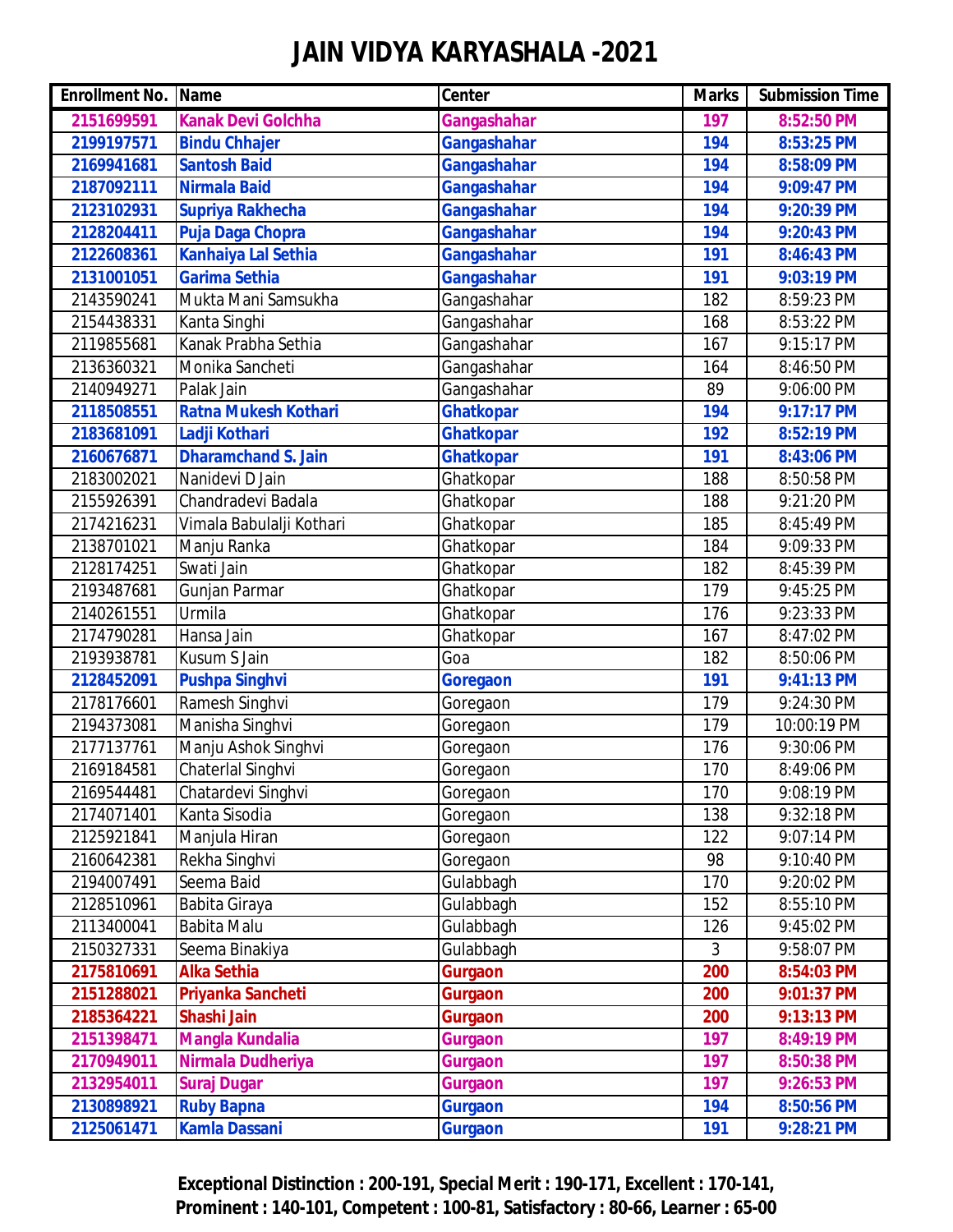| <b>Enrollment No. Name</b> |                         | <b>Center</b>           | <b>Marks</b> | <b>Submission Time</b> |
|----------------------------|-------------------------|-------------------------|--------------|------------------------|
| 2119315251                 | Poonam Jain             | Gurgaon                 | 188          | 9:26:01 PM             |
| 2172237571                 | <b>Ravi Bucha</b>       | <b>Guwahati</b>         | 200          | 8:48:18 PM             |
| 2124352691                 | <b>Indu Daga</b>        | Guwahati                | 200          | 8:54:11 PM             |
| 2186367731                 | <b>Rita Marothi</b>     | Guwahati                | 200          | 9:02:53 PM             |
| 2159465191                 | <b>Sumati Sethia</b>    | <b>Guwahati</b>         | 200          | 9:08:27 PM             |
| 2182300881                 | <b>Sharmila Mahnot</b>  | Guwahati                | 200          | 9:29:57 PM             |
| 2119742361                 | <b>Nalini Sethia</b>    | <b>Guwahati</b>         | 197          | 8:49:32 PM             |
| 2120540191                 | <b>Bharti Mahnot</b>    | <b>Guwahati</b>         | 197          | 9:13:17 PM             |
| 2142283401                 | <b>Rajshree Dugar</b>   | <b>Guwahati</b>         | 197          | 9:13:35 PM             |
| 2171396561                 | <b>Manju Mehta</b>      | <b>Guwahati</b>         | 197          | 9:27:12 PM             |
| 2139923551                 | Ranjana Sethia          | <b>Guwahati</b>         | 194          | 9:10:41 PM             |
| 2184112751                 | <b>Ghewari Baid</b>     | <b>Guwahati</b>         | 194          | 9:11:54 PM             |
| 2184108441                 | <b>Kavita Bharunt</b>   | <b>Guwahati</b>         | 191          | 8:51:23 PM             |
| 2152722761                 | <b>Pinky Gulgulia</b>   | <b>Guwahati</b>         | 191          | 9:29:36 PM             |
| 2135493011                 | <b>Saroj Bardia</b>     | <b>Guwahati</b>         | 191          | 9:40:54 PM             |
| 2186577071                 | Bimala Kochar           | Guwahati                | 188          | 8:50:57 PM             |
| 2158903921                 | Kanta Bachhawat         | Guwahati                | 188          | 8:58:41 PM             |
| 2167673031                 | Shanti Gulgulia         | Guwahati                | 188          | 9:29:36 PM             |
| 2180835161                 | Manju Jain              | Guwahati                | 185          | 9:01:14 PM             |
| 2113920251                 | Priti Bhansali          | Guwahati                | 185          | 9:34:10 PM             |
| 2175721921                 | Neetu Parakh Lunia      | Guwahati                | 182          | 9:14:26 PM             |
| 2163902541                 | Maya devi Dudhoriya     | Guwahati                | 173          | 8:54:53 PM             |
| 2189012701                 | Usha Sancheti           | Guwahati                | 173          | 9:06:58 PM             |
| 2151666471                 | <b>Bharti Daga</b>      | Guwahati                | 161          | 8:50:52 PM             |
| 2145534381                 | Sangita Chopra          | Guwahati                | 152          | 9:09:10 PM             |
| 2162004651                 | Sunita Dugar            | Guwahati                | 147          | 9:04:18 PM             |
| 2139981111                 | Anand Kumar Surana      | Guwahati                | 146          | 9:37:44 PM             |
| 2198280191                 | Vineet Kumar Lunia      | Guwahati                | 133          | 9:45:38 PM             |
| 2152828821                 | Bharti Chhalani         | Guwahati                | 128          | 8:56:39 PM             |
| 2169121101                 | Hitesh Gulgulia         | Guwahati                | 126          | 9:49:14 PM             |
| 2186727641                 | Ashish Kochar           | Guwahati                | 122          | 9:41:57 PM             |
| 2167736851                 | Vikash Nahata           | Guwahati                | 119          | 9:54:13 PM             |
| 2132871361                 | Sunil Jammar            | Guwahati                | 110          | 9:06:14 PM             |
| 2142580531                 | Arun Doshi              | Guwahati                | 107          | 9:06:57 PM             |
| 2159031371                 | Sangeeta Baid           | Guwahati                | 103          | 9:46:17 PM             |
| 2175630261                 | Sundeep Baid            | Guwahati                | 98           | 9:06:41 PM             |
| 2127367611                 | Yash Surana             | Guwahati                | 86           | 9:46:34 PM             |
| 2154829781                 | Sushma Surana           | Guwahati                | 74           | 9:31:14 PM             |
| 2132164701                 | Nikunj Sethia           | Guwahati                | 59           | 9:57:38 PM             |
| 2171619911                 | Pawan Kumar Bharunt     | Guwahati                | 56           | 10:01:01 PM            |
| 2149263031                 | Rohit Surana            | Guwahati                | 29           | 9:12:01 PM             |
| 2151157051                 | <b>Jayshree Jain</b>    | <b>Hanumangarh Town</b> | 200          | 9:41:35 PM             |
| 2171407261                 | Sangeeta Jain           | Hanumangarh Town        | 179          | 8:50:25 PM             |
| 2112582671                 | <b>Mamta Kothari</b>    | <b>Hasan</b>            | 197          | 8:52:05 PM             |
| 2119621911                 | <b>Namrata Surana</b>   | <b>Hasan</b>            | 197          | 8:58:32 PM             |
| 2124083071                 | <b>Santosh Bhansali</b> | <b>Hasan</b>            | 194          | 9:17:20 PM             |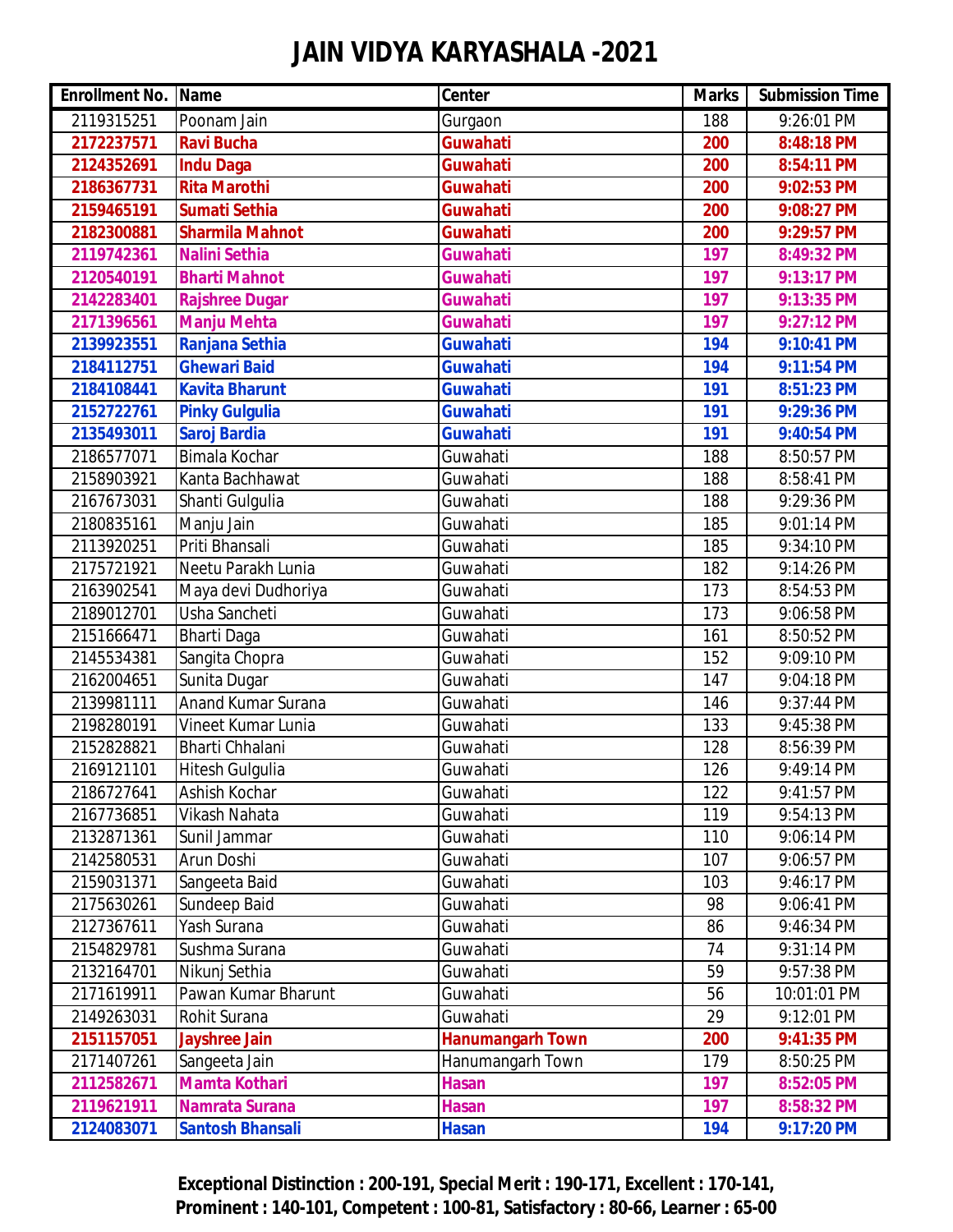| <b>Enrollment No. Name</b> |                           | Center           | <b>Marks</b> | <b>Submission Time</b> |
|----------------------------|---------------------------|------------------|--------------|------------------------|
| 2187150821                 | Sapna                     | Hasan            | 188          | 9:02:49 PM             |
| 2182110061                 | Vinita Surana             | Hasan            | 176          | 8:55:40 PM             |
| 2186079461                 | Nikita Surana             | Hasan            | 167          | 8:54:09 PM             |
| 2121581961                 | Aruna Anil Shah           | Himmat Nagar     | 171          | 9:52:17 PM             |
| 2153279861                 | Priyanka Hasmukh Shah     | Himmat Nagar     | 157          | 10:08:24 PM            |
| 2191785231                 | Kuldeep Bhansali          | Hindmotor        | 137          | 9:22:47 PM             |
| 2140206391                 | Manju Bhansali            | Hindmotor        | 134          | 9:38:28 PM             |
| 2167125211                 | Jainendra Kumar Jain      | Hisar            | 188          | 9:38:55 PM             |
| 2181097711                 | Manisha Rani              | Hisar            | 184          | 8:44:20 PM             |
| 2193035201                 | Saurabh Jain              | Hisar            | 96           | 10:07:19 PM            |
| 2160572391                 | <b>Komal Kataria</b>      | <b>Hubli</b>     | 197          | 8:59:17 PM             |
| 2123940971                 | <b>Laxmi Mehta</b>        | <b>Hubli</b>     | 197          | 9:00:54 PM             |
| 2177874161                 | <b>Yuvika Vedmutha</b>    | <b>Hubli</b>     | 197          | 9:06:19 PM             |
| 2194846491                 | <b>Bharthi S Vedmutha</b> | <b>Hubli</b>     | 197          | 9:17:10 PM             |
| 2119181021                 | <b>Santosh V Vedmutha</b> | <b>Hubli</b>     | 197          | 9:32:44 PM             |
| 2149766891                 | <b>Ankita Shrishrimal</b> | <b>Hubli</b>     | 194          | 8:56:42 PM             |
| 2124867421                 | Meenaxi Vedmutha          | <b>Hubli</b>     | 191          | 8:58:19 PM             |
| 2177052601                 | <b>Pooja Chajjed</b>      | <b>Hubli</b>     | 191          | 9:01:13 PM             |
| 2136008001                 | Sangeeta P Vedmutha       | <b>Hubli</b>     | 191          | 9:06:06 PM             |
| 2183716551                 | <b>Bharathi Vedhmutha</b> | <b>Hubli</b>     | 191          | 9:17:22 PM             |
| 2137365521                 | <b>Meena Vedhmutha</b>    | <b>Hubli</b>     | 191          | 9:31:20 PM             |
| 2120471921                 | Seema Sanklecha           | Hubli            | 188          | 9:21:37 PM             |
| 2142763541                 | Preksha Palgota           | Hubli            | 185          | 8:53:23 PM             |
| 2164405601                 | Mamta Bafna               | Hubli            | 182          | 8:55:11 PM             |
| 2167149411                 | Kushal Kumar Jirawala     | Hubli            | 182          | 8:56:13 PM             |
| 2188920731                 | Hema Palgota              | Hubli            | 182          | 9:04:34 PM             |
| 2138998841                 | Leela Sanklecha           | Hubli            | 182          | 9:24:48 PM             |
| 2152238931                 | Punam Sankelcha           | Hubli            | 176          | 9:01:37 PM             |
| 2111687331                 | Komal Dosi                | Hubli            | 173          | 9:25:11 PM             |
| 2188259851                 | Rekha R Palgota           | Hubli            | 164          | 9:01:01 PM             |
| 2191536911                 | Manju M Palgota           | Hubli            | 164          | 9:48:15 PM             |
| 2136567721                 | Leela P Doshi             | Hubli            | 163          | 9:09:06 PM             |
| 2175148011                 | Santosh Palgota           | Hubli            | 155          | 9:05:16 PM             |
| 2148409621                 | Sumitra Kothari           | Hubli            | 153          | 10:01:52 PM            |
| 2116044991                 | Tara Bohra                | Hubli            | 152          | 9:19:00 PM             |
| 2140407731                 | Bhagyalaxmi R Bagrecha    | Hubli            | 146          | 9:02:52 PM             |
| 2130514341                 | Pinky Palgota             | Hubli            | 128          | 10:09:59 PM            |
| 2112813671                 | Hanuman Jain              | Hubli            | 125          | 9:07:52 PM             |
| 2137460691                 | Sanjana Kawad             | Hubli            | 104          | 9:00:21 PM             |
| 2141866471                 | Kanchan Chopra            | Hubli            | 98           | 9:08:57 PM             |
| 2124069611                 | Neetu Mehta               | Hubli            | 92           | 9:52:54 PM             |
| 2172415741                 | Anjali M Kothari          | Hubli            | 18           | 8:41:46 PM             |
| 2179911381                 | <b>Anju Runwal</b>        | <b>Hyderabad</b> | 200          | 8:43:46 PM             |
| 2134367311                 | <b>Ravi Prakash Baid</b>  | <b>Hyderabad</b> | 200          | 8:48:20 PM             |
| 2167404691                 | <b>Nita Daga</b>          | <b>Hyderabad</b> | 200          | 9:12:06 PM             |
| 2148227591                 | <b>Vinod Daga</b>         | <b>Hyderabad</b> | 200          | 9:25:37 PM             |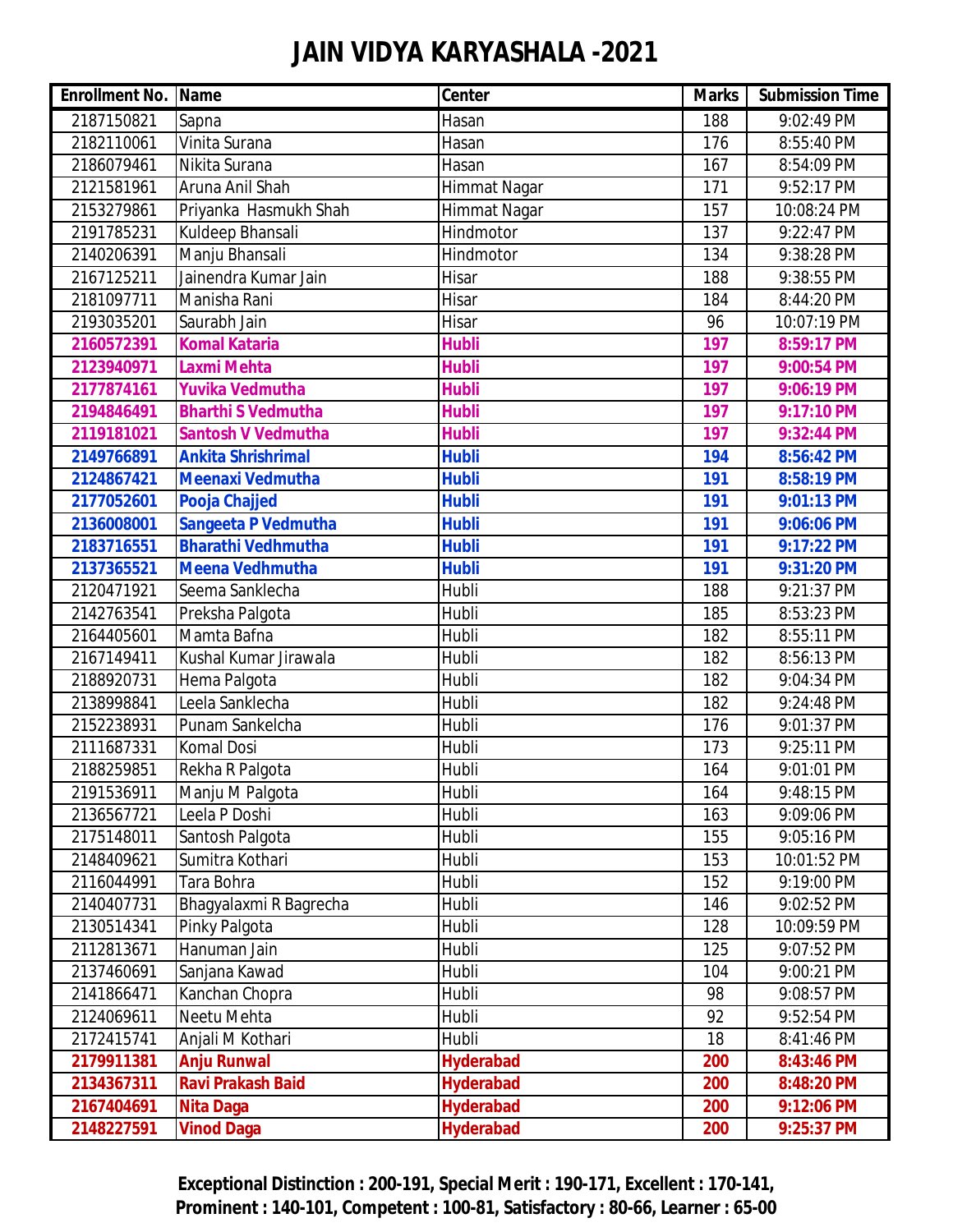| <b>Enrollment No. Name</b> |                               | Center              | <b>Marks</b> | <b>Submission Time</b> |
|----------------------------|-------------------------------|---------------------|--------------|------------------------|
| 2146153491                 | <b>Shobha Nahar</b>           | <b>Hyderabad</b>    | 197          | 8:42:53 PM             |
| 2127851721                 | <b>Chandrkala Jain</b>        | <b>Hyderabad</b>    | 197          | 8:50:15 PM             |
| 2167823951                 | <b>Manju Dugar</b>            | <b>Hyderabad</b>    | 194          | 9:27:39 PM             |
| 2130753141                 | <b>Rekha Jain</b>             | <b>Hyderabad</b>    | 191          | 8:49:15 PM             |
| 2152448191                 | <b>Jatan Bokaria</b>          | <b>Hyderabad</b>    | 191          | 9:00:54 PM             |
| 2192169921                 | Nisha V Jain                  | Hyderabad           | 190          | 9:00:47 PM             |
| 2199124331                 | Shanta Baid                   | Hyderabad           | 189          | 8:53:09 PM             |
| 2152668841                 | Chandra Surana                | Hyderabad           | 188          | 8:48:59 PM             |
| 2152655771                 | Sudha Bhansali                | Hyderabad           | 188          | 8:59:43 PM             |
| 2189238831                 | Shilpa Naulakha               | Hyderabad           | 185          | 8:54:02 PM             |
| 2161941481                 | Santosh Pincha                | Hyderabad           | 185          | 9:15:09 PM             |
| 2198917381                 | Prem Parakh                   | Hyderabad           | 179          | 8:55:37 PM             |
| 2194611781                 | <b>Vidith Nahata</b>          | Hyderabad           | 176          | 8:51:51 PM             |
| 2178200851                 | Dimpal Jain                   | Hyderabad           | 176          | 9:37:43 PM             |
| 2144989241                 | Ranju Baid                    | Hyderabad           | 161          | 9:11:35 PM             |
| 2154745751                 | Seema Nahar                   | Hyderabad           | 158          | 8:58:49 PM             |
| 2173778941                 | Meenu Sancheti                | Hyderabad           | 155          | 9:55:35 PM             |
| 2163616721                 | Nisha R Jain                  | Hyderabad           | 143          | 9:53:34 PM             |
| 2184844421                 | Samata Doshi                  | Hyderabad           | 107          | 9:49:41 PM             |
| 2128630251                 | <b>Vipul Jain</b>             | Hyderabad           | 35           | 8:45:50 PM             |
| 2169287431                 | Sanjaykumar P Mehata          | <b>Ichalkaranji</b> | <b>195</b>   | 8:40:42 PM             |
| 2117075431                 | <b>Rohit J Bhansali</b>       | <b>Ichalkaranji</b> | 194          | 8:56:09 PM             |
| 2198963271                 | <b>Bhartidevi A Sanklecha</b> | <b>Ichalkaranji</b> | 191          | 8:43:57 PM             |
| 2137216661                 | Mamtadevi S Mehata            | Ichalkaranji        | 189          | 8:48:29 PM             |
| 2125546031                 | Sunita Choradia               | Ichalkaranji        | 188          | 8:42:24 PM             |
| 2147577001                 | Pushpraj Jasraj Jain          | <b>Ichalkaranji</b> | 186          | 8:53:29 PM             |
| 2154536571                 | Vikas Surana                  | Ichalkaranji        | 186          | 9:02:53 PM             |
| 2129841701                 | Manju Pushpraj Jain           | Ichalkaranji        | 185          | 8:58:57 PM             |
| 2162597351                 | Hanumanmal Surana             | Ichalkaranji        | 177          | 9:02:36 PM             |
| 2167396501                 | Rashmi N Sanklecha            | Ichalkaranji        | 173          | 10:09:08 PM            |
| 2154399141                 | Sushila devi Surana           | Ichalkaranji        | 167          | 8:51:39 PM             |
| 2162116211                 | Devi Kewalchand Jain          | Ichalkaranji        | 158          | 9:04:05 PM             |
| 2118023151                 | Mamta V Bhansali              | Ichalkaranji        | 155          | 9:44:35 PM             |
| 2126428431                 | Shilpa Bafna                  | Ichalkaranji        | 152          | 9:25:34 PM             |
| 2127393311                 | Ajanta Vikas Surana           | Ichalkaranji        | 134          | 8:53:41 PM             |
| 2184126301                 | Mukesh J Bhansali             | Ichalkaranji        | 70           | 9:37:14 PM             |
| 2179916711                 | Shanta Kaswa                  | Indore              | 188          | 9:03:44 PM             |
| 2166509571                 | Sneha Surana                  | Indore              | 185          | 9:33:59 PM             |
| 2141456341                 | Chandanbala Kanthed           | Indore              | 176          | 9:03:06 PM             |
| 2121696381                 | Reeta Jain                    | Indore              | 170          | 9:09:34 PM             |
| 2178188431                 | Manju Khated                  | Indore              | 167          | 9:17:10 PM             |
| 2178043731                 | Sunita Baid                   | Indore              | 113          | 9:00:10 PM             |
| 2186288461                 | Jayshree Singhi               | Islampur            | 188          | 9:14:42 PM             |
| 2183763671                 | Nitu Jain                     | Islampur            | 182          | 8:47:35 PM             |
| 2127861431                 | Ranjana Sethia                | Islampur            | 176          | 9:35:45 PM             |
| 2162033141                 | Kanchan Devi Luniya           | Islampur            | 176          | 9:48:12 PM             |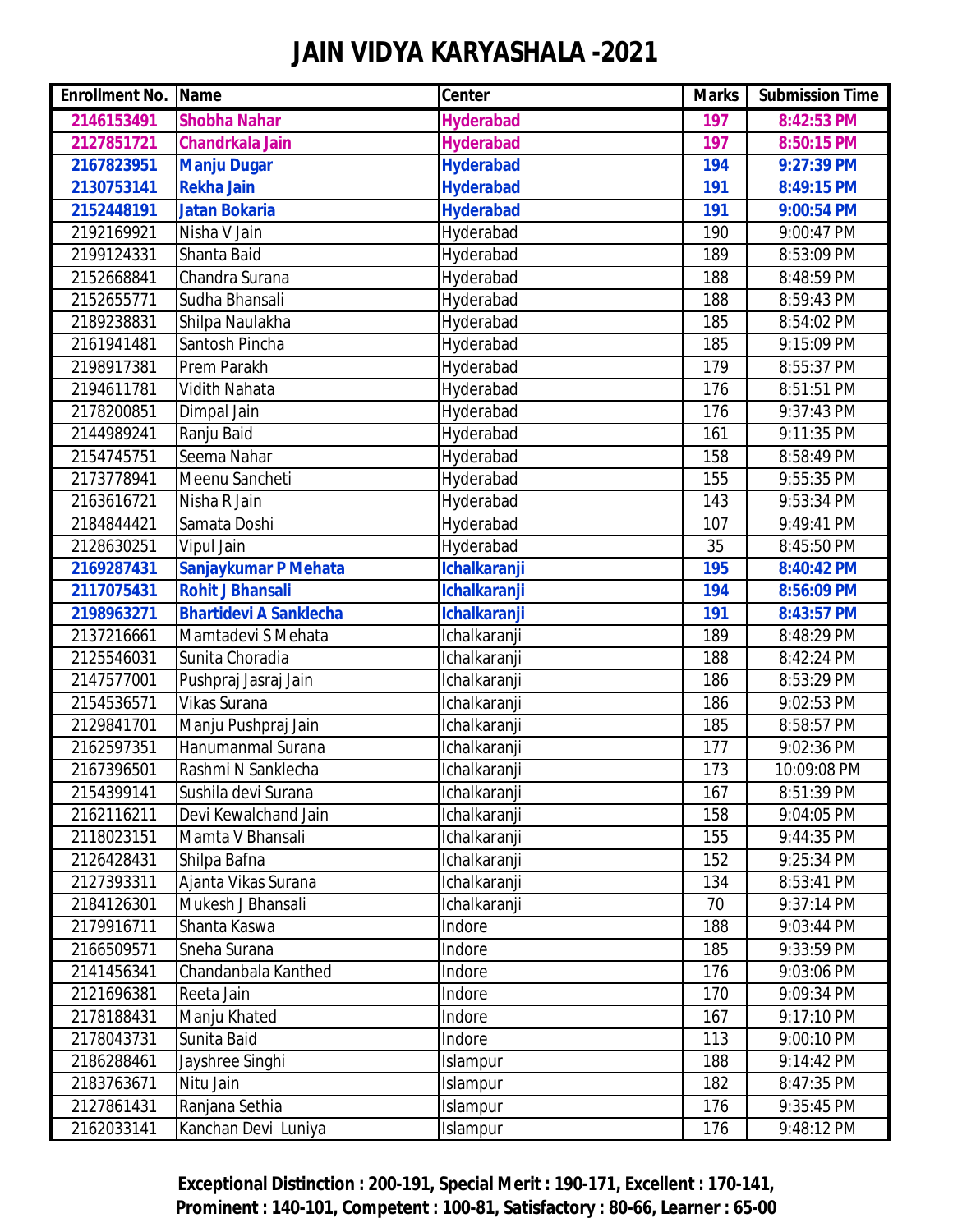| <b>Enrollment No. Name</b> |                       | Center                     | <b>Marks</b> | <b>Submission Time</b> |
|----------------------------|-----------------------|----------------------------|--------------|------------------------|
| 2146974761                 | Shakuntala Devi       | Islampur                   | 173          | 8:44:13 PM             |
| 2181577731                 | Manisha Bothra        | Islampur                   | 158          | 9:06:55 PM             |
| 2132316551                 | Sangeeta Singhi       | Islampur                   | 155          | 9:33:28 PM             |
| 2178614861                 | Mamta Bothra          | Islampur                   | 104          | 9:20:32 PM             |
| 2157591991                 | Bharti Jain           | Jagdalpur                  | 188          | 9:01:12 PM             |
| 2168581251                 | Manju Jain            | Jagdalpur                  | 185          | 9:07:40 PM             |
| 2139739021                 | Ravikala Lunkad       | Jagdalpur                  | 168          | 9:44:09 PM             |
| 2164744571                 | <b>Santosh Jain</b>   | <b>Jagraon</b>             | 194          | 9:17:01 PM             |
| 2199377721                 | <b>Garima Burdiya</b> | Jaipur M (Anuvibha)        | 197          | 8:54:04 PM             |
| 2174584411                 | <b>Sushila Nakhat</b> | <b>Jaipur M (Anuvibha)</b> | 197          | 9:30:42 PM             |
| 2125912291                 | Pradeepa Jain         | <b>Jaipur M (Anuvibha)</b> | 194          | 8:44:48 PM             |
| 2169405451                 | <b>Neelam Borar</b>   | <b>Jaipur M (Anuvibha)</b> | 194          | 9:24:48 PM             |
| 2126364371                 | <b>Kanta Chhajer</b>  | <b>Jaipur M (Anuvibha)</b> | 191          | 8:47:14 PM             |
| 2190846191                 | <b>Ritu Jain</b>      | <b>Jaipur M (Anuvibha)</b> | 191          | 9:20:35 PM             |
| 2172329261                 | Sapna Borar           | Jaipur M (Anuvibha)        | 188          | 9:14:22 PM             |
| 2145944811                 | Kanak Bachhawat       | Jaipur M (Anuvibha)        | 186          | 9:05:03 PM             |
| 2197954581                 | Vimla Lunia           | Jaipur M (Anuvibha)        | 185          | 8:52:29 PM             |
| 2177885811                 | Usha Bardia           | Jaipur M (Anuvibha)        | 185          | 8:54:43 PM             |
| 2154294891                 | Surbhi Bhandari       | Jaipur M (Anuvibha)        | 185          | 9:48:22 PM             |
| 2155944021                 | Saroj Nahta           | Jaipur M (Anuvibha)        | 182          | 9:37:06 PM             |
| 2111984421                 | Suman Baid            | Jaipur M (Anuvibha)        | 179          | 8:43:28 PM             |
| 2122889441                 | Ritu Banthia          | Jaipur M (Anuvibha)        | 179          | 8:53:34 PM             |
| 2197908561                 | <b>Srikant Borar</b>  | Jaipur M (Anuvibha)        | 173          | 8:56:32 PM             |
| 2160574931                 | Astha Bardiya         | Jaipur M (Anuvibha)        | 173          | 9:14:56 PM             |
| 2134028881                 | Seema Bhandari        | Jaipur M (Anuvibha)        | 173          | 10:06:45 PM            |
| 2117267921                 | Dinesh Bala Jain      | Jaipur M (Anuvibha)        | 170          | 8:53:45 PM             |
| 2199611531                 | Mamta Baradiya        | Jaipur M (Anuvibha)        | 170          | 8:56:26 PM             |
| 2181145171                 | Pratibha Bardia       | Jaipur M (Anuvibha)        | 167          | 8:58:18 PM             |
| 2149592661                 | Kamini Jain           | Jaipur M (Anuvibha)        | 164          | 8:50:43 PM             |
| 2172505091                 | Sarita Kothari        | Jaipur M (Anuvibha)        | 161          | 9:23:05 PM             |
| 2176059971                 | Beena Bhandia         | Jaipur M (Anuvibha)        | 161          | 9:51:04 PM             |
| 2148466841                 | Pooja Bardia          | Jaipur M (Anuvibha)        | 152          | 9:16:25 PM             |
| 2171818391                 | Shakuntla Choraria    | Jaipur M (Anuvibha)        | 150          | 10:03:37 PM            |
| 2180319991                 | Garima Nagauri        | Jaipur M (Anuvibha)        | 146          | 8:59:24 PM             |
| 2124101911                 | Naveen Bokadia        | Jaipur M (Anuvibha)        | 143          | 9:20:19 PM             |
| 2165315751                 | Nidhi Kumavat         | Jaipur M (Anuvibha)        | 39           | 9:48:46 PM             |
| 2123374891                 | Pragya Surana         | <b>Jaipur Shyam Nagar</b>  | 200          | 8:44:26 PM             |
| 2131686071                 | <b>Payal Surana</b>   | <b>Jaipur Shyam Nagar</b>  | 200          | 8:48:35 PM             |
| 2153334251                 | <b>Sunita Tater</b>   | <b>Jaipur Shyam Nagar</b>  | 200          | 8:53:51 PM             |
| 2115578071                 | <b>Deepak Tater</b>   | <b>Jaipur Shyam Nagar</b>  | 200          | 8:58:24 PM             |
| 2133413321                 | <b>Vinodini Jain</b>  | <b>Jaipur Shyam Nagar</b>  | 195          | 8:46:51 PM             |
| 2131540471                 | <b>Antima Bardia</b>  | <b>Jaipur Shyam Nagar</b>  | 194          | 8:48:43 PM             |
| 2191713821                 | <b>Pinky Surana</b>   | <b>Jaipur Shyam Nagar</b>  | 194          | 8:50:43 PM             |
| 2194002721                 | Seema Kothari         | Jaipur Shyam Nagar         | 188          | 8:47:45 PM             |
| 2140453301                 | Santosh Baid          | Jaipur Shyam Nagar         | 188          | 8:50:43 PM             |
| 2197401801                 | Alka Dugar            | Jaipur Shyam Nagar         | 188          | 8:52:40 PM             |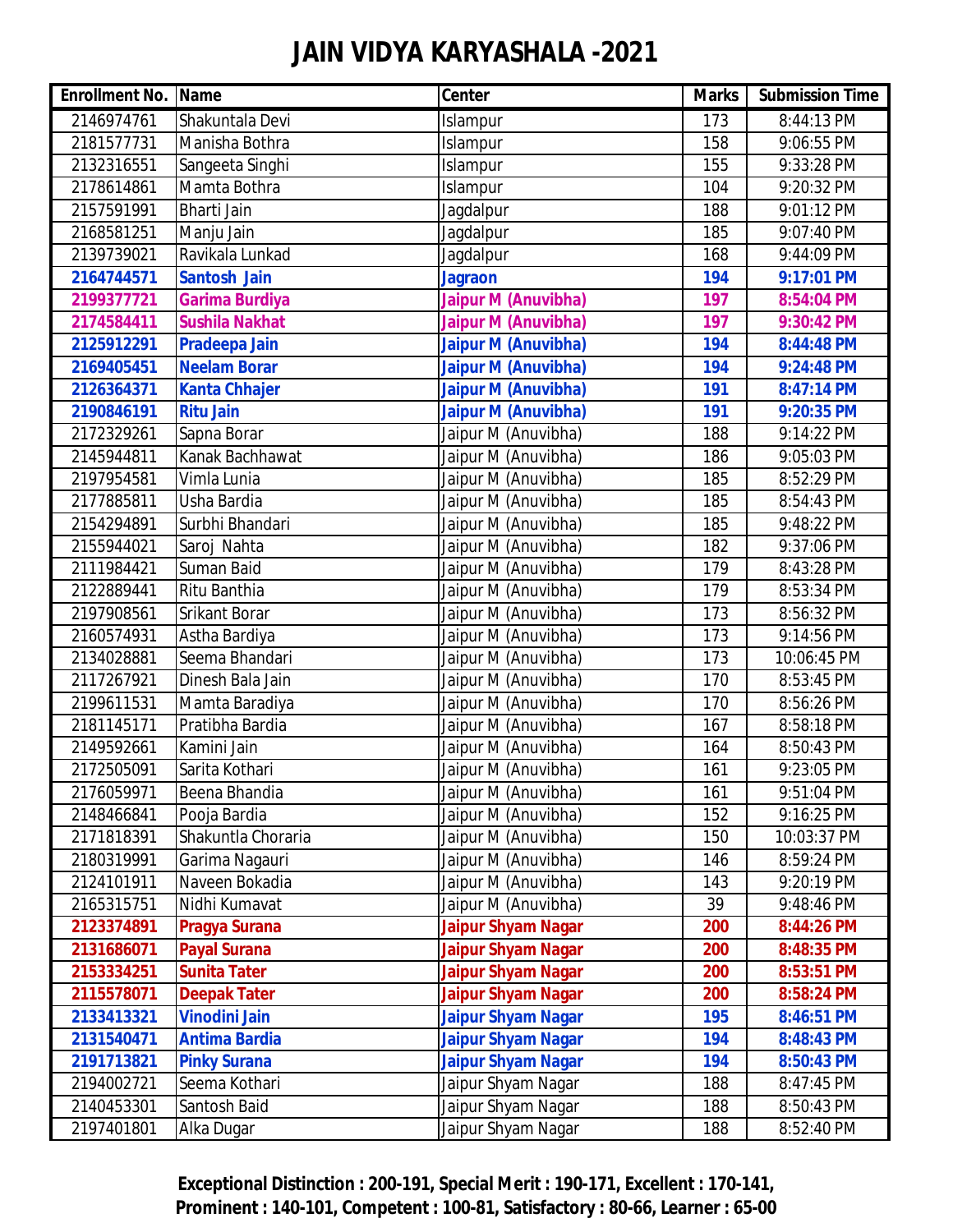| <b>Enrollment No. Name</b> |                        | Center                  | <b>Marks</b> | <b>Submission Time</b> |
|----------------------------|------------------------|-------------------------|--------------|------------------------|
| 2150525291                 | Saroj Ghiya            | Jaipur Shyam Nagar      | 188          | 8:54:35 PM             |
| 2152794461                 | Seema Dugar            | Jaipur Shyam Nagar      | 188          | 9:10:14 PM             |
| 2114955201                 | Sunita Ghorawat        | Jaipur Shyam Nagar      | 185          | 9:25:43 PM             |
| 2131312111                 | Sandeep Bhandari       | Jaipur Shyam Nagar      | 176          | 9:29:42 PM             |
| 2179622371                 | Mahendra Bhansali      | Jaipur Shyam Nagar      | 150          | 9:19:12 PM             |
| 2176493761                 | Usha Chopra            | Jaipur Shyam Nagar      | 140          | 10:01:23 PM            |
| 2147219961                 | Lalita Raijada         | Jaipur Shyam Nagar      | 137          | 9:03:27 PM             |
| 2114831241                 | <b>Ashok Gothi</b>     | Jaipur Shyam Nagar      | 125          | 9:15:51 PM             |
| 2116977711                 | Prem Dugar             | Jaipur Shyam Nagar      | 111          | 9:09:48 PM             |
| 2150531161                 | Neetu Chhajer          | Jaipur Shyam Nagar      | 96           | 9:23:33 PM             |
| 2154494821                 | Chand Sanklecha        | Jaipur Shyam Nagar      | 4            | 8:46:07 PM             |
| 2192584761                 | Gulab Bachhawat        | Jaipur Vidhyadhar Nagar | 182          | 8:49:50 PM             |
| 2134786721                 | Dhanpat Singh Gujrani  | Jaipur Vidhyadhar Nagar | 175          | 9:21:57 PM             |
| 2145932821                 | Shashi Sethia          | Jaipur Vidhyadhar Nagar | 173          | 8:58:27 PM             |
| 2182830271                 | Priyanka Sethia        | Jaipur Vidhyadhar Nagar | 170          | 9:08:31 PM             |
| 2144691831                 | Swati Khanted          | Jaipur Vidhyadhar Nagar | 164          | 9:46:34 PM             |
| 2176619331                 | Praveen Jain           | Jaipur Vidhyadhar Nagar | 153          | 9:56:51 PM             |
| 2116662581                 | Sunil Lunia            | Jaipur Vidhyadhar Nagar | 72           | 10:09:28 PM            |
| 2195810051                 | Saurabh Jain           | Jaipur Vidhyadhar Nagar | 55           | 9:15:10 PM             |
| 2188780201                 | Veena Chhajer          | <b>Jalgaon</b>          | 194          | 9:41:53 PM             |
| 2175201521                 | <b>Manakchand Baid</b> | <b>Jalgaon</b>          | 191          | 8:59:59 PM             |
| 2128138171                 | <b>Rita Baid</b>       | Jalgaon                 | 185          | 9:00:34 PM             |
| 2133904791                 | Uma Sankhala           | Jalgaon                 | 161          | 8:56:14 PM             |
| 2199215931                 | <b>Usha P. Sethiya</b> | <b>Jalna</b>            | 200          | 9:05:34 PM             |
| 2194778181                 | Sangeeta R Sancheti    | Jalna                   | 125          | 9:46:29 PM             |
| 2195257821                 | Saroj Moti Bhansali    | <b>Jasol</b>            | 197          | 8:42:24 PM             |
| 2188420211                 | <b>Manisha Doshi</b>   | <b>Jasol</b>            | 197          | 9:14:17 PM             |
| 2133629001                 | <b>Aruna Devi</b>      | <b>Jasol</b>            | 194          | 9:09:22 PM             |
| 2180165721                 | <b>Devi Bhansali</b>   | <b>Jasol</b>            | 191          | 9:09:04 PM             |
| 2129532731                 | <b>Kunika Bagmar</b>   | <b>Jasol</b>            | 191          | 9:14:18 PM             |
| 2132335661                 | <b>Chandra Devi</b>    | <b>Jasol</b>            | 191          | 9:29:52 PM             |
| 2144505141                 | Lalita Mehta           | Jasol                   | 188          | 8:50:37 PM             |
| 2191219261                 | Hemlata Bagmar         | Jasol                   | 188          | 8:57:34 PM             |
| 2143743521                 | Pinki Kothari          | Jasol                   | 188          | 8:58:04 PM             |
| 2194837421                 | Puspa Burad            | Jasol                   | 188          | 9:06:14 PM             |
| 2198544761                 | Sohani Devi Salecha    | Jasol                   | 188          | 9:10:21 PM             |
| 2189195601                 | Fena Bhansali          | Jasol                   | 185          | 8:50:11 PM             |
| 2149721761                 | Gaurav Mehta           | Jasol                   | 185          | 8:51:22 PM             |
| 2127273631                 | Dungar Chand           | Jasol                   | 185          | 8:53:25 PM             |
| 2131552831                 | Leela Devi Salecha     | Jasol                   | 182          | 9:03:00 PM             |
| 2131439501                 | Santosh Doshi          | Jasol                   | 182          | 9:14:28 PM             |
| 2128250411                 | Bhavna Bhansali        | Jasol                   | 182          | 9:45:19 PM             |
| 2138716601                 | Jayshree Bhansali      | Jasol                   | 179          | 9:30:33 PM             |
| 2192272791                 | Mamta Mehta            | Jasol                   | 176          | 8:57:18 PM             |
| 2169418701                 | Manju Devi             | Jasol                   | 170          | 9:08:58 PM             |
| 2173556101                 | Priyanka Bhansali      | Jasol                   | 167          | 9:35:44 PM             |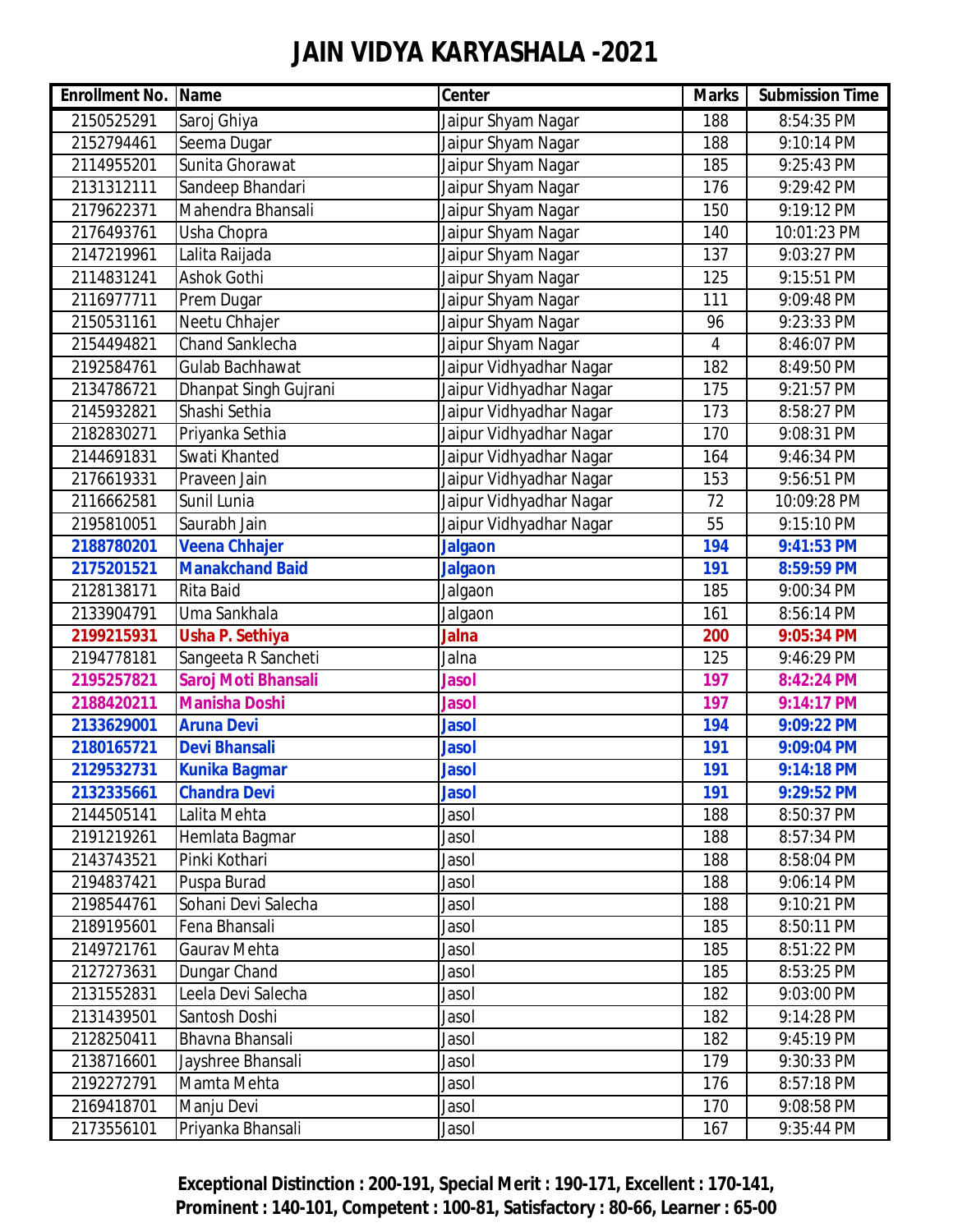| <b>Enrollment No. Name</b> |                         | Center            | <b>Marks</b>   | <b>Submission Time</b> |
|----------------------------|-------------------------|-------------------|----------------|------------------------|
| 2159931221                 | Dinesh Kumar            | Jasol             | 166            | 10:09:37 PM            |
| 2188424011                 | Dipti Jain              | Jasol             | 158            | 9:43:03 PM             |
| 2118139191                 | Kanchan Dhelariya       | Jasol             | 155            | 9:25:30 PM             |
| 2190942121                 | Bhavnadevi K Dhelariya  | Jasol             | 140            | 9:02:10 PM             |
| 2160893931                 | Muskan Jain             | Jasol             | 134            | 9:33:02 PM             |
| 2127420961                 | Jitendra Kumar          | Jasol             | 47             | 9:09:34 PM             |
| 2155917751                 | Sonal Jain              | Jasol             | 3              | 9:05:27 PM             |
| 2181531751                 | Akshita Jain            | Jasol             | $\overline{0}$ | 8:57:17 PM             |
| 2198908441                 | <b>Pramodita Bothra</b> | <b>Jawad</b>      | 200            | 9:09:31 PM             |
| 2193513841                 | <b>Sunita Jain</b>      | <b>Jawad</b>      | 192            | 9:10:46 PM             |
| 2171459891                 | Mamta Jain              | Jawad             | 176            | 8:57:53 PM             |
| 2178867401                 | Padma Bothra            | Jawad             | 113            | 9:52:48 PM             |
| 2140169571                 | <b>Mitesh Gadia</b>     | <b>Jhabua</b>     | 194            | 9:01:52 PM             |
| 2165726831                 | Deepa Gadia             | Jhabua            | 189            | 8:55:05 PM             |
| 2134172841                 | Hansa Gadia             | Jhabua            | 179            | 9:03:46 PM             |
| 2138614071                 | Tarachand Gadia         | <b>Jhabua</b>     | 171            | 9:05:29 PM             |
| 2156758401                 | Varsha Kothari          | Jhabua            | 136            | 9:23:14 PM             |
| 2158116131                 | Shivani Gadiya          | Jhabua            | 26             | 8:55:51 PM             |
| 2152932581                 | Mala Gadiya             | Jhabua            | 11             | 9:04:15 PM             |
| 2179616691                 | <b>Rani Kaswa</b>       | <b>Jhaknawada</b> | 197            | 9:10:56 PM             |
| 2181798241                 | <b>Rajul Jain</b>       | <b>Jhaknawada</b> | 194            | 9:10:57 PM             |
| 2197031741                 | Rekha Bhangu            | Jhaknawada        | 170            | 8:44:21 PM             |
| 2173266031                 | Shanta Bai Vohra        | Jhaknawada        | 149            | 9:52:27 PM             |
| 2116926721                 | Priti Vohra             | Jhaknawada        | 131            | 8:56:37 PM             |
| 2166555331                 | <b>Swati Goyal</b>      | Jind              | 197            | 8:48:17 PM             |
| 2184263941                 | <b>Renu Jain</b>        | <b>Jind</b>       | 191            | 9:08:06 PM             |
| 2185403191                 | <b>Rajesh Jain</b>      | <b>Jind</b>       | 191            | 9:17:20 PM             |
| 2123083981                 | Meena Jain              | Jind              | 179            | 9:11:54 PM             |
| 2179336271                 | Deepa Jain              | Jind              | 176            | 8:48:29 PM             |
| 2163734541                 | Mamta Jain              | Jind              | 170            | 9:23:17 PM             |
| 2159831061                 | Vinay Jain              | Jind              | 161            | 8:44:11 PM             |
| 2118294081                 | Madhu Jain              | Jind              | 161            | 8:55:50 PM             |
| 2128875951                 | Geeta Jain              | Jind              | 152            | 9:19:33 PM             |
| 2176690721                 | Meenakshi Jain          | Jind              | 137            | 10:09:34 PM            |
| 2166454601                 | Sandeep Jain            | Jind              | 131            | 9:18:42 PM             |
| 2121819761                 | Sneha Jain              | Jind              | 128            | 9:54:11 PM             |
| 2145671361                 | Suresh Jain             | Jind              | 125            | 9:26:22 PM             |
| 2182806481                 | Narayan Singh Rohilla   | Jind              | 116            | 9:22:57 PM             |
| 2186523071                 | <b>Kunal Mittal</b>     | Jind              | 110            | 9:09:52 PM             |
| 2116325951                 | Rekha Jain              | Jind              | 110            | 9:23:26 PM             |
| 2172535931                 | Upasika Kanta Mittal    | Jind              | 107            | 8:58:14 PM             |
| 2118063311                 | Seema Jain              | Jind              | 107            | 9:32:39 PM             |
| 2117600831                 | Neeru Jain              | Jind              | 104            | 9:23:48 PM             |
| 2191044051                 | Rajan Jain              | Jind              | 94             | 10:09:03 PM            |
| 2155655731                 | Pushpa Jain             | Jind              | 87             | 10:09:55 PM            |
| 2121081651                 | Nitin Jain              | Jind              | 83             | 9:06:40 PM             |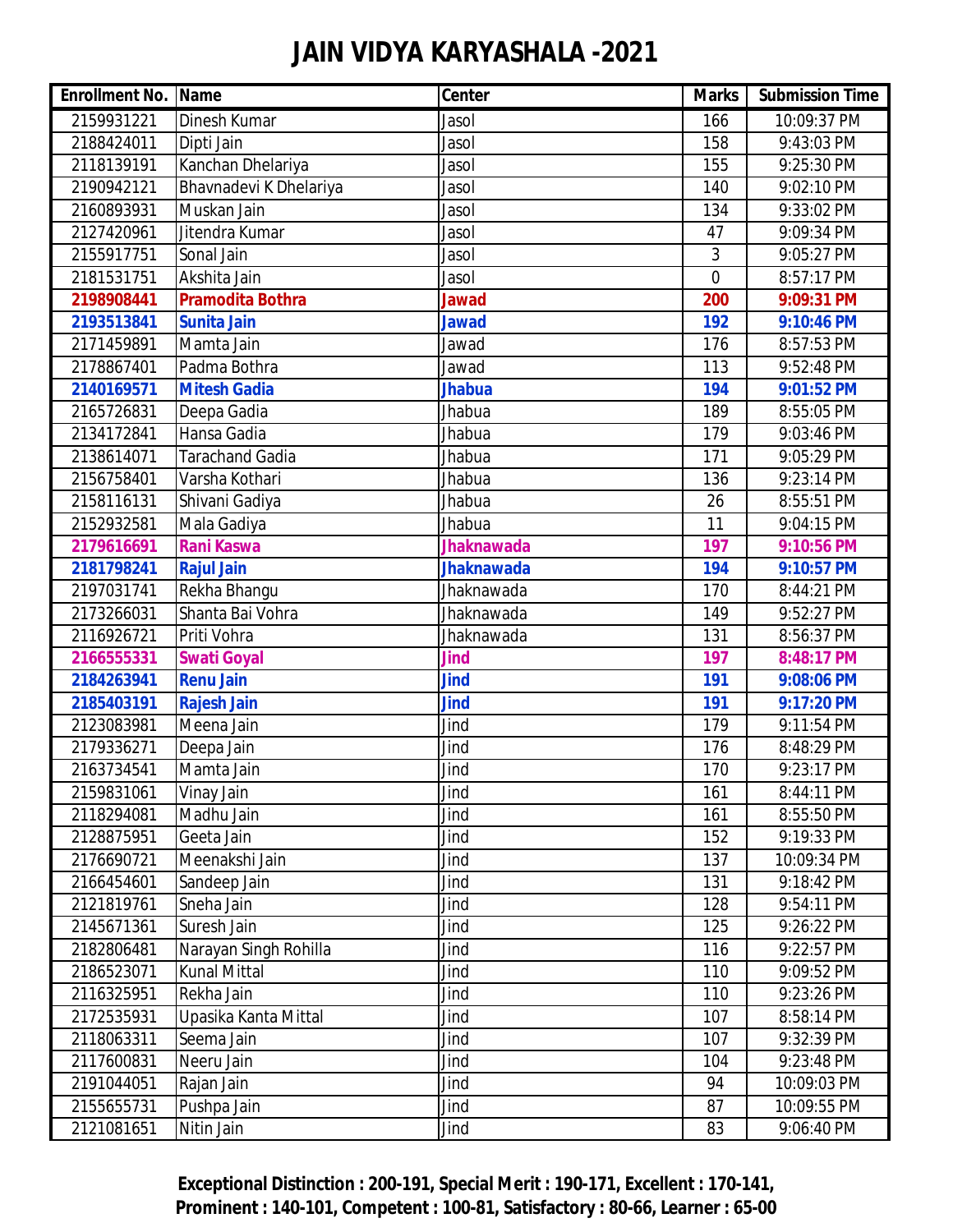| <b>Enrollment No. Name</b> |                          | Center                   | <b>Marks</b> | <b>Submission Time</b> |
|----------------------------|--------------------------|--------------------------|--------------|------------------------|
| 2186595371                 | Nishtha Jain             | Jind                     | 50           | 9:07:12 PM             |
| 2132043471                 | Kusum Jain               | Jind                     | 37           | 8:57:31 PM             |
| 2138983971                 | <b>Kiran Garg</b>        | Jind                     | 26           | 8:49:40 PM             |
| 2123683851                 | Mohini Jain              | Jind                     | 26           | 9:21:19 PM             |
| 2170770781                 | <b>Mamta Gadiya</b>      | <b>Jodhpur Jata Bass</b> | 194          | 9:29:13 PM             |
| 2198744351                 | Rajkumar Jain            | Jodhpur Jata Bass        | 188          | 8:47:23 PM             |
| 2194034471                 | Shilpa Salecha           | Jodhpur Jata Bass        | 173          | 9:35:30 PM             |
| 2134628141                 | Pooja Salecha            | Jodhpur Jata Bass        | 170          | 9:35:25 PM             |
| 2193630551                 | <b>Chandra Jeerawala</b> | Jodhpur Sardarpur        | 200          | 8:46:24 PM             |
| 2120620371                 | <b>Madhu Tater</b>       | <b>Jodhpur Sardarpur</b> | 200          | 9:01:15 PM             |
| 2138140271                 | <b>Bharti Baid</b>       | Jodhpur Sardarpur        | 197          | 8:50:40 PM             |
| 2148398361                 | <b>Archana Burad</b>     | <b>Jodhpur Sardarpur</b> | 197          | 8:51:42 PM             |
| 2137310971                 | <b>Usha Baid</b>         | <b>Jodhpur Sardarpur</b> | 197          | 8:59:19 PM             |
| 2145355171                 | <b>Kanchan Bhansali</b>  | Jodhpur Sardarpur        | 194          | 8:55:18 PM             |
| 2152809751                 | <b>Kusum Jain</b>        | Jodhpur Sardarpur        | 191          | 8:39:33 PM             |
| 2126998291                 | <b>Ranju Patwa</b>       | Jodhpur Sardarpur        | 191          | 9:07:10 PM             |
| 2199087181                 | <b>Bhawani Devi</b>      | Jodhpur Sardarpur        | 188          | 9:02:21 PM             |
| 2183939421                 | Sudha Bhansali           | Jodhpur Sardarpur        | 188          | 9:04:04 PM             |
| 2146310391                 | Sangeeta Jeerawla        | Jodhpur Sardarpur        | 186          | 8:48:45 PM             |
| 2178412441                 | Sarita Kakariya          | Jodhpur Sardarpur        | 185          | 8:57:47 PM             |
| 2158645241                 | Savita Tater             | Jodhpur Sardarpur        | 176          | 9:45:36 PM             |
| 2138397001                 | Anita Jain               | Jodhpur Sardarpur        | 173          | 8:52:17 PM             |
| 2180208651                 | Premlata Bhansali        | Jodhpur Sardarpur        | 173          | 9:23:40 PM             |
| 2194986081                 | Shreyans Kothari         | Jodhpur Sardarpur        | 170          | 8:58:43 PM             |
| 2189251451                 | Sarika Kothari           | Jodhpur Sardarpur        | 170          | 9:02:04 PM             |
| 2133865471                 | Chanda Kothari           | Jodhpur Sardarpur        | 169          | 9:04:42 PM             |
| 2160418291                 | Kusum Singhvi            | Jodhpur Sardarpur        | 158          | 8:59:58 PM             |
| 2157432621                 | Vikas K Chopra           | Jodhpur Sardarpur        | 158          | 9:01:34 PM             |
| 2173735501                 | <b>Seema Dugar</b>       | <b>Jorhat</b>            | 197          | 9:15:27 PM             |
| 2159360701                 | <b>Madhu Pincha</b>      | <b>Jorhat</b>            | 194          | 9:10:32 PM             |
| 2179100971                 | <b>Rajshree Bucha</b>    | <b>Jorhat</b>            | 191          | 9:39:56 PM             |
| 2113190811                 | Pushpa Shyamsukha        | Jorhat                   | 185          | 9:03:42 PM             |
| 2197848091                 | Saroj Bhansali           | Jorhat                   | 179          | 8:56:52 PM             |
| 2176443691                 | Jatan Devi Baid          | Jorhat                   | 171          | 9:12:57 PM             |
| 2134586721                 | Pusplata Pincha          | Jorhat                   | 164          | 9:40:33 PM             |
| 2129565521                 | Varsha                   | Jorhat                   | 155          | 10:03:27 PM            |
| 2161645941                 | Anshika Pincha           | Jorhat                   | 138          | 9:27:29 PM             |
| 2136601491                 | Leelabai Sethiya         | <b>K. G. F.</b>          | 197          | 9:28:57 PM             |
| 2179615361                 | <b>Kantha Sethiya</b>    | <b>K. G. F.</b>          | 194          | 9:19:03 PM             |
| 2196045381                 | <b>Vijaya Dhariwal</b>   | <b>K. G. F.</b>          | 191          | 9:06:09 PM             |
| 2129174751                 | Soraj Sethia             | <b>Kaloo</b>             | 200          | 8:57:39 PM             |
| 2175868161                 | <b>Monika Sand</b>       | <b>Kaloo</b>             | 200          | 9:00:38 PM             |
| 2187663271                 | <b>Varsha Sand</b>       | <b>Kaloo</b>             | 197          | 8:43:04 PM             |
| 2182478211                 | <b>Sunita Sand</b>       | <b>Kaloo</b>             | 197          | 8:47:10 PM             |
| 2136318441                 | <b>Pushpa Sand</b>       | <b>Kaloo</b>             | 197          | 8:50:51 PM             |
| 2114781291                 | <b>Harsha Sand</b>       | <b>Kaloo</b>             | 197          | 8:57:01 PM             |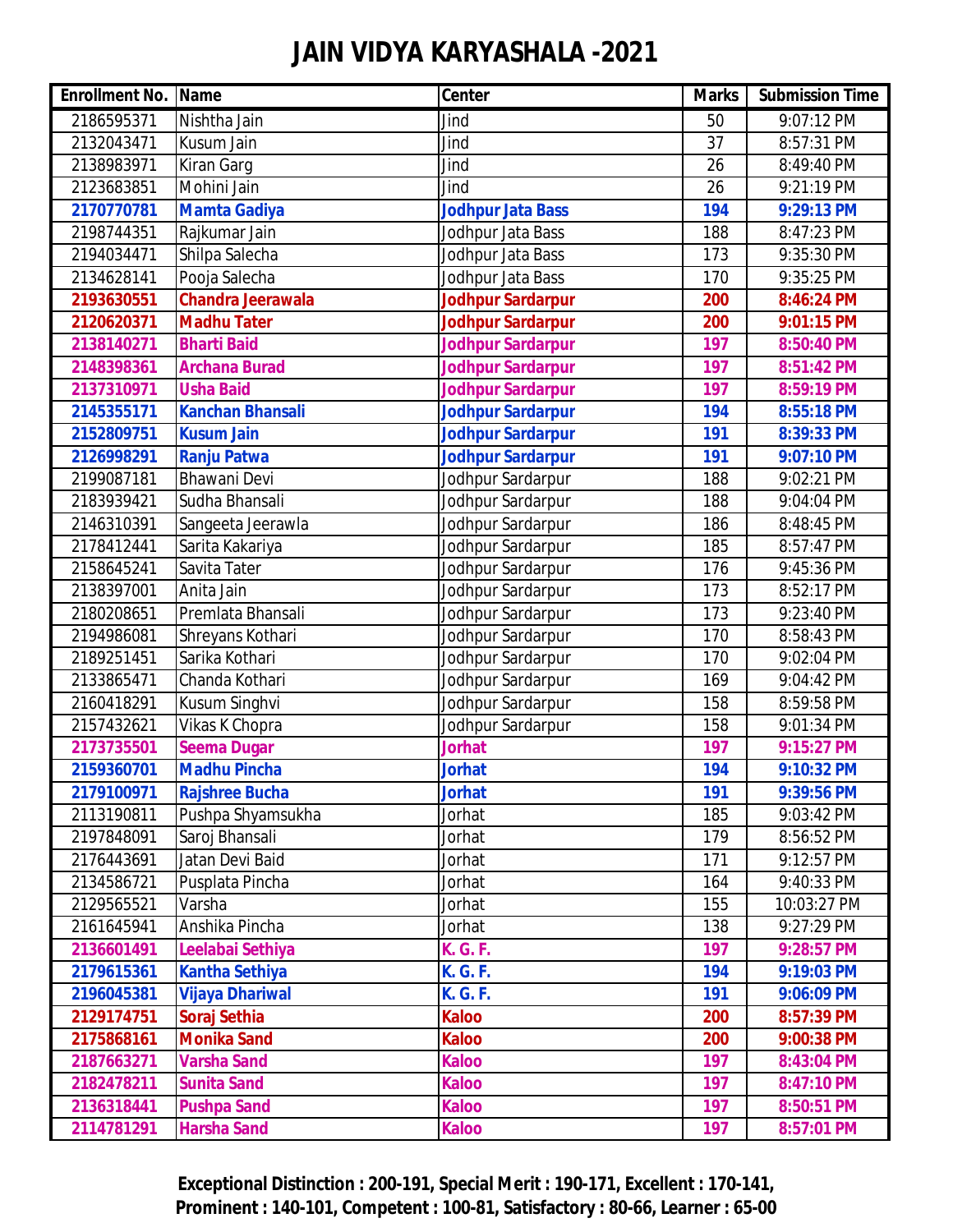| <b>Enrollment No. Name</b> |                          | <b>Center</b>    | <b>Marks</b> | <b>Submission Time</b> |
|----------------------------|--------------------------|------------------|--------------|------------------------|
| 2189036541                 | <b>Preksha Bothra</b>    | <b>Kaloo</b>     | 197          | 9:05:27 PM             |
| 2187463151                 | <b>Nikki Duger</b>       | <b>Kaloo</b>     | 194          | 8:52:36 PM             |
| 2190443861                 | <b>Neeraj Duger</b>      | <b>Kaloo</b>     | 194          | 9:02:38 PM             |
| 2190572461                 | <b>Chanderkala Duger</b> | <b>Kaloo</b>     | 191          | 8:53:38 PM             |
| 2138837041                 | Manju Devi Gang          | Kamrej           | 179          | 8:58:47 PM             |
| 2177357201                 | Sunil Gandhi             | Kamrej           | 77           | 9:00:16 PM             |
| 2154863511                 | A. Karuna Dhariwal       | Kanchipuram      | 176          | 9:02:42 PM             |
| 2132713251                 | <b>Suman Rakhecha</b>    | <b>Kandivali</b> | 200          | 8:50:57 PM             |
| 2119037531                 | <b>Chandra Jain</b>      | <b>Kandivali</b> | 200          | 9:46:44 PM             |
| 2161471201                 | <b>Prema Jain</b>        | <b>Kandivali</b> | 197          | 8:48:46 PM             |
| 2196182581                 | <b>Seema D Kothari</b>   | <b>Kandivali</b> | 197          | 9:04:55 PM             |
| 2125715791                 | <b>Premlata Bapna</b>    | <b>Kandivali</b> | 197          | 9:10:16 PM             |
| 2150684071                 | <b>Shantilal Kothari</b> | <b>Kandivali</b> | 197          | 9:21:35 PM             |
| 2155350381                 | <b>Nirmala</b>           | <b>Kandivali</b> | 197          | 9:24:58 PM             |
| 2173118051                 | <b>Shantilal Lunawat</b> | <b>Kandivali</b> | 194          | 8:46:42 PM             |
| 2136476321                 | <b>Vandana Munot</b>     | <b>Kandivali</b> | 194          | 8:48:56 PM             |
| 2188911311                 | <b>Aruna Jain</b>        | <b>Kandivali</b> | 194          | 9:17:29 PM             |
| 2149743241                 | <b>Usha Singhvi</b>      | <b>Kandivali</b> | 194          | 9:18:07 PM             |
| 2178276091                 | <b>Gautam Jain</b>       | <b>Kandivali</b> | 191          | 8:49:01 PM             |
| 2155006071                 | <b>Shushila Lunawat</b>  | <b>Kandivali</b> | 191          | 8:52:42 PM             |
| 2128485521                 | <b>Khushbu Choraria</b>  | <b>Kandivali</b> | 191          | 9:29:24 PM             |
| 2121971781                 | <b>Pranjal Jain</b>      | <b>Kandivali</b> | 191          | 10:05:31 PM            |
| 2199061311                 | Sangeeta Intodia         | Kandivali        | 185          | 9:16:45 PM             |
| 2169084321                 | Paras Mal Dugad          | Kandivali        | 185          | 9:50:42 PM             |
| 2186904371                 | Rekha Singhvi            | Kandivali        | 182          | 8:49:50 PM             |
| 2138783541                 | Shushila Madrecha        | Kandivali        | 173          | 9:09:27 PM             |
| 2165441891                 | Vimladevi Dugad          | Kandivali        | 173          | 9:18:57 PM             |
| 2143979821                 | Rachana Hiran            | Kandivali        | 173          | 9:19:34 PM             |
| 2149893731                 | Kavita Kanther           | Kandivali        | 173          | 9:45:10 PM             |
| 2191944661                 | Madhu Intodia            | Kandivali        | 171          | 9:08:55 PM             |
| 2138671121                 | Jayshree V Kachhara      | Kandivali        | 170          | 8:51:28 PM             |
| 2127762981                 | Seema M Kothari          | Kandivali        | 168          | 10:01:01 PM            |
| 2192622201                 | Rekha Kothari            | Kandivali        | 167          | 9:23:49 PM             |
| 2167984421                 | Yashi Kothari            | Kandivali        | 167          | 9:48:07 PM             |
| 2199391811                 | Tara Kumath              | Kandivali        | 164          | 8:50:27 PM             |
| 2131581391                 | Meena Singhvi            | Kandivali        | 164          | 9:10:04 PM             |
| 2160023041                 | Rekha Sunil Sancheti     | Kandivali        | 164          | 9:25:11 PM             |
| 2183009981                 | Susheela Patwari         | Kandivali        | 161          | 8:47:46 PM             |
| 2134359231                 | Rahul Kumar Shrishrimal  | Kandivali        | 158          | 8:55:52 PM             |
| 2177667601                 | Pramod Dangi             | Kandivali        | 149          | 8:42:27 PM             |
| 2139685491                 | Nisha Dugar              | Kandivali        | 149          | 9:36:39 PM             |
| 2173391941                 | Yogesh Kothari           | Kandivali        | 140          | 8:54:12 PM             |
| 2137092561                 | Nitu Nahta               | Kandivali        | 129          | 10:09:17 PM            |
| 2125985601                 | Priyanka R. Shrishrimal  | Kandivali        | 125          | 8:57:06 PM             |
| 2197104981                 | Rajkumari Bothra         | Kandivali        | 89           | 8:57:49 PM             |
| 2133068631                 | Manju Jain               | Kandivali        | 83           | 9:20:37 PM             |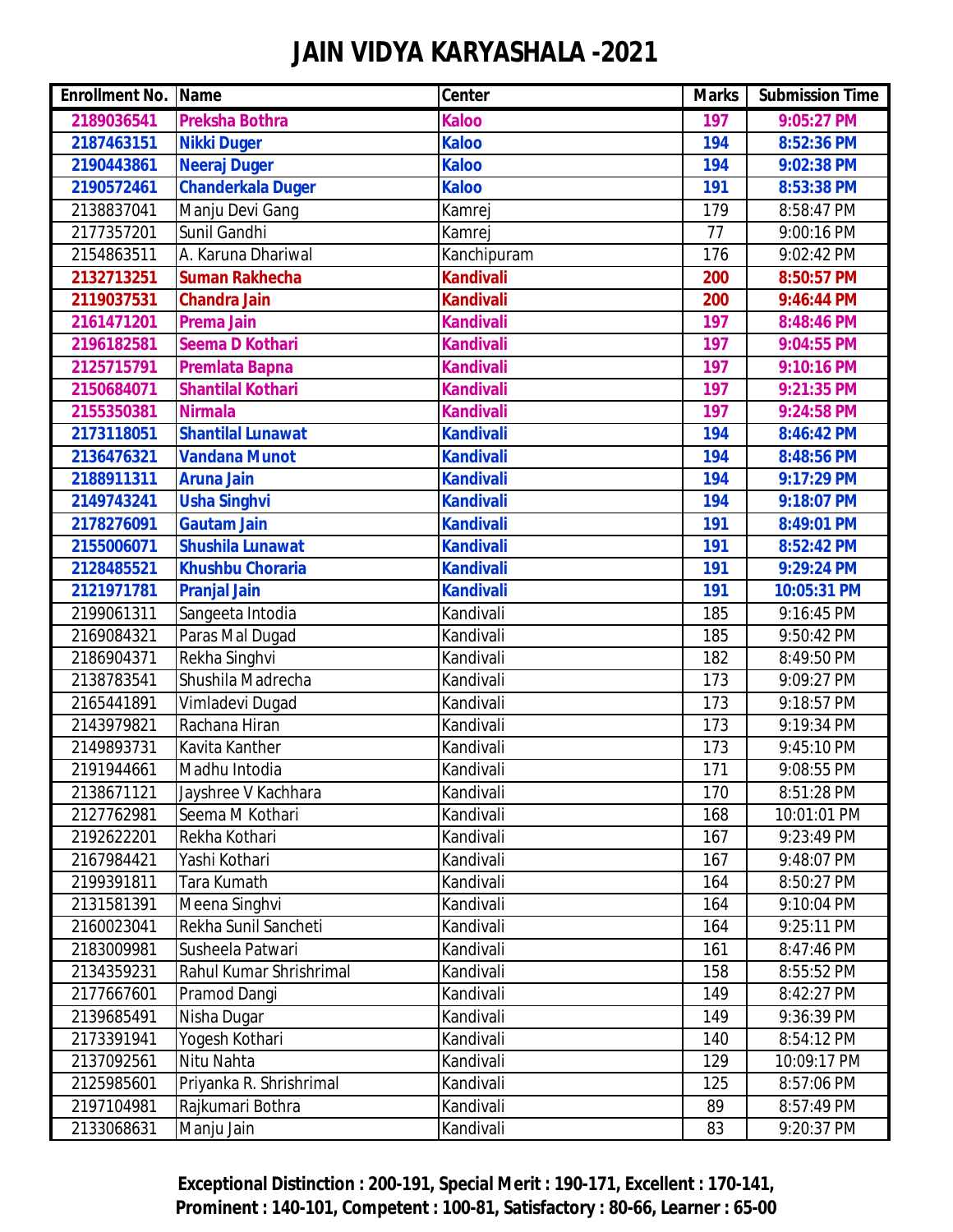| <b>Enrollment No. Name</b> |                          | <b>Center</b>     | <b>Marks</b>   | <b>Submission Time</b> |
|----------------------------|--------------------------|-------------------|----------------|------------------------|
| 2135130851                 | Vinod Kothari            | Kandivali         | 74             | 9:51:48 PM             |
| 2147235871                 | Chetan Kucheria          | Kandivali         | 71             | 10:05:49 PM            |
| 2130807691                 | Manish Ranka             | Kandivali         | 56             | 9:29:48 PM             |
| 2195562901                 | Meena Kothari            | Kandivali         | 23             | 10:09:56 PM            |
| 2119217111                 | Rhea Bhandari            | Kandivali         | 5              | 8:53:58 PM             |
| 2186979281                 | Ashok Kothari            | Kandivali         | $\overline{0}$ | 10:07:43 PM            |
| 2164273051                 | Shejal Lodha             | Kanjurmarg        | 182            | 10:02:27 PM            |
| 2182412491                 | Ramesh Lodha             | Kanjurmarg        | 182            | 10:05:39 PM            |
| 2166677561                 | Meena M Jain             | Kanjurmarg        | 164            | 9:12:51 PM             |
| 2138509651                 | Pooja Jain               | Kanjurmarg        | 155            | 8:59:32 PM             |
| 2178124631                 | Rekha Chandaliya         | Kanjurmarg        | 128            | 9:29:52 PM             |
| 2143469441                 | Mukesh M Hiran           | Kanjurmarg        | 101            | 8:46:50 PM             |
| 2196136051                 | Himmat Chandaliya        | Kanjurmarg        | 73             | 9:17:25 PM             |
| 2112319011                 | <b>Sandeep Lodha</b>     | <b>Kankroli</b>   | 200            | 8:41:42 PM             |
| 2189646001                 | <b>Sudha Soni</b>        | <b>Kankroli</b>   | 200            | 8:52:36 PM             |
| 2140810411                 | Rajesh Lodha             | <b>Kankroli</b>   | 200            | 8:54:42 PM             |
| 2176532161                 | <b>Tara Lodha</b>        | <b>Kankroli</b>   | 200            | 9:13:43 PM             |
| 2142765581                 | <b>Archana Soni</b>      | <b>Kankroli</b>   | 197            | 8:52:02 PM             |
| 2163266051                 | Meena Navalkha           | Kankroli          | 188            | 8:53:02 PM             |
| 2193943991                 | Madhu Pagaria            | Kankroli          | 188            | 9:01:09 PM             |
| 2197610281                 | Jatan Devi Dhiliwal      | Kankroli          | 186            | 8:47:57 PM             |
| 2191957461                 | Neeta Soni               | Kankroli          | 185            | 9:03:42 PM             |
| 2124736021                 | Tara Bapna               | Kankroli          | 173            | 10:00:18 PM            |
| 2120731291                 | Chanda Jain              | Kankroli          | 141            | 9:15:06 PM             |
| 2132264691                 | Bhavna Jain              | Kankroli          | 98             | 9:07:32 PM             |
| 2174983511                 | Ratni Pugalia            | Kanpur            | 188            | 8:45:41 PM             |
| 2171008331                 | Saroj Baid               | Kanpur            | 185            | 8:59:21 PM             |
| 2157022761                 | <b>Smita Jain</b>        | Kantabanji        | 197            | 8:51:53 PM             |
| 2190564281                 | <b>Mamta Jain</b>        | Kantabanji        | 197            | 9:00:28 PM             |
| 2130451091                 | Sapna Jain               | Kantabanji        | 194            | 8:50:59 PM             |
| 2168816851                 | <b>Bobby Jain</b>        | <b>Kantabanji</b> | 194            | 8:53:25 PM             |
| 2170756091                 | <b>Pinky Jain</b>        | Kantabanji        | 194            | 9:04:01 PM             |
| 2113080081                 | <b>Jaysing Jain</b>      | Kantabanji        | 194            | 9:11:05 PM             |
| 2166481861                 | <b>Hemant Kumar Jain</b> | Kantabanji        | 194            | 9:13:11 PM             |
| 2199177641                 | <b>Nikhil Jain</b>       | Kantabanji        | 194            | 9:17:14 PM             |
| 2141496181                 | <b>Ankit Kr.Jain</b>     | Kantabanji        | 191            | 9:03:21 PM             |
| 2191619431                 | <b>Bikash Kr.Jain</b>    | Kantabanji        | 191            | 9:19:43 PM             |
| 2161756461                 | Sumit Jain               | Kantabanji        | 188            | 9:05:33 PM             |
| 2127967851                 | Jaimala Chhapadia        | Kantabanji        | 166            | 9:06:58 PM             |
| 2165833961                 | Vandana Agrawal          | Kantabanji        | 140            | 10:05:10 PM            |
| 2123863551                 | Piyush Jain              | Kantabanji        | 20             | 8:33:04 PM             |
| 2167165391                 | Seema Chaplot            | Kapasan           | 162            | 9:22:01 PM             |
| 2158804201                 | <b>Suman Kothari</b>     | <b>Kathmandu</b>  | 200            | 8:54:23 PM             |
| 2132115451                 | Abhilasha Lunia          | <b>Kathmandu</b>  | 200            | 9:10:01 PM             |
| 2197853981                 | <b>Poonam Lunia</b>      | <b>Kathmandu</b>  | 200            | 9:19:40 PM             |
| 2134181591                 | <b>Arti Dharewal</b>     | <b>Kathmandu</b>  | 197            | 8:45:21 PM             |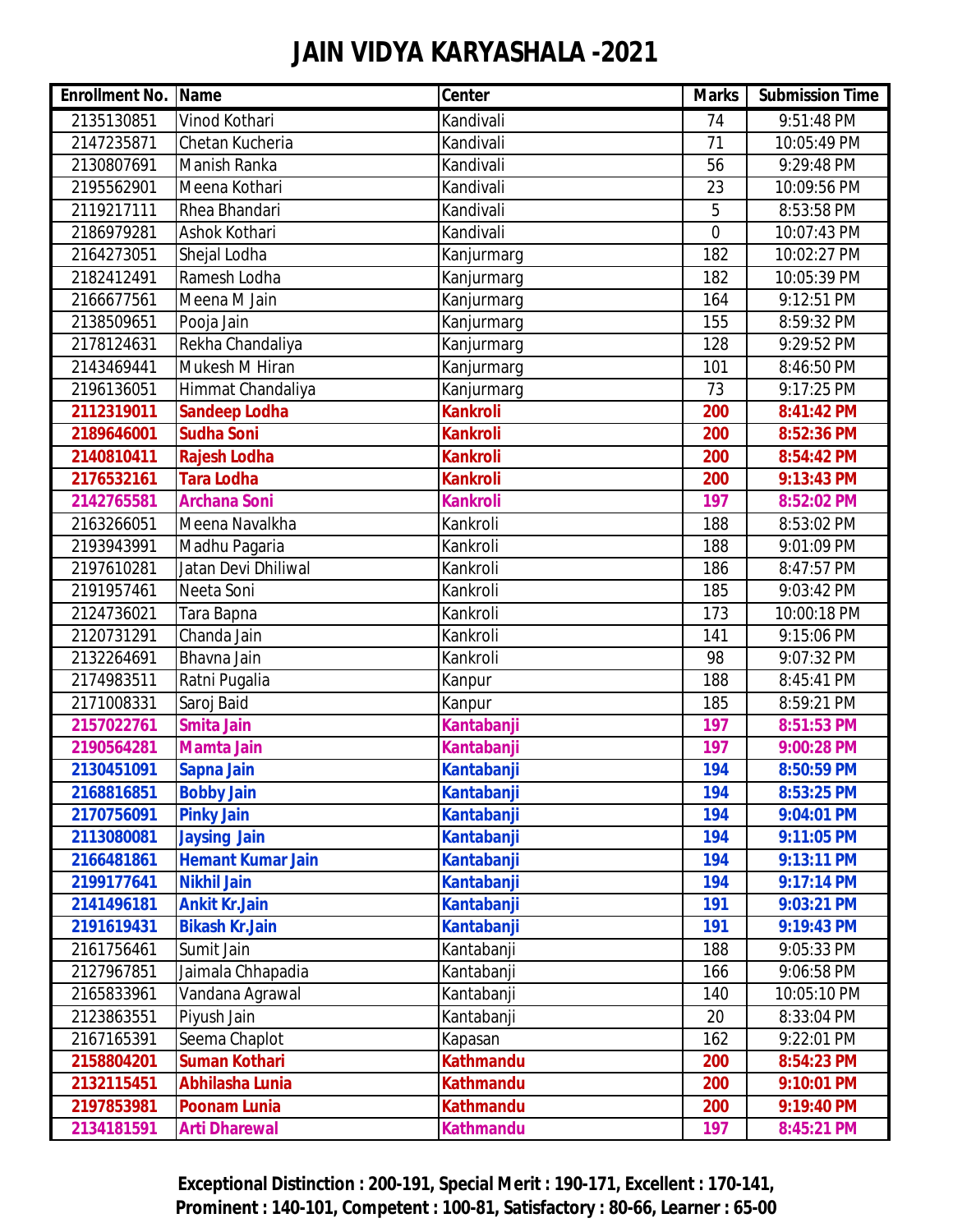| <b>Enrollment No. Name</b> |                              | <b>Center</b>      | <b>Marks</b> | <b>Submission Time</b> |
|----------------------------|------------------------------|--------------------|--------------|------------------------|
| 2119048181                 | <b>Saroj Dharewal</b>        | <b>Kathmandu</b>   | 197          | 9:02:38 PM             |
| 2150189411                 | <b>Ekta Sancheti</b>         | <b>Kathmandu</b>   | 197          | 9:07:10 PM             |
| 2157415561                 | <b>Bikram Sancheti</b>       | <b>Kathmandu</b>   | 197          | 9:29:41 PM             |
| 2120738551                 | <b>Sushama Lunia</b>         | <b>Kathmandu</b>   | 194          | 8:57:10 PM             |
| 2118991911                 | <b>Santosh Devi Singhi</b>   | <b>Kathmandu</b>   | 194          | 9:37:37 PM             |
| 2185027281                 | <b>Sapna Singhi</b>          | <b>Kathmandu</b>   | 194          | 9:56:12 PM             |
| 2133816231                 | <b>Nistha Jain</b>           | <b>Kathmandu</b>   | 194          | 9:56:44 PM             |
| 2126344631                 | <b>Anshu Jain</b>            | <b>Kathmandu</b>   | 194          | 10:05:38 PM            |
| 2183382741                 | <b>Sangita Giya</b>          | <b>Kathmandu</b>   | 191          | 9:30:05 PM             |
| 2147104141                 | <b>Sushma Singhi</b>         | <b>Kathmandu</b>   | 191          | 9:38:38 PM             |
| 2186825031                 | Krishna Giya                 | Kathmandu          | 188          | 9:07:38 PM             |
| 2174794721                 | Kavita Nahata                | Kathmandu          | 188          | 9:27:06 PM             |
| 2174314951                 | Samta Bhutoria               | Kathmandu          | 185          | 8:51:30 PM             |
| 2147821811                 | Nikita Jain                  | Kathmandu          | 185          | 9:45:49 PM             |
| 2135313671                 | Rajesh Kr.Jain Singhi        | Kathmandu          | 183          | 9:14:07 PM             |
| 2134750111                 | Anju Choraria                | Kathmandu          | 182          | 9:46:16 PM             |
| 2191380021                 | Pawan Sethia                 | Kathmandu          | 182          | 10:02:05 PM            |
| 2190331551                 | Suman Sethia                 | Kathmandu          | 182          | 10:06:04 PM            |
| 2126474671                 | Piyush Sethia                | Kathmandu          | 180          | 9:36:34 PM             |
| 2153411701                 | Santosh Lunia                | Kathmandu          | 164          | 8:59:45 PM             |
| 2156363581                 | Priyanka Parakh              | Kathmandu          | 162          | 10:09:50 PM            |
| 2155277511                 | Sangita Luniya               | Kathmandu          | 138          | 10:09:57 PM            |
| 2167453531                 | Kavita Banthia               | Kathmandu          | 126          | 10:09:59 PM            |
| 2180138921                 | Vandana Mahnot               | Kathmandu          | 122          | 10:08:31 PM            |
| 2157341621                 | Rakesh Bafna                 | Kathmandu          | 114          | 9:31:20 PM             |
| 2136738081                 | Shreya Naulakha              | Kathmandu          | 90           | 9:34:10 PM             |
| 2188503351                 | Upasana Bhansali             | Kathmandu          | 82           | 10:09:58 PM            |
| 2130304701                 | Sushma Patawari              | Katihar            | 185          | 8:55:47 PM             |
| 2124995691                 | Snehlata Sethia              | Katihar            | 182          | 8:54:01 PM             |
| 2151877241                 | Pradeep Sethia               | Katihar            | 176          | 9:07:25 PM             |
| 2178844101                 | <b>Neelu Kothari</b>         | <b>Kelwa</b>       | 194          | 9:33:47 PM             |
| 2118319711                 | <b>Rekha Kothari</b>         | <b>Kelwa</b>       | 191          | 9:34:15 PM             |
| 2127534801                 | <b>Kiran Kothari</b>         | <b>Kelwa</b>       | 191          | 9:34:42 PM             |
| 2181713591                 | Deeksha Jain                 | Kelwa              | 185          | 9:05:21 PM             |
| 2143638491                 | Kusum Sankhala               | Kelwa              | 156          | 9:15:07 PM             |
| 2152868321                 | Arushi Sankhala              | Kelwa              | 153          | 9:14:31 PM             |
| 2131394081                 | Samta Bohara                 | Kelwa              | 153          | 10:09:59 PM            |
| 2144451871                 | Neelam Jain                  | Kesinga            | 98           | 10:09:06 PM            |
| 2138861381                 | <b>Santosh Devi Gulgulia</b> | <b>Khajuwala</b>   | 200          | 9:29:18 PM             |
| 2132341061                 | <b>Mamta Bafna</b>           | <b>Khar (East)</b> | 197          | 8:58:00 PM             |
| 2195114841                 | Basanta H Mehta              | Khar (East)        | 173          | 10:01:05 PM            |
| 2163717841                 | <b>Manju Baid</b>            | <b>Kharupetia</b>  | 194          | 9:05:08 PM             |
| 2156617701                 | <b>Kusum Baid</b>            | <b>Kharupetia</b>  | 194          | 9:23:11 PM             |
| 2151708771                 | Rekha Jain                   | Kharupetia         | 188          | 9:22:19 PM             |
| 2176882661                 | Divya Shyamsukha             | Kharupetia         | $\mathbf 0$  | 9:14:21 PM             |
| 2145637621                 | Saroj Patawari               | <b>Kishanganj</b>  | 197          | 8:52:35 PM             |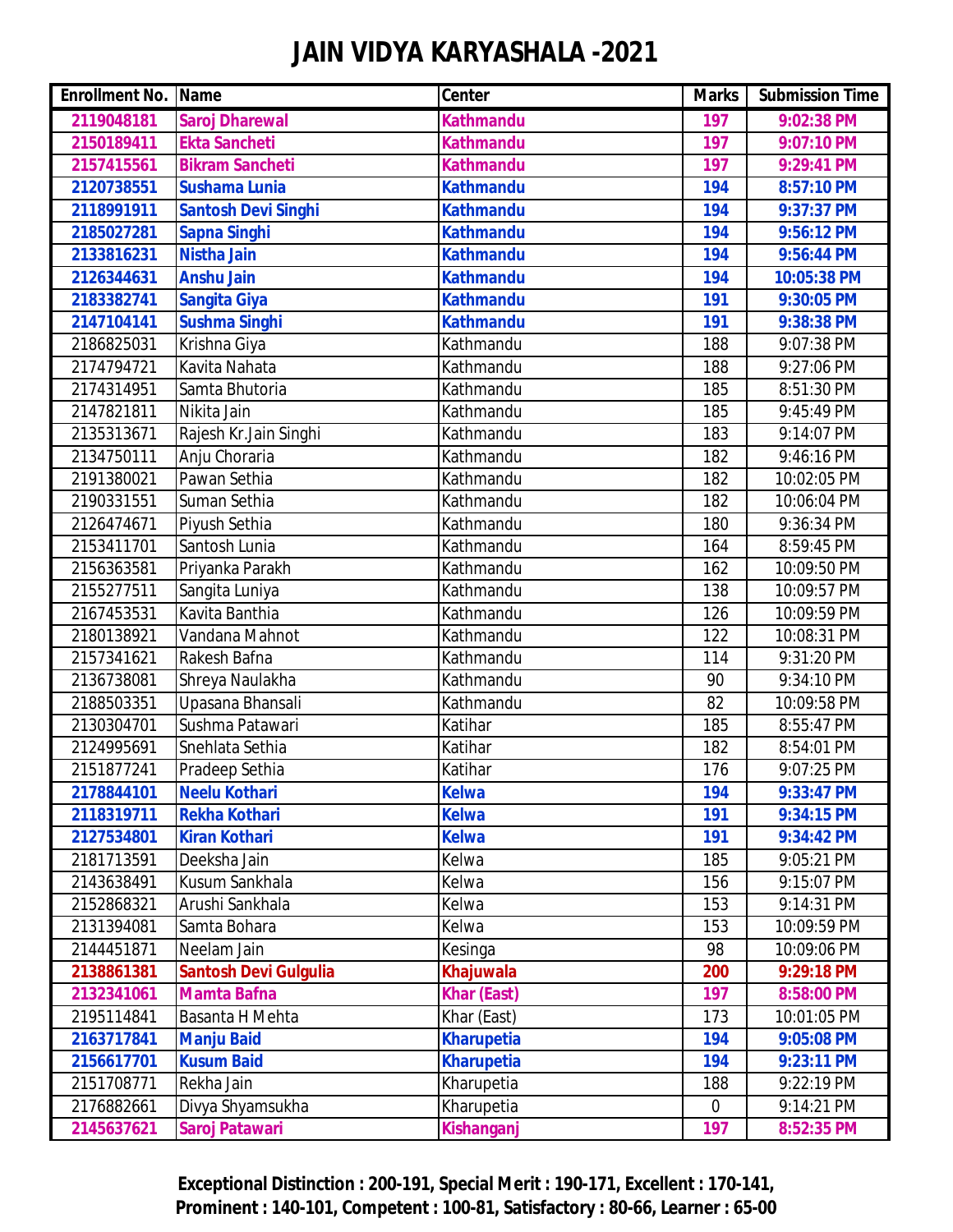| <b>Enrollment No. Name</b> |                            | Center            | <b>Marks</b> | <b>Submission Time</b> |
|----------------------------|----------------------------|-------------------|--------------|------------------------|
| 2138832771                 | <b>Shanti Devi Jain</b>    | Kishanganj        | 197          | 9:25:52 PM             |
| 2127993051                 | <b>Anshu Jain</b>          | Kishanganj        | 194          | 9:16:16 PM             |
| 2187333341                 | <b>Manju Devi Patawari</b> | <b>Kishanganj</b> | 194          | 9:27:22 PM             |
| 2195866121                 | <b>Swati Daftari</b>       | <b>Kishanganj</b> | 194          | 10:04:40 PM            |
| 2161375901                 | <b>Sudha Daftari</b>       | <b>Kishanganj</b> | 191          | 9:35:39 PM             |
| 2169405841                 | Amita Banthia              | Kishanganj        | 185          | 9:14:57 PM             |
| 2154739091                 | Priyanka Daftari           | Kishanganj        | 182          | 9:28:14 PM             |
| 2181666261                 | Sonia Srimal               | Kishanganj        | 170          | 9:09:08 PM             |
| 2152708921                 | Mili Jain Baid             | Kishanganj        | 164          | 9:38:28 PM             |
| 2191465631                 | Sarika Jain                | Kishanganj        | 161          | 9:03:14 PM             |
| 2169572531                 | Santosh Dugar              | Kishanganj        | 155          | 9:41:12 PM             |
| 2120794671                 | Aishwarya Daftari          | Kishanganj        | 152          | 10:05:24 PM            |
| 2125617951                 | Mina Baid                  | Kishanganj        | 21           | 8:59:00 PM             |
| 2122822571                 | Parbha Jain                | Kokrajhar         | 185          | 9:49:14 PM             |
| 2123559911                 | Sweta Pagariya             | Kolhapur          | 176          | 8:56:18 PM             |
| 2173947131                 | Chetna A Shrishrimal       | Kolhapur          | 164          | 8:51:26 PM             |
| 2136741461                 | <b>Neeru Bothra</b>        | <b>Kolkata</b>    | 197          | 9:06:39 PM             |
| 2151655951                 | <b>Ritika Manot</b>        | <b>Kolkata</b>    | 194          | 8:43:54 PM             |
| 2184867181                 | <b>Mamta Sancheti</b>      | <b>Kolkata</b>    | 191          | 10:05:52 PM            |
| 2196401901                 | <b>Suman Manot</b>         | Kolkata           | 185          | 8:46:34 PM             |
| 2168675111                 | Snehlata Bhura             | Kolkata           | 185          | 10:05:18 PM            |
| 2168389831                 | Pushpa Baid                | Kolkata           | 182          | 9:06:04 PM             |
| 2143348261                 | Nikita Jain                | Kolkata           | 182          | 9:42:07 PM             |
| 2176237411                 | Santosh Nahata             | Kolkata           | 176          | 8:56:05 PM             |
| 2171814621                 | Sayar Surana               | Kolkata           | 173          | 8:51:49 PM             |
| 2141559871                 | Asha Bothra                | Kolkata           | 167          | 9:13:43 PM             |
| 2199430571                 | Sarla Devi Gangh           | Kolkata           | 164          | 9:10:54 PM             |
| 2154477891                 | Manju Devi Ghosal          | Kolkata           | 162          | 9:03:34 PM             |
| 2165895881                 | Sangita Lunia              | Kolkata           | 155          | 9:30:33 PM             |
| 2196126281                 | Nirmala Bagrecha           | Kolkata           | 155          | 9:47:25 PM             |
| 2123297271                 | Sayar Kothari              | Kolkata           | 134          | 9:13:13 PM             |
| 2191894911                 | Rakesh Nahata              | Kolkata           | 113          | 9:09:25 PM             |
| 2121719671                 | Jyoti Bafna                | Kolkata           | 92           | 9:28:08 PM             |
| 2149605001                 | Pushpa Chopra              | Koppal            | 143          | 9:11:09 PM             |
| 2168634891                 | Kamla Palgota              | Koppal            | 126          | 9:11:57 PM             |
| 2184596491                 | <b>Shikha Bafna</b>        | <b>Kota</b>       | 197          | 8:43:50 PM             |
| 2198009241                 | <b>Supriya Hirawat</b>     | <b>Kota</b>       | 191          | 9:15:51 PM             |
| 2189725221                 | Bhupendra Bardia           | Kota              | 188          | 9:07:59 PM             |
| 2145250171                 | Kusum Jain                 | Kota              | 188          | 9:46:09 PM             |
| 2130548201                 | Sarita Bardia              | Kota              | 182          | 9:34:37 PM             |
| 2174833841                 | Rachna Sethia              | Kota              | 179          | 8:48:31 PM             |
| 2185102021                 | Chandra Prabha Jain        | Kota              | 164          | 9:43:07 PM             |
| 2176708441                 | Kanak Nahata               | Kota              | 152          | 9:29:55 PM             |
| 2141466361                 | Anu Jain                   | Kota              | 141          | 10:08:37 PM            |
| 2149170061                 | Renu Dugar                 | Kota              | 125          | 8:51:22 PM             |
| 2117526531                 | <b>Manju Baid</b>          | Ladnun            | 194          | 8:47:29 PM             |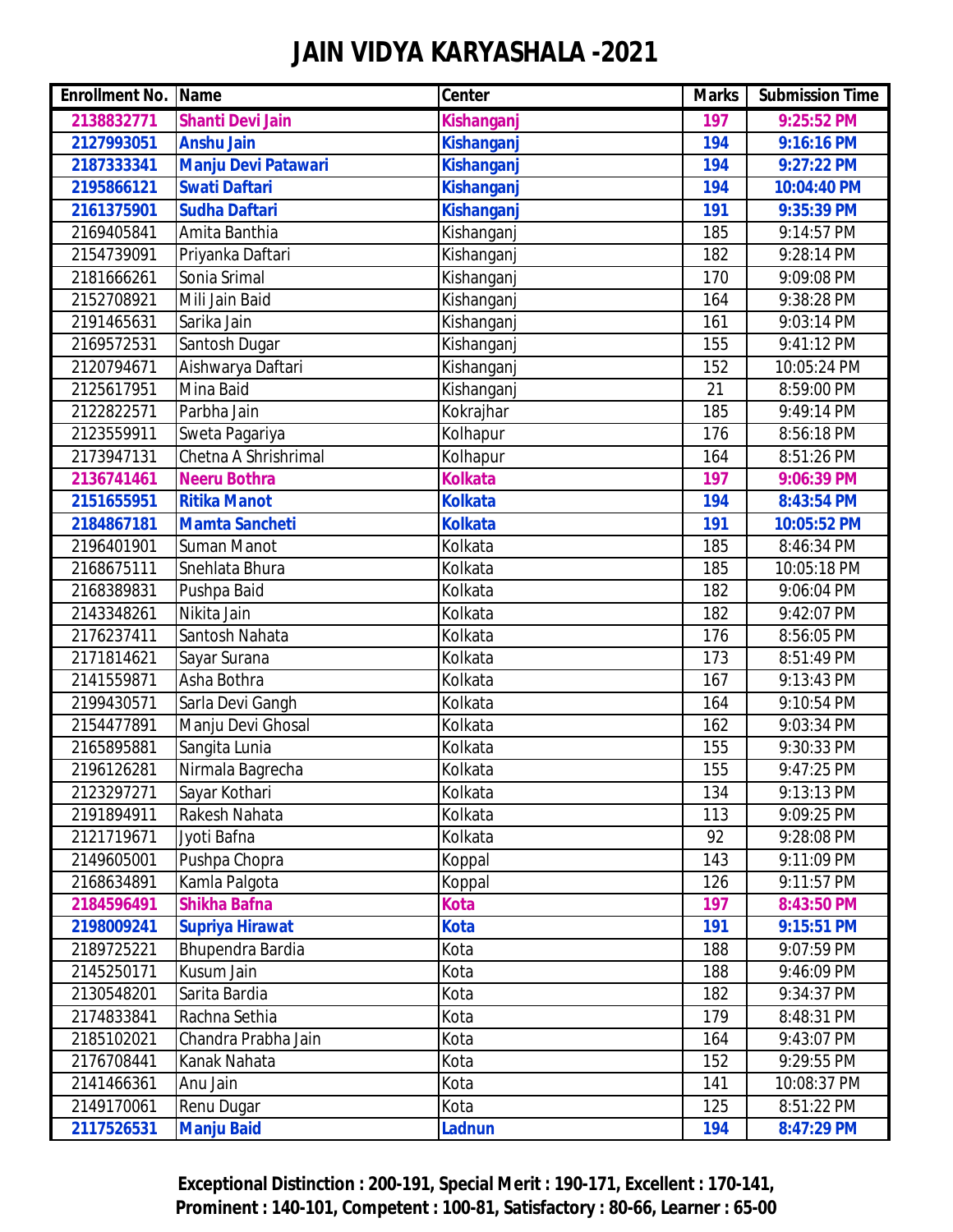| <b>Enrollment No. Name</b> |                             | <b>Center</b>   | <b>Marks</b> | <b>Submission Time</b> |
|----------------------------|-----------------------------|-----------------|--------------|------------------------|
| 2137758461                 | Rajshree Kochar             | Ladnun          | 170          | 10:03:37 PM            |
| 2115029841                 | Neeta Nahar                 | Ladnun          | 169          | 9:12:27 PM             |
| 2189151221                 | Meena Bothra                | Ladnun          | 109          | 10:09:57 PM            |
| 2192177111                 | Purnima Choraria            | Ladnun          | 83           | 9:20:48 PM             |
| 2174018361                 | <b>Sampat Devi Nahata</b>   | Laketown        | 200          | 8:59:03 PM             |
| 2166257781                 | <b>Hema Dugar</b>           | <b>Laketown</b> | 200          | 9:08:58 PM             |
| 2170392151                 | Sushil Kr. Shyamsukha       | <b>Laketown</b> | 197          | 8:47:52 PM             |
| 2161427451                 | <b>Jaya Bothra</b>          | <b>Laketown</b> | 197          | 8:57:22 PM             |
| 2167990091                 | <b>Bina Singhi</b>          | <b>Laketown</b> | 197          | 9:12:35 PM             |
| 2128170591                 | Kamala devi Shyamsukha      | <b>Laketown</b> | 197          | 9:17:37 PM             |
| 2146499021                 | <b>Rishab Dugar</b>         | Laketown        | 197          | 9:50:12 PM             |
| 2196094221                 | <b>Vijay Kumar Barmecha</b> | Laketown        | 194          | 9:24:21 PM             |
| 2155050311                 | <b>Anupam Gupta</b>         | <b>Laketown</b> | 192          | 9:00:14 PM             |
| 2189246411                 | <b>Babita Surana</b>        | <b>Laketown</b> | 191          | 8:53:23 PM             |
| 2191057101                 | <b>Manju Dugar</b>          | <b>Laketown</b> | 191          | 8:58:03 PM             |
| 2147902241                 | <b>Akshaj Bothra</b>        | <b>Laketown</b> | 191          | 9:08:19 PM             |
| 2123005841                 | <b>Babita Dugar</b>         | Laketown        | 191          | 9:44:22 PM             |
| 2165902921                 | Priyanka Baid               | Laketown        | 185          | 8:52:48 PM             |
| 2169716811                 | Rekha Golchha               | Laketown        | 185          | 9:37:07 PM             |
| 2174218191                 | Jayshree Barmecha           | Laketown        | 180          | 9:17:23 PM             |
| 2183516851                 | Nita Bothra                 | Laketown        | 179          | 8:47:22 PM             |
| 2122499751                 | <b>Sital Doshi</b>          | Laketown        | 179          | 9:06:54 PM             |
| 2144002011                 | Nitu Hirawat                | Laketown        | 179          | 9:11:48 PM             |
| 2142186171                 | Preeti Singhi               | Laketown        | 173          | 9:53:44 PM             |
| 2185265861                 | Mamtha Jain                 | Laketown        | 167          | 9:35:25 PM             |
| 2146921001                 | Sushila Bengani             | Laketown        | 164          | 8:49:34 PM             |
| 2196662811                 | Mina Dugar                  | Laketown        | 164          | 9:24:57 PM             |
| 2115727111                 | Nirmala Baid                | Laketown        | 155          | 8:53:13 PM             |
| 2187890191                 | Ujjwal Dugar                | Laketown        | 155          | 9:42:02 PM             |
| 2163869061                 | Sweety Sekhani              | Laketown        | 154          | 10:03:17 PM            |
| 2118712941                 | <b>Kumud Bardia</b>         | Laketown        | 152          | 9:39:04 PM             |
| 2143641521                 | Sangeeta Bothra             | Laketown        | 152          | 9:54:31 PM             |
| 2152063431                 | Hemlata Khater              | Laketown        | 149          | 8:57:12 PM             |
| 2147386131                 | Ritu Singhi                 | Laketown        | 137          | 9:35:39 PM             |
| 2188831291                 | Sandeep Kr. Singhi          | Laketown        | 132          | 10:08:21 PM            |
| 2129277171                 | Seema Singhi                | Laketown        | 92           | 9:14:27 PM             |
| 2171560521                 | <b>Sangita Gatagat</b>      | Latur           | 200          | 8:41:50 PM             |
| 2143922721                 | Taradevi M Gatagat          | Latur           | 185          | 9:23:38 PM             |
| 2129669821                 | Shruti Gatagat              | Latur           | 170          | 9:49:48 PM             |
| 2183063691                 | Kishor Kr. Gatagat          | Latur           | 167          | 9:55:19 PM             |
| 2158611661                 | Usha                        | Latur           | 157          | 9:02:31 PM             |
| 2193690531                 | Swati Gatagat               | Latur           | 119          | 9:25:12 PM             |
| 2176331891                 | <b>Manju Singhvi</b>        | Limbayat        | 197          | 8:54:08 PM             |
| 2196765871                 | Shakuntala Maru             | Limbayat        | 176          | 9:41:09 PM             |
| 2158221001                 | Twinkle Bafna               | Limbayat        | 155          | 10:06:11 PM            |
| 2123699961                 | Simran Sahu                 | Limbayat        | 134          | 9:14:07 PM             |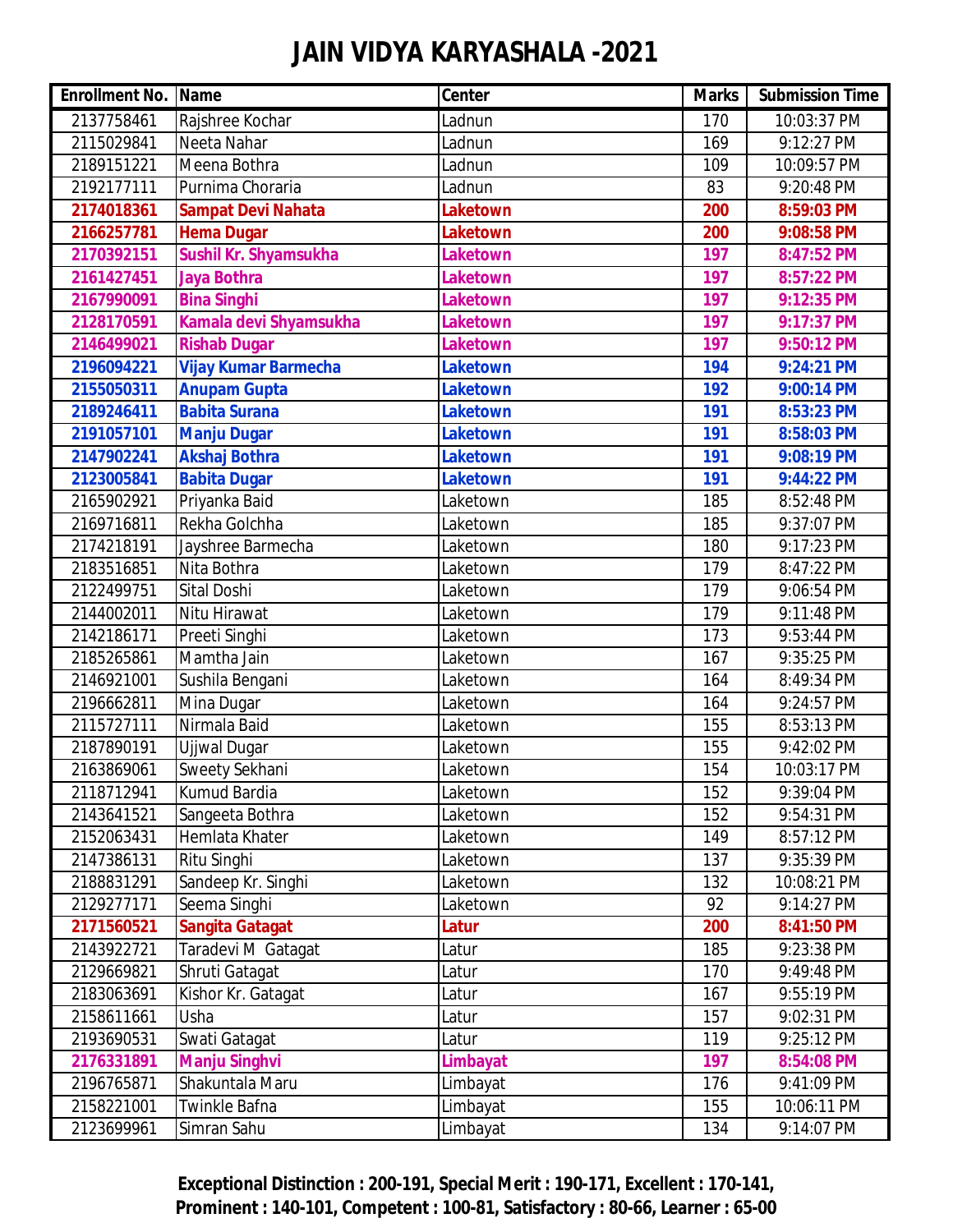| <b>Enrollment No. Name</b> |                         | <b>Center</b>               | <b>Marks</b> | <b>Submission Time</b> |
|----------------------------|-------------------------|-----------------------------|--------------|------------------------|
| 2148035221                 | Rekha Ganna             | Limbayat                    | 92           | 9:25:04 PM             |
| 2133422541                 | Bhavna Jain             | Limbayat                    | 74           | 9:07:00 PM             |
| 2189262511                 | Rahul Jain              | Limbayat                    | 56           | 9:34:22 PM             |
| 2197020121                 | Sudhir H Dangi          | Limbayat                    | 47           | 9:46:20 PM             |
| 2146654291                 | Sonu Dangi              | Limbayat                    | 44           | 9:22:24 PM             |
| 2143886861                 | Vimal Bhalawat          | Limbayat                    | 17           | 8:57:11 PM             |
| 2122260361                 | Sadhana Samsukha        | <b>Ludhiana</b>             | 200          | 8:49:00 PM             |
| 2128791041                 | <b>Manju Baid</b>       | Ludhiana                    | 200          | 9:04:38 PM             |
| 2149559341                 | <b>Vandana Musraf</b>   | <b>Ludhiana</b>             | 197          | 8:44:54 PM             |
| 2169057441                 | <b>Phool Samsukha</b>   | <b>Ludhiana</b>             | 194          | 8:46:23 PM             |
| 2154858121                 | <b>Ritu Ahuja</b>       | Ludhiana                    | 194          | 8:48:15 PM             |
| 2198935601                 | Rashmi Samsukha         | <b>Ludhiana</b>             | 194          | 8:52:30 PM             |
| 2128133971                 | <b>Sangita Rani</b>     | <b>Ludhiana</b>             | 194          | 8:59:40 PM             |
| 2138260281                 | Sumitra Devi Sethia     | Ludhiana                    | 185          | 8:50:32 PM             |
| 2177387531                 | Pramila Pugalia         | Ludhiana                    | 182          | 9:37:34 PM             |
| 2149012901                 | Kavita Sethia           | Ludhiana                    | 182          | 9:38:59 PM             |
| 2144727701                 | Manju Singhi            | Ludhiana                    | 182          | 9:39:23 PM             |
| 2160356521                 | Saroj Parakh            | Ludhiana                    | 176          | 9:53:46 PM             |
| 2164496451                 | Jayshree Sethia         | Ludhiana                    | 174          | 9:25:41 PM             |
| 2131718721                 | Sajjal Jain             | Ludhiana                    | 172          | 9:08:15 PM             |
| 2179825511                 | Rekha Dugar             | Ludhiana                    | 155          | 9:17:05 PM             |
| 2143910671                 | Sidhi Jain              | Ludhiana                    | 8            | 9:10:32 PM             |
| 2130634361                 | <b>Pragya Bothra</b>    | <b>Lunkaransar</b>          | 200          | 9:17:13 PM             |
| 2125946121                 | <b>Narendra Nahata</b>  | <b>Lunkaransar</b>          | 197          | 9:14:35 PM             |
| 2150699231                 | <b>Monika Nolkha</b>    | <b>Lunkaransar</b>          | 194          | 8:39:59 PM             |
| 2124221871                 | <b>Mamta Tater</b>      | <b>Lunkaransar</b>          | 194          | 8:59:56 PM             |
| 2122162691                 | Ranju Dugar             | Lunkaransar                 | 188          | 9:06:58 PM             |
| 2162104231                 | Shanti devi Bothra      | Lunkaransar                 | 185          | 9:06:44 PM             |
| 2158150641                 | Jaya Bothra             | Lunkaransar                 | 182          | 8:53:44 PM             |
| 2163556401                 | Premlata Bucha          | Lunkaransar                 | 168          | 9:29:16 PM             |
| 2162888671                 | Madhu Devi Bafna        | Lunkaransar                 | 161          | 8:57:53 PM             |
| 2116738451                 | Suman Chopra            | Lunkaransar                 | 158          | 9:55:55 PM             |
| 2139110481                 | <b>Seema Baid</b>       | <b>Madanganj Kishangarh</b> | 200          | 8:50:25 PM             |
| 2182181311                 | <b>Monika Dungarwal</b> | <b>Madanganj Kishangarh</b> | 197          | 8:56:04 PM             |
| 2191045871                 | <b>Karuna Jain</b>      | <b>Madanganj Kishangarh</b> | 194          | 8:52:17 PM             |
| 2182431811                 | <b>Komal Jain</b>       | <b>Madanganj Kishangarh</b> | 194          | 8:53:14 PM             |
| 2136701901                 | <b>Sunita Sancheti</b>  | Madanganj Kishangarh        | 191          | 8:48:53 PM             |
| 2149258081                 | Kavita Jain             | Madanganj Kishangarh        | 188          | 8:46:19 PM             |
| 2195010891                 | Nagina Gelra            | Madanganj Kishangarh        | 188          | 8:55:36 PM             |
| 2173832311                 | Akanksha Sancheti       | Madanganj Kishangarh        | 185          | 8:59:00 PM             |
| 2112552461                 | Nisha Chindaliya        | Madanganj Kishangarh        | 185          | 9:04:58 PM             |
| 2123589321                 | Mrs. Pratibha Kothari   | Madanganj Kishangarh        | 182          | 9:08:19 PM             |
| 2115425251                 | Anju Chhajer            | Madanganj Kishangarh        | 182          | 9:11:58 PM             |
| 2155043901                 | Alka Surana             | Madanganj Kishangarh        | 179          | 9:07:57 PM             |
| 2114632771                 | Jaishree Jain           | Madanganj Kishangarh        | 179          | 9:23:53 PM             |
| 2188302881                 | Kanraj Jain             | Madanganj Kishangarh        | 177          | 9:32:22 PM             |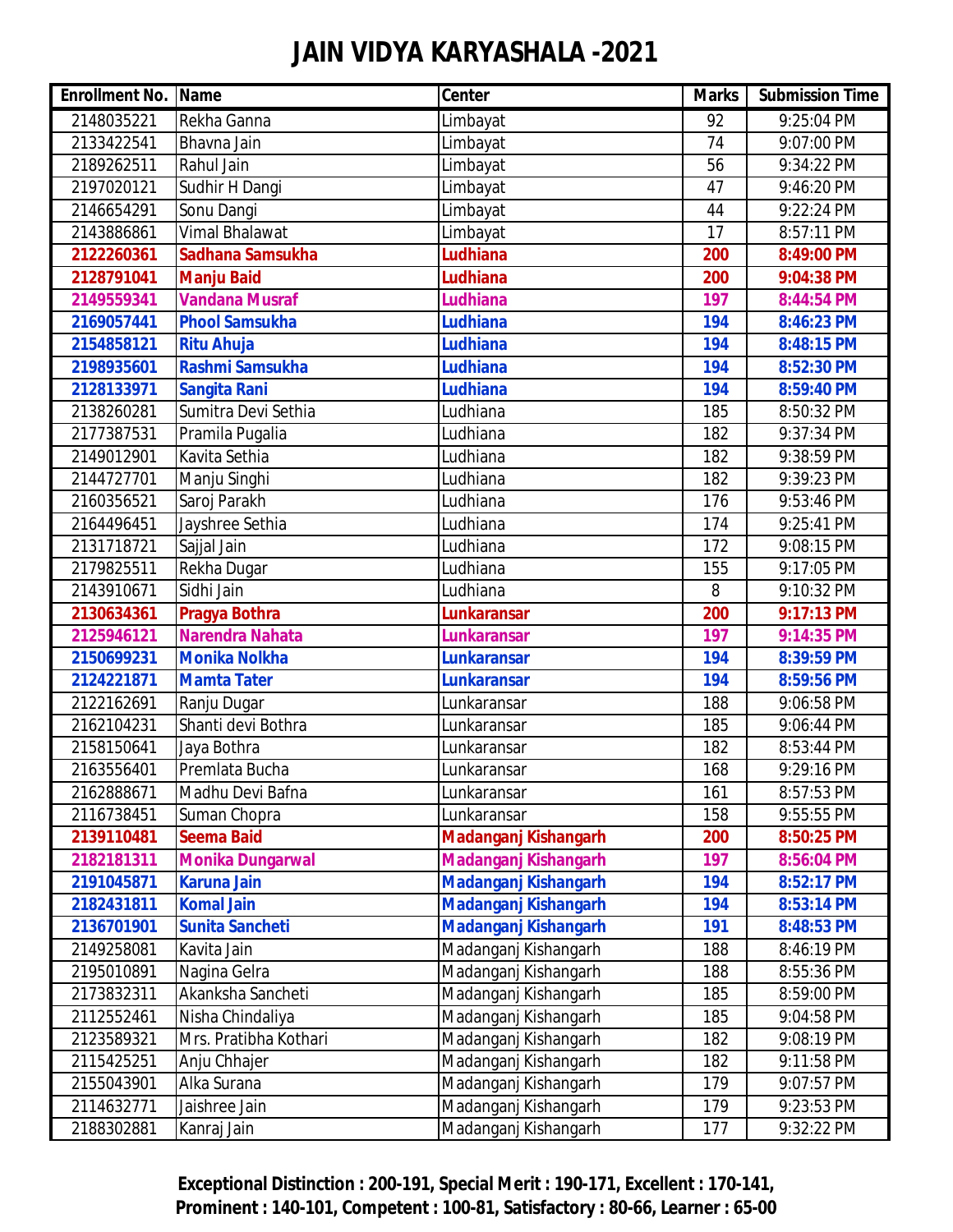| <b>Enrollment No. Name</b> |                            | Center               | <b>Marks</b> | <b>Submission Time</b> |
|----------------------------|----------------------------|----------------------|--------------|------------------------|
| 2146535601                 | Rekha Bafna                | Madanganj Kishangarh | 176          | 8:53:51 PM             |
| 2175186531                 | Rajni Karnawat             | Madanganj Kishangarh | 173          | 9:14:57 PM             |
| 2152640721                 | Ritu Devi Daga             | Madanganj Kishangarh | 170          | 9:01:47 PM             |
| 2165072911                 | Babita Jain                | Madanganj Kishangarh | 170          | 9:16:49 PM             |
| 2127153881                 | Seema Jain                 | Madanganj Kishangarh | 155          | 8:49:11 PM             |
| 2115691021                 | Vijay Sancheti             | Madhavanagar         | 164          | 9:12:27 PM             |
| 2191829121                 | Shobha V Sancheti          | Madhavanagar         | 144          | 9:22:25 PM             |
| 2120707121                 | Deepika Jain               | <b>Madurai</b>       | 197          | 8:43:51 PM             |
| 2122594721                 | <b>Chandrakala Baid</b>    | <b>Madurai</b>       | 197          | 8:50:49 PM             |
| 2178108251                 | <b>Sarwan Kumar Bothra</b> | <b>Madurai</b>       | 197          | 9:07:26 PM             |
| 2197940811                 | <b>Suman Bothra</b>        | <b>Madurai</b>       | 197          | 9:14:08 PM             |
| 2119671391                 | <b>Aastha Bothra</b>       | <b>Madurai</b>       | 194          | 8:53:22 PM             |
| 2140889121                 | <b>Anupama Bothra</b>      | <b>Madurai</b>       | 191          | 8:47:07 PM             |
| 2174613601                 | <b>Khushbu Golecha</b>     | <b>Madurai</b>       | 191          | 9:38:46 PM             |
| 2135630551                 | Neena Golecha              | Madurai              | 182          | 9:42:20 PM             |
| 2147560401                 | Madhu Parakh               | Madurai              | 179          | 9:18:23 PM             |
| 2192132041                 | Jyoti Surana               | Madurai              | 178          | 8:49:51 PM             |
| 2158147301                 | Asha Chawla                | Madurai              | 161          | 9:21:02 PM             |
| 2184905971                 | Rajkumar Nahata            | Madurai              | 116          | 9:32:17 PM             |
| 2135287391                 | Madhu Jirawala             | Madurai              | 114          | 9:13:45 PM             |
| 2131473191                 | Mahaveer Chand Jain        | Madurai              | 53           | 9:10:47 PM             |
| 2158332241                 | Vikas Sanklecha            | Madurai              | 32           | 9:21:31 PM             |
| 2193664871                 | Abhinandan Bagrecha        | Madurai              | 26           | 9:24:37 PM             |
| 2157616451                 | Seema U Jain               | Mahad                | 182          | 8:45:57 PM             |
| 2127212631                 | Asmita Gandhi              | Mahad                | 182          | 9:12:18 PM             |
| 2149600221                 | Bagvatilal N Jain          | Mahad                | 173          | 8:51:59 PM             |
| 2194796541                 | <b>Babulal N Jain</b>      | Mahad                | 161          | 8:57:39 PM             |
| 2113984621                 | <b>Sumita Bengani</b>      | <b>Malad</b>         | 200          | 8:46:19 PM             |
| 2165561161                 | <b>Fancy D Dhakad</b>      | <b>Malad</b>         | 197          | 9:17:36 PM             |
| 2152552421                 | Tolaram N Chajed           | Malad                | 188          | 8:51:43 PM             |
| 2142771211                 | Premlata T Rathore         | Mankhurd             | 185          | 8:58:09 PM             |
| 2193509931                 | <b>Suyash Nahar</b>        | <b>Marine Drive</b>  | 194          | 9:20:08 PM             |
| 2169608011                 | <b>Suman Nahar</b>         | <b>Marine Drive</b>  | 191          | 8:55:58 PM             |
| 2119663021                 | Sunil Nahar                | Marine Drive         | 185          | 9:06:10 PM             |
| 2111255691                 | Rakhi Chaplot              | Marine Drive         | 182          | 10:05:57 PM            |
| 2120330941                 | Nirmala Jain               | Marine Drive         | 179          | 8:55:37 PM             |
| 2141996521                 | Pradeep Ostwal             | Marine Drive         | 162          | 8:56:22 PM             |
| 2179394751                 | Vanita Dhakad              | Marine Drive         | 161          | 10:09:42 PM            |
| 2144001511                 | Usha Bapna                 | Marine Drive         | 147          | 10:03:10 PM            |
| 2125982391                 | Minu Dharewa               | Mathabhanga          | 188          | 8:50:48 PM             |
| 2193216671                 | Santosh Bumb               | Mira Road            | 161          | 9:06:48 PM             |
| 2169439961                 | Shital Sanghavi            | Mulund               | 182          | 8:51:14 PM             |
| 2127962961                 | Sarika Bapna               | Mulund               | 173          | 8:49:42 PM             |
| 2182247881                 | Sunita Hiran               | Mulund               | 161          | 8:42:23 PM             |
| 2149768591                 | Seema Jain                 | Mulund               | 85           | 9:24:27 PM             |
| 2128552561                 | <b>Khushbu Mehta</b>       | <b>Mysore</b>        | 200          | 9:49:15 PM             |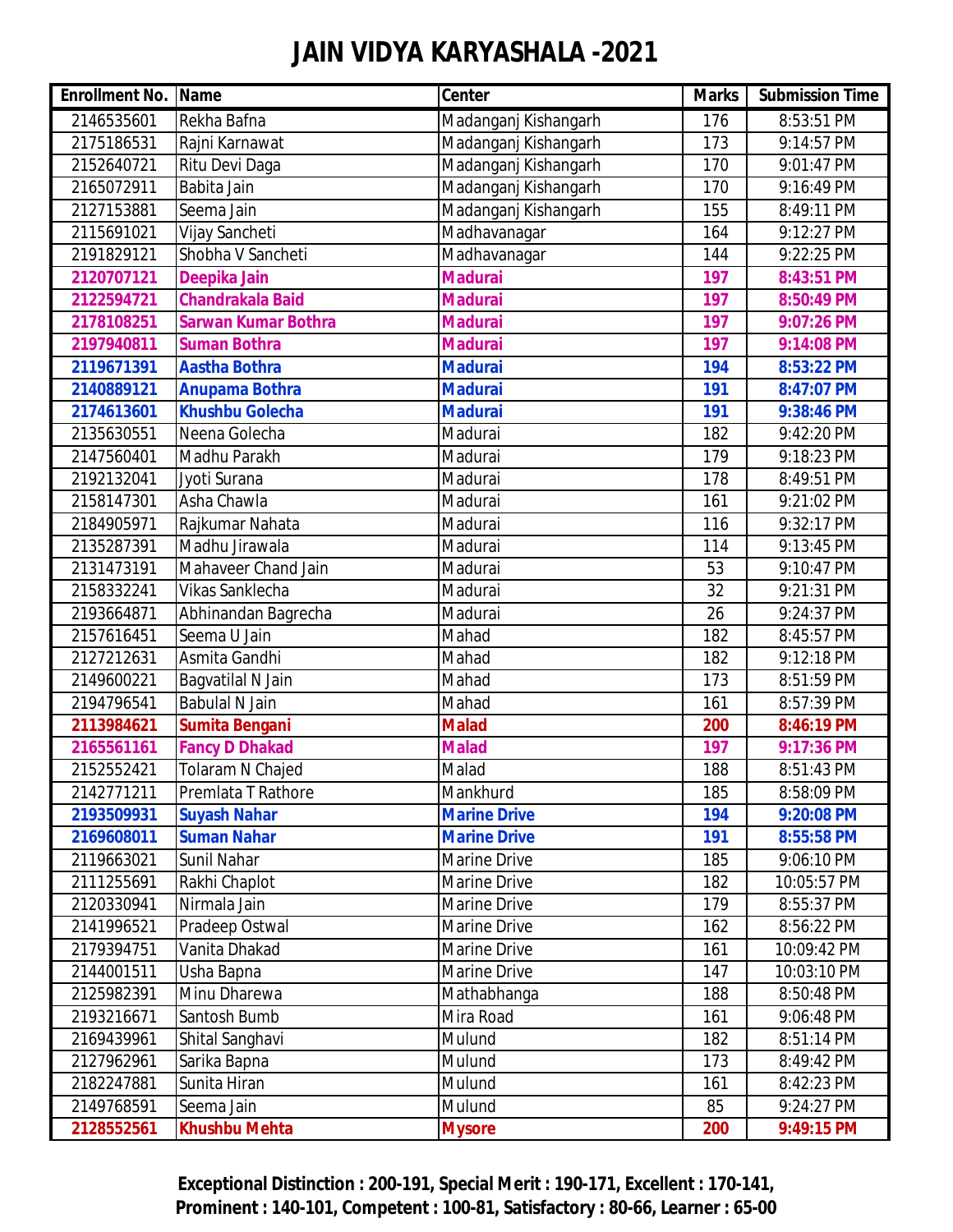| <b>Enrollment No. Name</b> |                              | Center            | <b>Marks</b> | <b>Submission Time</b> |
|----------------------------|------------------------------|-------------------|--------------|------------------------|
| 2117305231                 | <b>Sonal Kothari</b>         | <b>Mysore</b>     | 197          | 10:05:39 PM            |
| 2173245101                 | <b>Meena M</b>               | <b>Mysore</b>     | 191          | 9:43:18 PM             |
| 2124128411                 | <b>Mamta Mehta</b>           | <b>Mysore</b>     | 191          | 9:50:46 PM             |
| 2189311851                 | Kanta Nolkha                 | <b>Mysore</b>     | 174          | 9:09:27 PM             |
| 2142744501                 | Padma Mehta                  | <b>Mysore</b>     | 173          | 9:33:16 PM             |
| 2152893401                 | Meenakshi Kothari            | <b>Mysore</b>     | 155          | 10:09:38 PM            |
| 2139420021                 | Reena Jain                   | Nabarangpur       | 182          | 9:55:27 PM             |
| 2111554151                 | <b>Santosh Jain</b>          | Nagaon-Haibargaon | 200          | 10:08:38 PM            |
| 2142591561                 | <b>Anju Gujrani</b>          | Nagaon-Haibargaon | 191          | 8:54:34 PM             |
| 2182337211                 | <b>Sarala Gujrani</b>        | Nagaon-Haibargaon | 191          | 8:57:39 PM             |
| 2153962611                 | <b>Kusum Sethia</b>          | Nagaon-Haibargaon | 191          | 9:00:39 PM             |
| 2112217341                 | Santosh Surana               | Nagaon-Haibargaon | 188          | 9:36:40 PM             |
| 2143135811                 | Lalita Kothari               | Nagaon-Haibargaon | 185          | 9:53:37 PM             |
| 2189477581                 | Sarla Jain Borad             | Nagaon-Haibargaon | 182          | 9:12:49 PM             |
| 2195886371                 | Ritika Kothari               | Nagaon-Haibargaon | 182          | 9:46:06 PM             |
| 2136410071                 | Renu Kothari                 | Nagaon-Haibargaon | 179          | 9:57:42 PM             |
| 2145641041                 | <b>Tanmay Chindaliya</b>     | <b>Nagpur</b>     | 191          | 8:48:57 PM             |
| 2124622491                 | Ashok Kr. M Maloo            | Nagpur            | 179          | 8:42:37 PM             |
| 2168978741                 | <b>Priya Dhakad</b>          | Nalasopara        | 200          | 9:20:49 PM             |
| 2115276261                 | Prema Dhakad                 | Nalasopara        | 185          | 9:15:53 PM             |
| 2117350971                 | Kamlesh Khabya               | Nalasopara        | 179          | 9:43:05 PM             |
| 2172385871                 | Rajesh Chajjed               | Nalasopara        | 167          | 8:55:21 PM             |
| 2164800981                 | Manju Bapna                  | Nalasopara        | 143          | 9:10:14 PM             |
| 2162688421                 | <b>Shashikala B Bhandari</b> | <b>Nasik</b>      | 194          | 8:50:09 PM             |
| 2191162591                 | Monika Kothari               | <b>Nathdwara</b>  | 200          | 8:46:31 PM             |
| 2179320481                 | <b>Urmila Kothari</b>        | <b>Nathdwara</b>  | 200          | 8:53:20 PM             |
| 2152167081                 | <b>Sushila Kothari</b>       | <b>Nathdwara</b>  | 195          | 9:29:14 PM             |
| 2151857741                 | <b>Seema Dagliya</b>         | <b>Nathdwara</b>  | 194          | 8:56:07 PM             |
| 2198609121                 | Leela Dagliya                | Nathdwara         | 185          | 8:50:23 PM             |
| 2132988231                 | Poonam Talesara              | Nathdwara         | 184          | 9:08:07 PM             |
| 2176627461                 | Manju Porwal                 | Nathdwara         | 179          | 8:54:02 PM             |
| 2113733231                 | Meena Karnawat               | Nathdwara         | 179          | 9:05:21 PM             |
| 2124961341                 | Rasila Soni                  | Nathdwara         | 174          | 9:12:58 PM             |
| 2195459691                 | Sangeeta Jain                | Nathdwara         | 170          | 8:45:24 PM             |
| 2116470701                 | Suman Kothari                | Nathdwara         | 168          | 9:16:37 PM             |
| 2180148431                 | Kamlesh Kr Dhakar            | Nathdwara         | 161          | 9:01:04 PM             |
| 2184934511                 | Pushpa Talesara              | Nathdwara         | 137          | 10:00:02 PM            |
| 2172796071                 | Usha Soni                    | Nerul             | 119          | 8:48:03 PM             |
| 2189272511                 | <b>Sonu Kochar Jain</b>      | <b>Nohar</b>      | 200          | 9:05:32 PM             |
| 2129637611                 | Naman Kochar                 | Nohar             | 185          | 10:06:56 PM            |
| 2183819731                 | Arti Bothra Kochar           | <b>Noida</b>      | 200          | 9:32:46 PM             |
| 2164911221                 | <b>Vipul Kocher</b>          | <b>Noida</b>      | 200          | 9:41:54 PM             |
| 2151555781                 | <b>Nilesh Jain Giria</b>     | <b>Noida</b>      | 200          | 9:43:14 PM             |
| 2165235751                 | <b>Neha Bothra</b>           | <b>Noida</b>      | 200          | 10:07:12 PM            |
| 2190084431                 | <b>Kamla Jain</b>            | <b>Noida</b>      | 197          | 8:45:53 PM             |
| 2131383381                 | Naresh Sekhani               | <b>Noida</b>      | 197          | 8:53:18 PM             |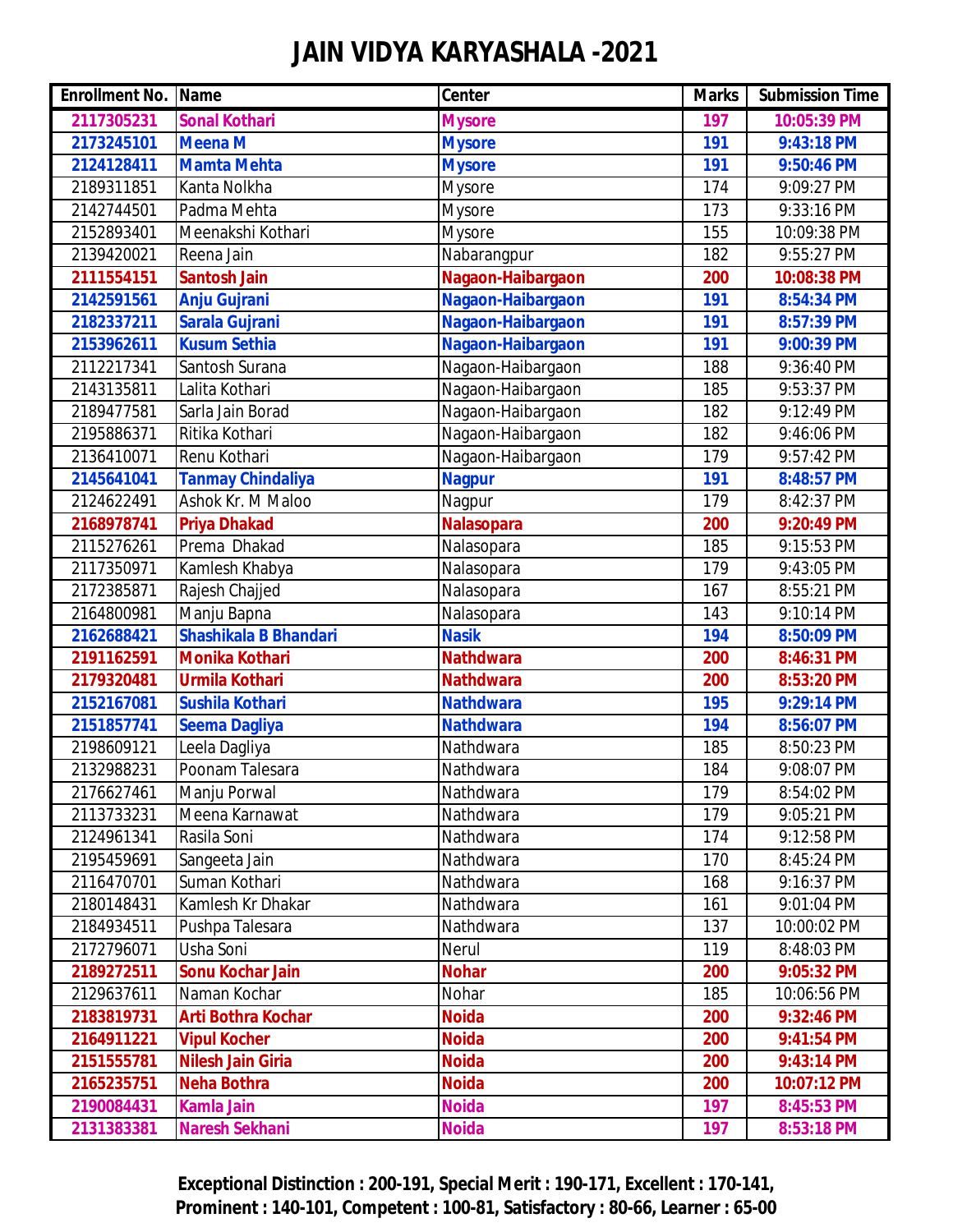| <b>Enrollment No. Name</b> |                            | Center                 | <b>Marks</b> | <b>Submission Time</b> |
|----------------------------|----------------------------|------------------------|--------------|------------------------|
| 2150881091                 | <b>Kusum Baid</b>          | <b>Noida</b>           | 197          | 8:56:26 PM             |
| 2117473421                 | <b>Prem Sekhani</b>        | <b>Noida</b>           | 197          | 9:13:25 PM             |
| 2136296761                 | <b>Kavita Lodha</b>        | <b>Noida</b>           | 197          | 9:53:45 PM             |
| 2165952831                 | <b>Vandana Jain</b>        | <b>Noida</b>           | 195          | 9:39:56 PM             |
| 2155983741                 | <b>Kanak Baid</b>          | <b>Noida</b>           | 194          | 8:45:39 PM             |
| 2168331921                 | <b>Varsha Lodha</b>        | <b>Noida</b>           | 194          | 10:04:20 PM            |
| 2163150531                 | <b>Santosh Jain</b>        | <b>Noida</b>           | 191          | 9:07:28 PM             |
| 2137777911                 | Kusum Jain                 | Noida                  | 188          | 8:47:32 PM             |
| 2164394481                 | Varsha Dudheria            | Noida                  | 188          | 9:51:10 PM             |
| 2122324591                 | Dipika Nahata              | Noida                  | 176          | 9:59:58 PM             |
| 2194292631                 | Sanju Bucha                | Noida                  | 173          | 8:50:18 PM             |
| 2166566921                 | Santosh Baid               | Noida                  | 167          | 9:28:44 PM             |
| 2138593451                 | Anuradha Baid              | Noida                  | 164          | 10:01:22 PM            |
| 2126828711                 | Disha Jain                 | Noida                  | 155          | 10:09:55 PM            |
| 2169049891                 | Preeti Tater               | Noida                  | 137          | 9:46:26 PM             |
| 2175225891                 | Goutam Jain                | Noida                  | 128          | 10:09:56 PM            |
| 2185179261                 | Rajkumari Marothi          | <b>Nokha</b>           | 200          | 8:53:32 PM             |
| 2137534571                 | <b>Vibha Anchaliya</b>     | <b>Nokha</b>           | 197          | 8:49:51 PM             |
| 2145472161                 | <b>Mahak Anchaliya</b>     | <b>Nokha</b>           | 197          | 9:01:08 PM             |
| 2130957341                 | Harshit Kumar Bhura        | Nokha                  | 188          | 9:05:04 PM             |
| 2127622301                 | Anu Bhura                  | Nokha                  | 185          | 8:54:19 PM             |
| 2194715271                 | Sashi Maloo                | Nokha                  | 171          | 8:59:53 PM             |
| 2184318251                 | Isha Baid                  | Nokha                  | 20           | 8:41:06 PM             |
| 2123289671                 | <b>Chhatar Singh Giria</b> | <b>North Lakhimpur</b> | 200          | 9:55:19 PM             |
| 2176277171                 | <b>Saroj Giria</b>         | <b>North Lakhimpur</b> | 197          | 9:25:53 PM             |
| 2174143851                 | Mahendra Giria             | North Lakhimpur        | 185          | 9:31:12 PM             |
| 2182729311                 | Laxmi Giria                | North Lakhimpur        | 179          | 9:12:48 PM             |
| 2148522511                 | <b>Bindu Giria</b>         | North Lakhimpur        | 165          | 9:18:54 PM             |
| 2128335451                 | Jitendra Giria             | North Lakhimpur        | 165          | 9:45:24 PM             |
| 2164712521                 | Kanmal Dugar               | Orlando                | 188          | 9:01:46 PM             |
| 2135930141                 | Amar Bumb                  | Orlando                | 185          | 8:54:12 PM             |
| 2144629941                 | Raj Kumari Bumb            | Orlando                | 176          | 9:07:11 PM             |
| 2182258351                 | Sarika Salecha             | <b>Pachpadra</b>       | 197          | 9:26:07 PM             |
| 2180658501                 | <b>Vidhya Chopra</b>       | <b>Pachpadra</b>       | 194          | 9:29:13 PM             |
| 2168740031                 | <b>Mahesh Khatang</b>      | <b>Pachpadra</b>       | 194          | 9:56:18 PM             |
| 2176863421                 | <b>Santosh Salecha</b>     | <b>Pachpadra</b>       | 191          | 9:05:12 PM             |
| 2168373251                 | Mamta Devi                 | Pachpadra              | 185          | 9:25:32 PM             |
| 2153258851                 | Khushbu                    | Pachpadra              | 182          | 9:38:18 PM             |
| 2188255981                 | Manju Devi Chopra          | Pachpadra              | 179          | 9:17:57 PM             |
| 2141881141                 | Mamta Devi Kankariya       | Pachpadra              | 179          | 9:59:14 PM             |
| 2136904811                 | Chanchal Devi Chopra       | Pachpadra              | 176          | 8:49:59 PM             |
| 2126068431                 | Khushbu Chopra             | Pachpadra              | 173          | 9:42:08 PM             |
| 2128936551                 | Indra Devi Madani          | Pachpadra              | 173          | 10:04:50 PM            |
| 2194986861                 | Pushpa Devi Chopra         | Pachpadra              | 173          | 10:05:30 PM            |
| 2186581531                 | Khushboo R Chopra          | Pachpadra              | 170          | 10:09:58 PM            |
| 2158975761                 | Kriti Chhajer              | Pachpadra              | 165          | 9:57:18 PM             |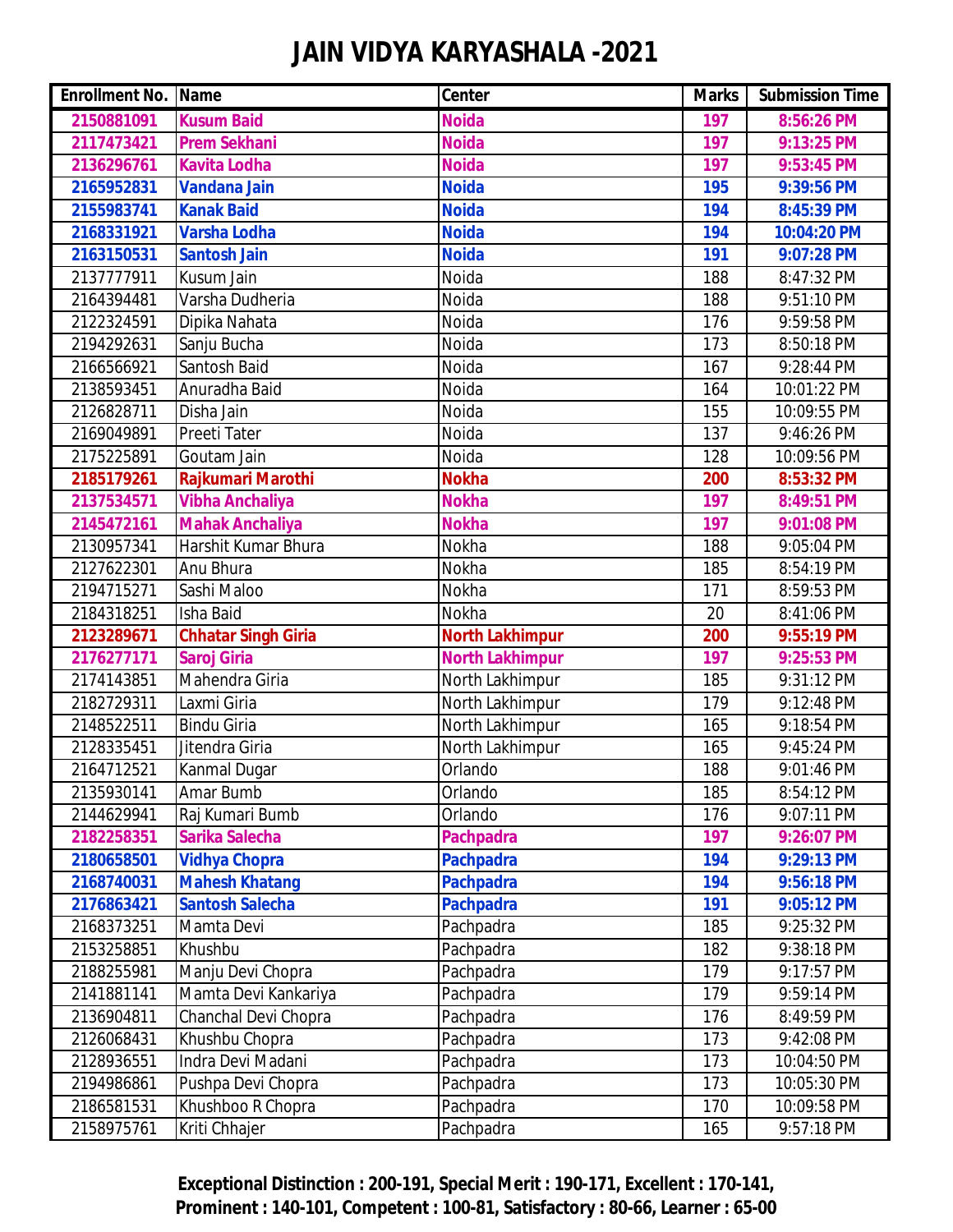| <b>Enrollment No. Name</b> |                               | <b>Center</b>       | <b>Marks</b>     | <b>Submission Time</b> |
|----------------------------|-------------------------------|---------------------|------------------|------------------------|
| 2157567331                 | Rupendu Dhelariya             | Pachpadra           | 158              | 10:09:20 PM            |
| 2147136761                 | Pratiksha Kankariya           | Pachpadra           | 155              | 10:09:00 PM            |
| 2187663051                 | Jethmal Chopra                | Pachpadra           | 143              | 9:25:28 PM             |
| 2122895561                 | Manju Devi Chhajer            | Pachpadra           | 140              | 10:03:33 PM            |
| 2164580411                 | Vijiya Chopra                 | Pachpadra           | 134              | 9:37:09 PM             |
| 2126035311                 | Deepika Chopra                | Pachpadra           | $\overline{1}19$ | 9:21:58 PM             |
| 2180933161                 | Pinky Devi Dhelariya          | Pachpadra           | 106              | 10:09:52 PM            |
| 2179481221                 | Tara Sanklecha                | Pachpadra           | 85               | 10:09:50 PM            |
| 2145210801                 | Shubh Chhajer                 | Pachpadra           | 26               | 9:18:42 PM             |
| 2174629211                 | Bhagyawanti Khatang           | Pachpadra           | 23               | 9:13:36 PM             |
| 2162855531                 | Yashika Khatang               | Pachpadra           | 20               | 9:14:22 PM             |
| 2141859101                 | Bhavana Devi Lunkar           | Pachpadra           | 13               | 8:48:41 PM             |
| 2191627001                 | <b>Payal Jain</b>             | <b>Palghar</b>      | 197              | 9:27:27 PM             |
| 2196818851                 | <b>Nidhi Singhvi</b>          | <b>Palghar</b>      | 197              | 9:27:46 PM             |
| 2177853971                 | <b>Vanita Bafna</b>           | <b>Palghar</b>      | 197              | 9:30:59 PM             |
| 2149666531                 | Priyanka H Jain               | <b>Palghar</b>      | 194              | 9:21:51 PM             |
| 2197207251                 | <b>Asha Parmar</b>            | <b>Palghar</b>      | 191              | 9:00:39 PM             |
| 2189075771                 | <b>Hema J Bafna</b>           | <b>Palghar</b>      | 191              | 9:22:50 PM             |
| 2177847591                 | Hetal J Jain                  | Palghar             | 185              | 8:59:36 PM             |
| 2155637711                 | Renuka N Bafna                | Palghar             | 182              | 9:46:20 PM             |
| 2112868851                 | Bhavna S Bafna                | Palghar             | 164              | 9:44:00 PM             |
| 2164893831                 | Pragya Baradia                | Pali                | 200              | 8:52:44 PM             |
| 2178851831                 | <b>Madhu Samdariya</b>        | Pali                | 200              | 8:53:55 PM             |
| 2177084581                 | <b>Sumer Chand Jain</b>       | Pali                | 200              | 9:04:49 PM             |
| 2176733021                 | <b>Rekha Baradia</b>          | Pali                | 197              | 8:43:17 PM             |
| 2166938981                 | <b>Maina Devi Gadiya</b>      | Pali                | 197              | 9:55:57 PM             |
| 2171683801                 | <b>Komal Gadiya</b>           | Pali                | 197              | 9:57:15 PM             |
| 2175380451                 | <b>Chandrakanta Anchaliya</b> | Pali                | 194              | 9:01:57 PM             |
| 2161761361                 | Asha Chopra                   | Pali                | 188              | 9:12:43 PM             |
| 2118782721                 | Nidhi Surana                  | Pali                | 178              | 9:36:36 PM             |
| 2144089641                 | Sohan Lal Surana              | Pali                | 167              | 9:12:05 PM             |
| 2187487991                 | Arihant Chopra                | Pali                | 29               | 9:02:07 PM             |
| 2166388051                 | Vibha Jain                    | Pallavaram          | 179              | 8:50:26 PM             |
| 2126424821                 | Sangeetha Ranka               | Pallavaram          | 179              | 9:02:03 PM             |
| 2174286641                 | <b>Surjit Singla</b>          | <b>Panchkula</b>    | 194              | 8:49:14 PM             |
| 2146961731                 | <b>Pawan Kr. Mittal</b>       | <b>Panchkula</b>    | 191              | 8:58:37 PM             |
| 2115872671                 | Lata Gupta                    | Panchkula           | 181              | 9:58:54 PM             |
| 2159001261                 | Renu Jain                     | Panchkula           | 167              | 9:20:48 PM             |
| 2141418751                 | <b>Monika C Jain</b>          | <b>Panvel</b>       | 191              | 9:22:19 PM             |
| 2151490521                 | <b>Payal Jain</b>             | <b>Parvat Patia</b> | 200              | 8:56:41 PM             |
| 2155070981                 | <b>Khushbu Pincha</b>         | <b>Parvat Patia</b> | 197              | 8:41:53 PM             |
| 2129651321                 | <b>Anjana Porwal</b>          | <b>Parvat Patia</b> | 197              | 9:41:45 PM             |
| 2188498471                 | <b>Seema C Parmar</b>         | <b>Parvat Patia</b> | 194              | 8:58:29 PM             |
| 2189074381                 | <b>Manojdevi Gang</b>         | <b>Parvat Patia</b> | 194              | 9:17:19 PM             |
| 2137687441                 | <b>Vivek Parmar</b>           | <b>Parvat Patia</b> | 194              | 9:28:25 PM             |
| 2137741831                 | <b>Vinita Baid</b>            | <b>Parvat Patia</b> | 191              | 8:54:38 PM             |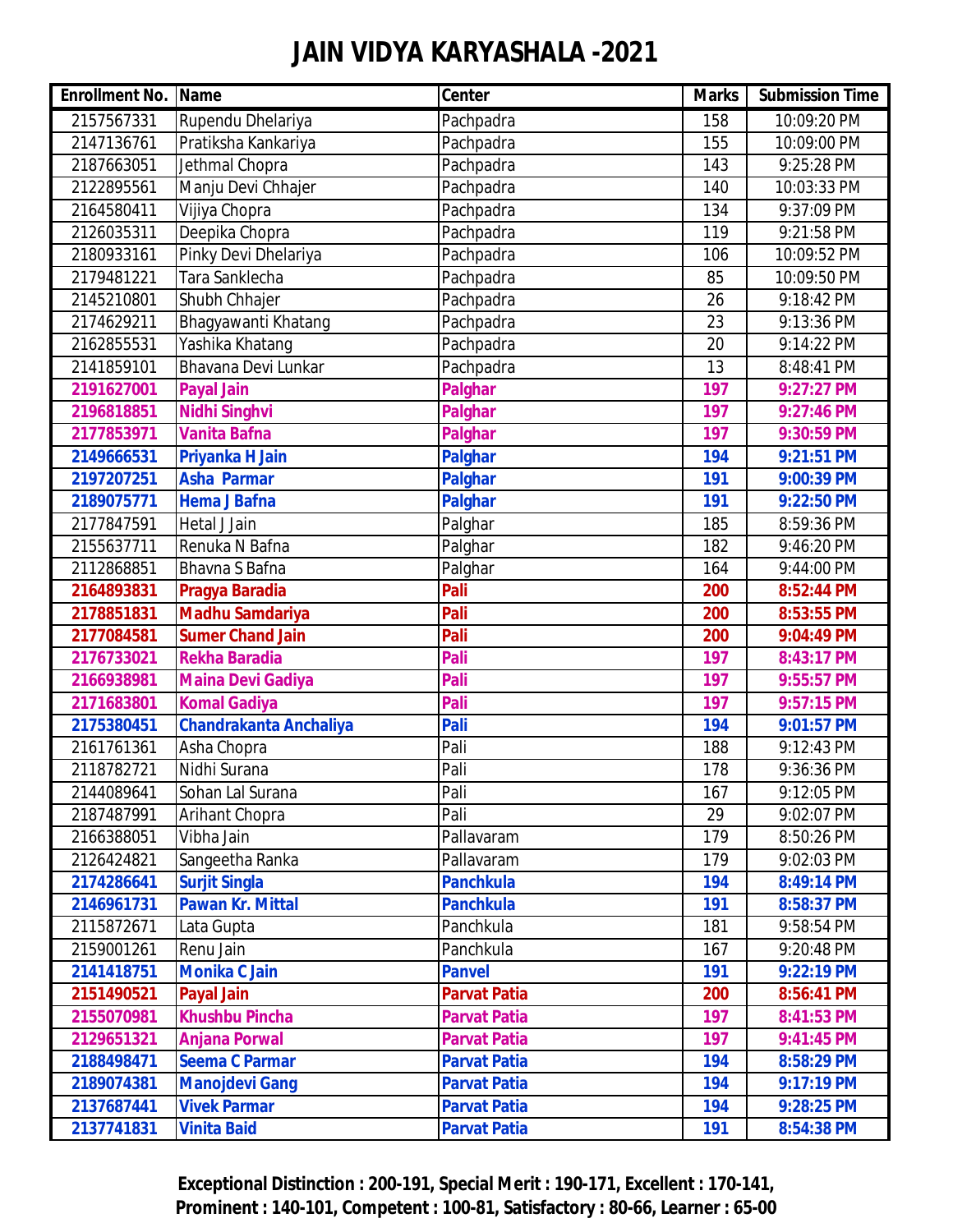| <b>Enrollment No. Name</b> |                        | <b>Center</b>       | <b>Marks</b> | <b>Submission Time</b> |
|----------------------------|------------------------|---------------------|--------------|------------------------|
| 2141351801                 | <b>Bhawna Bhogar</b>   | <b>Parvat Patia</b> | 191          | 9:03:05 PM             |
| 2166881261                 | Suman Baid             | Parvat Patia        | 188          | 8:43:41 PM             |
| 2135627241                 | Vibha devi Chhajer     | Parvat Patia        | 188          | 9:01:18 PM             |
| 2183815731                 | Neelam Bothra          | Parvat Patia        | 185          | 8:48:16 PM             |
| 2149174191                 | Kanak Bucha            | Parvat Patia        | 185          | 9:08:04 PM             |
| 2158424971                 | Lalita Parakh          | Parvat Patia        | 185          | 9:47:19 PM             |
| 2113615821                 | Hansa Choudhary        | Parvat Patia        | 182          | 8:58:43 PM             |
| 2151844531                 | Dinesh Jain            | Parvat Patia        | 182          | 9:57:17 PM             |
| 2175909581                 | Manju Bucha            | Parvat Patia        | 179          | 9:07:52 PM             |
| 2123755931                 | Kantilal Singhvi       | Parvat Patia        | 176          | 9:08:18 PM             |
| 2155583911                 | Tina Jain              | Parvat Patia        | 176          | 9:11:35 PM             |
| 2189507041                 | Aarti Bhogar           | Parvat Patia        | 173          | 9:01:51 PM             |
| 2174319311                 | Chandra Prakash Parmar | Parvat Patia        | 173          | 9:09:35 PM             |
| 2119554531                 | Mamta Bhimawat         | Parvat Patia        | 173          | 9:22:47 PM             |
| 2197065161                 | Lalita Sankhlecha      | Parvat Patia        | 170          | 8:51:08 PM             |
| 2138859051                 | Tisha Sisodiya         | Parvat Patia        | 170          | 8:51:35 PM             |
| 2122736371                 | Nidhi Sisodiya         | Parvat Patia        | 170          | 8:51:51 PM             |
| 2168842011                 | Sushila Surana         | Parvat Patia        | 170          | 8:59:37 PM             |
| 2119238831                 | Mamta Jain             | Parvat Patia        | 167          | 8:49:20 PM             |
| 2174254411                 | Pinky Jain             | Parvat Patia        | 167          | 8:55:12 PM             |
| 2187551471                 | Manaswi Jain           | Parvat Patia        | 167          | 9:39:54 PM             |
| 2115668541                 | Neelam Kavediya        | Parvat Patia        | 164          | 8:58:13 PM             |
| 2128063771                 | Satish Bhimawat        | Parvat Patia        | 158          | 9:13:54 PM             |
| 2127248331                 | Ravina D Mehta         | Parvat Patia        | 155          | 9:01:47 PM             |
| 2189398621                 | Pardeep Pugaliya       | Parvat Patia        | 148          | 9:38:55 PM             |
| 2128850281                 | <b>Bharat Jain</b>     | Parvat Patia        | 143          | 8:41:02 PM             |
| 2160991721                 | Rajshree Jain          | Parvat Patia        | 134          | 8:57:00 PM             |
| 2149956151                 | Rekha Chowdhary        | Parvat Patia        | 132          | 9:22:57 PM             |
| 2173250981                 | Prashant Mahnot        | Parvat Patia        | 131          | 9:05:30 PM             |
| 2170935321                 | Payal Bafna            | Parvat Patia        | 103          | 9:21:02 PM             |
| 2140967751                 | Archana Bafna          | Parvat Patia        | 76           | 9:21:40 PM             |
| 2193979381                 | Kamal Pugaliya         | Parvat Patia        | 62           | 10:04:23 PM            |
| 2112401621                 | Ramesh Jain            | Parvat Patia        | 41           | 9:06:04 PM             |
| 2173084791                 | Jignesh Gandhi         | Parvat Patia        | 26           | 8:44:41 PM             |
| 2160883081                 | Sonu Manot             | Patna City          | 190          | 8:48:14 PM             |
| 2170023491                 | Gulab Devi Jain        | Patna City          | 182          | 8:45:49 PM             |
| 2152325841                 | Jatan Devi Kothari     | Patna City          | 167          | 9:12:14 PM             |
| 2131458981                 | Alpa Jain              | Patna City          | 143          | 9:35:43 PM             |
| 2199128171                 | Ratnprabha Kotadia     | Petlawad            | 180          | 9:03:42 PM             |
| 2143115871                 | Seema Patwa            | Petlawad            | 179          | 9:44:41 PM             |
| 2140009501                 | Rekha Palrecha         | Petlawad            | 173          | 8:56:47 PM             |
| 2168078601                 | Mamta Bambori          | Petlawad            | 172          | 8:50:29 PM             |
| 2131985261                 | Pushpa Palrecha        | Petlawad            | 172          | 10:09:46 PM            |
| 2182890371                 | Preeti Patwa           | Petlawad            | 171          | 9:07:09 PM             |
| 2136605241                 | Monika Gadiya          | Petlawad            | 170          | 9:09:22 PM             |
| 2134542311                 | Manisha Patwa          | Petlawad            | 102          | 10:09:38 PM            |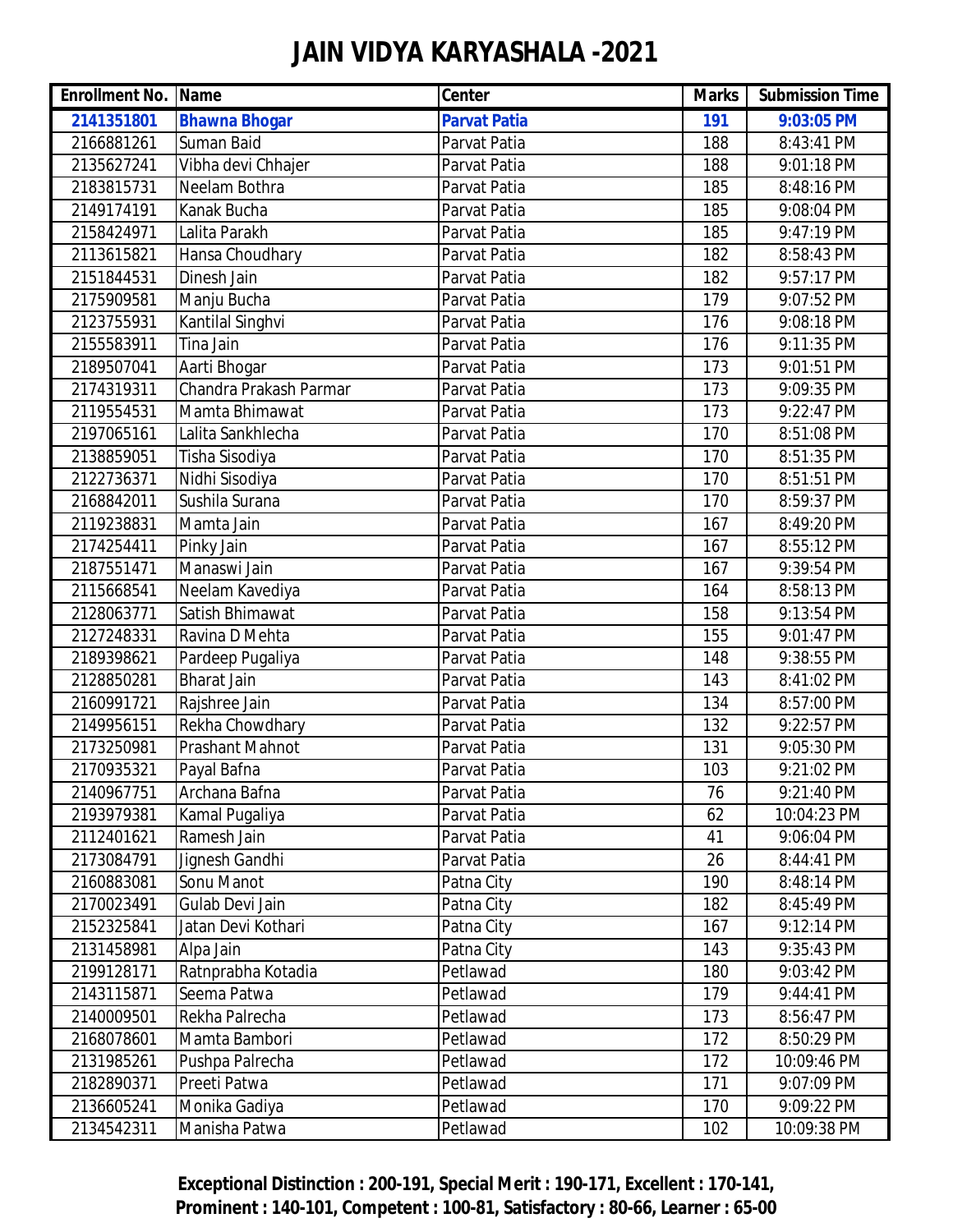| <b>Enrollment No. Name</b> |                            | <b>Center</b>            | <b>Marks</b> | <b>Submission Time</b> |
|----------------------------|----------------------------|--------------------------|--------------|------------------------|
| 2187056571                 | Mudit Patwa                | Petlawad                 | 77           | 10:02:53 PM            |
| 2177169511                 | Jethi devi Dugar           | Pilibanga                | 197          | 8:59:25 PM             |
| 2131454781                 | <b>Jyoti Banthia</b>       | Pilibanga                | 197          | 9:25:31 PM             |
| 2176658771                 | <b>Kusum Banthia</b>       | Pilibanga                | 194          | 9:25:33 PM             |
| 2147522131                 | <b>Sayar Banthia</b>       | Pilibanga                | 192          | 8:58:01 PM             |
| 2173368231                 | Vinod Devi Banthia         | Pilibanga                | 185          | 9:01:58 PM             |
| 2125813811                 | Pukhraj devi Banthia       | Pilibanga                | 185          | 9:06:47 PM             |
| 2192520271                 | Khushbu Jain               | Pilibanga                | 173          | 9:06:38 PM             |
| 2194803381                 | <b>Kamla Gadiya</b>        | <b>Pimpari Chinchwad</b> | 191          | 8:55:43 PM             |
| 2170819931                 | Angurbala Kataria          | Pimpari Chinchwad        | 167          | 9:10:16 PM             |
| 2156255641                 | Lalita A Gadiya            | Pimpari Chinchwad        | 161          | 9:44:44 PM             |
| 2142418211                 | <b>Garima Bandi</b>        | <b>Pune</b>              | 200          | 8:51:36 PM             |
| 2126698581                 | <b>Rakhi Jain</b>          | <b>Pune</b>              | 195          | 8:54:07 PM             |
| 2199180531                 | <b>Neelam D Chordiya</b>   | <b>Pune</b>              | 194          | 8:52:23 PM             |
| 2162169581                 | <b>Mamta Dugar</b>         | <b>Pune</b>              | 191          | 8:53:15 PM             |
| 2167833251                 | <b>Dharmendra Chordiya</b> | <b>Pune</b>              | 191          | 9:00:10 PM             |
| 2178441881                 | Pinu Bharat Khinvasara     | Pune                     | 188          | 8:47:59 PM             |
| 2114954681                 | Pinky M Sanklecha          | Pune                     | 177          | 9:22:06 PM             |
| 2173728361                 | Pramila Bardiya            | Pune                     | 176          | 8:54:32 PM             |
| 2182894541                 | Bindu Bardiya              | Pune                     | 173          | 9:06:40 PM             |
| 2172306181                 | Vidhyadevi Marlecha        | Pune                     | 161          | 8:52:01 PM             |
| 2149347461                 | Rajashri Daga              | Pune                     | 152          | 9:07:47 PM             |
| 2139952641                 | Priyanka Pugalia Surana    | <b>Raipur</b>            | 200          | 8:47:53 PM             |
| 2178569861                 | <b>Kalpana Jain</b>        | <b>Raipur</b>            | 191          | 9:12:45 PM             |
| 2160206081                 | Saroj Kothari              | Raipur                   | 149          | 9:45:52 PM             |
| 2198059981                 | Rupal Jain                 | Raipur                   | 134          | 9:16:59 PM             |
| 2148463651                 | Kavita Jain                | Raipur                   | 65           | 10:09:54 PM            |
| 2161516561                 | Manju devi Gulgulia        | Raipur                   | 32           | 8:57:49 PM             |
| 2132987681                 | <b>Babita Dhudhoria</b>    | Rajahmundry              | 170          | 9:43:42 PM             |
| 2141634121                 | Priyanka Singhi            | Rajahmundry              | 170          | 9:45:01 PM             |
| 2180305181                 | Tamanna Choradia           | Rajahmundry              | 113          | 9:18:19 PM             |
| 2197077671                 | Swati Kothari              | Rajahmundry              | 89           | 9:30:03 PM             |
| 2192397851                 | <b>Mamta Kundaliya</b>     | <b>Rajaldesar</b>        | 200          | 8:57:33 PM             |
| 2163872961                 | <b>Chanchal Kothari</b>    | <b>Rajasmand</b>         | 191          | 8:58:33 PM             |
| 2128694871                 | Karuna Mehta               | Rajasmand                | 189          | 8:47:08 PM             |
| 2121370631                 | Anamika Sahlot             | Rajasmand                | 188          | 8:54:45 PM             |
| 2147599601                 | Meenal Kawadia             | Rajasmand                | 185          | 9:14:06 PM             |
| 2192227341                 | Sheela Madrecha            | Rajasmand                | 182          | 8:53:12 PM             |
| 2130675181                 | Dolly Badola               | Rajasmand                | 178          | 8:50:23 PM             |
| 2197392931                 | Vanita Bapna               | Rajasmand                | 170          | 9:22:07 PM             |
| 2192716391                 | Krishna B Chaplot          | Rajasmand                | 167          | 8:56:45 PM             |
| 2124103291                 | Seema Kawadia              | Rajasmand                | 152          | 9:00:46 PM             |
| 2132108621                 | Seema Badola               | Rajasmand                | 95           | 9:26:09 PM             |
| 2177322981                 | <b>Angurbala Mandot</b>    | <b>Ratlam</b>            | 194          | 9:32:22 PM             |
| 2180431961                 | Ravi Dakh                  | Ratlam                   | 185          | 9:01:30 PM             |
| 2119947301                 | Ritu                       | Ratlam                   | 179          | 9:03:08 PM             |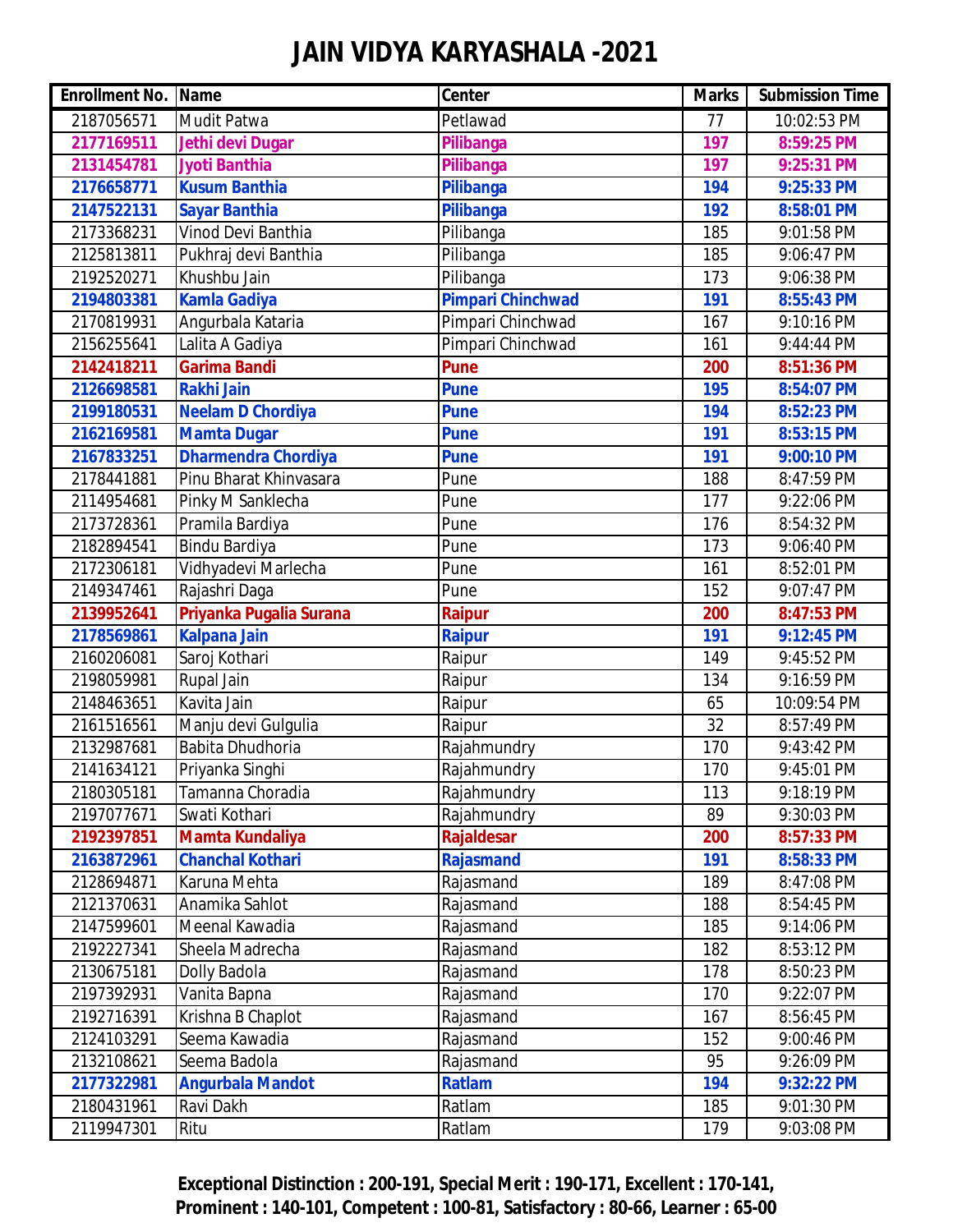| <b>Enrollment No. Name</b> |                          | <b>Center</b>       | <b>Marks</b>     | <b>Submission Time</b> |
|----------------------------|--------------------------|---------------------|------------------|------------------------|
| 2140981021                 | Savita Jain              | Ratlam              | 173              | 9:01:22 PM             |
| 2171886321                 | Paridhi Mehta            | Ratlam              | 164              | 8:53:29 PM             |
| 2165324711                 | Ratna Bhatewara          | Ratlam              | 150              | 9:23:57 PM             |
| 2135204241                 | Pushpa Kothari           | Ratlam              | 74               | 9:03:53 PM             |
| 2175279601                 | Kamladevi Dhing          | Rincched            | 185              | 9:15:10 PM             |
| 2182754331                 | Tarachand Dhing          | Rincched            | 173              | 8:53:06 PM             |
| 2193254901                 | <b>Hemshree Bhansali</b> | <b>Rourkela</b>     | 200              | 8:50:29 PM             |
| 2135166361                 | <b>Kavita Daga</b>       | <b>Rourkela</b>     | 200              | 8:54:34 PM             |
| 2178070501                 | Ridhima Golchha          | <b>Rourkela</b>     | 197              | 9:06:24 PM             |
| 2143663311                 | Saroj Golchha            | <b>Rourkela</b>     | 197              | 9:16:21 PM             |
| 2115308371                 | Kanak Bothra             | Rourkela            | $\overline{179}$ | 9:02:47 PM             |
| 2170058131                 | <b>Sima Bothra</b>       | <b>Sainthia</b>     | 197              | 8:45:16 PM             |
| 2185447441                 | <b>Shikha Anchlia</b>    | <b>Sainthia</b>     | 191              | 8:44:23 PM             |
| 2182942371                 | <b>Kalpana Anchlia</b>   | <b>Sainthia</b>     | 191              | 8:54:31 PM             |
| 2134764221                 | Suman Jain               | Sakinaka            | 161              | 8:43:31 PM             |
| 2114718891                 | Uchhab Jain              | Salem               | 104              | 9:40:39 PM             |
| 2174517191                 | <b>Suman Lata</b>        | <b>Sangrur</b>      | 191              | 9:03:39 PM             |
| 2117193011                 | <b>Sheela Singhvi</b>    | <b>Santacruz</b>    | 194              | 8:54:59 PM             |
| 2199606541                 | Namrata Parmar           | Santacruz           | 167              | 9:06:33 PM             |
| 2196256091                 | Meena Parmar             | Santacruz           | 167              | 9:10:01 PM             |
| 2147608121                 | Manju Kothari            | Santacruz           | 164              | 9:04:54 PM             |
| 2116401131                 | Vandana Kawdia           | Santacruz           | 161              | 9:26:22 PM             |
| 2136326451                 | Riya Kothari             | Santacruz           | 24               | 8:49:13 PM             |
| 2179121931                 | <b>Sanju Dugar</b>       | <b>Sardarshahar</b> | 200              | 8:48:30 PM             |
| 2149546191                 | <b>Pannalal Dugar</b>    | <b>Sardarshahar</b> | 200              | 8:55:29 PM             |
| 2159106491                 | <b>Sunita Kundalia</b>   | <b>Sardarshahar</b> | 200              | 9:16:54 PM             |
| 2199582241                 | Raju devi Chhajer        | <b>Sardarshahar</b> | 194              | 8:48:11 PM             |
| 2154484301                 | <b>Pushpa Dassani</b>    | <b>Sardarshahar</b> | 191              | 8:51:18 PM             |
| 2143898511                 | <b>Chanchal Nakhat</b>   | <b>Sardarshahar</b> | 191              | 8:55:09 PM             |
| 2144773031                 | <b>Pushpa Minni</b>      | <b>Sardarshahar</b> | 191              | 9:01:35 PM             |
| 2187030531                 | Antima Nakhat            | Sardarshahar        | 188              | 8:56:00 PM             |
| 2164796801                 | Prabha Dugar             | Sardarshahar        | 187              | 8:58:12 PM             |
| 2157391671                 | Jayesh Borad             | Sardarshahar        | 185              | 8:45:48 PM             |
| 2123557441                 | Priti Dugar              | Sardarshahar        | 182              | 8:52:18 PM             |
| 2170095651                 | Ekta Bothra              | Sardarshahar        | 167              | 8:47:17 PM             |
| 2131973501                 | Kamla Gadaiya            | Sardarshahar        | 120              | 9:49:20 PM             |
| 2184940911                 | Priyanka Nolkha          | Sardarshahar        | 53               | 9:29:29 PM             |
| 2185184031                 | Damyanti D Gelda         | <b>Shahada</b>      | 197              | 8:48:45 PM             |
| 2169332781                 | Vandana Khater           | Shahada             | 188              | 8:42:43 PM             |
| 2183027121                 | Sadhana Gelada           | Shahada             | 180              | 9:20:29 PM             |
| 2168286721                 | Chandrakala P Jain       | Shahada             | 106              | 10:09:56 PM            |
| 2170429571                 | Laxmi Gelda              | Shahada             | 87               | 10:05:45 PM            |
| 2114066551                 | <b>Naina Dudhoria</b>    | <b>Shillong</b>     | 191              | 8:56:49 PM             |
| 2161912661                 | Sudha Lunia              | Shillong            | 185              | 9:18:18 PM             |
| 2182352431                 | Kanta Bothra             | Shillong            | 71               | 9:10:05 PM             |
| 2187582421                 | <b>Bijayshree Gang</b>   | <b>Silchar</b>      | 200              | 8:42:47 PM             |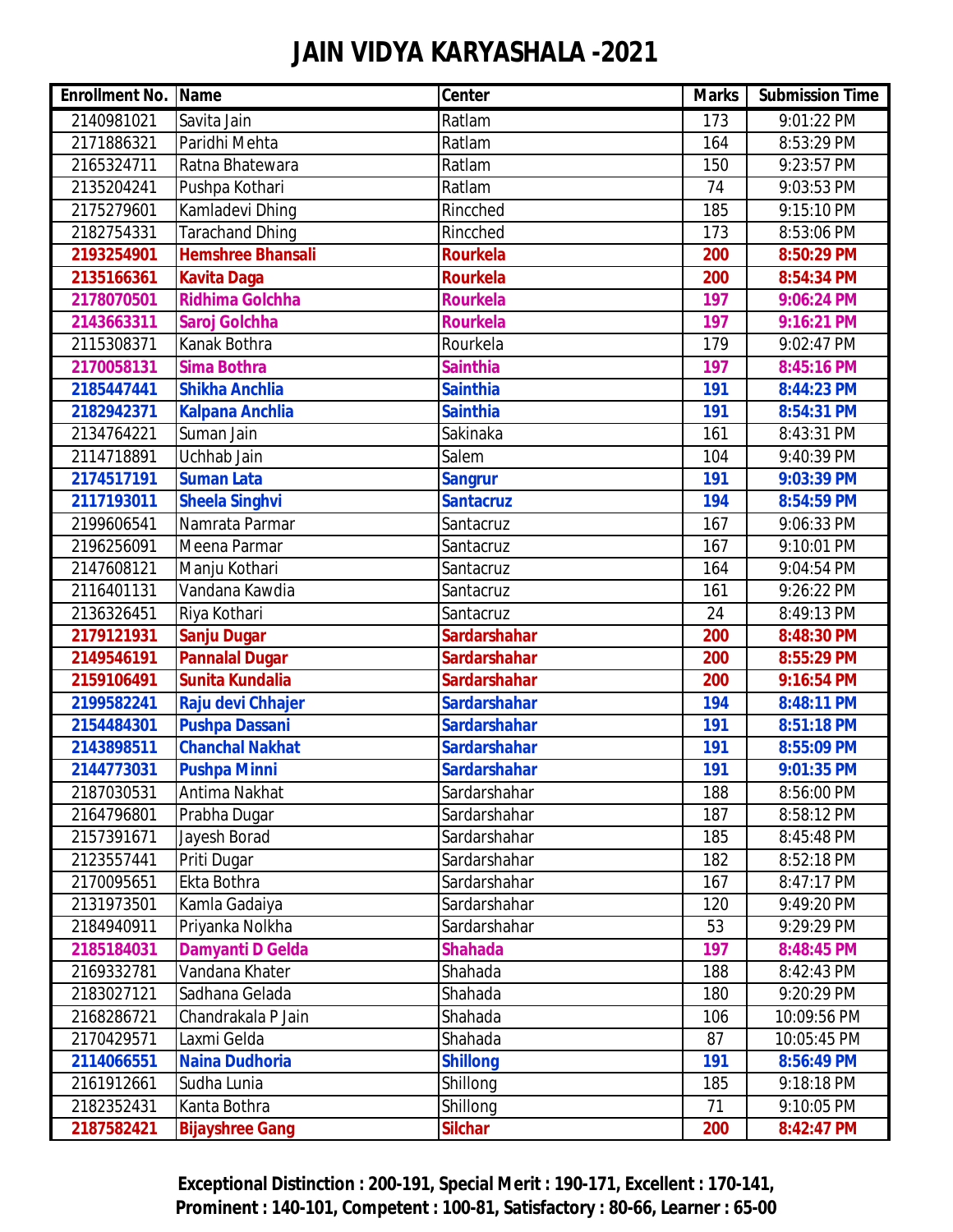| <b>Enrollment No. Name</b> |                        | Center               | <b>Marks</b> | <b>Submission Time</b> |
|----------------------------|------------------------|----------------------|--------------|------------------------|
| 2160287211                 | <b>Sapana Malu</b>     | <b>Silchar</b>       | 197          | 9:03:32 PM             |
| 2145492111                 | <b>Ankita Sand</b>     | <b>Silchar</b>       | 197          | 9:10:53 PM             |
| 2135042701                 | Sanjay Kr. Nahata      | <b>Silchar</b>       | 197          | 9:12:07 PM             |
| 2192157761                 | <b>Madhu Dugar</b>     | <b>Silchar</b>       | 194          | 8:58:50 PM             |
| 2153073701                 | <b>Kusum Surana</b>    | <b>Silchar</b>       | 193          | 8:46:38 PM             |
| 2116172561                 | <b>Prem Surana</b>     | <b>Silchar</b>       | 191          | 8:57:10 PM             |
| 2160113851                 | <b>Preksha Sand</b>    | <b>Silchar</b>       | 191          | 8:57:49 PM             |
| 2177901041                 | Jayshree Baid          | Silchar              | 185          | 9:02:31 PM             |
| 2149206621                 | Madhu Sand             | Silchar              | 170          | 9:26:41 PM             |
| 2194921491                 | Archana Baid           | Silchar              | 161          | 9:09:22 PM             |
| 2154095541                 | Pankaj Kr Malu         | Silchar              | 157          | 9:40:21 PM             |
| 2134131391                 | Lokesh Gulgulia        | Silchar              | 105          | 9:09:11 PM             |
| 2175531791                 | Lalit Kumar Baid       | Silchar              | 53           | 9:54:06 PM             |
| 2160061001                 | <b>Kusum Surana</b>    | <b>Siliguri</b>      | 197          | 8:49:09 PM             |
| 2180198301                 | Rashmi Bhansali        | <b>Siliguri</b>      | 194          | 9:05:39 PM             |
| 2165421441                 | Pooja Jain             | <b>Siliguri</b>      | 191          | 9:09:27 PM             |
| 2121866151                 | Ranju Sethia           | Siliguri             | 146          | 9:08:08 PM             |
| 2188467361                 | Sarla Dassani          | Siliguri             | 122          | 8:57:01 PM             |
| 2194477421                 | Sunita Chhajer         | Siliguri             | 113          | 8:56:12 PM             |
| 2128864291                 | Kirti Jain             | Sindhanur            | 163          | 9:05:27 PM             |
| 2125939761                 | Kamini Nahar           | Sindhanur            | 156          | 9:24:16 PM             |
| 2172414371                 | <b>Rekha Dhakad</b>    | <b>Sion Koliwada</b> | 197          | 8:42:12 PM             |
| 2168968571                 | Saroj Dangi            | Sion Koliwada        | 83           | 8:58:25 PM             |
| 2123231281                 | <b>Ritu Rani Jain</b>  | <b>Siwani Mandi</b>  | 191          | 8:50:13 PM             |
| 2127430381                 | <b>Kavita Choradia</b> | <b>Solapur</b>       | 200          | 8:54:32 PM             |
| 2133116301                 | Samta Chhajer          | Solapur              | 185          | 8:54:34 PM             |
| 2150895491                 | Gayatri Surana         | Solapur              | 138          | 10:06:04 PM            |
| 2192650691                 | <b>Mamta Jain</b>      | <b>South Howrah</b>  | 200          | 8:43:53 PM             |
| 2160227691                 | Abhilasha Shyamsukha   | South Howrah         | 200          | 8:56:03 PM             |
| 2116576081                 | <b>Pushpa Bothra</b>   | <b>South Howrah</b>  | 194          | 8:50:22 PM             |
| 2199197741                 | Saroj Sethia           | South Howrah         | 188          | 8:58:05 PM             |
| 2166856341                 | Chandrakala Kochar     | South Howrah         | 185          | 8:41:25 PM             |
| 2132290991                 | Vidya Banthia          | South Howrah         | 185          | 8:46:13 PM             |
| 2123238171                 | Victoria Baid          | South Howrah         | 185          | 8:49:03 PM             |
| 2180845371                 | Sheela Nahata          | South Howrah         | 176          | 8:57:01 PM             |
| 2127455401                 | Madhuri Babel          | South Howrah         | 176          | 9:08:42 PM             |
| 2187931851                 | Annu Chindalia         | South Howrah         | 176          | 9:53:19 PM             |
| 2195846531                 | Pankaj Dugar           | South Howrah         | 173          | 9:31:18 PM             |
| 2177735891                 | Chandan Begani         | South Howrah         | 173          | 10:05:09 PM            |
| 2167156991                 | Anila Chhajed          | South Howrah         | 164          | 9:05:21 PM             |
| 2169800291                 | Bina Jain              | South Howrah         | 164          | 9:14:25 PM             |
| 2166838591                 | Pradeep Pugalia        | South Howrah         | 161          | 9:55:20 PM             |
| 2152473821                 | Rekha Begani           | South Howrah         | 161          | 10:06:54 PM            |
| 2187219021                 | Baby Sirohiya          | South Howrah         | 155          | 9:05:11 PM             |
| 2190736871                 | Varsha Borad           | South Howrah         | 155          | 9:20:59 PM             |
| 2196409521                 | Ritu Banthia           | South Howrah         | 152          | 9:16:46 PM             |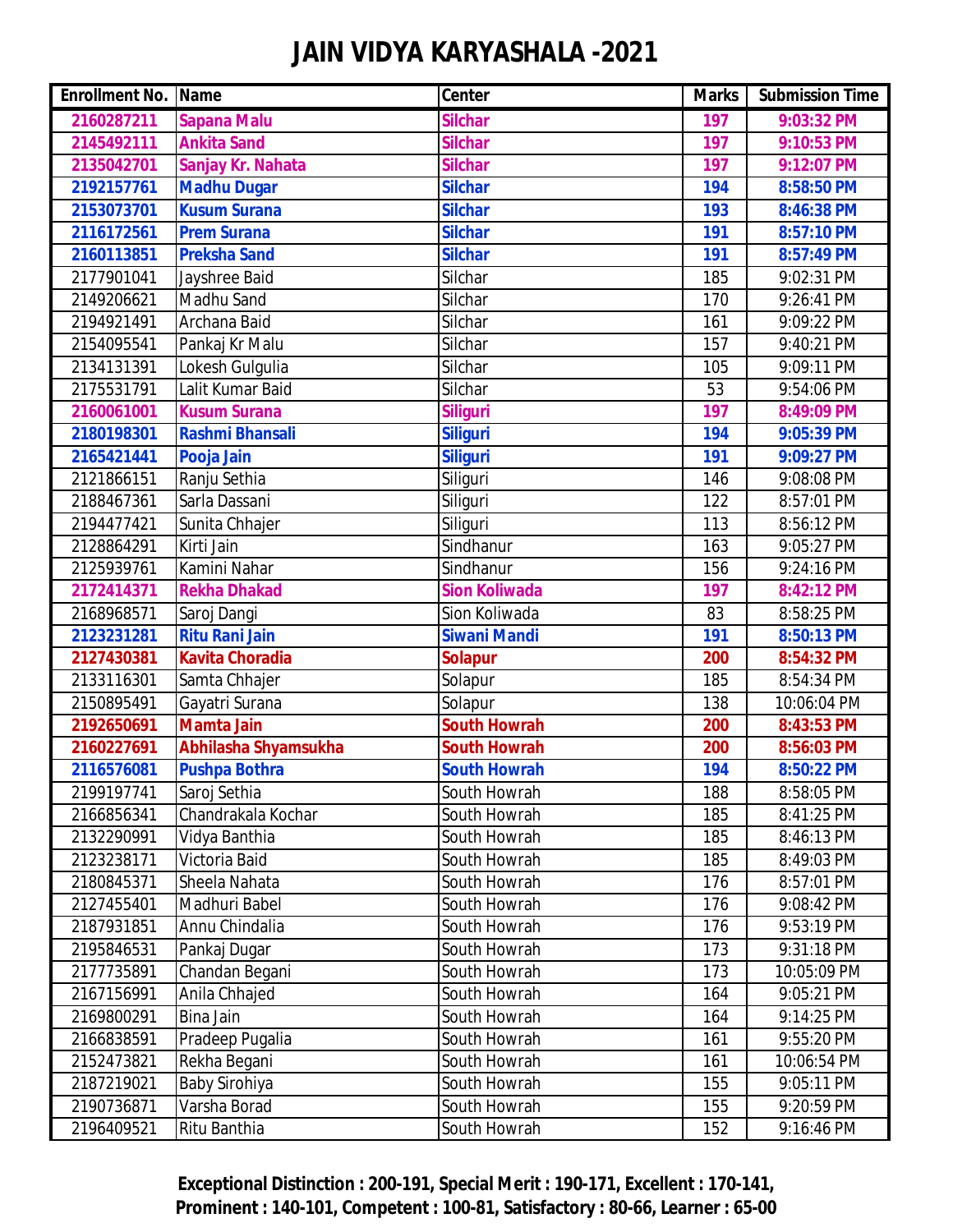| <b>Enrollment No. Name</b> |                             | <b>Center</b>         | <b>Marks</b> | <b>Submission Time</b> |
|----------------------------|-----------------------------|-----------------------|--------------|------------------------|
| 2193181191                 | Sweta Begani                | South Howrah          | 152          | 9:45:26 PM             |
| 2142331561                 | Chandrakanta Pugalia        | South Howrah          | 152          | 9:55:26 PM             |
| 2189604401                 | Neelima Sirohia             | South Howrah          | 149          | 9:02:13 PM             |
| 2157002271                 | Usha Mahnot                 | South Howrah          | 149          | 9:26:30 PM             |
| 2142871261                 | Mukesh Begani               | South Howrah          | 143          | 10:00:06 PM            |
| 2187993341                 | Laxmi Giria                 | South Howrah          | 140          | 8:50:38 PM             |
| 2128328311                 | Jayshree Surana             | South Howrah          | 137          | 8:54:12 PM             |
| 2147687751                 | Bharati Jain                | South Howrah          | 134          | 8:54:58 PM             |
| 2147310441                 | Vineeta Pugalia             | South Howrah          | 116          | 9:43:29 PM             |
| 2134096051                 | Rakhi Pugalia               | South Howrah          | 104          | 8:51:51 PM             |
| 2115870011                 | <b>Pratibha Bothra</b>      | <b>South Kolkata</b>  | 200          | 8:47:53 PM             |
| 2193578841                 | <b>Sarla Surana</b>         | <b>South Kolkata</b>  | 200          | 9:00:10 PM             |
| 2183694681                 | <b>Kanchan Baid</b>         | <b>South Kolkata</b>  | 200          | 9:07:08 PM             |
| 2143824321                 | <b>Sushma Gulgulia</b>      | <b>South Kolkata</b>  | 200          | 9:25:41 PM             |
| 2189086701                 | <b>Kanta Choraria</b>       | <b>South Kolkata</b>  | 197          | 8:44:34 PM             |
| 2132292801                 | Nirmala Sethia              | <b>South Kolkata</b>  | 197          | 8:51:08 PM             |
| 2181442591                 | <b>Madalsa Baid</b>         | <b>South Kolkata</b>  | 197          | 8:56:22 PM             |
| 2135309121                 | <b>Champa Lunawat</b>       | <b>South Kolkata</b>  | 197          | 9:01:06 PM             |
| 2190126671                 | <b>Sarla Singhi</b>         | <b>South Kolkata</b>  | 194          | 9:01:32 PM             |
| 2121319141                 | <b>Taramani Dudhoria</b>    | <b>South Kolkata</b>  | 194          | 9:28:06 PM             |
| 2122405881                 | <b>Sarla Bardia</b>         | <b>South Kolkata</b>  | 191          | 9:17:05 PM             |
| 2175338311                 | Sangeeta Kucheria           | <b>South Kolkata</b>  | 191          | 9:27:55 PM             |
| 2164248711                 | Seema Baid                  | South Kolkata         | 186          | 9:08:20 PM             |
| 2158353841                 | Madhu Singhi                | South Kolkata         | 185          | 9:12:53 PM             |
| 2158939361                 | Rohit Dugar                 | South Kolkata         | 185          | 9:40:39 PM             |
| 2188531911                 | Kusum Chindalia             | South Kolkata         | 182          | 9:05:55 PM             |
| 2166169961                 | Monika Chindalia            | South Kolkata         | 182          | 9:08:18 PM             |
| 2159029831                 | Varsha Babel                | South Kolkata         | 179          | 10:01:36 PM            |
| 2169726741                 | Kanak Bagrecha              | South Kolkata         | 173          | 9:21:52 PM             |
| 2161748671                 | Puja Ritu Bothra            | South Kolkata         | 140          | 8:58:44 PM             |
| 2196879151                 | Rajkumari Hirawat           | South Kolkata         | 110          | 9:09:37 PM             |
| 2199422581                 | Meena Patawari              | South Kolkata         | 68           | 10:07:00 PM            |
| 2181977411                 | Sudha Bardia                | South Kolkata         | 53           | 8:43:04 PM             |
| 2118027541                 | Arvind Kr. Baid             | South Kolkata         | 17           | 9:08:34 PM             |
| 2129163341                 | <b>Monika Chajjer Maloo</b> | <b>Sri Dungargarh</b> | 200          | 8:40:15 PM             |
| 2190373711                 | <b>Kumud Kumar Ghiya</b>    | <b>Sri Dungargarh</b> | 197          | 9:09:11 PM             |
| 2197758861                 | Pawan Kumar Bararia         | Sri Dungargarh        | 197          | 9:11:48 PM             |
| 2123469431                 | <b>Deepak Sethia</b>        | <b>Sri Dungargarh</b> | 197          | 9:20:05 PM             |
| 2151675311                 | <b>Madhu Jhabak</b>         | <b>Sri Dungargarh</b> | 197          | 9:59:16 PM             |
| 2161501661                 | <b>Hemlata Bararia</b>      | <b>Sri Dungargarh</b> | 194          | 8:58:42 PM             |
| 2136626501                 | <b>Meeta Bhadani</b>        | <b>Sri Dungargarh</b> | 194          | 9:07:45 PM             |
| 2157763051                 | <b>Mamta Bothra</b>         | <b>Sri Dungargarh</b> | 194          | 9:30:02 PM             |
| 2159011711                 | <b>Abdul Karim</b>          | <b>Sri Dungargarh</b> | 194          | 9:37:28 PM             |
| 2126736141                 | Pawan Sethia                | Sri Dungargarh        | 188          | 9:08:40 PM             |
| 2146734081                 | Rachna Dugar                | Sri Dungargarh        | 185          | 9:16:03 PM             |
| 2167142541                 | Saroj Devi Malu             | Sri Dungargarh        | 182          | 9:05:24 PM             |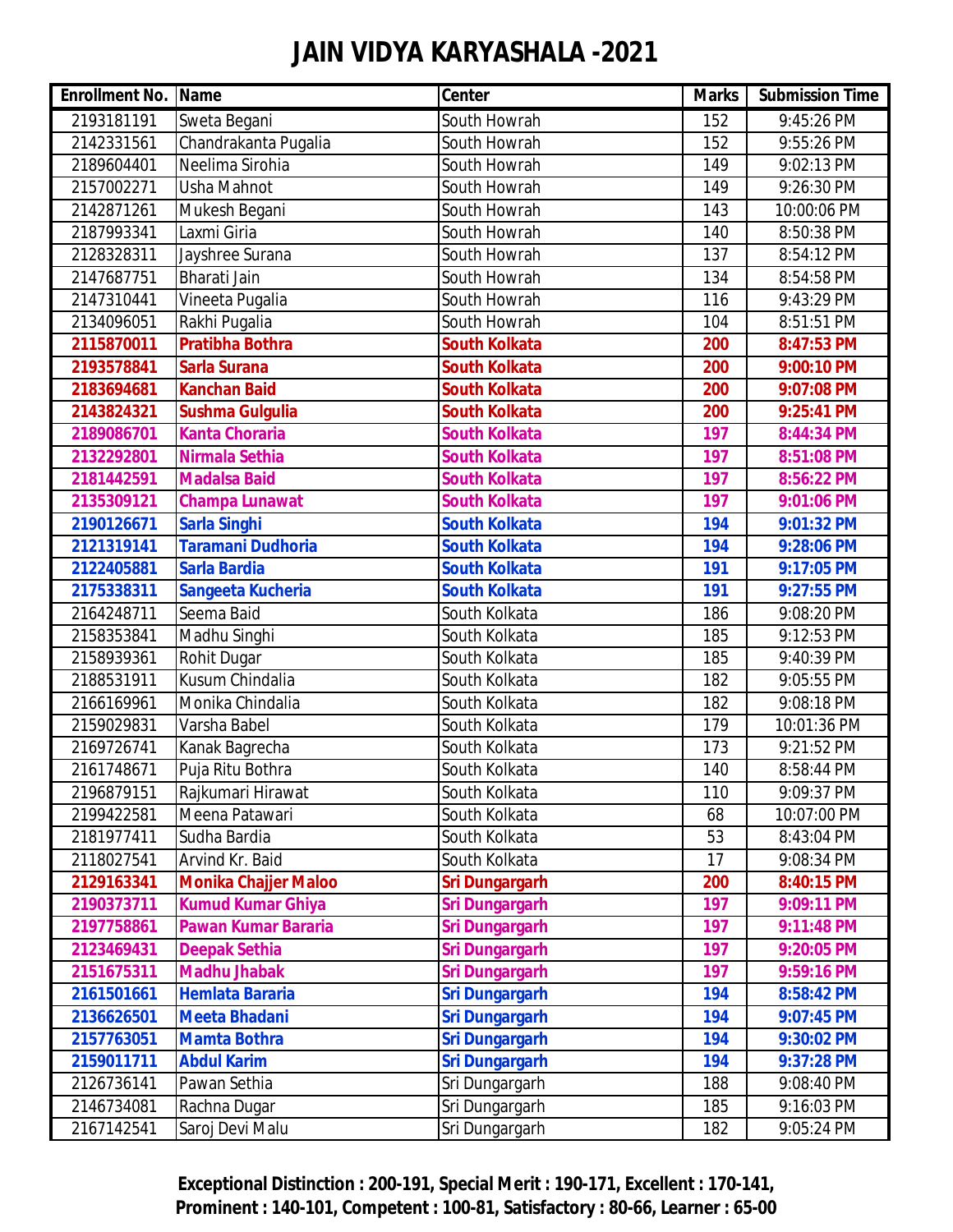| <b>Enrollment No. Name</b> |                             | <b>Center</b>  | <b>Marks</b> | <b>Submission Time</b> |
|----------------------------|-----------------------------|----------------|--------------|------------------------|
| 2156581481                 | Chanda Jain                 | Sri Dungargarh | 182          | 9:39:07 PM             |
| 2187975201                 | Nikita Gang                 | Sri Dungargarh | 173          | 10:09:10 PM            |
| 2191105761                 | Manju Devi Jhabak           | Sri Dungargarh | 170          | 8:54:48 PM             |
| 2112580351                 | Shweta Jain                 | Sujangarh      | 125          | 8:47:02 PM             |
| 2168286231                 | <b>Akshay Bhansali</b>      | <b>Surat</b>   | 200          | 8:48:14 PM             |
| 2164180841                 | <b>Chanda Meratwal</b>      | <b>Surat</b>   | 200          | 8:48:37 PM             |
| 2154141641                 | <b>Akshay Salecha</b>       | <b>Surat</b>   | 200          | 8:50:23 PM             |
| 2188544351                 | Laxmi Vijaya Maloo          | <b>Surat</b>   | 200          | 8:55:37 PM             |
| 2143800611                 | Pushpa devi Salecha         | <b>Surat</b>   | 200          | 8:59:47 PM             |
| 2143542371                 | <b>Santosh Bengani</b>      | <b>Surat</b>   | 198          | 9:05:49 PM             |
| 2169325101                 | <b>Santosh Bhansali</b>     | <b>Surat</b>   | 197          | 8:40:04 PM             |
| 2144502901                 | <b>Vanita Bothra</b>        | <b>Surat</b>   | 197          | 8:42:20 PM             |
| 2165221181                 | <b>Pushpa Bothra</b>        | <b>Surat</b>   | 197          | 9:03:45 PM             |
| 2185742371                 | <b>Jitendra Salecha</b>     | <b>Surat</b>   | 197          | 9:06:23 PM             |
| 2170227961                 | Nirmala Barmecha            | <b>Surat</b>   | 194          | 8:42:28 PM             |
| 2113255011                 | <b>Alka Dhelariya</b>       | <b>Surat</b>   | 194          | 8:45:08 PM             |
| 2182866541                 | <b>Shaily Meratwal</b>      | <b>Surat</b>   | 194          | 8:57:05 PM             |
| 2152842391                 | <b>Suman Chhajer</b>        | <b>Surat</b>   | 194          | 9:01:18 PM             |
| 2177313821                 | <b>Manisha Baid</b>         | <b>Surat</b>   | 194          | 9:23:13 PM             |
| 2114589461                 | <b>Sarita Pagaria</b>       | <b>Surat</b>   | 194          | 9:55:50 PM             |
| 2161286351                 | <b>Indra Bhandari</b>       | <b>Surat</b>   | 191          | 8:44:58 PM             |
| 2126206931                 | <b>Lalita J Mehta</b>       | <b>Surat</b>   | 191          | 8:56:18 PM             |
| 2154888271                 | <b>Chhatersingh Begwani</b> | <b>Surat</b>   | 191          | 9:01:26 PM             |
| 2184562991                 | <b>Varsha Chopra</b>        | <b>Surat</b>   | 191          | 9:51:07 PM             |
| 2119602691                 | Shantidevi Gulgulia         | Surat          | 188          | 9:00:16 PM             |
| 2111691701                 | Aruna Ramesh Jain           | Surat          | 188          | 9:37:00 PM             |
| 2160119321                 | Lalita Abani                | Surat          | 186          | 10:08:15 PM            |
| 2143260671                 | Ratan Surana                | Surat          | 185          | 9:13:58 PM             |
| 2195659041                 | Sunita Surana               | Surat          | 185          | 9:23:49 PM             |
| 2169224841                 | Ashokkumar Sanklecha        | Surat          | 182          | 8:54:30 PM             |
| 2127549231                 | Chandrakanta Solanki        | Surat          | 182          | 9:01:30 PM             |
| 2131938031                 | Rohit Solanki               | Surat          | 182          | 9:02:13 PM             |
| 2191340961                 | Manoj Kr Jhabak             | Surat          | 182          | 9:06:51 PM             |
| 2161587711                 | Vikas F Bafna               | Surat          | 179          | 8:42:52 PM             |
| 2189994771                 | Jayshree                    | Surat          | 179          | 8:48:21 PM             |
| 2136130241                 | Rekha Sanklecha             | Surat          | 179          | 8:54:40 PM             |
| 2121906751                 | Jayanti Singhi              | Surat          | 176          | 8:53:41 PM             |
| 2121988361                 | Pushpa Chopra               | Surat          | 176          | 8:56:55 PM             |
| 2167856041                 | Rajkumari Banthia           | Surat          | 176          | 9:24:55 PM             |
| 2140663591                 | Santosh Ajay Chopra         | Surat          | 173          | 8:48:28 PM             |
| 2133201411                 | Manisha Palgota             | Surat          | 170          | 8:45:30 PM             |
| 2180231821                 | Amit Ganna                  | Surat          | 170          | 9:04:39 PM             |
| 2196110191                 | Ranmal Sanklecha            | Surat          | 170          | 9:53:19 PM             |
| 2127852581                 | Khamani Ben                 | Surat          | 170          | 10:05:12 PM            |
| 2198596301                 | Mamta Jinesh                | Surat          | 167          | 8:48:05 PM             |
| 2137135351                 | Pushpa Lodha                | Surat          | 165          | 9:13:04 PM             |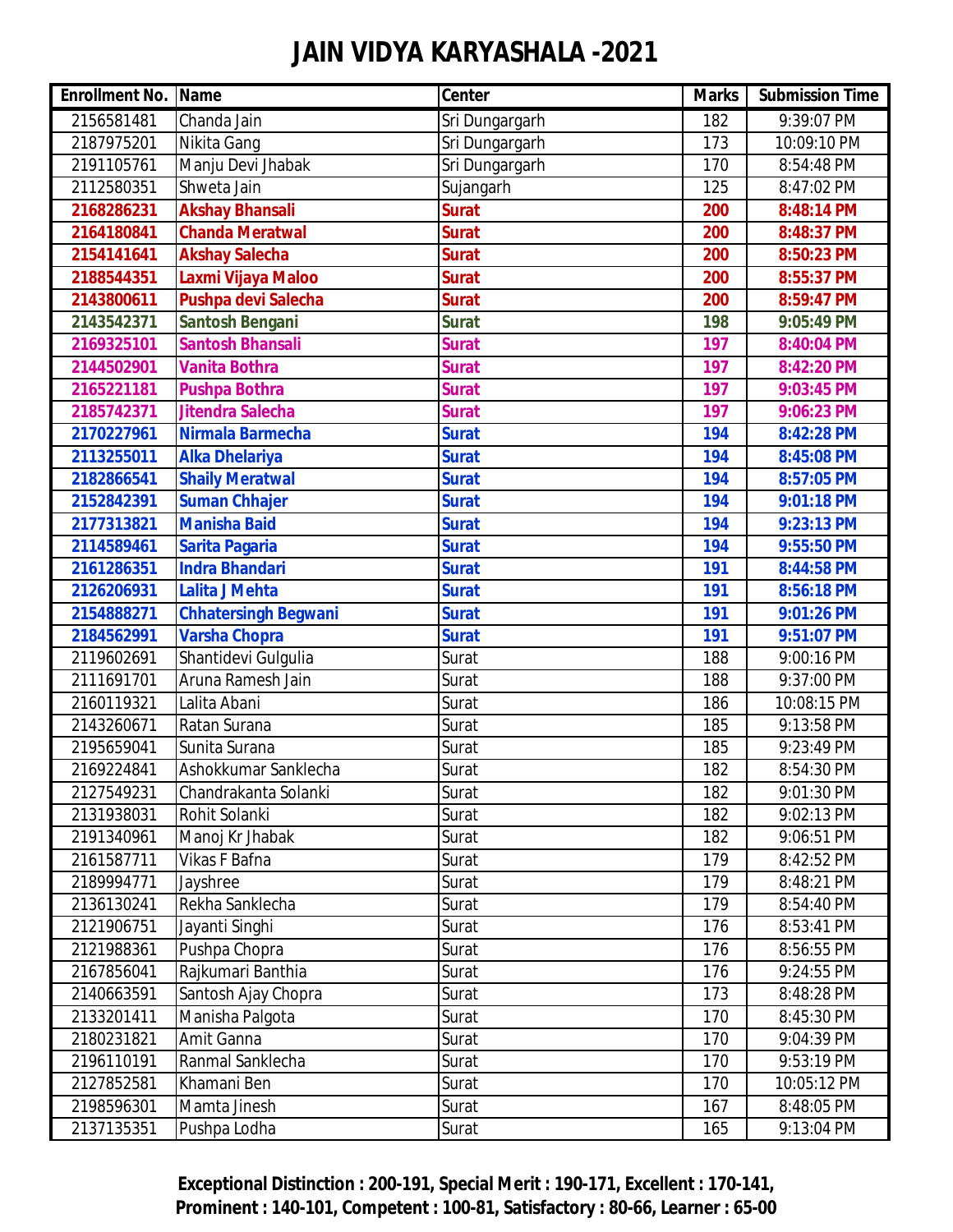| <b>Enrollment No. Name</b> |                         | Center              | <b>Marks</b>      | <b>Submission Time</b> |
|----------------------------|-------------------------|---------------------|-------------------|------------------------|
| 2113104171                 | Sunaina Sancheti        | Surat               | 164               | 8:57:28 PM             |
| 2171421751                 | Nanda Jain              | Surat               | 164               | 9:20:57 PM             |
| 2170480691                 | Kanchan                 | Surat               | 158               | 8:52:17 PM             |
| 2137623611                 | Rishabh Chhajer         | Surat               | 158               | 9:06:41 PM             |
| 2180998681                 | Seema Pankaj Jain       | Surat               | 155               | 9:35:18 PM             |
| 2168578201                 | Ramila Jain             | Surat               | 155               | 9:59:19 PM             |
| 2121039041                 | Priyanka Bothra         | Surat               | 154               | 9:16:43 PM             |
| 2124701841                 | Manisha Jain Patawari   | Surat               | 152               | 8:44:22 PM             |
| 2150990911                 | Sonu Bhansali           | Surat               | 152               | 8:49:21 PM             |
| 2183129081                 | Liladevi Sanklecha      | Surat               | 152               | 9:55:56 PM             |
| 2195236391                 | Priyanka Shrishrimal    | Surat               | $\overline{1}$ 49 | 8:54:05 PM             |
| 2115633861                 | Manish Kr Maloo         | Surat               | 146               | 10:09:48 PM            |
| 2189800151                 | Chanda Bhogar           | Surat               | 137               | 9:13:02 PM             |
| 2149456121                 | Seema R Shah            | Surat               | 137               | 9:42:04 PM             |
| 2127404741                 | Alka Sankhla            | Surat               | 130               | 10:09:21 PM            |
| 2132492151                 | Vandana                 | Surat               | 93                | 10:07:05 PM            |
| 2179869701                 | Sushma Bhansali         | Surat               | 53                | 8:54:18 PM             |
| 2164161741                 | Harsh Vijay Palgota     | Surat               | 38                | 10:09:58 PM            |
| 2115793511                 | <b>Abha Jain</b>        | <b>Swaimadhopur</b> | 200               | 9:06:36 PM             |
| 2111167291                 | <b>Sunita Atal Jain</b> | <b>Swaimadhopur</b> | 194               | 8:44:21 PM             |
| 2173352281                 | <b>Lalita Jain</b>      | <b>Swaimadhopur</b> | 192               | 8:58:06 PM             |
| 2159060341                 | <b>Rashmi Jain</b>      | <b>Swaimadhopur</b> | 191               | 8:44:08 PM             |
| 2168052821                 | <b>Ashok Kumar Jain</b> | <b>Swaimadhopur</b> | 191               | 9:11:02 PM             |
| 2147414021                 | Preksha Jain            | Swaimadhopur        | 189               | 8:58:48 PM             |
| 2114719371                 | Ritu Goyal              | Swaimadhopur        | 188               | 8:48:54 PM             |
| 2121084041                 | Sunita Jain             | Swaimadhopur        | 188               | 8:55:55 PM             |
| 2144125021                 | Seema Jain              | Swaimadhopur        | 188               | 9:00:40 PM             |
| 2183500781                 | Surekha Jain            | Swaimadhopur        | 155               | 9:08:17 PM             |
| 2132746921                 | <b>Sarita Nahata</b>    | <b>Tezpur</b>       | 195               | 9:29:19 PM             |
| 2111766791                 | Saroj Sancheti          | Tezpur              | 182               | 9:30:38 PM             |
| 2126734731                 | Sarita Sancheti         | Tezpur              | 179               | 9:38:11 PM             |
| 2172473921                 | Kishan Baid             | Tezpur              | 170               | 8:56:29 PM             |
| 2130237901                 | <b>Sapna Daglia</b>     | <b>Thane</b>        | 197               | 8:59:07 PM             |
| 2174657271                 | <b>Vimla Daglia</b>     | <b>Thane</b>        | 194               | 8:57:11 PM             |
| 2144806721                 | <b>Ramesh Daglia</b>    | <b>Thane</b>        | 194               | 9:14:00 PM             |
| 2162575171                 | <b>Kamlesh Jain</b>     | <b>Thane</b>        | 194               | 9:31:19 PM             |
| 2165887611                 | <b>Preethi Jain</b>     | <b>Thane</b>        | 191               | 8:53:39 PM             |
| 2152074341                 | <b>Priti Ranka</b>      | <b>Thane</b>        | 191               | 9:18:58 PM             |
| 2152148401                 | Sarala Prakash Bhutoria | Thane               | 188               | 9:51:32 PM             |
| 2112009061                 | Priyadarshini Jain      | Thane               | 185               | 9:46:19 PM             |
| 2119786921                 | Pratibha Chopra         | Thane               | 182               | 9:02:13 PM             |
| 2181826221                 | Kanta Rahul Jain        | Thane               | 179               | 9:09:13 PM             |
| 2196471201                 | Vanita Mehta            | Thane               | 173               | 9:31:16 PM             |
| 2166653171                 | Anju Kothari            | Thane               | 170               | 9:48:41 PM             |
| 2131727151                 | Rekha.S. Hingad         | Thane               | 167               | 9:29:40 PM             |
| 2119197831                 | Mamta Chandaliya        | Thane               | 164               | 9:16:57 PM             |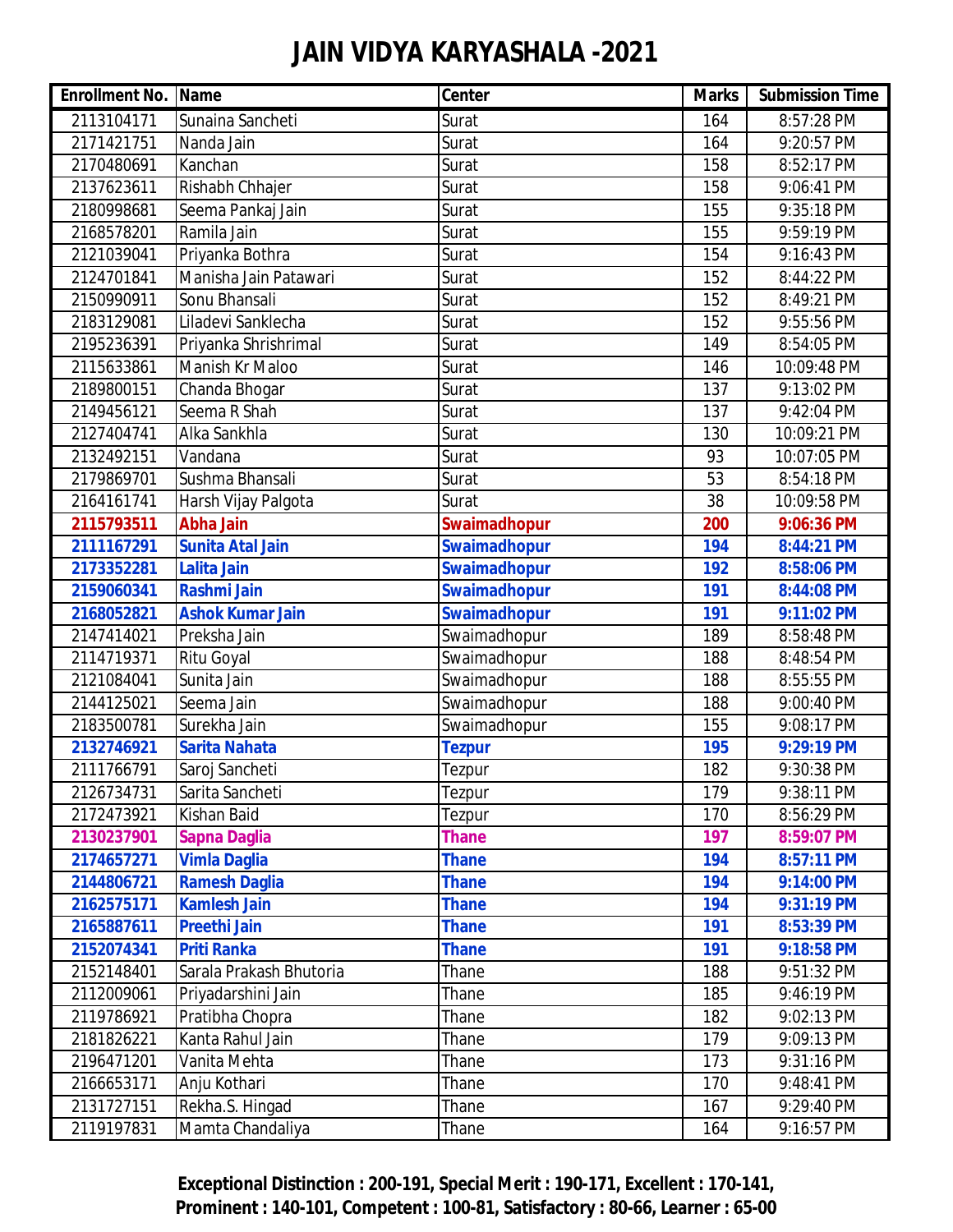| <b>Enrollment No. Name</b> |                         | Center                  | <b>Marks</b> | <b>Submission Time</b> |
|----------------------------|-------------------------|-------------------------|--------------|------------------------|
| 2144253211                 | Leena Gogad             | Thane                   | 164          | 9:37:01 PM             |
| 2193330171                 | Shalini Kothari         | Thane                   | 164          | 9:50:10 PM             |
| 2197457661                 | Lalit Kr Kothari        | Thane                   | 161          | 9:37:05 PM             |
| 2174147511                 | Avinash Gogad           | Thane                   | 158          | 9:37:36 PM             |
| 2129118331                 | Rashmi Kothari          | Thane                   | 134          | 9:03:00 PM             |
| 2133377431                 | Babita Arun Jain        | Thane                   | 131          | 10:08:00 PM            |
| 2114072881                 | Shobhadevi Jhabak       | Thane                   | 119          | 9:20:26 PM             |
| 2175590921                 | <b>Vimala Dugar</b>     | <b>Thirukalukundram</b> | 200          | 9:14:10 PM             |
| 2183868561                 | <b>Kiran Dugar</b>      | <b>Thirukalukundram</b> | 197          | 9:16:24 PM             |
| 2184014131                 | Sunitha Solanki         | Thirukalukundram        | 182          | 9:05:55 PM             |
| 2174764811                 | <b>Namratha Kamlesh</b> | <b>Thiruvannamalai</b>  | 197          | 9:40:56 PM             |
| 2148261391                 | <b>Vinitha Nakhat</b>   | <b>Thiruvannamalai</b>  | 197          | 10:04:38 PM            |
| 2125978821                 | <b>G Sarala Devi</b>    | Thiruvannamalai         | 192          | 9:03:04 PM             |
| 2169417301                 | <b>Santhosh Setiya</b>  | <b>Thiruvannamalai</b>  | 191          | 9:28:14 PM             |
| 2125877681                 | Sunitha Sethiya.N       | Thiruvannamalai         | 182          | 8:52:51 PM             |
| 2188792971                 | Timpal Sanchethi        | Thiruvannamalai         | 182          | 9:12:04 PM             |
| 2113197241                 | Chethana                | Thiruvannamalai         | 182          | 9:12:53 PM             |
| 2126868141                 | G Ganesh Gowrav         | Thiruvannamalai         | 182          | 9:35:18 PM             |
| 2168939931                 | Asha Kumari Pipada      | Thiruvannamalai         | 174          | 9:37:01 PM             |
| 2138725181                 | Sarla                   | Thiruvannamalai         | 152          | 9:25:03 PM             |
| 2139847221                 | <b>Chanda Sethia</b>    | <b>Tirupur</b>          | 200          | 8:55:09 PM             |
| 2146067251                 | Jyoti Bhansali          | <b>Tirupur</b>          | 197          | 9:36:32 PM             |
| 2115860001                 | <b>Sanju Dugar</b>      | <b>Tirupur</b>          | 194          | 9:17:12 PM             |
| 2130883811                 | <b>Alka Bhandari</b>    | <b>Tirupur</b>          | 191          | 9:22:40 PM             |
| 2154945661                 | Santosh Anchalia        | Tirupur                 | 188          | 9:33:48 PM             |
| 2120203571                 | Saroj Singhvi           | Tirupur                 | 179          | 9:22:11 PM             |
| 2128245091                 | Neeta Singhvi           | Tirupur                 | 164          | 8:53:37 PM             |
| 2196031111                 | Preeti Sethia           | Tirupur                 | 100          | 10:09:58 PM            |
| 2164613281                 | <b>Ekta Jain</b>        | <b>Tohana</b>           | 194          | 8:47:13 PM             |
| 2137392521                 | <b>Rajender Garg</b>    | <b>Tohana</b>           | 194          | 9:15:49 PM             |
| 2198084221                 | <b>Kiran bala Jain</b>  | <b>Tohana</b>           | 191          | 8:50:36 PM             |
| 2135618911                 | Nirmala Rani            | Tohana                  | 188          | 9:00:47 PM             |
| 2152694091                 | Anju Bansal             | Tohana                  | 187          | 8:47:16 PM             |
| 2125232421                 | Snehlata Bagrecha       | <b>Tollygunj</b>        | 200          | 9:24:36 PM             |
| 2121529021                 | <b>Kiran Surana</b>     | <b>Tollygunj</b>        | 197          | 8:59:27 PM             |
| 2142368601                 | <b>Nirmal Kr Surana</b> | <b>Tollygunj</b>        | 197          | 9:00:16 PM             |
| 2130735091                 | <b>Sheetal Pugalia</b>  | <b>Tollygunj</b>        | 197          | 9:10:22 PM             |
| 2173401811                 | <b>Kusum Singhi</b>     | <b>Tollygunj</b>        | 194          | 9:07:08 PM             |
| 2133861931                 | <b>Archana Bothra</b>   | <b>Tollygunj</b>        | 194          | 9:22:10 PM             |
| 2174123721                 | <b>Indra Bagrecha</b>   | <b>Tollygunj</b>        | 194          | 9:26:04 PM             |
| 2189367021                 | Amar Chand Singhi       | Tollygunj               | 185          | 9:01:58 PM             |
| 2125634501                 | Sushma Surana           | Tollygunj               | 185          | 9:06:03 PM             |
| 2117568091                 | Snehalata Pugalia       | Tollygunj               | 183          | 8:54:06 PM             |
| 2160785361                 | Meena Dugar             | Tollygunj               | 179          | 9:11:59 PM             |
| 2132686601                 | Swati Baid              | Tollygunj               | 179          | 9:30:03 PM             |
| 2132290261                 | Kanchan devi Baid       | Tollygunj               | 176          | 9:18:44 PM             |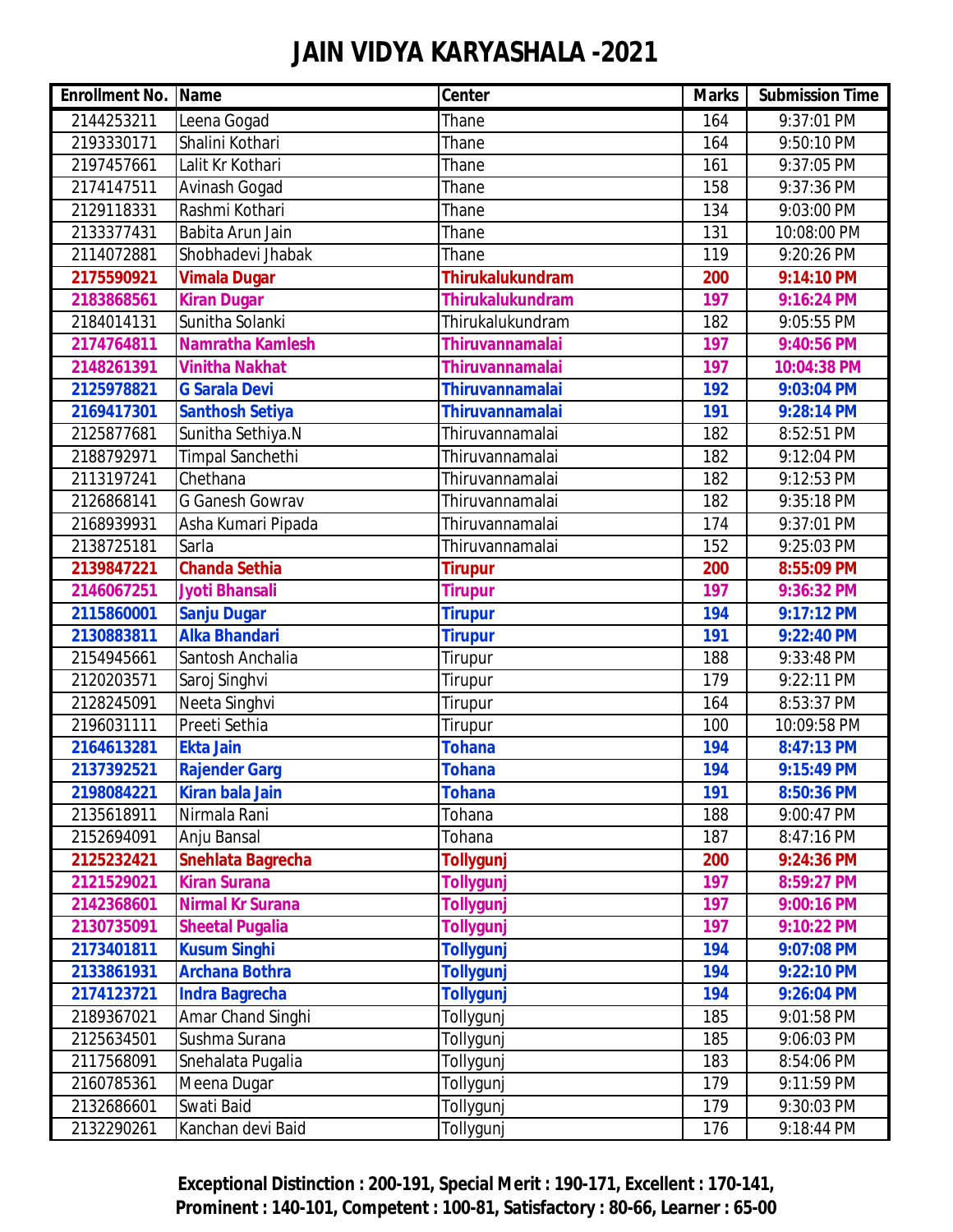| <b>Enrollment No. Name</b> |                            | Center              | <b>Marks</b>   | <b>Submission Time</b> |
|----------------------------|----------------------------|---------------------|----------------|------------------------|
| 2140459801                 | Sapna Bararia              | Tollygunj           | 176            | 9:20:54 PM             |
| 2165676941                 | Sunita Choraria            | Tollygunj           | 167            | 8:45:51 PM             |
| 2156257031                 | Sumit Kothari              | Tollygunj           | 161            | 9:11:34 PM             |
| 2162172561                 | Hemlata Kothari            | Tollygunj           | 143            | 8:52:31 PM             |
| 2170744971                 | Varsha Dugar               | Tollygunj           | 98             | 9:03:56 PM             |
| 2173348421                 | Saroj Jain                 | Tosham              | 183            | 9:55:20 PM             |
| 2135507411                 | Kamlesh Jain               | Tosham              | 179            | 9:05:51 PM             |
| 2174458401                 | Jyoti Jain                 | Tosham              | 161            | 8:50:31 PM             |
| 2194581641                 | Manju Jain                 | Tosham              | 161            | 8:55:22 PM             |
| 2193848431                 | Shanker Jain               | Tosham              | 124            | 10:09:58 PM            |
| 2189754351                 | Gautam Prasad Jain         | Tushra              | 40             | 10:09:56 PM            |
| 2178550781                 | Ankit Jain                 | Tushra              | $\overline{0}$ | 8:45:03 PM             |
| 2197695501                 | <b>Rekha Jain</b>          | <b>Uchana Mandi</b> | 197            | 8:46:19 PM             |
| 2157093461                 | <b>Gagan Jain</b>          | <b>Uchana Mandi</b> | 197            | 9:34:39 PM             |
| 2198971981                 | <b>Sonia Jain</b>          | <b>Uchana Mandi</b> | 194            | 8:42:22 PM             |
| 2174430461                 | <b>Basant Kanthalia</b>    | <b>Udaipur</b>      | 200            | 9:23:17 PM             |
| 2170207061                 | <b>Chandrakanta Porwal</b> | <b>Udaipur</b>      | 194            | 9:22:47 PM             |
| 2161681111                 | <b>Madhubala Chouhan</b>   | <b>Udaipur</b>      | 191            | 8:55:02 PM             |
| 2163484251                 | Sushila Porwal             | Udaipur             | 188            | 8:46:59 PM             |
| 2153254681                 | Jayshree Bengani           | Udaipur             | 188            | 8:56:02 PM             |
| 2197433541                 | Deepika Maroo              | Udaipur             | 188            | 8:56:41 PM             |
| 2194655961                 | Kamla Surana               | Udaipur             | 182            | 9:04:16 PM             |
| 2118255521                 | <b>Azad Talesara</b>       | Udaipur             | 182            | 9:07:13 PM             |
| 2194989081                 | Kavita Surana              | Udaipur             | 181            | 10:09:55 PM            |
| 2160770631                 | Kamla Kanthalia            | Udaipur             | 176            | 9:15:31 PM             |
| 2149908611                 | Lata Singhatwadia          | Udaipur             | 155            | 9:20:59 PM             |
| 2182290961                 | Namrata Sethia             | Udasar              | 179            | 8:53:31 PM             |
| 2179721631                 | <b>Rekha B Gang</b>        | <b>Udhna</b>        | 194            | 8:49:23 PM             |
| 2165440721                 | <b>Vimla B Nahar</b>       | <b>Udhna</b>        | 194            | 9:30:49 PM             |
| 2151590001                 | <b>Dhruvi Bhatewra</b>     | <b>Udhna</b>        | 194            | 9:57:20 PM             |
| 2141667021                 | <b>Dimpal Jain</b>         | <b>Udhna</b>        | 191            | 9:19:44 PM             |
| 2159588991                 | <b>Premchand Mehta</b>     | <b>Udhna</b>        | 191            | 9:28:25 PM             |
| 2178095461                 | <b>Mrinal Chandaliya</b>   | <b>Udhna</b>        | 191            | 9:35:22 PM             |
| 2116389631                 | Vanita Khabya              | Udhna               | 188            | 8:49:37 PM             |
| 2111112751                 | Babulal D Bafna            | Udhna               | 188            | 8:50:28 PM             |
| 2120334541                 | Asha Medatwal              | Udhna               | 188            | 9:15:21 PM             |
| 2154512261                 | Anil B. Singhvi            | Udhna               | 188            | 9:33:34 PM             |
| 2158606171                 | Vanshika Meratwal          | Udhna               | 185            | 9:08:28 PM             |
| 2149856641                 | Priti Meratwal             | Udhna               | 185            | 9:08:38 PM             |
| 2114111461                 | Lalit A Chandaliya         | Udhna               | 185            | 9:20:00 PM             |
| 2158547731                 | Jaymala Chhajed            | Udhna               | 185            | 9:22:53 PM             |
| 2116572491                 | Arham M Chhajed            | Udhna               | 185            | 9:22:56 PM             |
| 2119927491                 | Vishwa Kavadiya            | Udhna               | 185            | 9:27:07 PM             |
| 2188194291                 | Chandra Prakash Bohara     | Udhna               | 182            | 9:26:36 PM             |
| 2187425981                 | Rekha Kavadiya             | Udhna               | 182            | 9:29:10 PM             |
| 2112856051                 | Seema Dangi                | Udhna               | 182            | 9:34:38 PM             |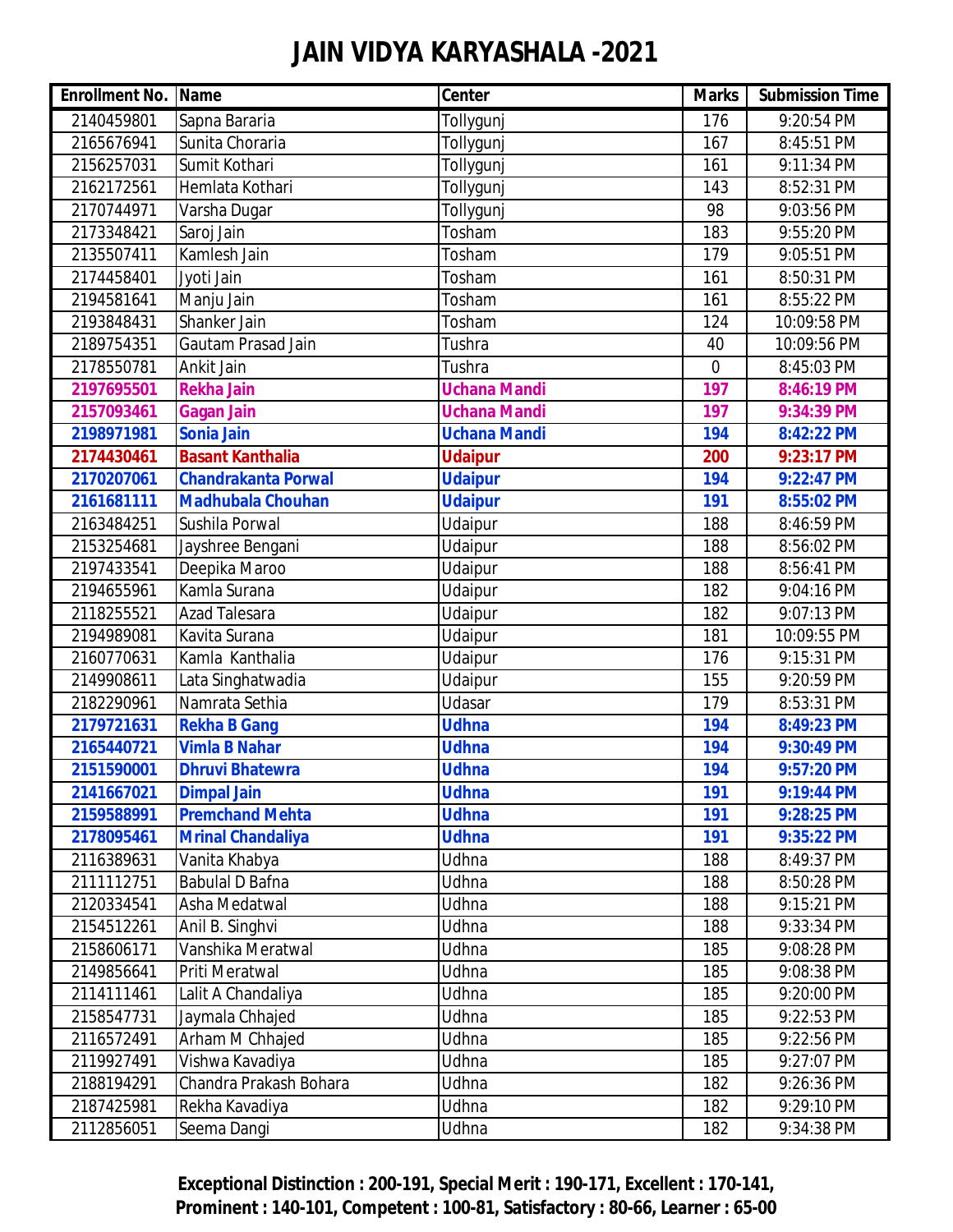| <b>Enrollment No. Name</b> |                      | Center       | <b>Marks</b> | <b>Submission Time</b> |
|----------------------------|----------------------|--------------|--------------|------------------------|
| 2142597721                 | Arun A Chandaliya    | Udhna        | 182          | 9:34:48 PM             |
| 2120344971                 | Sitaben B Singhvi    | Udhna        | 182          | 9:37:06 PM             |
| 2116886941                 | Jaishree Bhatevra    | Udhna        | 182          | 9:43:35 PM             |
| 2138221371                 | Ruchira A Chandaliya | Udhna        | 179          | 9:44:44 PM             |
| 2125362881                 | Pragya Kachhara      | Udhna        | 179          | 10:02:06 PM            |
| 2187602151                 | Kamlesh L. Dangi     | <b>Udhna</b> | 176          | 9:33:47 PM             |
| 2146982311                 | Saroj Babel          | Udhna        | 173          | 9:01:40 PM             |
| 2137060601                 | Rakesh Dangi         | Udhna        | 173          | 9:08:31 PM             |
| 2120880151                 | Manoj F. Babel       | Udhna        | 173          | 9:16:16 PM             |
| 2112084501                 | Meena N Dak          | Udhna        | 172          | 9:50:48 PM             |
| 2131529941                 | Reena R Jain         | <b>Udhna</b> | 170          | 9:30:15 PM             |
| 2146238951                 | Suresh Chaplot       | Udhna        | 170          | 9:40:03 PM             |
| 2152135761                 | Vashali Dak          | Udhna        | 170          | 9:42:26 PM             |
| 2127795741                 | Dipti R Dangi        | Udhna        | 167          | 8:56:50 PM             |
| 2123829921                 | Jasu Bafna           | Udhna        | 167          | 9:15:24 PM             |
| 2174289161                 | Hema Dangi           | <b>Udhna</b> | 167          | 9:17:39 PM             |
| 2124843101                 | Ravindra S Jain      | Udhna        | 167          | 9:29:20 PM             |
| 2161607841                 | Babulal C. Bafna     | Udhna        | 167          | 9:39:36 PM             |
| 2131192681                 | Rekha N Lunia        | Udhna        | 166          | 9:01:32 PM             |
| 2153526371                 | <b>Arpit Nahar</b>   | Udhna        | 166          | 9:32:47 PM             |
| 2195654361                 | Chanda Chaplot       | <b>Udhna</b> | 164          | 9:22:13 PM             |
| 2125180221                 | Alka C. Bohra        | Udhna        | 164          | 9:25:13 PM             |
| 2199621211                 | Ashok Bohra          | Udhna        | 164          | 9:34:10 PM             |
| 2130262861                 | Jaswant Dangi        | Udhna        | 164          | 9:34:58 PM             |
| 2191007351                 | Sunil Chandaliya     | Udhna        | 164          | 9:38:44 PM             |
| 2154289361                 | Sweety Bafna         | <b>Udhna</b> | 161          | 9:17:37 PM             |
| 2149979881                 | Shalini S Chindaliya | Udhna        | 161          | 9:31:57 PM             |
| 2174165021                 | <b>Basant M Baid</b> | Udhna        | 161          | 9:38:21 PM             |
| 2152492661                 | Ishika Chandaliya    | Udhna        | 161          | 9:59:57 PM             |
| 2136481871                 | Nisha N Dak          | Udhna        | 157          | 9:13:17 PM             |
| 2175874461                 | Priyanka N. Ranka    | Udhna        | 155          | 8:51:08 PM             |
| 2133245481                 | Mina K Bhalawat      | Udhna        | 155          | 9:12:33 PM             |
| 2161708611                 | Sarika Baid          | Udhna        | 153          | 9:13:14 PM             |
| 2139560361                 | Preksha K Bhalawat   | Udhna        | 152          | 8:56:28 PM             |
| 2160720481                 | Anil Chandaliya      | Udhna        | 152          | 9:04:12 PM             |
| 2118289271                 | Kalpana A. Singhvi   | Udhna        | 152          | 9:13:37 PM             |
| 2186524031                 | Komal Pitliya        | Udhna        | 149          | 10:02:33 PM            |
| 2152150451                 | Meena Samar          | Udhna        | 149          | 10:09:57 PM            |
| 2140044781                 | Rekha D Bafna        | Udhna        | 147          | 9:10:59 PM             |
| 2112389671                 | Kuldeep Baid         | Udhna        | 146          | 8:43:54 PM             |
| 2115929751                 | Dalpat G Dangi       | Udhna        | 146          | 9:14:30 PM             |
| 2158290761                 | Sachi Chandaliya     | Udhna        | 146          | 9:21:56 PM             |
| 2164941461                 | Kajal Sancheti       | Udhna        | 143          | 9:31:50 PM             |
| 2191304221                 | Pinky S. Bohra       | Udhna        | 143          | 9:35:44 PM             |
| 2192419421                 | Vishva Pitliya       | Udhna        | 143          | 10:03:16 PM            |
| 2198781101                 | Karishma T Chordiya  | Udhna        | 140          | 9:23:58 PM             |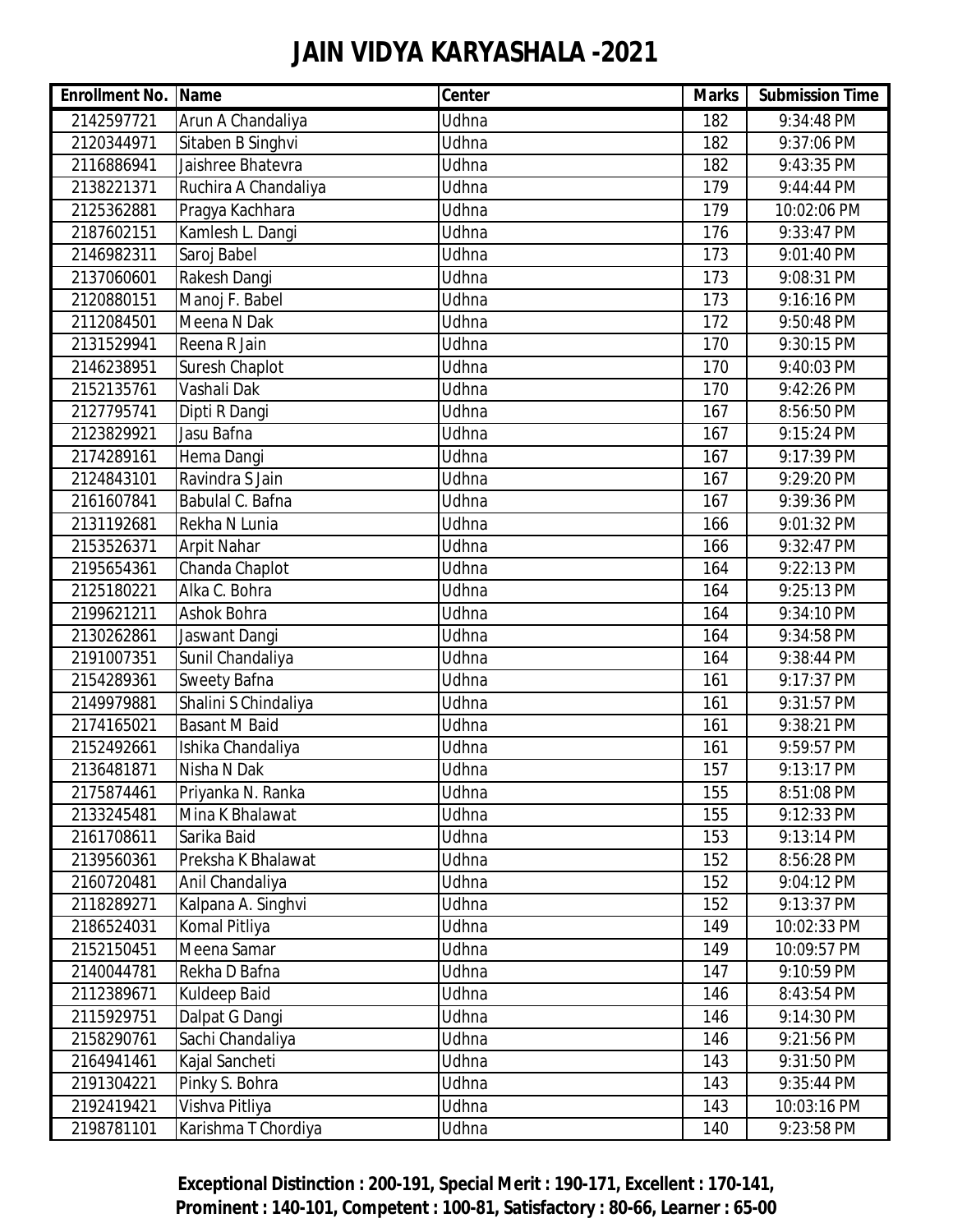| <b>Enrollment No. Name</b> |                       | Center | <b>Marks</b> | <b>Submission Time</b> |
|----------------------------|-----------------------|--------|--------------|------------------------|
| 2144983471                 | Dilkush Medatwal      | Udhna  | 137          | 10:00:45 PM            |
| 2169006001                 | Mamta Jain            | Udhna  | 134          | 9:20:22 PM             |
| 2149049151                 | <b>Hetal Pitliya</b>  | Udhna  | 134          | 9:25:56 PM             |
| 2131335331                 | Ushaben K. Dangi      | Udhna  | 134          | 9:34:29 PM             |
| 2176058731                 | Suhani Chandaliya     | Udhna  | 134          | 9:50:37 PM             |
| 2125690811                 | Vansh Khabya          | Udhna  | 131          | 8:59:50 PM             |
| 2158157971                 | Nemichand Pitliya     | Udhna  | 131          | 9:07:28 PM             |
| 2182711561                 | Dimple Pitliya        | Udhna  | 131          | 9:31:37 PM             |
| 2177053221                 | Khushal Chandaliya    | Udhna  | 131          | 9:52:11 PM             |
| 2195554041                 | Anju Chaplot          | Udhna  | 129          | 9:01:33 PM             |
| 2160402041                 | Nirmala Choradiya     | Udhna  | 128          | 9:17:40 PM             |
| 2150895861                 | Jimmy Pitliya         | Udhna  | 128          | 9:20:09 PM             |
| 2192773321                 | Vanita R. Bhatevara   | Udhna  | 125          | 9:09:26 PM             |
| 2196893731                 | Manju D. Choradiya    | Udhna  | 125          | 9:12:12 PM             |
| 2172430411                 | Megha V. Dangi        | Udhna  | 125          | 9:15:15 PM             |
| 2176747571                 | <b>Uttam Bohra</b>    | Udhna  | 125          | 9:25:47 PM             |
| 2156293191                 | Mukesh Lalwani        | Udhna  | 125          | 9:34:05 PM             |
| 2133169041                 | Anu H. Dangi          | Udhna  | 120          | 9:12:12 PM             |
| 2188533471                 | Sunderben Jain        | Udhna  | 116          | 9:18:48 PM             |
| 2145139201                 | Heena Lodha           | Udhna  | 116          | 10:01:46 PM            |
| 2113040991                 | Sunil V Ganna         | Udhna  | 113          | 10:01:27 PM            |
| 2129338931                 | Mishrimal Jain        | Udhna  | 111          | 10:09:57 PM            |
| 2165190311                 | Dharmista             | Udhna  | 109          | 10:09:52 PM            |
| 2127311781                 | Lalchand N Parmar     | Udhna  | 108          | 9:09:38 PM             |
| 2154681031                 | Shruti Nagawat        | Udhna  | 108          | 10:09:58 PM            |
| 2114048001                 | Jyoti S Ganna         | Udhna  | 106          | 10:09:57 PM            |
| 2123858411                 | Arpit Chordiya        | Udhna  | 104          | 9:38:21 PM             |
| 2187701961                 | Nemi Chand            | Udhna  | 104          | 9:44:22 PM             |
| 2185406401                 | Sandeep Babel         | Udhna  | 102          | 9:52:16 PM             |
| 2196263231                 | Shrmila Kavadiya      | Udhna  | 90           | 10:09:54 PM            |
| 2148014301                 | Vipin Lodha           | Udhna  | 89           | 9:56:45 PM             |
| 2185536001                 | Manish Kavadiya       | Udhna  | 88           | 9:40:44 PM             |
| 2165832771                 | Chandani Pugalia      | Udhna  | 86           | 8:53:10 PM             |
| 2194587291                 | Jyoti Kothari         | Udhna  | 86           | 9:39:15 PM             |
| 2192396211                 | Varsha Raijada        | Udhna  | 83           | 9:02:01 PM             |
| 2123594331                 | Preksha               | Udhna  | 80           | 10:09:59 PM            |
| 2175854021                 | Anikt Suvalal Pitliya | Udhna  | 77           | 9:59:00 PM             |
| 2142643931                 | Mukesh Jain           | Udhna  | 75           | 10:09:50 PM            |
| 2114970611                 | Manish Rayjada        | Udhna  | 71           | 9:00:32 PM             |
| 2169074241                 | Lalit N. Sancheti     | Udhna  | 68           | 9:19:44 PM             |
| 2115164571                 | Mamta Chordiya        | Udhna  | 68           | 9:26:16 PM             |
| 2185892511                 | Manisha N Kothari     | Udhna  | 68           | 10:09:17 PM            |
| 2149340671                 | Sheetal M Gokharu     | Udhna  | 63           | 10:09:58 PM            |
| 2125436321                 | Rachna Ganna          | Udhna  | 59           | 9:07:26 PM             |
| 2137206801                 | Shikhar Babel         | Udhna  | 54           | 9:00:41 PM             |
| 2138834261                 | Navratben Nangawat    | Udhna  | 51           | 10:09:57 PM            |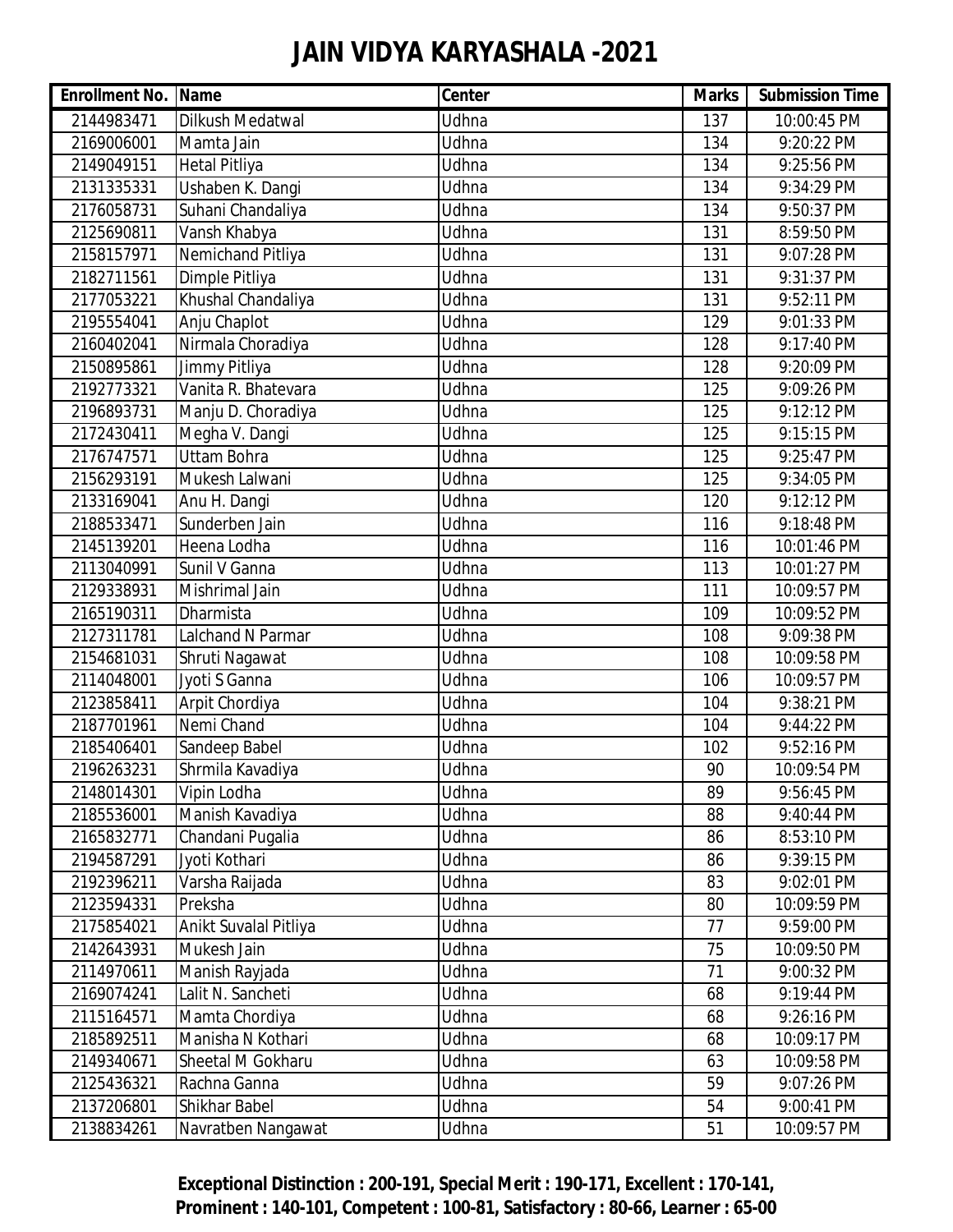| <b>Enrollment No. Name</b> |                        | Center | <b>Marks</b>    | <b>Submission Time</b> |
|----------------------------|------------------------|--------|-----------------|------------------------|
| 2136062011                 | Pankaj P Mehta         | Udhna  | 48              | 9:57:28 PM             |
| 2153488061                 | Mansi Mehta            | Udhna  | 44              | 9:21:09 PM             |
| 2159704201                 | <b>Milan Porwal</b>    | Udhna  | 41              | 8:47:05 PM             |
| 2129064821                 | Nikhil Kothari         | Udhna  | 41              | 8:47:06 PM             |
| 2154687431                 | Shreyansh Gokharu      | Udhna  | 41              | 9:29:37 PM             |
| 2185324921                 | Mamta Mehta            | Udhna  | 40              | 10:00:45 PM            |
| 2181328651                 | Ronak Bhalavat         | Udhna  | 38              | 8:47:51 PM             |
| 2113109711                 | Kamlesh Dugar          | Udhna  | 38              | 9:15:06 PM             |
| 2177553201                 | Sangitaben K. Kothari  | Udhna  | 36              | 10:09:57 PM            |
| 2193833871                 | Manav Dugar            | Udhna  | 35              | 8:41:34 PM             |
| 2168684471                 | Himanshu               | Udhna  | $\overline{35}$ | 8:42:36 PM             |
| 2130032931                 | <b>Bhavik Bhandari</b> | Udhna  | 35              | 8:57:51 PM             |
| 2175600701                 | Lokesh B. Choradiya    | Udhna  | 35              | 9:23:27 PM             |
| 2192484501                 | Usha G. Anchaliya      | Udhna  | 35              | 9:37:03 PM             |
| 2196227571                 | Aakash Dangi           | Udhna  | 32              | 8:52:58 PM             |
| 2119176411                 | Madhu Dungarwal        | Udhna  | 32              | 9:10:21 PM             |
| 2173098461                 | Sanyam N. Kukda        | Udhna  | 29              | 8:52:32 PM             |
| 2114723031                 | Gourav Ranka           | Udhna  | 29              | 8:55:03 PM             |
| 2114406971                 | Saloni Madrecha        | Udhna  | 26              | 8:43:05 PM             |
| 2145352041                 | Naman Aanchliya        | Udhna  | 26              | 8:43:20 PM             |
| 2115717711                 | <b>Preet Hiran</b>     | Udhna  | 26              | 8:43:50 PM             |
| 2166819811                 | <b>Bhavin Sancheti</b> | Udhna  | 26              | 8:47:12 PM             |
| 2189692291                 | Rishbh Bhalavat        | Udhna  | 26              | 9:09:39 PM             |
| 2155973171                 | Sweety V. Bohra        | Udhna  | 23              | 8:44:48 PM             |
| 2192233821                 | Varun Bothra           | Udhna  | 23              | 8:47:13 PM             |
| 2162135271                 | Prakash Shrimal        | Udhna  | 23              | 8:49:20 PM             |
| 2115862031                 | Jainam Bhandari        | Udhna  | 23              | 8:50:16 PM             |
| 2129507941                 | Mukesh Prakash Chippad | Udhna  | 22              | 10:09:55 PM            |
| 2177564081                 | Hardi Bhalawat         | Udhna  | 20              | 8:38:32 PM             |
| 2190317621                 | Ujjval Chaplot         | Udhna  | 20              | 8:53:21 PM             |
| 2198357331                 | Monica R Chordiya      | Udhna  | 20              | 9:15:11 PM             |
| 2144478961                 | Sourabh Karnawat       | Udhna  | 17              | 8:40:42 PM             |
| 2140861191                 | Sujal Bafna            | Udhna  | 17              | 8:43:45 PM             |
| 2167586001                 | Chirag Gokhru          | Udhna  | 17              | 8:45:47 PM             |
| 2176776891                 | Kavita Jain            | Udhna  | 17              | 8:46:48 PM             |
| 2172439921                 | Vikash M. Bohra        | Udhna  | 17              | 8:47:51 PM             |
| 2160571991                 | Jay Khabya             | Udhna  | 17              | 8:53:55 PM             |
| 2173371051                 | Kali Babel             | Udhna  | 17              | 9:08:29 PM             |
| 2134488391                 | Amit Pitliya           | Udhna  | 17              | 9:24:22 PM             |
| 2120580731                 | Kriti Kacchara         | Udhna  | 14              | 8:44:17 PM             |
| 2154718111                 | Preksha Singhvi        | Udhna  | 14              | 8:52:51 PM             |
| 2185321101                 | Kinjal Kukda           | Udhna  | 14              | 8:53:06 PM             |
| 2146300761                 | Siddhi Nangawat        | Udhna  | 14              | 8:56:19 PM             |
| 2189241141                 | Nilam S Dangi          | Udhna  | 14              | 9:06:22 PM             |
| 2164960301                 | Sanyam Dangi           | Udhna  | 14              | 9:19:19 PM             |
| 2133443091                 | Amber Dangi            | Udhna  | 11              | 8:41:17 PM             |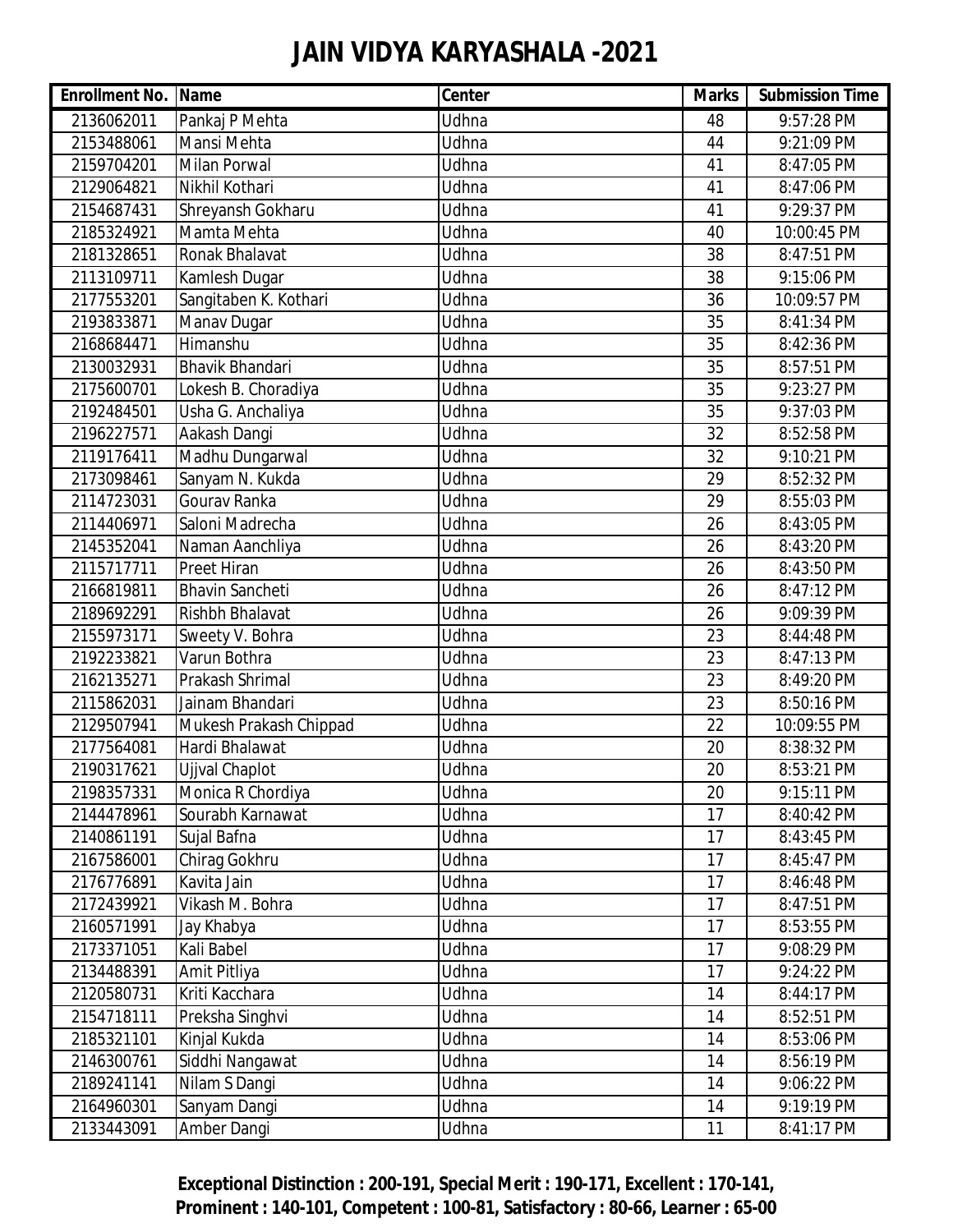| <b>Enrollment No. Name</b> |                       | Center              | <b>Marks</b>   | <b>Submission Time</b> |
|----------------------------|-----------------------|---------------------|----------------|------------------------|
| 2188372641                 | Rishi S. Bohra        | Udhna               | 11             | 8:42:59 PM             |
| 2126716021                 | Jash Lunia            | Udhna               | 11             | 8:54:50 PM             |
| 2150142981                 | Sunita M Kothari      | Udhna               | 11             | 10:06:49 PM            |
| 2148438291                 | Khushboo Bothra       | Udhna               | 10             | 8:53:38 PM             |
| 2173204921                 | Tanishk Kukda         | Udhna               | 8              | 8:44:39 PM             |
| 2185013201                 | Vikas Kothari         | Udhna               | 8              | 8:45:47 PM             |
| 2115840531                 | Gautam Aanchaliya     | Udhna               | 8              | 8:47:25 PM             |
| 2170162361                 | Shakshi Chaplot       | Udhna               | 8              | 8:56:01 PM             |
| 2165710731                 | Vinod Kr Pitliya      | <b>Udhna</b>        | 8              | 9:07:09 PM             |
| 2132558551                 | Mina R Mehta          | Udhna               | 8              | 9:14:05 PM             |
| 2155394261                 | <b>Utsav Mandot</b>   | Udhna               | $\overline{7}$ | 8:41:02 PM             |
| 2191811061                 | <b>Bharat G Babel</b> | <b>Udhna</b>        | 6              | 9:22:42 PM             |
| 2159767061                 | Sholk Ranka           | Udhna               | 5              | 8:40:49 PM             |
| 2176360391                 | Diya S. Bohra         | Udhna               | 5              | 8:41:34 PM             |
| 2134762001                 | Harsh Kataria         | Udhna               | 5              | 9:07:54 PM             |
| 2169627611                 | Kinjal M Singhvi      | Udhna               | $\overline{2}$ | 8:37:35 PM             |
| 2146317831                 | Saloni Kothari        | Udhna               | $\overline{2}$ | 8:40:26 PM             |
| 2151488281                 | Harsh Kothari         | Udhna               | $\overline{2}$ | 8:42:43 PM             |
| 2189005011                 | Kavya K. Dnagi        | <b>Udhna</b>        | $\overline{2}$ | 8:46:23 PM             |
| 2170624401                 | Khush Ranka           | Udhna               | $\overline{2}$ | 8:52:17 PM             |
| 2161342451                 | Utsav Nolkha          | Udhna               | $\overline{2}$ | 8:53:40 PM             |
| 2182790571                 | Manish Dak            | Udhna               | $\overline{2}$ | 8:56:19 PM             |
| 2182416931                 | Rakesh Chordiya       | Udhna               | $\overline{2}$ | 9:11:28 PM             |
| 2164605841                 | Tina V. Pitliya       | <b>Udhna</b>        | $\overline{2}$ | 9:42:37 PM             |
| 2195429771                 | Pratham Kothari       | Udhna               | $\overline{0}$ | 8:30:15 PM             |
| 2191686761                 | Honey Bhalawat        | Udhna               | $\overline{0}$ | 8:34:04 PM             |
| 2112270951                 | Mahendra              | <b>Udhna</b>        | 0              | 8:35:06 PM             |
| 2183455911                 | Jenish Kothari        | Udhna               | 0              | 8:35:09 PM             |
| 2146177361                 | Jinal Kothari         | Udhna               | 0              | 8:40:56 PM             |
| 2155940681                 | Sanjay S. Bohra       | Udhna               | $\mathbf 0$    | 8:45:37 PM             |
| 2185935611                 | <b>Dhurv Gokhru</b>   | Udhna               | $\mathbf 0$    | 8:46:05 PM             |
| 2147700671                 | Harsh Sancheti        | Udhna               | $\overline{0}$ | 8:46:57 PM             |
| 2112870471                 | Dinki Bhatewra        | Udhna               | $\overline{0}$ | 8:50:37 PM             |
| 2136411341                 | Chirag Chordiya       | Udhna               | $\mathbf 0$    | 8:54:47 PM             |
| 2192177451                 | Neha Gandhi           | Udhna               | $\mathbf 0$    | 8:55:17 PM             |
| 2148179681                 | Unnati Bafna          | Udhna               | $\mathbf 0$    | 8:56:14 PM             |
| 2140493051                 | Shruti Mehta          | Udhna               | 0              | 8:56:30 PM             |
| 2173725481                 | Jyoti Amit Pitliya    | Udhna               | $\overline{0}$ | 8:58:21 PM             |
| 2188159451                 | Nirmala Maru          | Ujjain              | 176            | 8:57:08 PM             |
| 2111341311                 | Jyoti                 | Ujjain              | 128            | 10:01:57 PM            |
| 2150018051                 | <b>Shalu Maru</b>     | Ujjain              | 49             | 10:09:58 PM            |
| 2162425091                 | Vijaya J Mehta        | Uran                | 182            | 9:42:05 PM             |
| 2119058751                 | Pushpa Mehta          | Uran                | 5              | 8:34:59 PM             |
| 2178443501                 | <b>Manju Jain</b>     | <b>Uttar Howrah</b> | 200            | 9:18:18 PM             |
| 2142452691                 | <b>Sushma Bothra</b>  | <b>Uttar Howrah</b> | 197            | 8:47:00 PM             |
| 2122225171                 | <b>Sunita Nahata</b>  | <b>Uttar Howrah</b> | 197            | 8:52:55 PM             |

**Exceptional Distinction : 200-191, Special Merit : 190-171, Excellent : 170-141, Prominent : 140-101, Competent : 100-81, Satisfactory : 80-66, Learner : 65-00**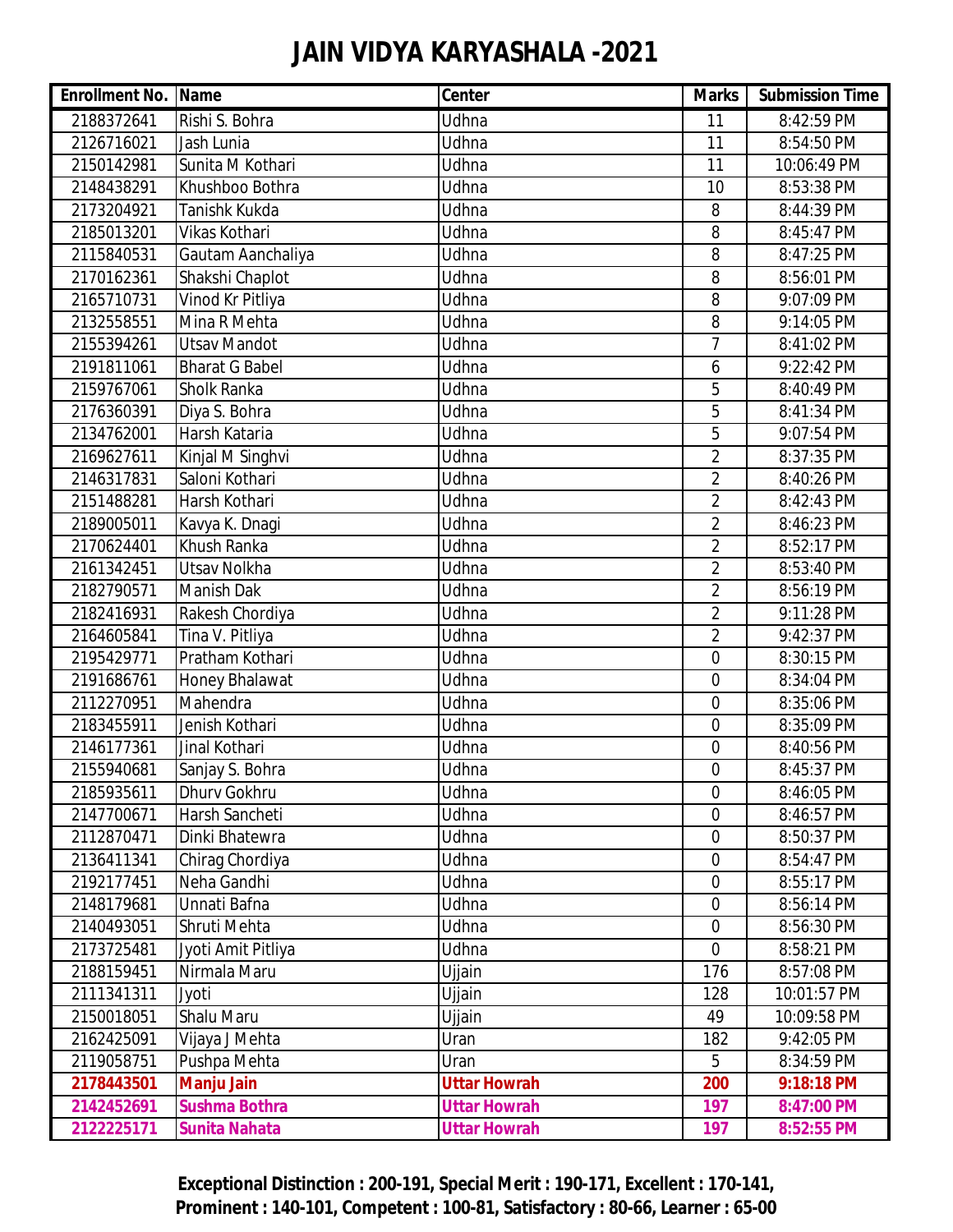| <b>Enrollment No. Name</b> |                          | <b>Center</b>       | <b>Marks</b> | <b>Submission Time</b> |
|----------------------------|--------------------------|---------------------|--------------|------------------------|
| 2119219831                 | <b>Neelam Dugar</b>      | <b>Uttar Howrah</b> | 197          | 8:57:59 PM             |
| 2184049911                 | <b>Manju Kothari</b>     | <b>Uttar Howrah</b> | 197          | 9:09:43 PM             |
| 2140971771                 | <b>Vandana Singhi</b>    | <b>Uttar Howrah</b> | 194          | 9:24:05 PM             |
| 2196279241                 | Sujata Dugar             | <b>Uttar Howrah</b> | 194          | 9:40:02 PM             |
| 2113214911                 | <b>Deepika Dugar</b>     | <b>Uttar Howrah</b> | 191          | 8:47:30 PM             |
| 2116812311                 | Vineet Kothari           | <b>Uttar Howrah</b> | 188          | 8:47:42 PM             |
| 2124434881                 | <b>Bharat</b> Kr Baid    | <b>Uttar Howrah</b> | 188          | 9:44:02 PM             |
| 2114342071                 | Shanti Srimal            | <b>Uttar Howrah</b> | 188          | 10:08:22 PM            |
| 2133582151                 | Khushboo Kothari         | <b>Uttar Howrah</b> | 185          | 8:40:24 PM             |
| 2168733101                 | Rekha Maloo              | <b>Uttar Howrah</b> | 185          | 9:18:32 PM             |
| 2192961321                 | Snehlata Maroti          | <b>Uttar Howrah</b> | 182          | 9:19:37 PM             |
| 2190759191                 | Pushplata Maroti         | <b>Uttar Howrah</b> | 179          | 9:19:51 PM             |
| 2113353281                 | Munni Devi Choraria      | <b>Uttar Howrah</b> | 176          | 9:58:30 PM             |
| 2118033461                 | Anju Jain                | <b>Uttar Howrah</b> | 173          | 9:05:40 PM             |
| 2143698181                 | Renu Samdariya           | <b>Uttar Howrah</b> | 173          | 9:23:22 PM             |
| 2198407971                 | Jhabar Mal Dugar         | <b>Uttar Howrah</b> | 170          | 8:52:44 PM             |
| 2199893381                 | Shanti Gujrani           | <b>Uttar Howrah</b> | 167          | 8:55:18 PM             |
| 2136691311                 | Chanda Bothra            | <b>Uttar Howrah</b> | 167          | 8:57:50 PM             |
| 2185115841                 | Ishika Singhi            | <b>Uttar Howrah</b> | 166          | 10:09:43 PM            |
| 2174224251                 | Kamala Srimal            | <b>Uttar Howrah</b> | 164          | 10:01:26 PM            |
| 2139409921                 | Naveen Kr Bagrecha       | <b>Uttar Howrah</b> | 155          | 9:32:34 PM             |
| 2184272801                 | Praveen Kr. Singhi       | <b>Uttar Howrah</b> | 152          | 9:36:16 PM             |
| 2193284611                 | Akash Jain               | <b>Uttar Howrah</b> | 152          | 9:36:59 PM             |
| 2199729921                 | Shayar devi Bagrecha     | <b>Uttar Howrah</b> | 149          | 9:02:07 PM             |
| 2132026531                 | Sarita Singhi            | <b>Uttar Howrah</b> | 146          | 9:28:49 PM             |
| 2170871351                 | Jitandar Singhi          | <b>Uttar Howrah</b> | 143          | 9:30:27 PM             |
| 2168169481                 | Megha Borar              | Uttar Kolkata       | 125          | 9:51:51 PM             |
| 2167710491                 | <b>Rakhi Khater</b>      | <b>Uttarpara</b>    | 197          | 9:00:23 PM             |
| 2161304961                 | Sarita Surana            | Uttarpara           | 164          | 9:02:45 PM             |
| 2156768971                 | <b>Vijayshree Dugar</b>  | <b>Vadodara</b>     | 200          | 8:57:35 PM             |
| 2143471311                 | <b>Preksha Chhajer</b>   | <b>Vadodara</b>     | 197          | 8:55:49 PM             |
| 2175929171                 | Jaishree Chhajer         | <b>Vadodara</b>     | 191          | 8:52:55 PM             |
| 2171295681                 | <b>Geeta Shrimal</b>     | <b>Vadodara</b>     | 191          | 9:02:57 PM             |
| 2133602561                 | Bhagwati ben Shrimaal    | Vadodara            | 188          | 9:09:29 PM             |
| 2156243811                 | Puja Chhajer             | Vadodara            | 182          | 9:06:34 PM             |
| 2129594581                 | Harshita Baid            | Vadodara            | 173          | 9:01:29 PM             |
| 2121144131                 | Lata Shrimal             | Vadodara            | 168          | 9:14:25 PM             |
| 2186880741                 | Snehlata V Samandariya   | Vadodara            | 158          | 9:16:28 PM             |
| 2139633501                 | Rajshri Porwal           | Vadodara            | 146          | 9:12:12 PM             |
| 2163297001                 | Madhu Binakiya           | Vadodara            | 140          | 9:14:56 PM             |
| 2160771411                 | Anita Chordia            | Vadodara            | 131          | 9:03:26 PM             |
| 2136978661                 | <b>Shilpa N Jain</b>     | <b>Vapi</b>         | 200          | 9:36:07 PM             |
| 2118168501                 | <b>Mamta V Shankhala</b> | Vapi                | 200          | 9:42:23 PM             |
| 2148812521                 | Chanda Duggad            | Vapi                | 174          | 9:27:08 PM             |
| 2146842501                 | Preeti Sankhala          | Vapi                | 161          | 9:19:55 PM             |
| 2162148591                 | Nirmala Sankhala         | Vapi                | 155          | 9:21:49 PM             |

**Exceptional Distinction : 200-191, Special Merit : 190-171, Excellent : 170-141, Prominent : 140-101, Competent : 100-81, Satisfactory : 80-66, Learner : 65-00**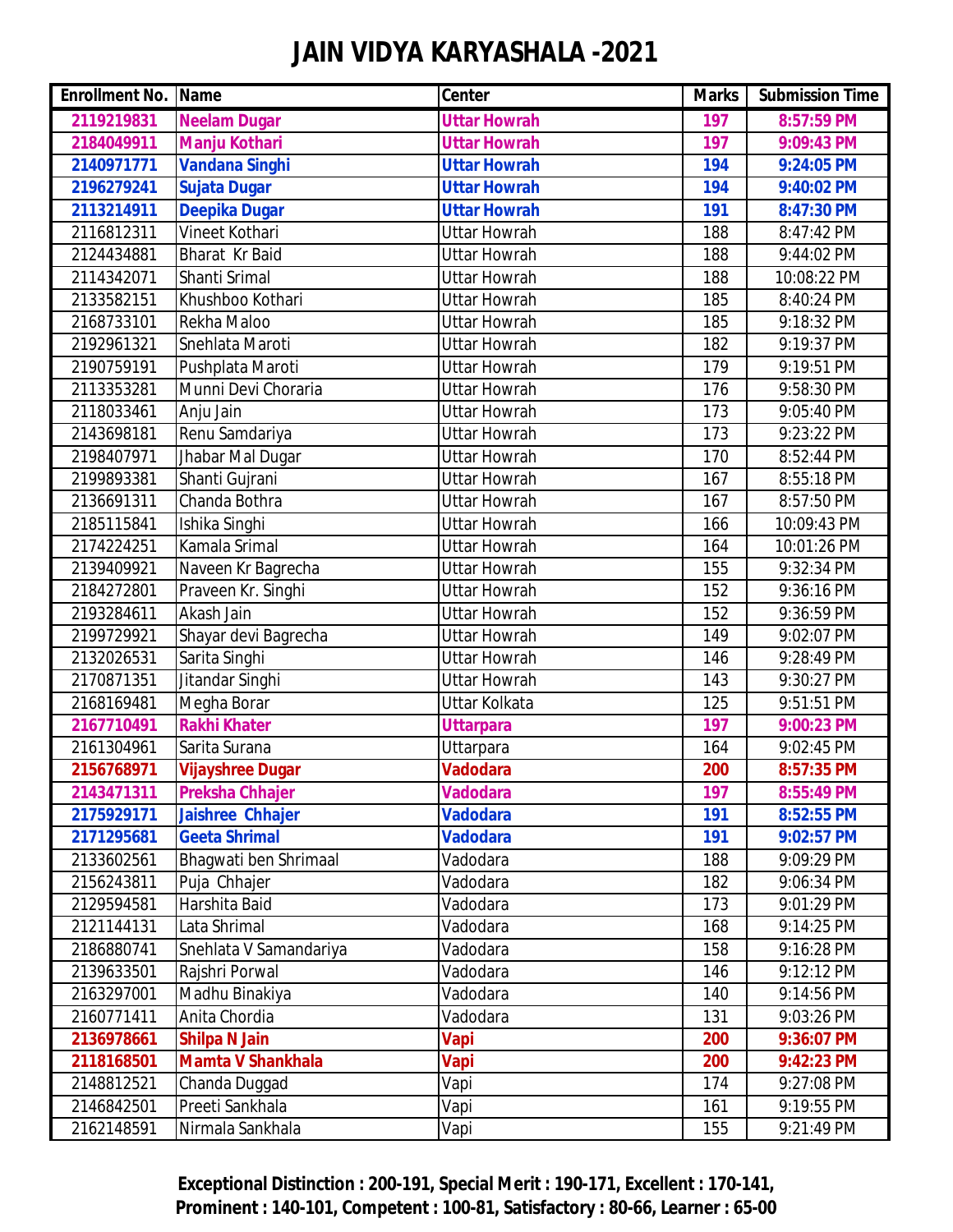| <b>Enrollment No. Name</b> |                            | <b>Center</b>        | <b>Marks</b> | <b>Submission Time</b> |
|----------------------------|----------------------------|----------------------|--------------|------------------------|
| 2142909401                 | Ekta Kacchara              | Vapi                 | 137          | 9:28:00 PM             |
| 2126168331                 | Manju Kothari              | Vapi                 | 126          | 9:13:55 PM             |
| 2115108651                 | Seema Chopra               | Vapi                 | 119          | 9:06:12 PM             |
| 2188872241                 | Dhairya Jain               | Vapi                 | 101          | 9:08:07 PM             |
| 2143064301                 | Vanita Mehta               | Vapi                 | 100          | 9:37:18 PM             |
| 2172627671                 | Munni Kothari              | Vapi                 | 89           | 9:26:27 PM             |
| 2159760351                 | Madhu Kothari              | Vapi                 | 71           | 9:20:07 PM             |
| 2155412851                 | Kuldeep Kothari            | Vapi                 | 65           | 9:27:37 PM             |
| 2182676661                 | Sanjeev Kumar              | Vapi                 | 35           | 9:23:27 PM             |
| 2176898951                 | <b>Sudha Semlani</b>       | <b>Vashi</b>         | 194          | 9:05:47 PM             |
| 2180193321                 | Seema Dhoka                | Vashi                | 185          | 8:53:56 PM             |
| 2133023481                 | Sarita Chindalia           | Vashi                | 161          | 9:15:25 PM             |
| 2124309391                 | Nitesh Bafna               | Vashi                | 140          | 8:48:58 PM             |
| 2181496671                 | Indra Badala               | Vashi                | 134          | 9:56:34 PM             |
| 2178374911                 | Geeta Chaplot              | Vashi                | 71           | $9:17:14 \text{ PM}$   |
| 2160585341                 | <b>Sweta Hirawat</b>       | Vijayawada           | 200          | 8:48:33 PM             |
| 2153555571                 | Vasantha                   | Villupuram           | 134          | 8:57:49 PM             |
| 2155818701                 | <b>Kailash Hiran</b>       | <b>Virar</b>         | 200          | 8:52:52 PM             |
| 2165666551                 | <b>Mamta Hiran</b>         | <b>Virar</b>         | 200          | 9:00:39 PM             |
| 2163050221                 | <b>Ankit Dangi</b>         | <b>Virar</b>         | 194          | 9:38:18 PM             |
| 2193524641                 | Vimla Dangi                | Virar                | 188          | 9:36:16 PM             |
| 2191895901                 | Manisha Badala             | Virar                | 182          | 9:20:00 PM             |
| 2137906171                 | Prakash Jain               | Virar                | 179          | 9:13:11 PM             |
| 2117755931                 | Ramesh Jain                | Virar                | 168          | 10:09:44 PM            |
| 2156130861                 | <b>Kesar Jain</b>          | Virar                | 167          | 9:30:30 PM             |
| 2126831911                 | Jayshree Hingad            | Virar                | 167          | 10:08:32 PM            |
| 2185968201                 | <b>Vibha Surana</b>        | <b>Visakhapatnam</b> | 197          | 8:52:17 PM             |
| 2183207711                 | <b>Vijay Laxmi Hirawat</b> | <b>Visakhapatnam</b> | 191          | 8:51:16 PM             |
| 2177771041                 | <b>Santosh Sethia</b>      | <b>Visakhapatnam</b> | 191          | 9:14:37 PM             |
| 2132308591                 | <b>Kalpana Surana</b>      | <b>Visakhapatnam</b> | 191          | 9:33:11 PM             |
| 2195599631                 | Rishika Jain               | Visakhapatnam        | 185          | 8:58:53 PM             |
| 2148854651                 | Jaimala Lalwani            | Visakhapatnam        | 185          | 9:04:00 PM             |
| 2157545551                 | Nisha Kundalia             | Visakhapatnam        | 179          | 8:51:33 PM             |
| 2178914981                 | Babita Hirawat             | Visakhapatnam        | 179          | 8:58:14 PM             |
| 2139456631                 | Mamta Bardia               | Visakhapatnam        | 173          | 9:00:46 PM             |
| 2182966721                 | Champalal Jain             | Visakhapatnam        | 167          | 9:32:11 PM             |
| 2163514531                 | Manju Surana               | Visakhapatnam        | 152          | 9:51:23 PM             |
| 2193759681                 | Manisha Hirawat            | Visakhapatnam        | 149          | 9:06:44 PM             |
| 2193695621                 | Nisha Choraria             | Visakhapatnam        | 140          | 8:57:17 PM             |
| 2141284531                 | Tina Jain                  | Visakhapatnam        | 122          | 10:03:55 PM            |
| 2176932381                 | Sajjan Hirawat             | Visakhapatnam        | 108          | 9:56:41 PM             |
| 2169398791                 | Gautam Nahar               | Visakhapatnam        | 104          | 9:14:25 PM             |
| 2161967741                 | Neha Dungarwal             | Visakhapatnam        | 83           | 9:18:43 PM             |
| 2145342901                 | <b>Mita Surana</b>         | <b>Vizianagaram</b>  | 197          | 8:45:31 PM             |
| 2179386051                 | <b>Vineeta Surana</b>      | <b>Vizianagaram</b>  | 194          | 8:48:52 PM             |
| 2119193901                 | Sarala devi Chopra         | Vizianagaram         | 173          | 8:51:54 PM             |

**Exceptional Distinction : 200-191, Special Merit : 190-171, Excellent : 170-141, Prominent : 140-101, Competent : 100-81, Satisfactory : 80-66, Learner : 65-00**